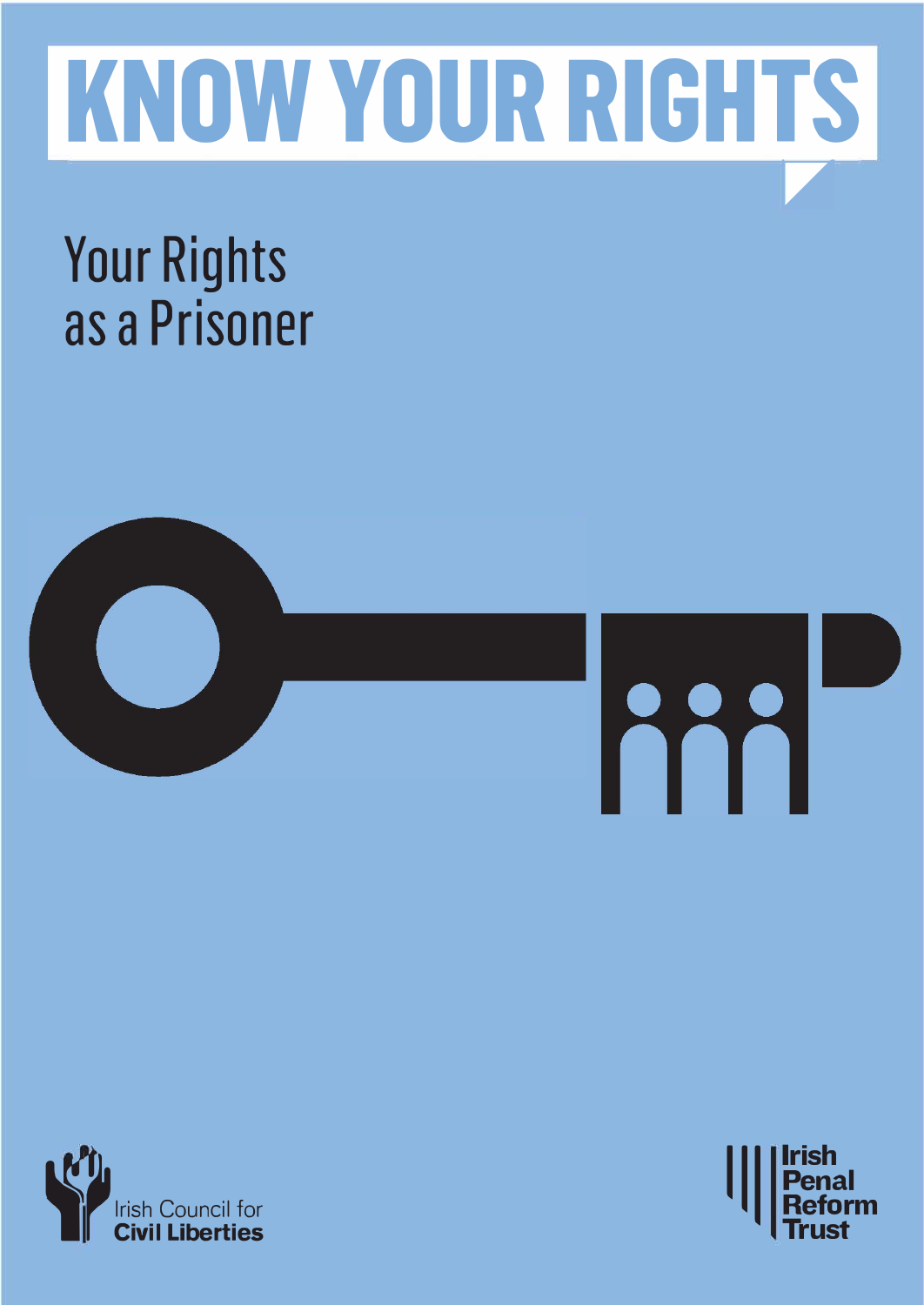## **Contents**

| Letters, phone calls and visits – contact with the outside world39          |  |
|-----------------------------------------------------------------------------|--|
|                                                                             |  |
|                                                                             |  |
|                                                                             |  |
|                                                                             |  |
| Prison procedures for transfer, temporary release, remission and parole  61 |  |
|                                                                             |  |
|                                                                             |  |
|                                                                             |  |
|                                                                             |  |
|                                                                             |  |
|                                                                             |  |
|                                                                             |  |
|                                                                             |  |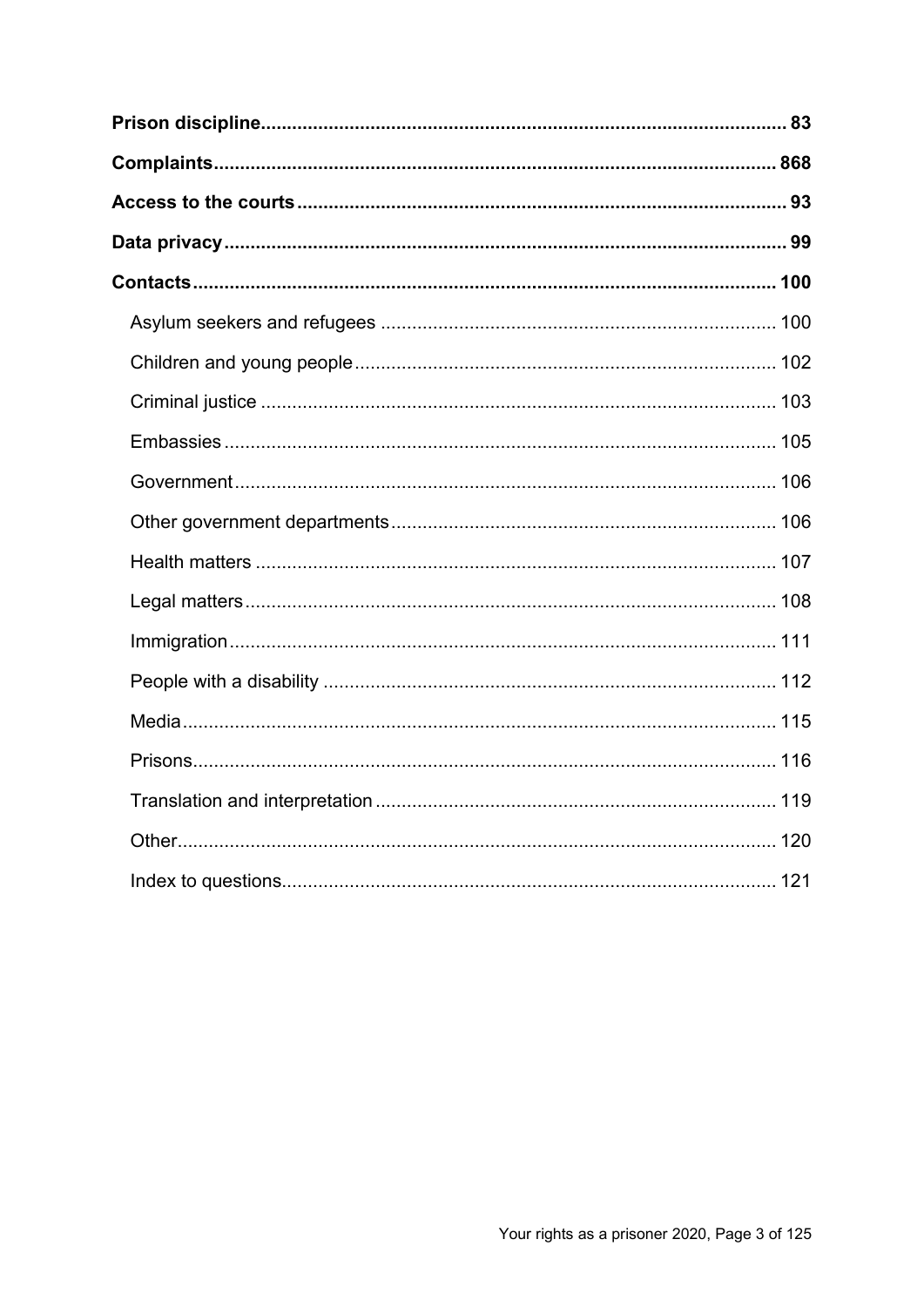## **A note for readers**



Hello,

This booklet was created to help you better know and understand your rights while you are in prison. This will help you to see if your rights are not being met. Please don't be put off by the length of this booklet. You can just read the pieces relevant to you.

We have done our best to write and present this information as clearly as we can, and we start on the next page by explaining key words we use in the booklet. These are also words you might hear while you are in prison.

We used Plain English Guidelines to help as many people as possible understand the information in this booklet. If you find reading hard, please let a member of staff know.

Thank you.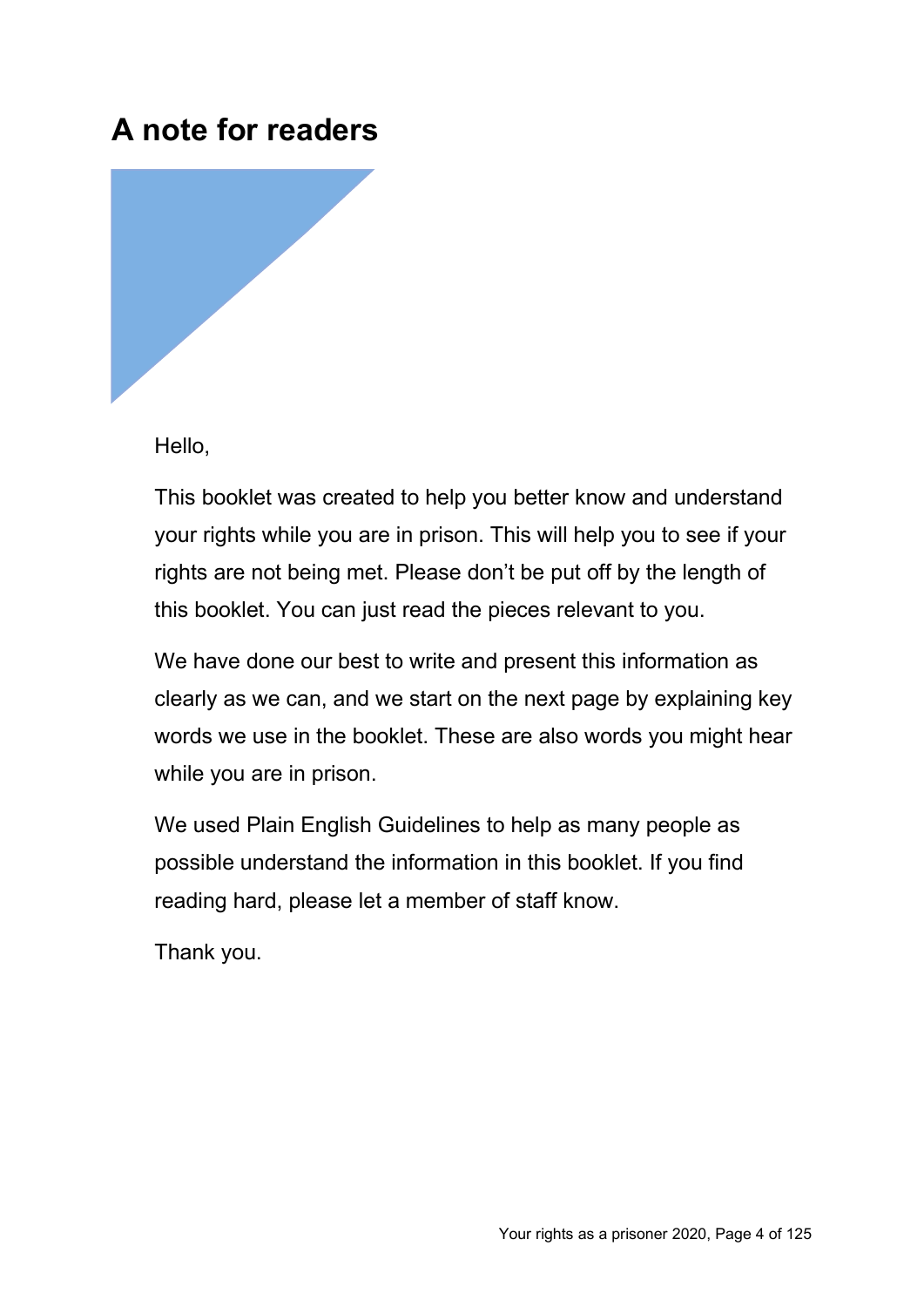## **Key words (A – Z listing)**

#### **Appeal**

A challenge in a higher court to a decision made in a lower court.

#### **Authorised structured activities**

Activities and facilities available to prisoners including:

- education
- training
- recreation.

#### **Bail**

Bail is where you have been charged with a crime, and you are released from custody (explained below) while waiting for your trial because you or someone else has promised that you will appear in court for your trial.

#### **Barrister**

Specialist in:

- litigation legal actions
- advocacy speaking up for or acting on behalf of a client.

Usually, the solicitor instructs the barrister about the case. The barrister does not usually deal directly with the person taking the case.

#### **Case**

A legal dispute between two parties (individuals or organisations) that is settled by a court or by some other legal process.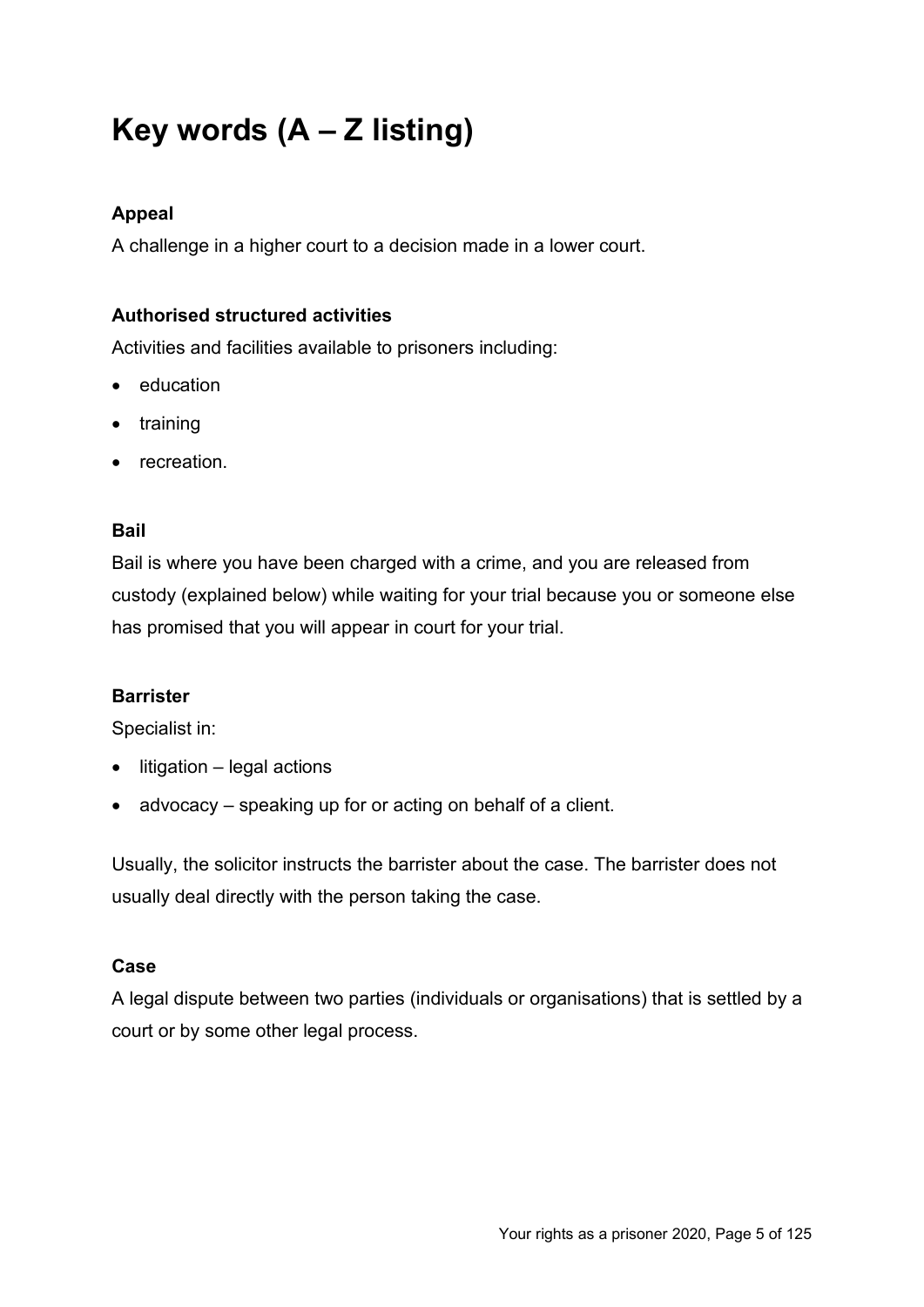#### **Class Officer**

The officer in charge of your unit or prison landing (also known as Unit Officer). The Class Officer can tell you about the prison routine. They can also arrange for you to see the:

- doctor
- psychiatrist
- probation services.

#### **Close supervision cell**

This is a special kind of cell to separate prisoners who prison staff think are:

- a danger to others in the prison
- disruptive.

When a prisoner is considered to be disruptive by prison management, the close supervision cell may be used to keep them separate from other prisoners to make sure the prison stays safe and secure.

#### **Committal**

The process of being admitted to prison.

#### **Custody**

A period of time during which you are kept in one place and not allowed to leave, for example in a Garda station or a prison.

#### **Detention**

A period of time during which you are kept in one place and not allowed to leave, for example in a Garda station or a prison.

#### **Deportation**

A process in which a government forces a person to leave a country. This may be because they were living there illegally or because they have committed a crime.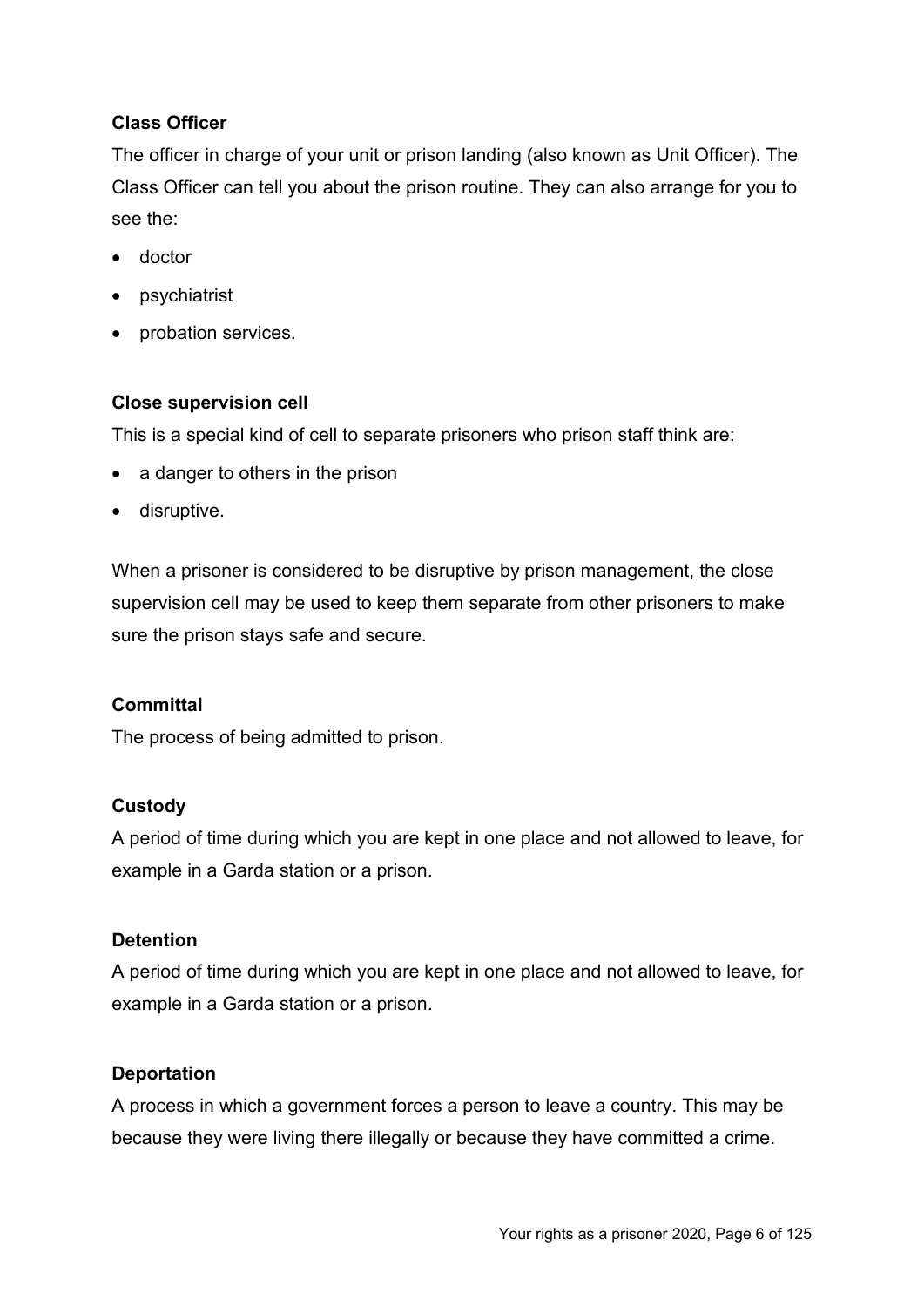#### **European Court of Human Rights**

The court that hears cases when people feel their rights under the European Convention on Human Rights have been affected.

#### **European Committee for the Prevention of Torture**

#### **(and Inhuman or Degrading Treatment or Punishment) (CPT)**

This Committee visits places of detention including prisons and psychiatric institutions in Europe. They write reports about the conditions there.

#### **European Convention on Human Rights (ECHR)**

This is an agreement that protects rights like the right to:

- a fair trial
- privacy
- freedom of expression
- freedom of association.

#### **Extradition**

A person accused or convicted of a crime can be transferred ('extradited') from one country to another country. Ireland has extradition agreements with several countries.

#### **Governor**

The Governor is in charge of the day-to-day running of the prison. They are responsible for:

- managing the prison
- security
- the safety of prisoners and staff.

The Governor must also make sure sentence management plans are met, and services are delivered to prisoners. Your plan will help you prepare for your release. For example, it may set goals in areas such as education and training.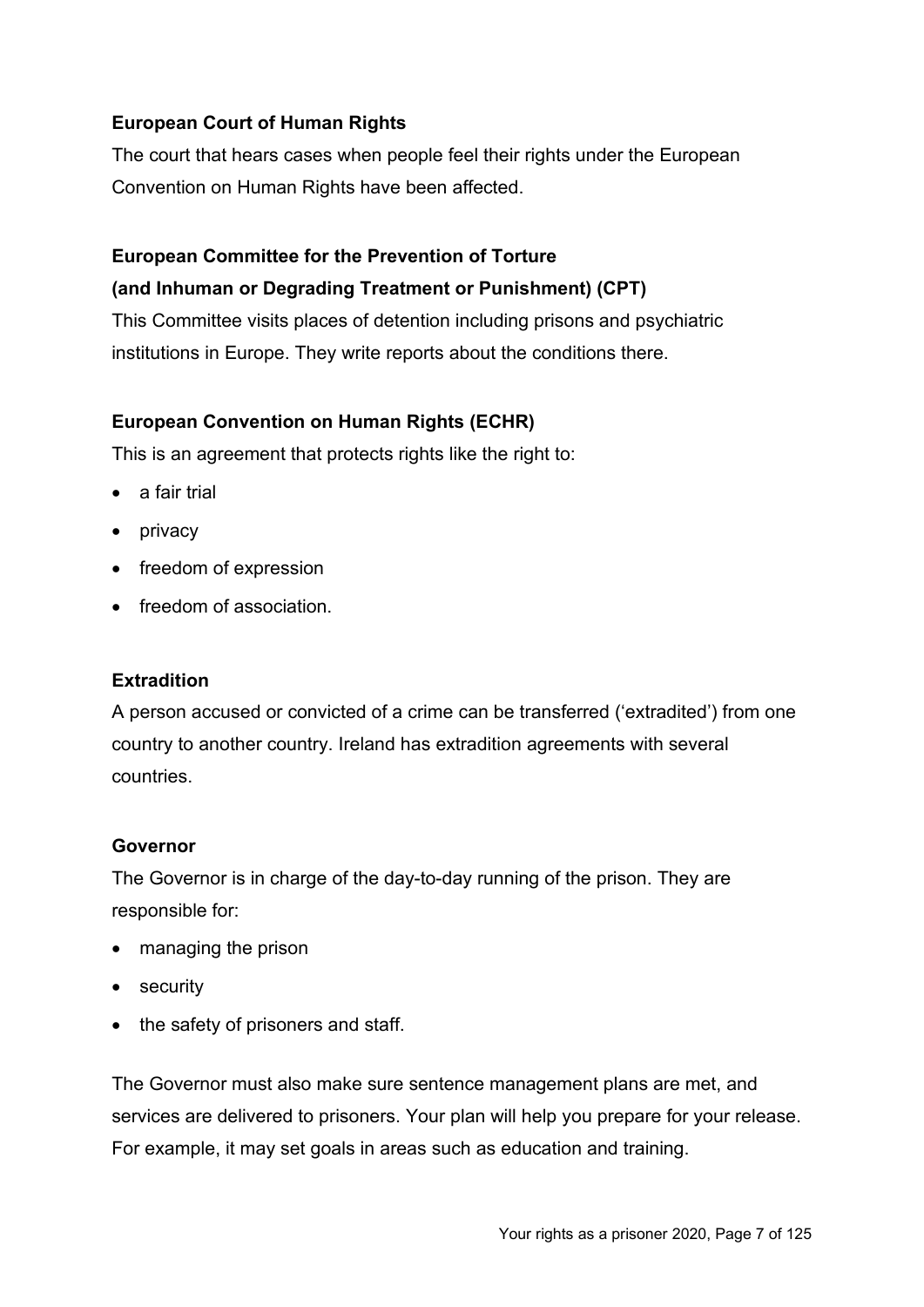#### **In possession of**

Owning, carrying, storing or otherwise being responsible for, or having control over, an item or items. The term is used often in connection with:

- stolen goods
- firearms
- controlled drugs (these are drugs that you are not legally allowed to use).

#### **Incentivised Regimes (Policy)**

Incentivised Regimes (IR) is a rewards scheme based on a prisoner's level of engagement with services and their behaviour. There are three levels: basic, standard and enhanced. See page 38.

#### **Integrated Sentence Management**

Integrated Service Management (ISM) is a system developed to support the sentence management of prisoners serving sentence of one year or more. ISM involves an initial assessment, a sentence plan (explained later) and review to measure your progress.

#### **Integrated Sentence Management Co-ordinator**

An Integrated Service Management (ISM) Co-ordinator is a prison officer who is responsible for developing a sentence plan (explained below) with you.

#### **Inspector of Prisons**

The Inspector visits prisons and writes reports on human rights problems relating to:

- physical conditions
- healthcare
- complaints.

The Inspector's recommendations can lead to positive changes in prison policy and conditions.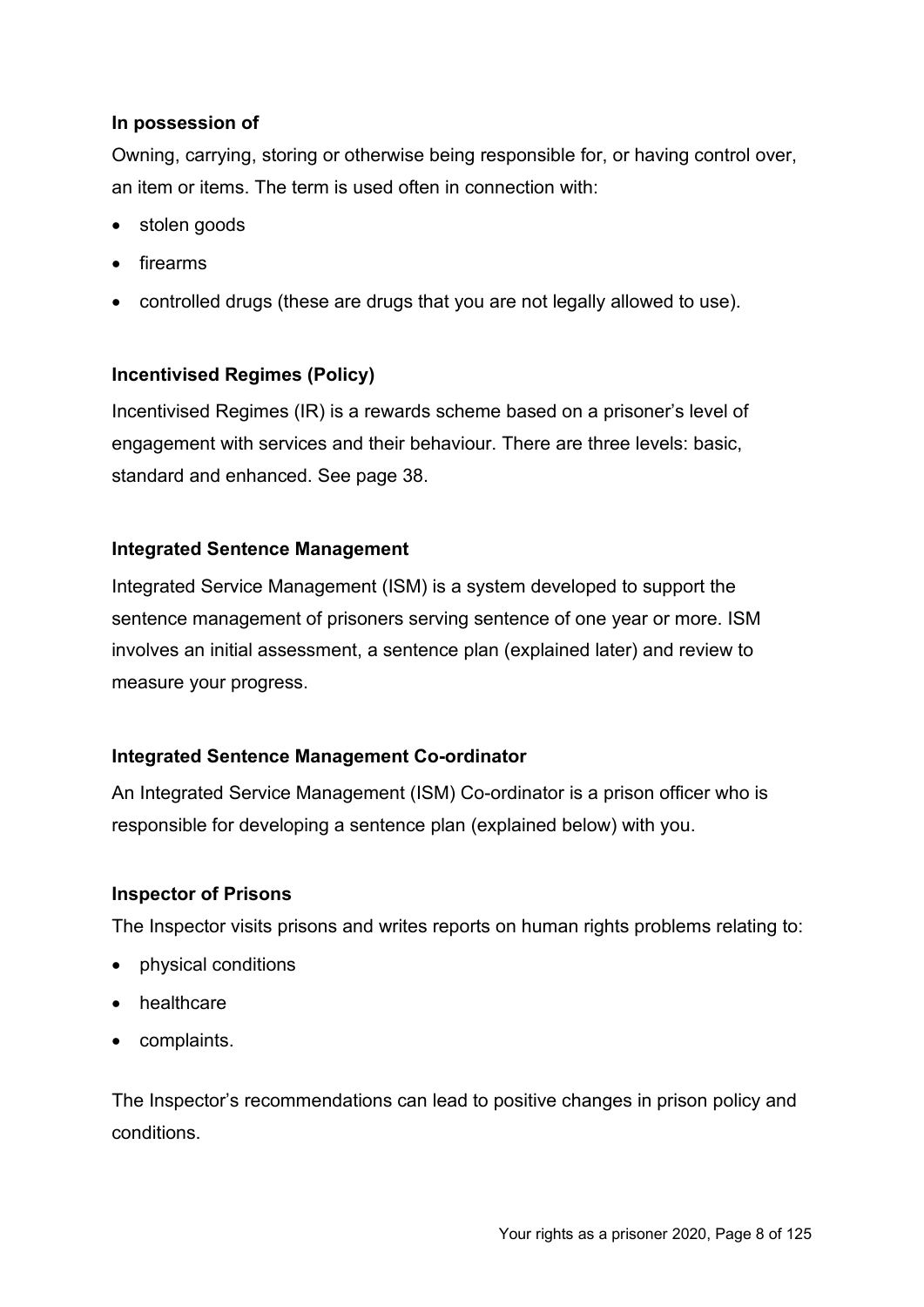#### **Irish Prison Service (IPS)**

The Irish Prison Service is responsible for managing prisons and for the safe and secure custody of prisoners.

#### **Judgment**

A formal decision made by a court.

#### **Legal advisor**

A legal advisor is a solicitor or barrister who advises people before they:

- are arrested and charged
- take a case.

Often, a solicitor is the only legal advisor you will need.

#### **Legislation**

The law.

#### **Litigation**

Taking legal action in court to settle a dispute.

#### **'On protection'**

You may be separated from the general prison population if prison staff consider:

- you pose a threat to your own safety
- you pose a threat to another prisoner's safety
- a prisoner or group of prisoners may harm you.

This is known as being 'on protection'.

#### **Press Ombudsman**

If efforts to resolve an issue directly with the newspaper have been unsuccessful, members of the public can send their complaints about newspaper stories to The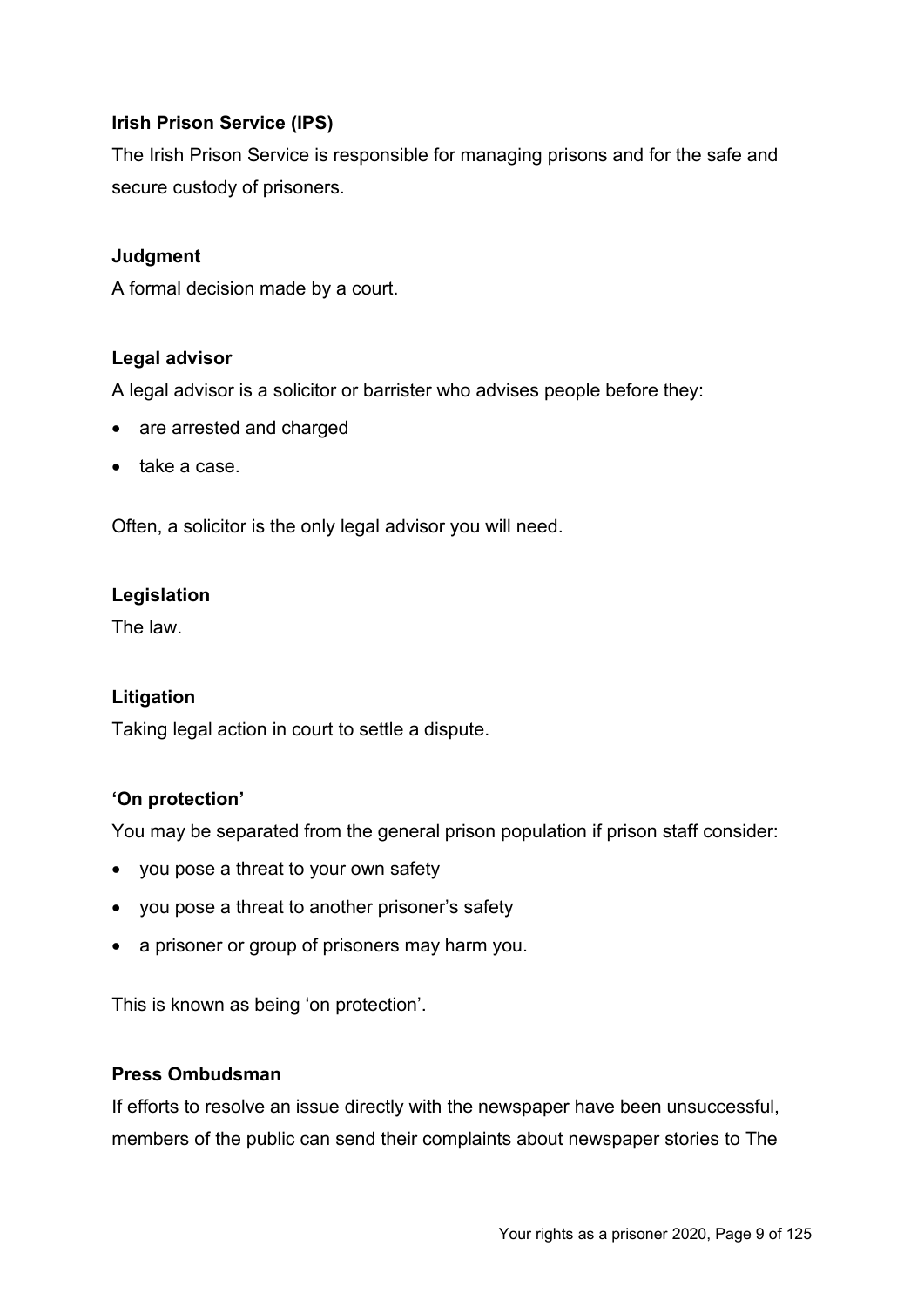Office of the Press Ombudsman. The Ombudsman decides if the complaint is valid and tries to settle the matter so that everyone is satisfied.

#### **Prison custody officer (escort)**

This is the person with you when you are taken from or to a prison. They may be a member of the prison service or a member of the Gardaí.

#### **Prison doctor**

The prison doctor will help you look after your health. The Irish Prison Service employs prison doctors. Prison doctors should follow the same rules as if they were working in the community and cannot reveal any confidential medical information about you to any prison staff.

#### **Prisoner Information Management System**

The Prisoner Information Management System (PIMS) is the IT system used to records your personal details as a prisoner. (IT stands for information technology and the PIMS is a computer system.)

#### **Prison nurse**

The prison nurse will help you look after your heath. The Irish Prison Service (IPS) employs prison nurses. Prison nurses should follow the same rules as nurses who work in local communities and they cannot reveal any confidential medical information about you to any prison staff. They are there to speak for you and help you with any medical needs you may have.

#### **Prohibited items (sometimes called banned items)**

Things you are not allowed to have in prison, including:

- mobile phones
- illegal drugs
- alcohol
- weapons.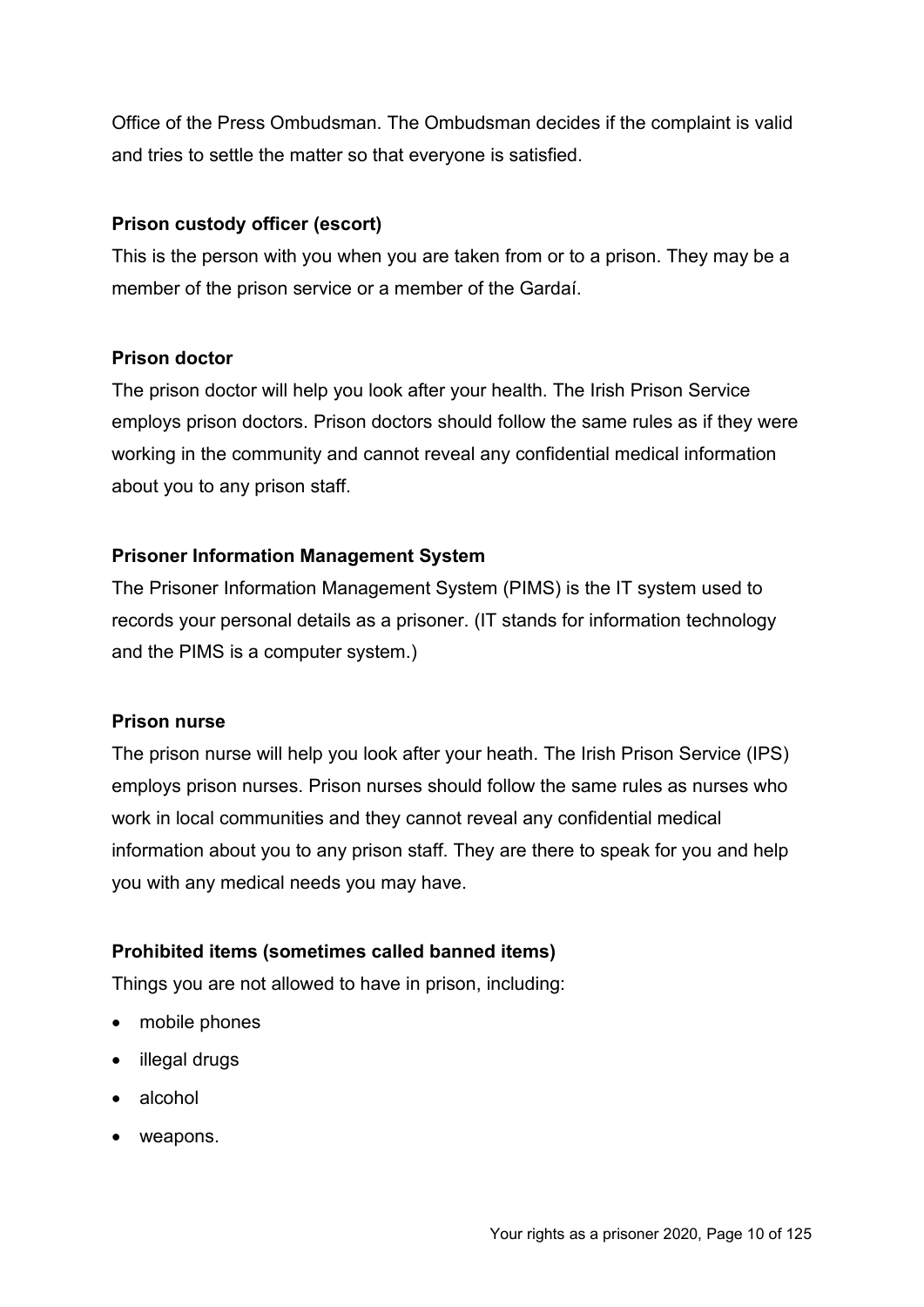#### **Regime**

The range of educational, training and recreational out-of-cell activities available to prisoners. Regime can also refer to the lock and unlock hours in each prison, and the reward level you are on under the incentivised regimes policy (explained earlier).

#### **Remand prisoner**

A remand prisoner is someone:

- charged with committing an offence; and
- who is not given bail; and
- who has to stay in prison until their trial.

#### **Remission**

This is the official term for early release given to prisoners for good behaviour when they have served three quarters of their sentence.

#### **Resettlement Co-ordinator**

A Resettlement Co-ordinator works with people both before and after their release. Resettlement co-ordinators work with other services in prisons such as probation, counsellors, psychology and teachers. A Resettlement Co-ordinator will help you access any supports or services that you're entitled to after you've been released.

#### **Safety observation cell**

This is a special type of cell to keep prisoners who pose an immediate and serious danger to themselves or others for medical reasons. They are used when there is no suitable alternative to reduce risks.

#### **Solicitor**

A solicitor is a lawyer or legal advisor who deals directly with a person taking a legal case.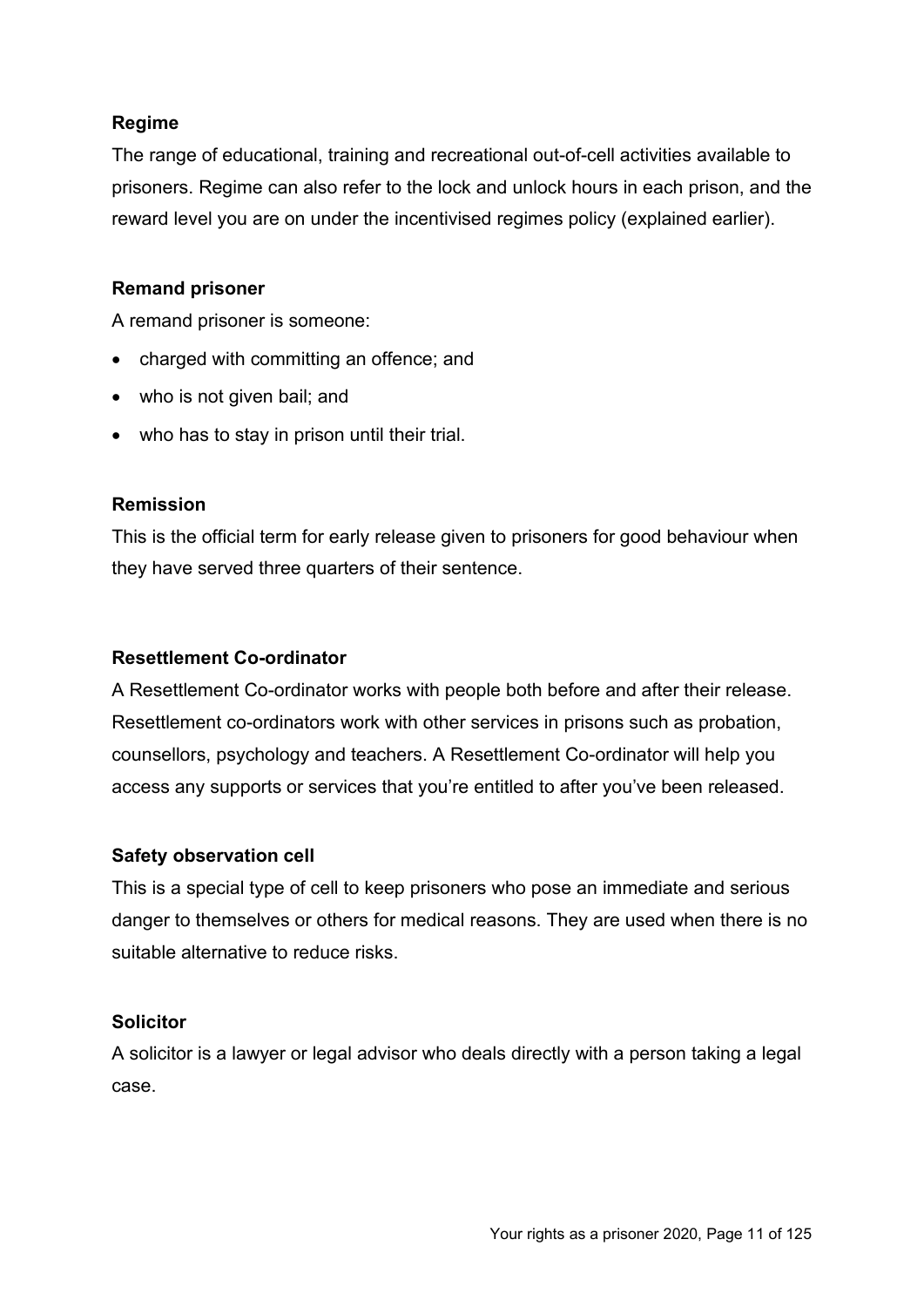#### **Special observation cell**

This is a cell with special safety features and furniture that improve your safety and allow you to be observed. There are two types of special observation cell: safety observation cells and close supervision cells (explained earlier).

#### **State agents**

Employees of the government who carry out the functions of the State, for example:

- the Gardaí
- Prison Officers
- the army
- local authorities.

#### **Tusla**

Tusla is the Child and Family Agency. It is the State agency responsible for child protection and welfare.

#### **Training and Employment Officer**

A Training and Employment Officer (TEO) works with people in prison to help them develop a plan for what they will do after they're released. The plan is focused on your particular training, employment or educational needs.

#### **United Nations Committee against Torture (CAT)**

The Committee has 10 independent experts. They make sure that the United Nations Convention against Torture and Other Cruel, Inhuman or Degrading Treatment or Punishment is followed by States that have signed up to the convention.

Every four years the Committee examines State reports and recommends improvements.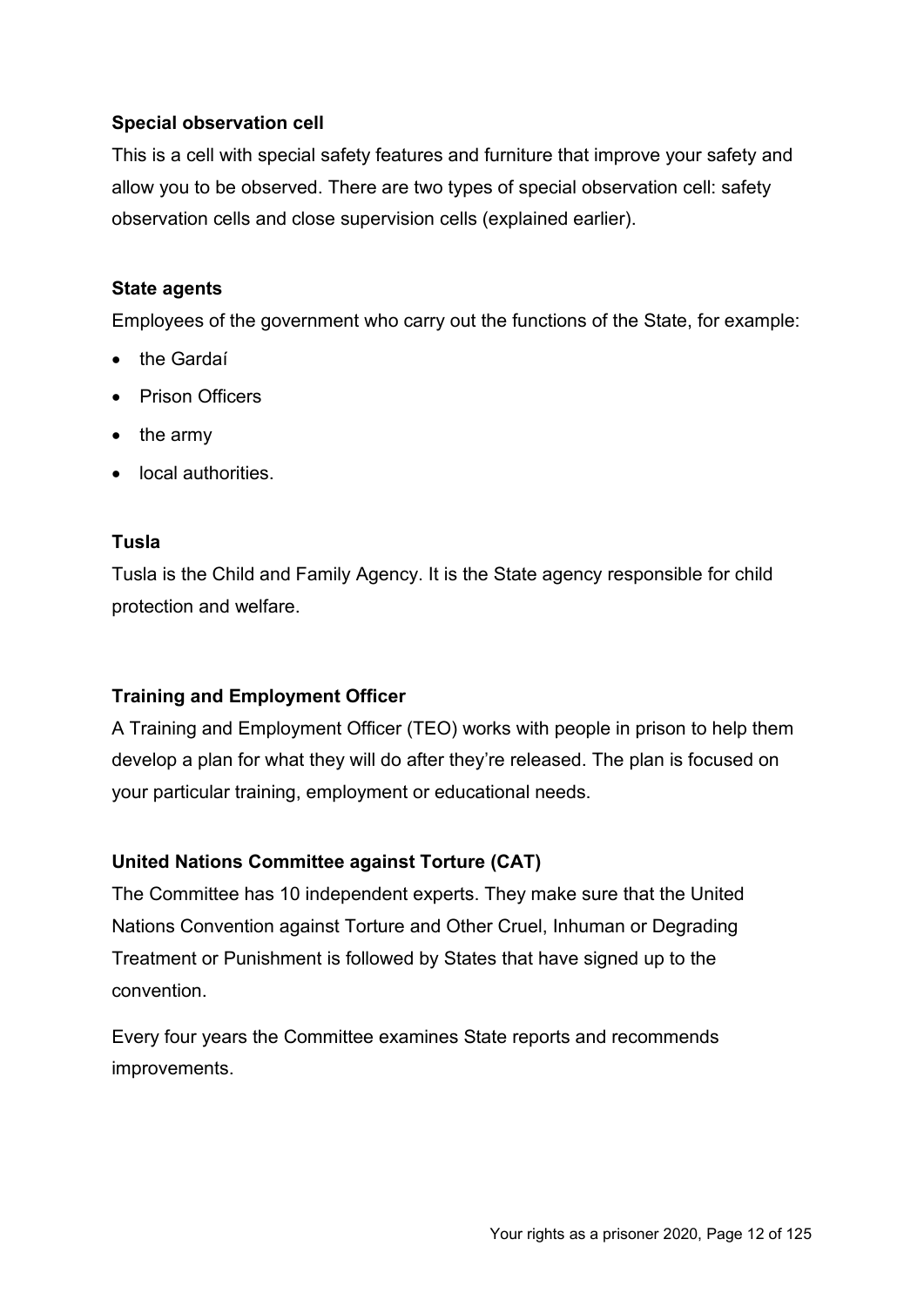## **Work Training Officer**

Work Training Officers (WTO) guide prisoners through work and training programmes in prisons.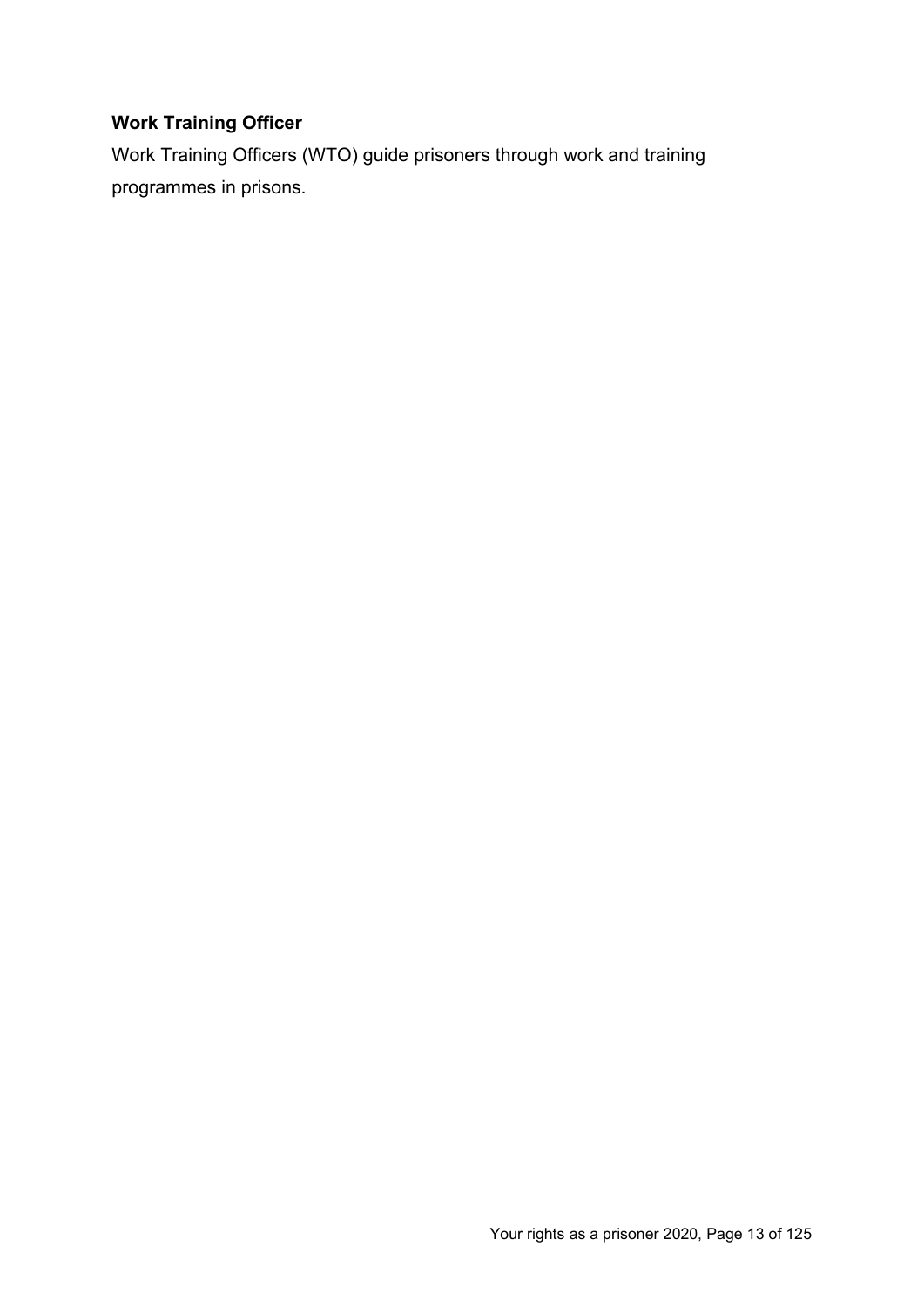## **About this booklet**

This booklet aims to help you to understand the rights you have while in prison. It is a summary of some important legal rules. It is an update of the Irish Penal Reform Trust's 'Know Your Rights – Your Rights as a Prisoner' booklet published in 2012 and so includes changes made to legal rules or relevant laws since then.

We have included a section 'Key words' at the start of the booklet that we hope will help you better understand this document. **This booklet does not and should not replace legal advice for your own particular situation.** 

If anything you read in this booklet makes you think about making a complaint, you should read the section on 'Complaints' (page 88) or speak to your legal advisor.

If you need legal advice, you must check with a legal advisor such as a solicitor. We can't advise you on your individual situation or on the law.

#### **The answers in this booklet – a word of warning!**

This booklet is long, and you are not expected to read it all at one time.

It will be useful for you when you have a particular question you want answered, so keep it safely. If you find it hard to follow, you can ask prison staff to help with any questions you may have.

We have done our best to make sure this booklet is accurate, but we cannot be responsible for any mistakes or things left out. Also, rules and laws change over time and this booklet may not be up to date when you use it.

You should make sure that you find out what the current position is on any particular issue from the prison or your solicitor.

Many of the answers to questions in this booklet are not answered with a definite 'yes' or 'no'. Sometimes we might answer a question with a 'maybe' or use words like 'if possible' and so on.

This is because many of the rights of prisoners listed in the Prison Rules say things like 'as far as practicable'. This means that the prison authorities have to do their best to respect these rights but still have to work with the resources available to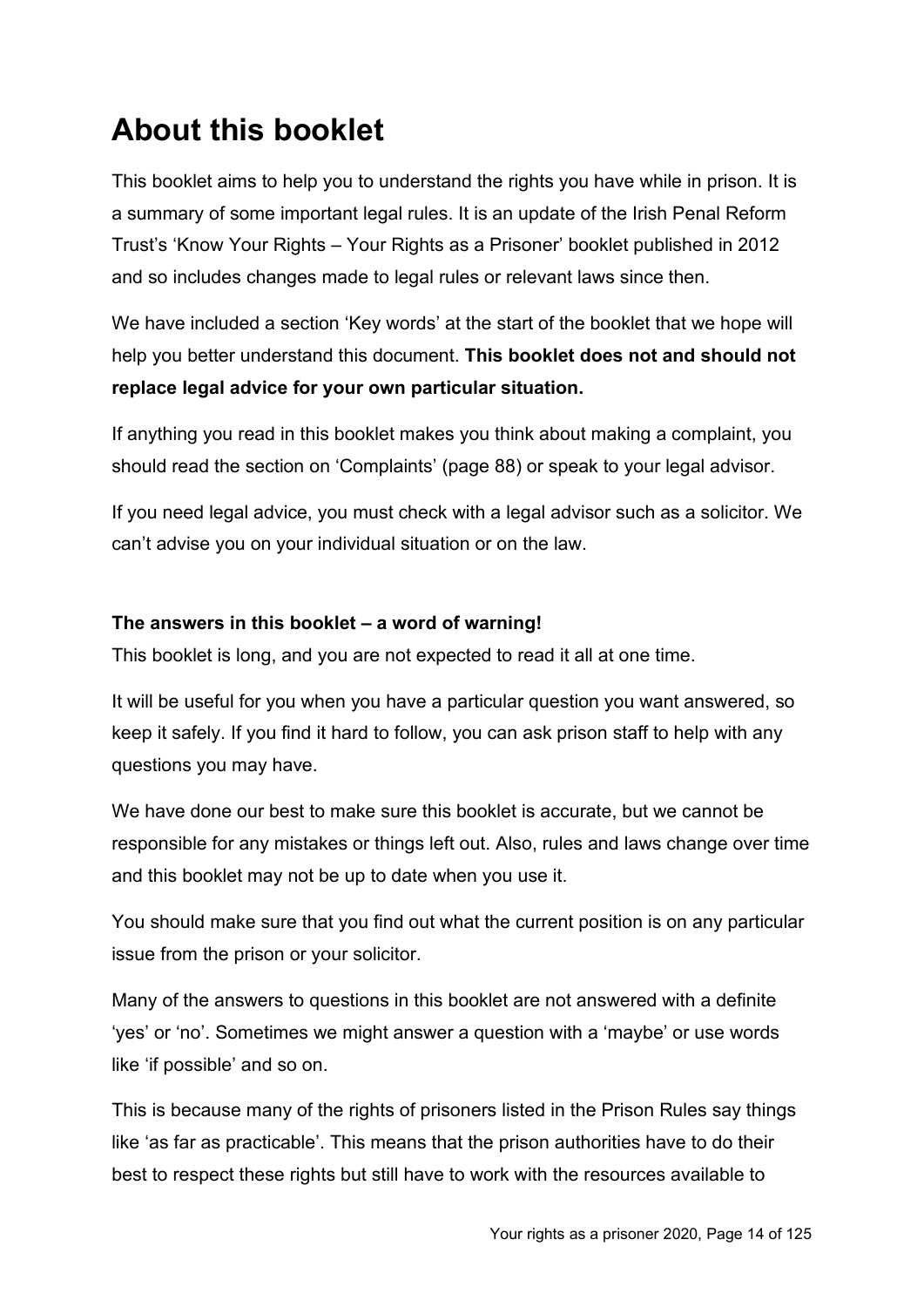them. However, remember that lack of resources is not an excuse for not delivering your rights.

There is an index (list) of these questions at the back of this booklet.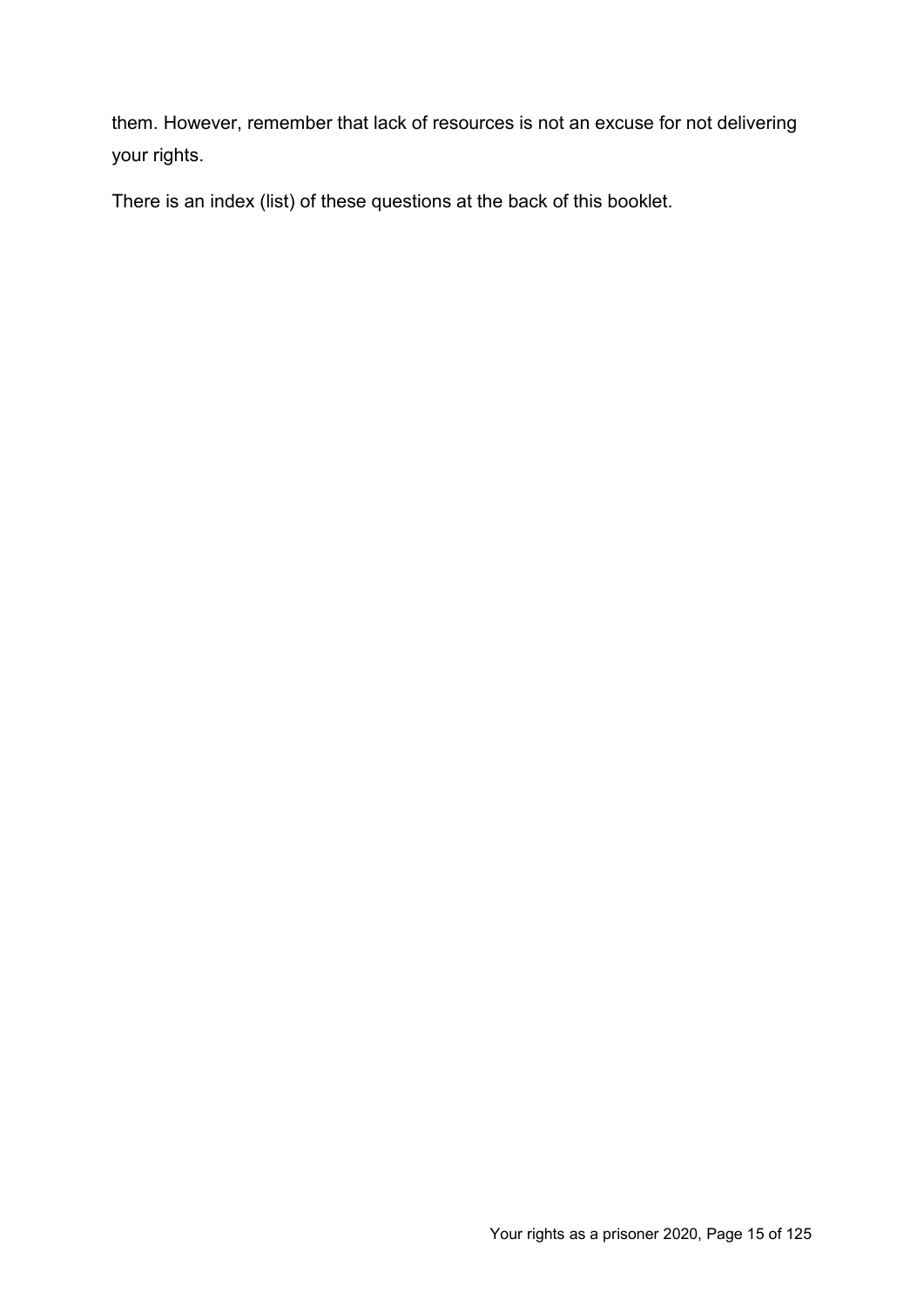## **General information**

## **The Constitution of Ireland gives the State its power**

The State gets its power from the people of Ireland through the Constitution of Ireland (Bunreacht na hÉireann).

The Constitution sets out some of the rights of people who live in Ireland.

The Courts decide what Constitutional rights mean in practice. All laws must respect the principles in the Constitution.

## **Rights under the European Convention on Human Rights**

We also have rights under the European Convention on Human Rights (ECHR). The law must also follow the ECHR and the decisions of the European Court of Human Rights.

Everyone who works for the State ('State agents'), including Prison Officers, must act in line with the Constitution and the ECHR.

## **Prison Service must act in line with the law**

The Irish Prison Service must act in line with the law and the judgments made in court. You should tell the Governor or any staff member if you feel:

- the prison authorities have treated you in a way that is against the law
- your rights have not been respected.

Alternatively, as soon as possible, you should complain using the complaints process. You may also contact a solicitor.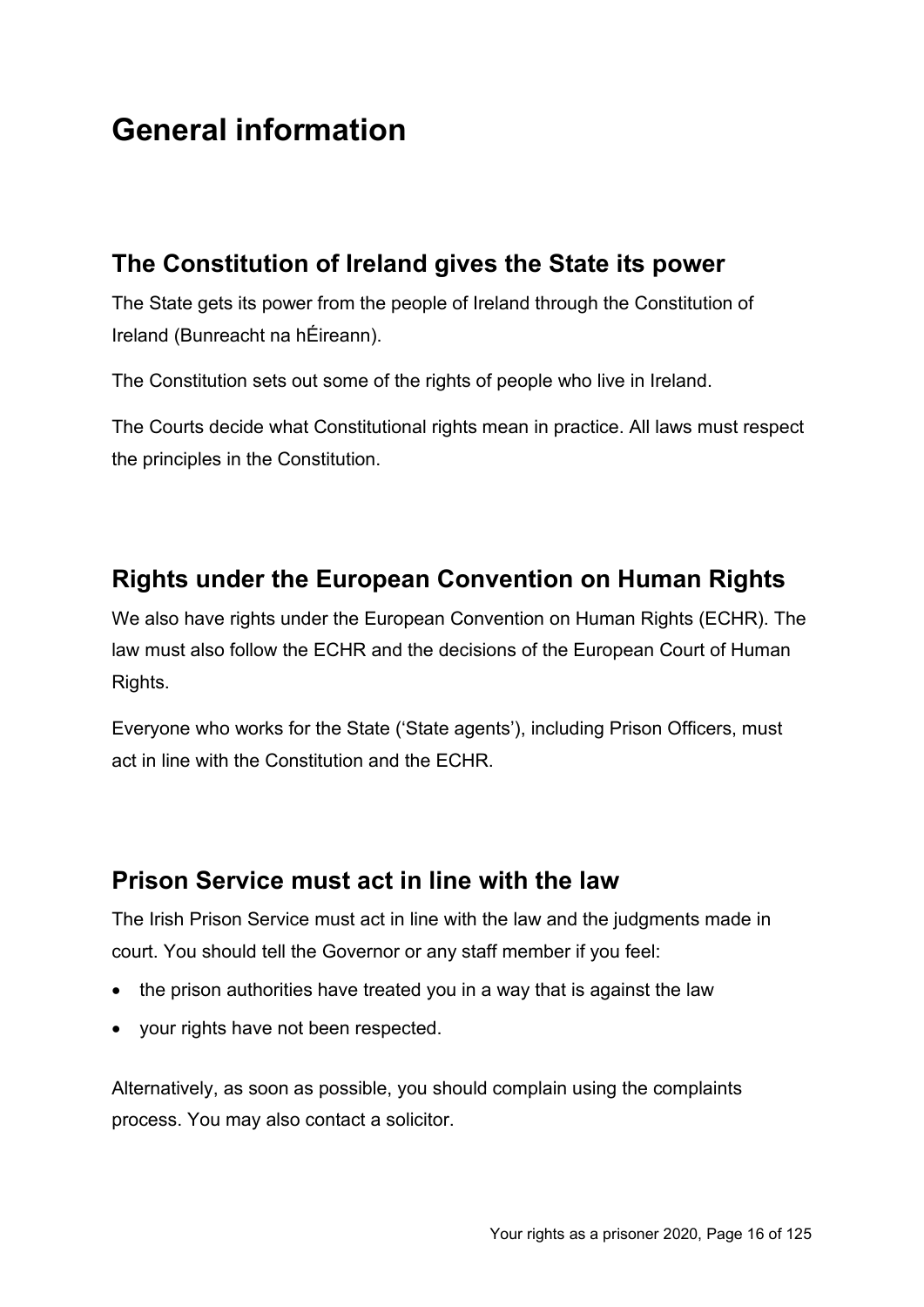## **Main source of prisoners' rights**

The main source of prisoners' rights in Ireland are the Prison Rules, 2007-2020. However, it is also important to pay attention to changes in Irish law that apply to prisoners. For example, the Public Sector Equality and Human Rights Duty is a legal duty introduced in 2014. It states that public bodies like the Irish Prison Service should:

- promote equality
- prevent discrimination
- protect the human rights of people in custody
- protect their staff.

**Remember:** Professional healthcare staff must also follow the professional standards of their particular professional bodies. For example, doctors must follow the professional standards of the Irish Medical Council.

At the end of this booklet, you can find a list of organisations who may be able to help you in relation to your rights.

## **International treaties for treatment of prisoners**

Ireland has agreed to follow the terms of four international treaties (agreements) which lay out standards for treating prisoners. These are:

- the European Convention on Human Rights (ECHR)
- the European Convention for the Prevention of Torture and Inhuman or Degrading Treatment (ECPT) from the Council of Europe
- the International Covenant on Civil and Political Rights (ICCPR)
- the United Nations Convention against Torture (UN CAT).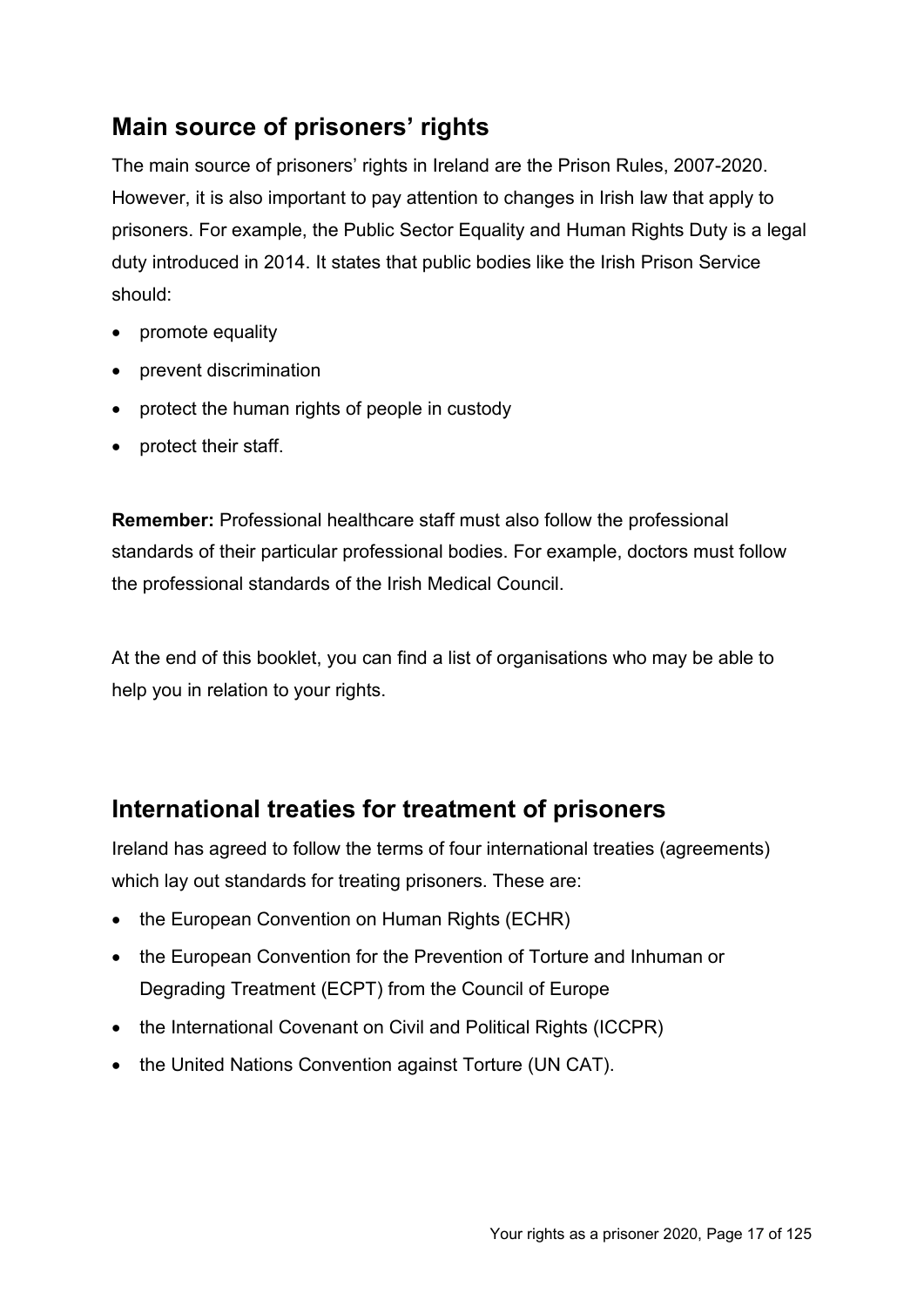## **EU Charter of Fundamental Rights of the European Union**

This Charter puts all the rights of all EU citizens into one legally binding document.

Other relevant United Nations (UN) agreements include:

- International Covenant on Economic, Social and Cultural Rights (ICESCR)
- Convention on the Elimination of All Forms of Racial Discrimination (UN CERD)
- Convention on the Elimination of All Forms of Discrimination against Women (CEDAW)
- Convention on the Rights of the Child (CRC)
- Convention on the Rights of Persons with Disabilities (CRPD

## **Guidance on minimum standards for prisons**

The following rules are not the law, but they are also important because they give important guidance on minimum standards for prisons.

- the Council of Europe's European Prison Rules
- the United Nations Standard Minimum Rules for the Treatment of Prisoners (sometimes known as the "Nelson Mandela Rules")
- the United Nations Rules for the Treatment of Women Prisoners and Non-Custodial Measures for Women Offenders (the "Bangkok Rules").

Similarly, there are recommendations from the Council of Europe related to prison specific issues.

## **More organisations that can help you**

At the end of this booklet, you will find a list of organisations that may be able to help you.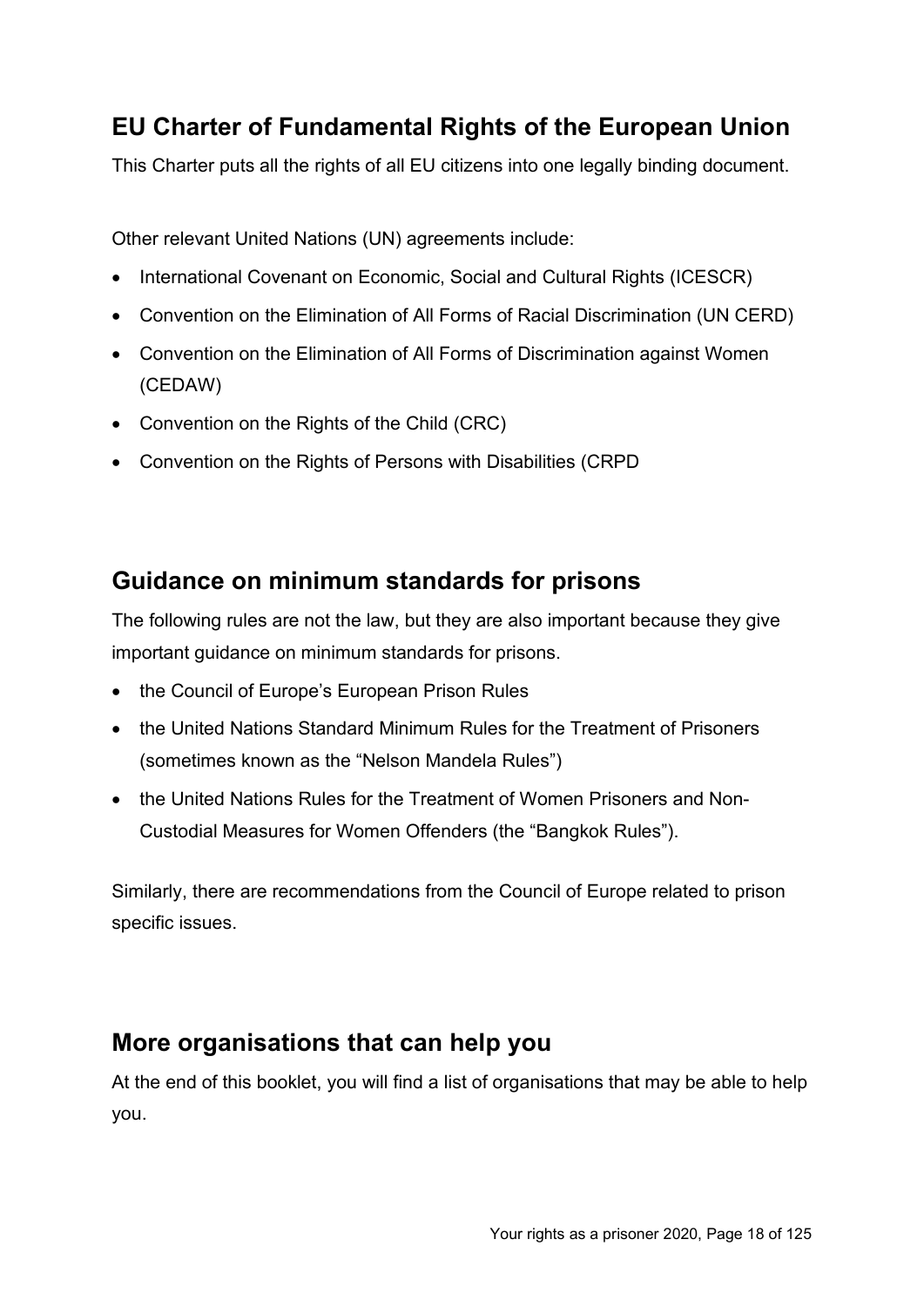## **Answers to some questions you may have**

### **Do I lose my rights when I am in prison?**

Everyone has certain basic human rights. You should have these rights protected as much as anyone else. The basic rights protected by the Irish Constitution and European Convention on Human Rights include the following:

#### **Life**

Everyone has the right to life.

#### **Free from torture**

Everyone has the right to be free from:

- torture
- inhuman and degrading treatment or punishment.

#### **Education, family life and religion**

Everyone has the right to:

- education
- family life
- religious freedom.

If you are convicted of a criminal offence and sentenced to a term in prison, the loss of your freedom is the punishment. The way you're treated or the conditions in prison should not be used as additional punishment.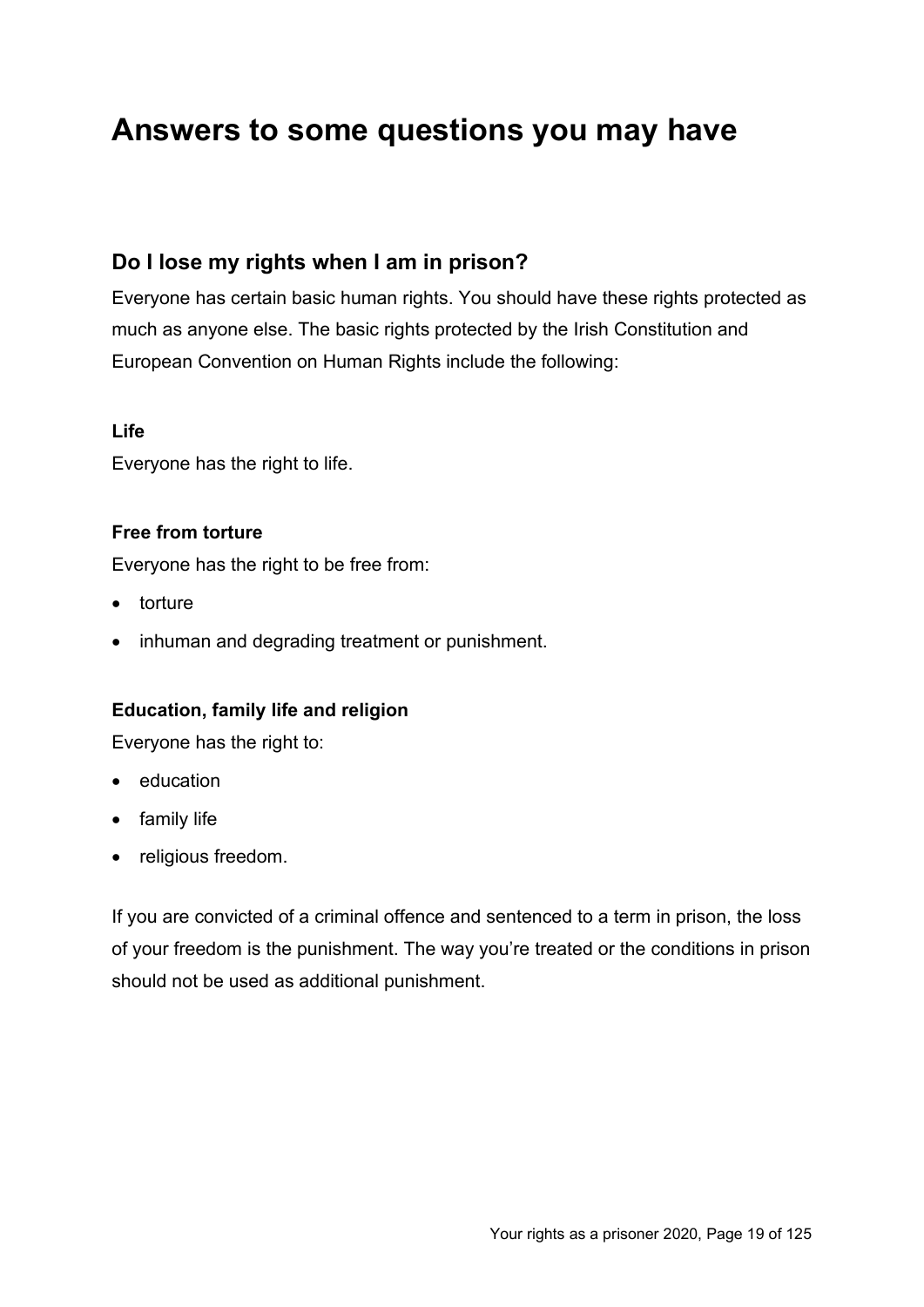## **Life in prison**

Everyone in prison who comes into contact with you must follow the Prison Rules, 2007-2020. We number the rules we mention so you can look them up if you need to.

## **Going to prison**

## **How will I be treated on the way to prison?**

You have the right to be hidden from the public as much as possible while being taken to and from prison.

You should not have to suffer insult or publicity of any kind.

The vehicle in which you are travelling should be safe and comfortable. (Rule 50)

## **What does the Prison Officer or Garda do?**

A Prison Custody Officer will be with you at all times when you are being taken to or from a prison.

#### **Search**

If the officer believes you have banned items in your possession, they will search you. You may have to sit on the Body Orifice Security Scanner (BOSS) chair. This is a highly sensitive metal detector, which can detect items like mobile phones if you hide them inside your body.

#### **Gives court order to Governor**

When you arrive at the prison, the Garda or Prison Officer must give the Governor the court order about your prison sentence. (Rule 3)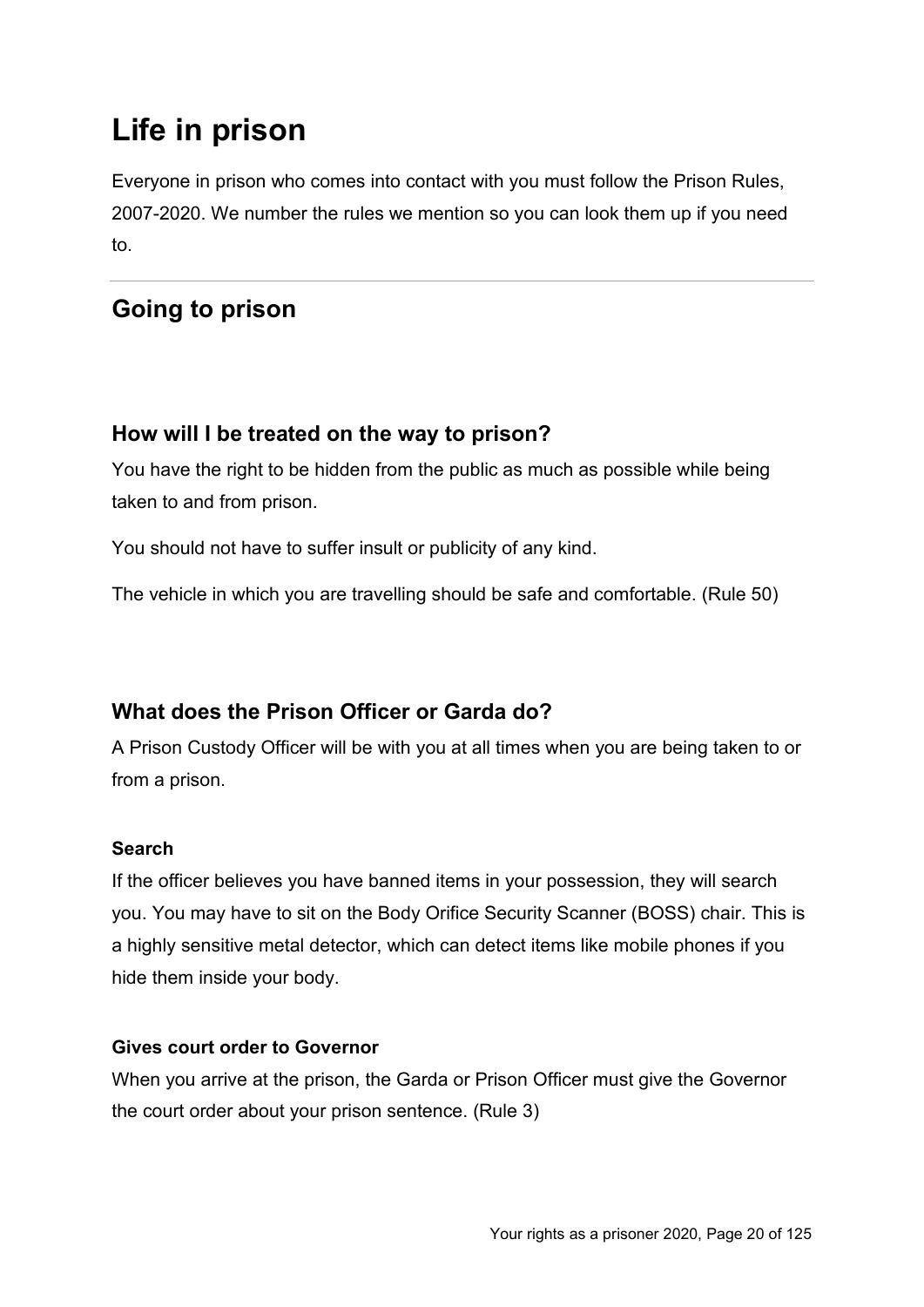#### **Medication**

If you are on any medication or you have a prescription for any medication, the Garda or Prison Officer must give this to the Governor and pass on any information that they have about your health. (Rule 4)

#### **Information about you**

The Garda or Prison Officer cannot give information about you to anyone outside the Prison Service unless the Minister for Justice orders them to. (Rule 51)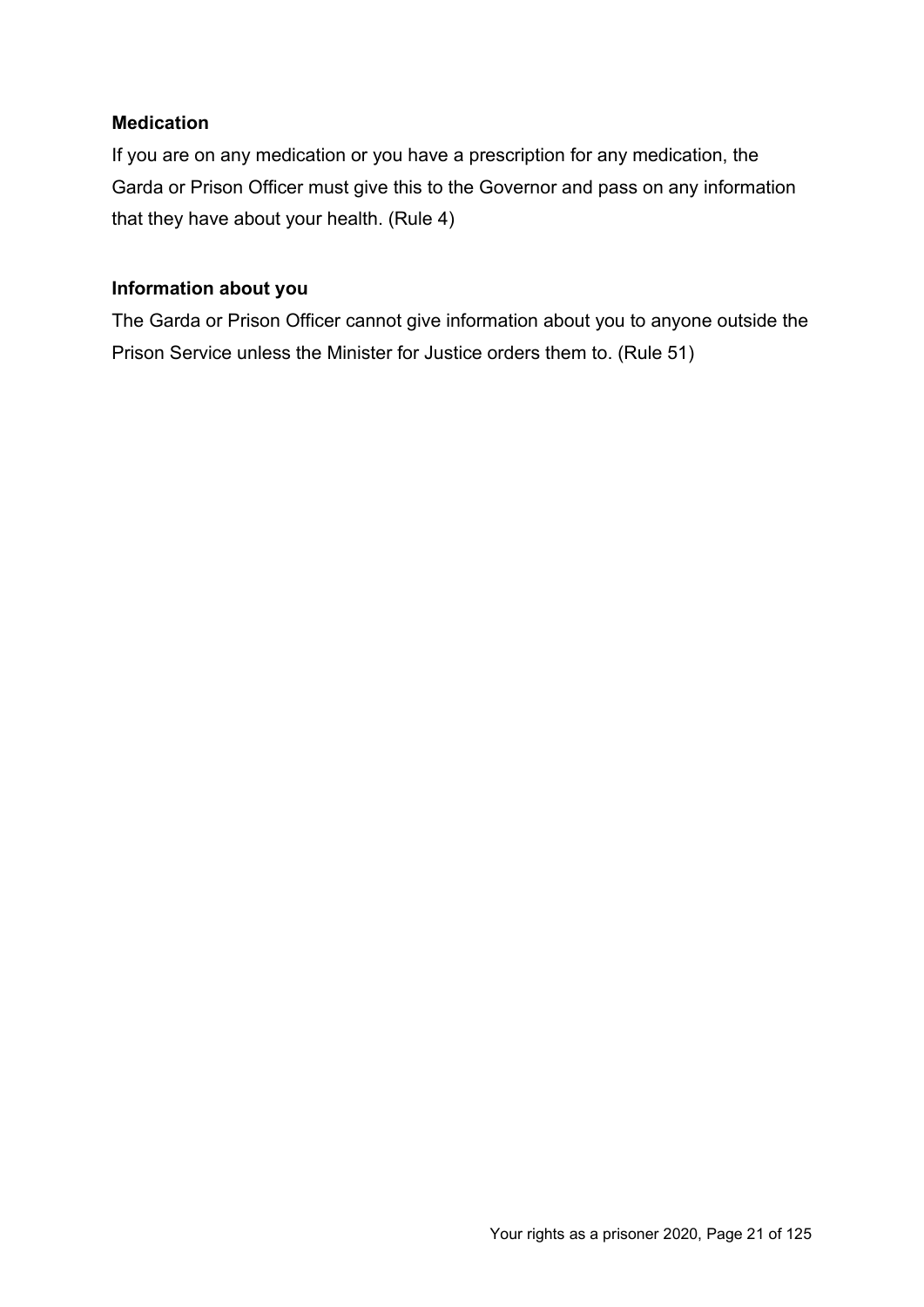## **The committal process**

### **What does the committal process involve?**

The committal process deals with admitting you into the prison. You can only be committed to prison with a valid committal order from a court. The Garda or Prison Officer must give this to the Governor. (Rule 3)

#### **Steps when being admitted**

#### **Your details**

First, the prison officer will bring you to the prison reception area where your details will be written down. (Rule 4) These details include your:

- name
- address
- date of birth
- closest relative
- occupation
- religion
- reason you are being sent to prison ('reason for committal')
- date and time of your admission
- date you are to be released.

#### **Physical details**

You will be weighed and measured. Details of any marks or scars on your body will be put in your personal prison file.

#### **Family contact**

You will be allowed to tell a family member or some other person where you are as soon as possible. (Rule 5)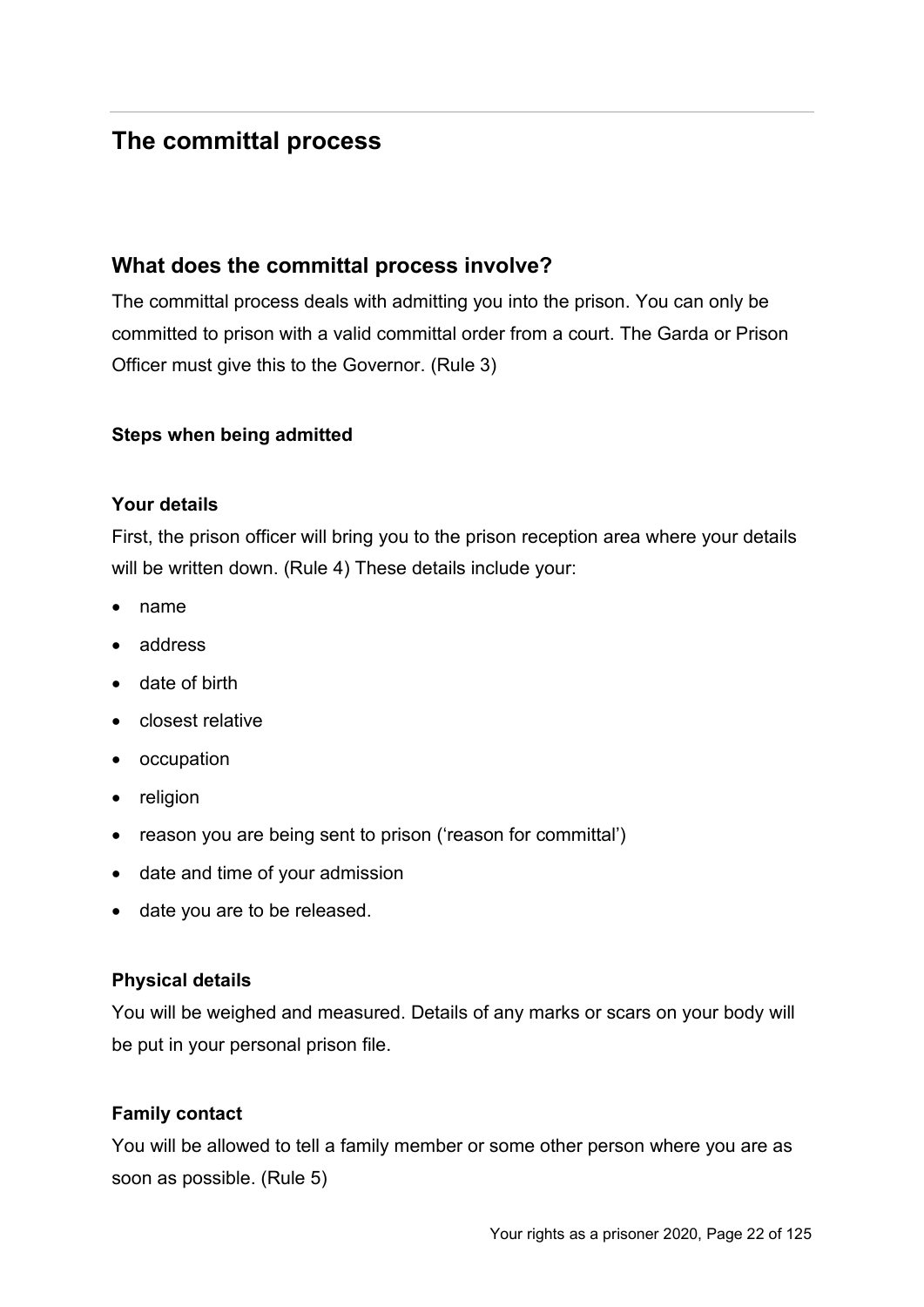#### **What prison staff need to know about you**

You should tell prison staff if you:

- 1. were ever in prison before
- 2. take drugs
- 3. were ever in a mental health facility like a closed hospital
- 4. ever self-harmed
- 5. are feeling suicidal
- 6. have any injuries on your body that have not been noted.

You need to do this so that they can get you the treatment you need. All information you give is treated in confidence. You should tell the prison staff if:

- you believe it is not safe for you to be among other prisoners
- you wish to be placed on protection (separated from the general prison population).

#### **Meeting the Governor**

The Governor of the prison, or somebody who represents them, should meet you soon after you are admitted to prison (Rule 14). They should ask you if you have been told about the prison rules. This includes whether or not you have been told about:

- how you are expected to behave
- things to which you are entitled when in prison.

You can also ask the Governor to write down further details of information that may be important for you to understand, but which were not written down when you were committed.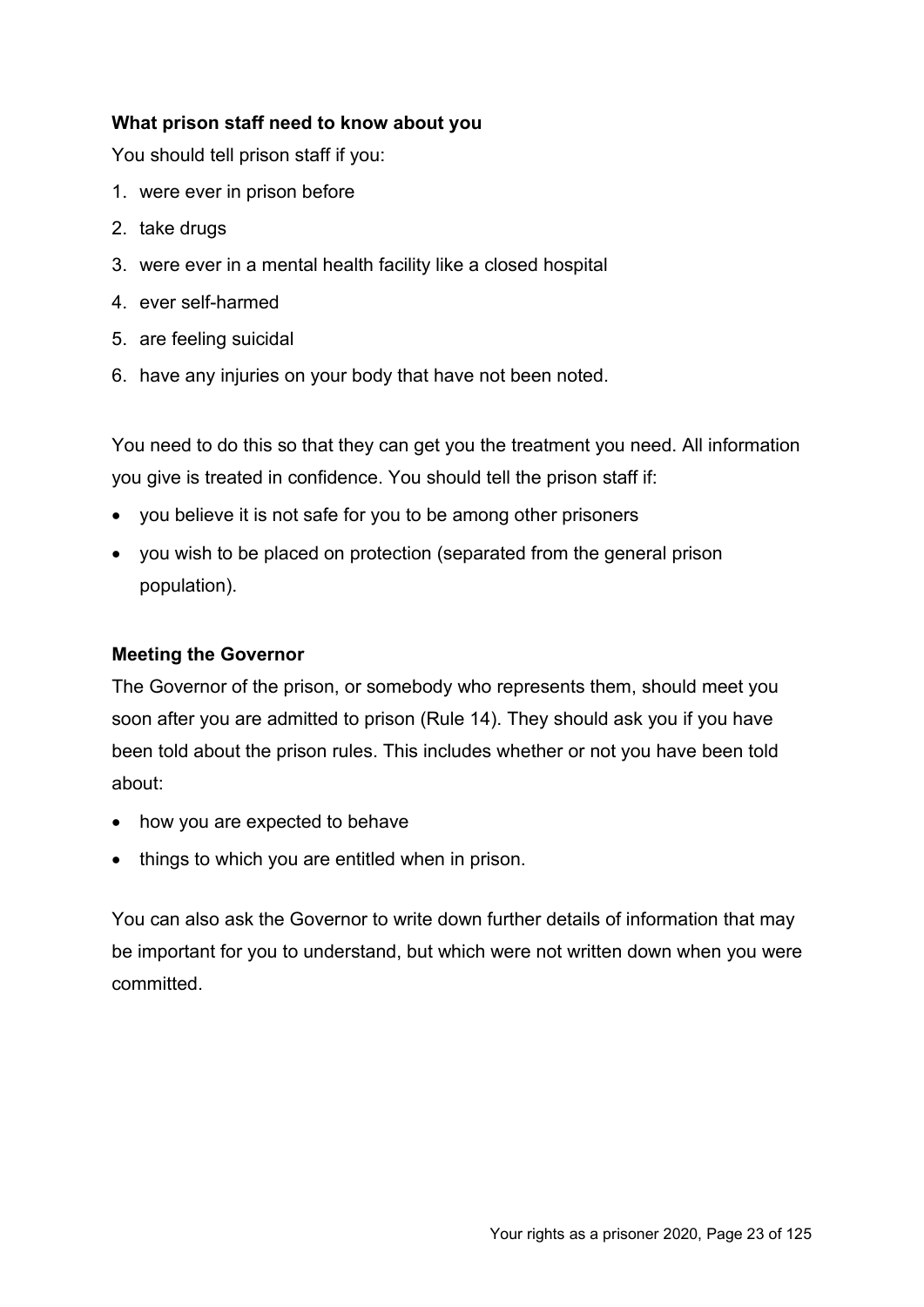#### **If you're not an Irish citizen**

If you are not an Irish citizen, you should be given information about how to contact your:

- Embassy, or
- the Consulate representing citizens of your country.

#### **If you are an asylum seeker**

If you are an asylum seeker, you should get information about how to contact:

- the office of the United Nations High Commissioner for Refugees, or
- their representative in Ireland.

You can also ask to contact other organisations if you would like them to protect your rights as an asylum seeker or refugee. (Rule 16)

## **Will I be given information about my rights and duties in prison?**

Yes. You should get a booklet explaining your rights and privileges and what your duties are in prison. (Rule 13) A full copy of the Prison Rules should be available for you to access in a convenient place in the prison.

#### **Language you can understand**

If you are not fluent in English, if possible, you should be given a copy of the prison booklet in a language you can understand.

If the prison booklet is not available in your native language and you cannot understand it, prison staff should try to explain the information so that you understand it.

If you cannot read or cannot understand the prison booklet, the Governor should arrange to have your rights and duties explained to you as soon as possible.

If you have a **disability**, the Irish Prison Service is obliged by law to do anything appropriate it can to meet your information needs.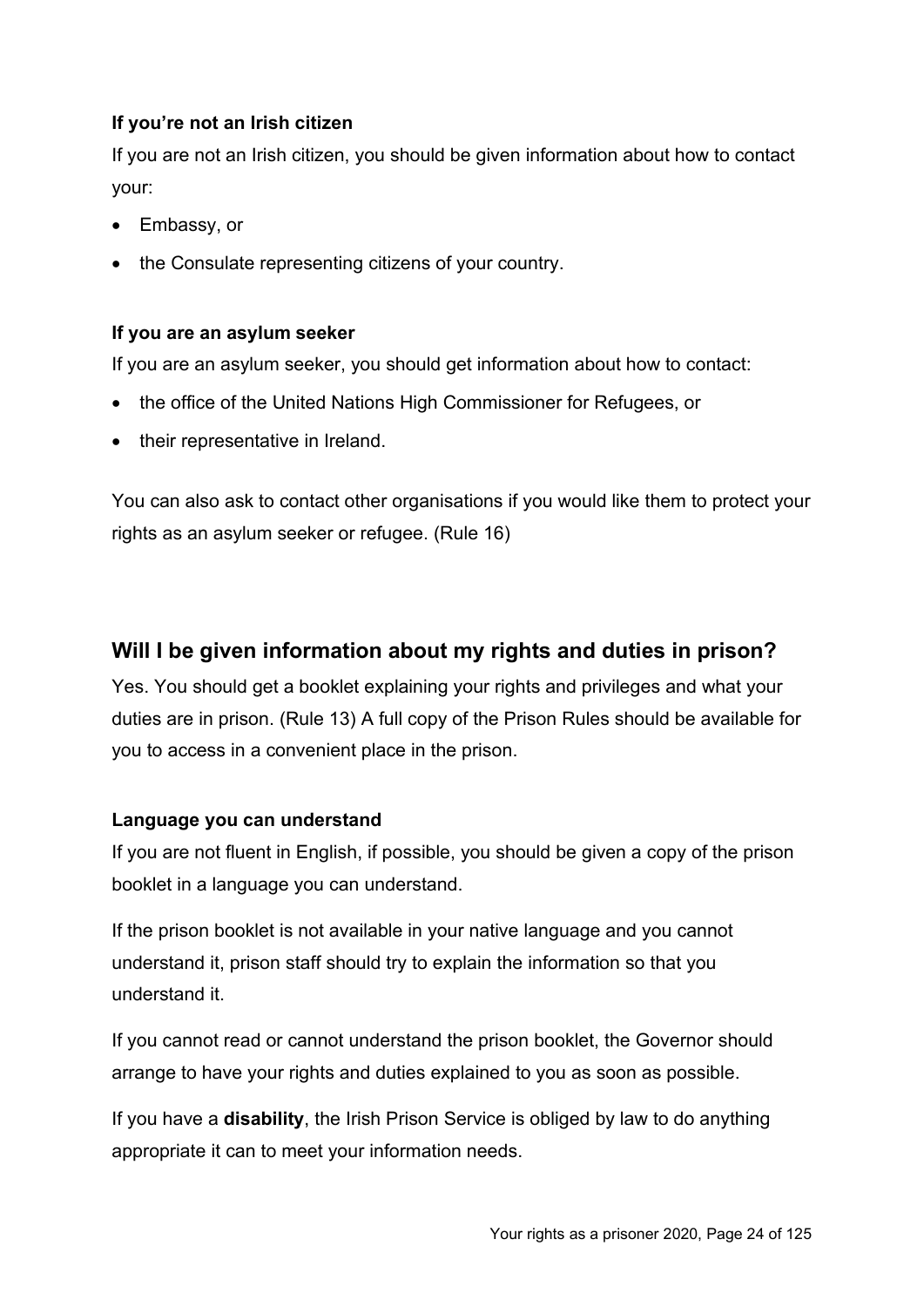## **Can I be searched?**

Yes. You can be searched at any time if the Governor considers there are reasonable grounds to do so (Rule 6).

You will be searched by a person of your own gender. They should respect your decency, privacy and dignity during the search.

A search may mean you remove your clothing like:

- hat
- overcoat
- jacket
- outer clothing.

At no stage should you be left completely naked. The search should not be done if another prisoner can see you.

#### **If you refuse the search**

If you refuse to be searched, the Prison Officer may only use enough force as is reasonably necessary to carry out the search. This must not involve a search of your anus or vagina.

Any banned items like mobile phones or weapons will be taken from you. You may get items like your mobile phones back when you are released.

#### **Can I be photographed and have my finger and palm prints taken?**

Yes. If you have been convicted of a crime, your photograph, fingerprints and palm prints will be taken (Rule 10). At any point during your time in prison, if the Governor asks, these details about you can be taken:

- measurements
- photograph
- fingerprints
- palm prints.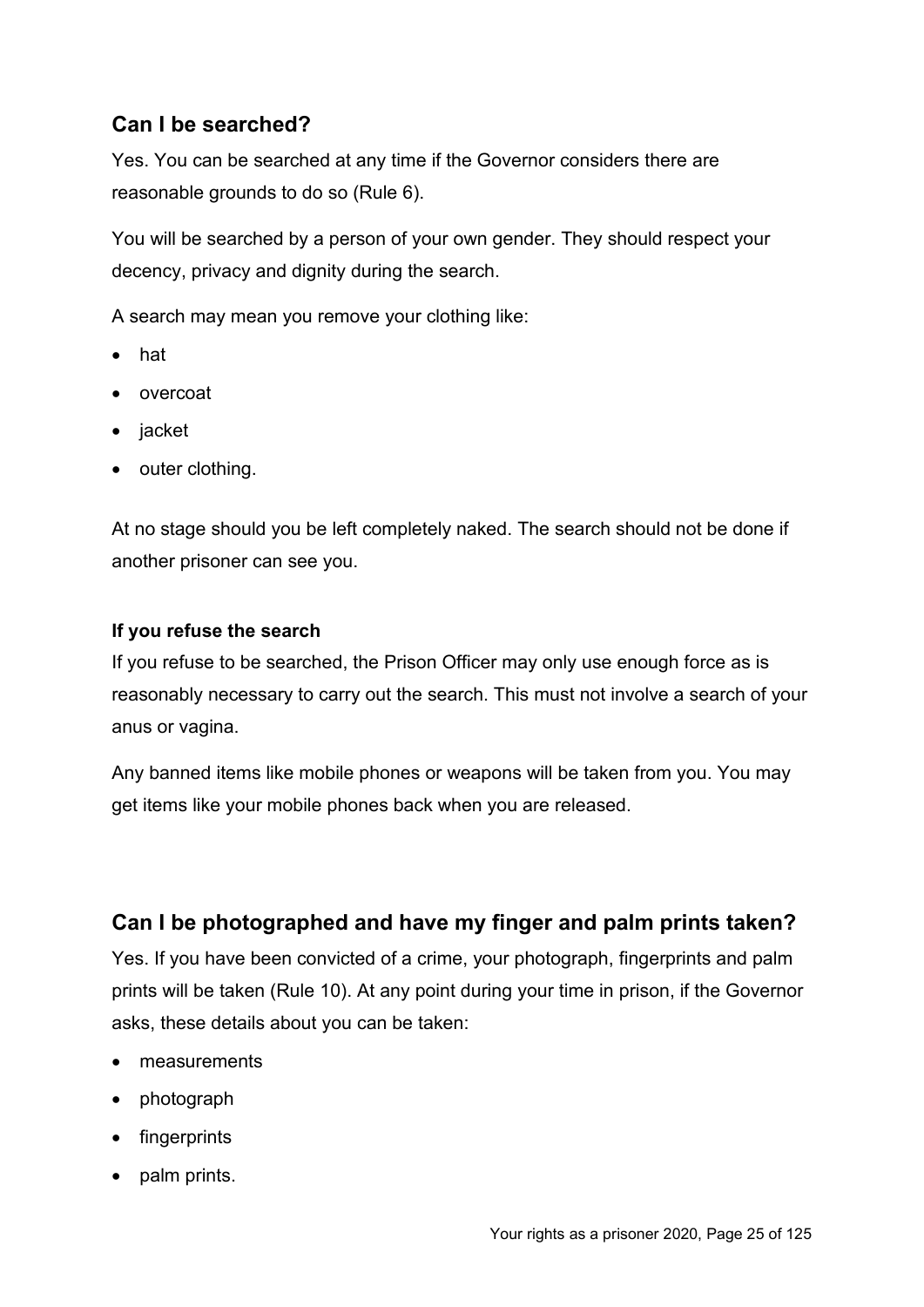Sometimes the Governor may order your photograph and prints to be taken if the Gardaí have asked for a copy of these and there is a legal reason for this. For example, if your prints are needed to investigate a different offence.

The law allows for a sample of DNA to be taken. DNA is a chemical that contains unique information about you. DNA is often sampled from your hair or mouth. A sample of DNA can legally be taken from a person who:

- is serving a sentence
- is on temporary release
- has a sentence that is still in force.

If the Governor authorises it, a Prison Officer may take such a sample from you.

#### **What is the role of the Prison Governor?**

The Governor is head of the prison (Rule 75). You will meet the Governor or somebody who represents them, within 24 hours of when you are committed to prison, or as soon as possible afterwards.

You should let the Governor or their representative know if you have any legal plans, for example if you intend:

- to apply for bail or legal aid
- to appeal your conviction or the length of your sentence.

#### **Governor's duties**

The Governor should protect and uphold the human rights of all prisoners. They should make sure you understand your:

- rights
- duties
- privileges.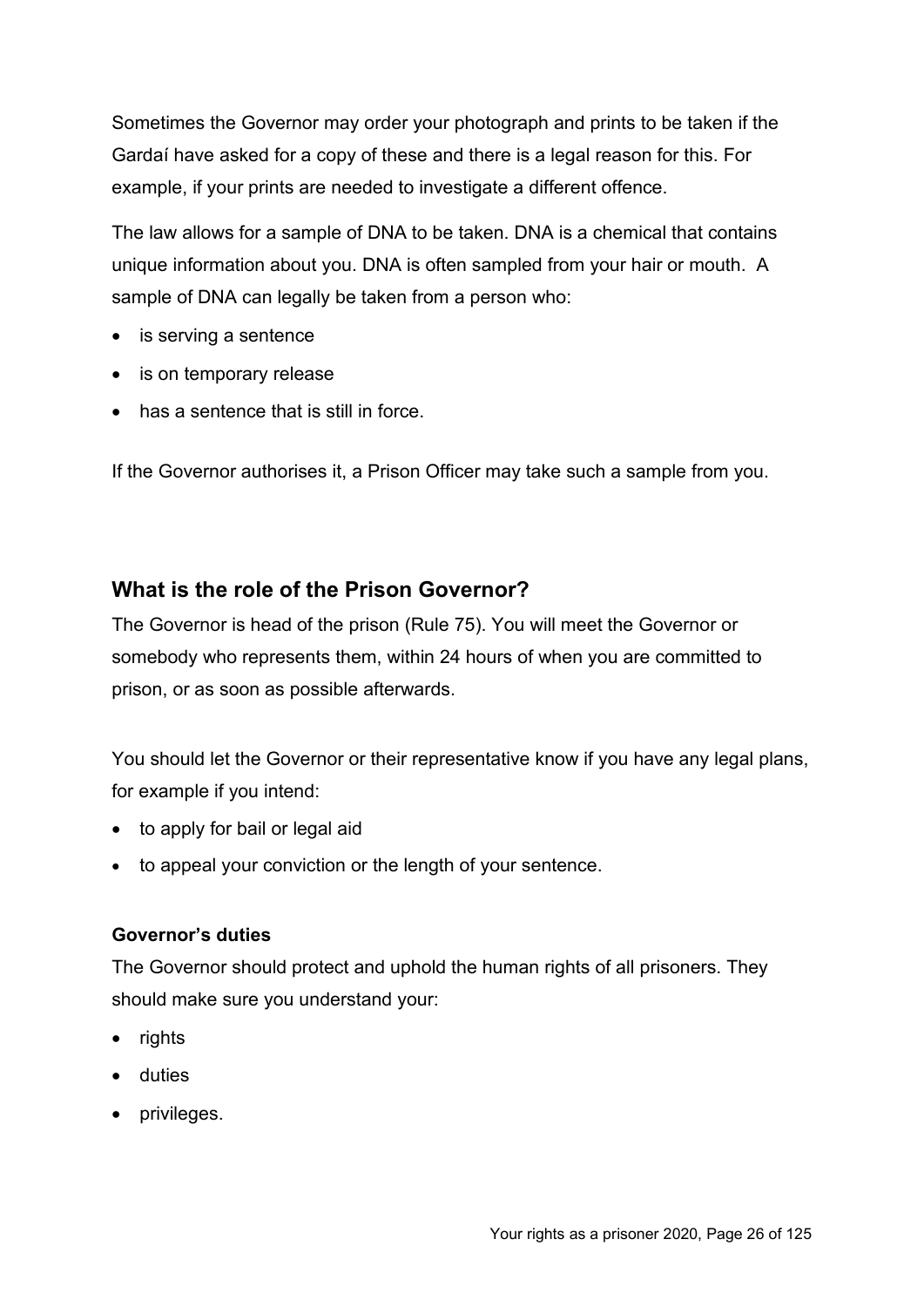The Governor should make sure that you are not discriminated against because of:

- gender
- marital status
- family status
- age
- disability
- sexual orientation
- race
- religion
- membership of the Traveller community.

The Governor manages the delivery of all services to prisoners.

The Governor makes sure that a sentence management plan is prepared and put in place for you. This should help ease you back into society when you are released.

The Governor supervises those who provide services to prisoners and those making your sentence management plan. The aim is that they work together to get the best possible result for you.

#### **Will I be told my release date?**

Yes. If you are convicted and sentenced to a time in prison, you should be told the date of your release as soon as possible (Rule 15). If your sentence is for more than one month, this date will be worked out based on your full sentence with a quarter off for good behaviour. (See page 65 for more information).

If there is any change to your release date, you should be told as soon as possible and given the reason for the change of date.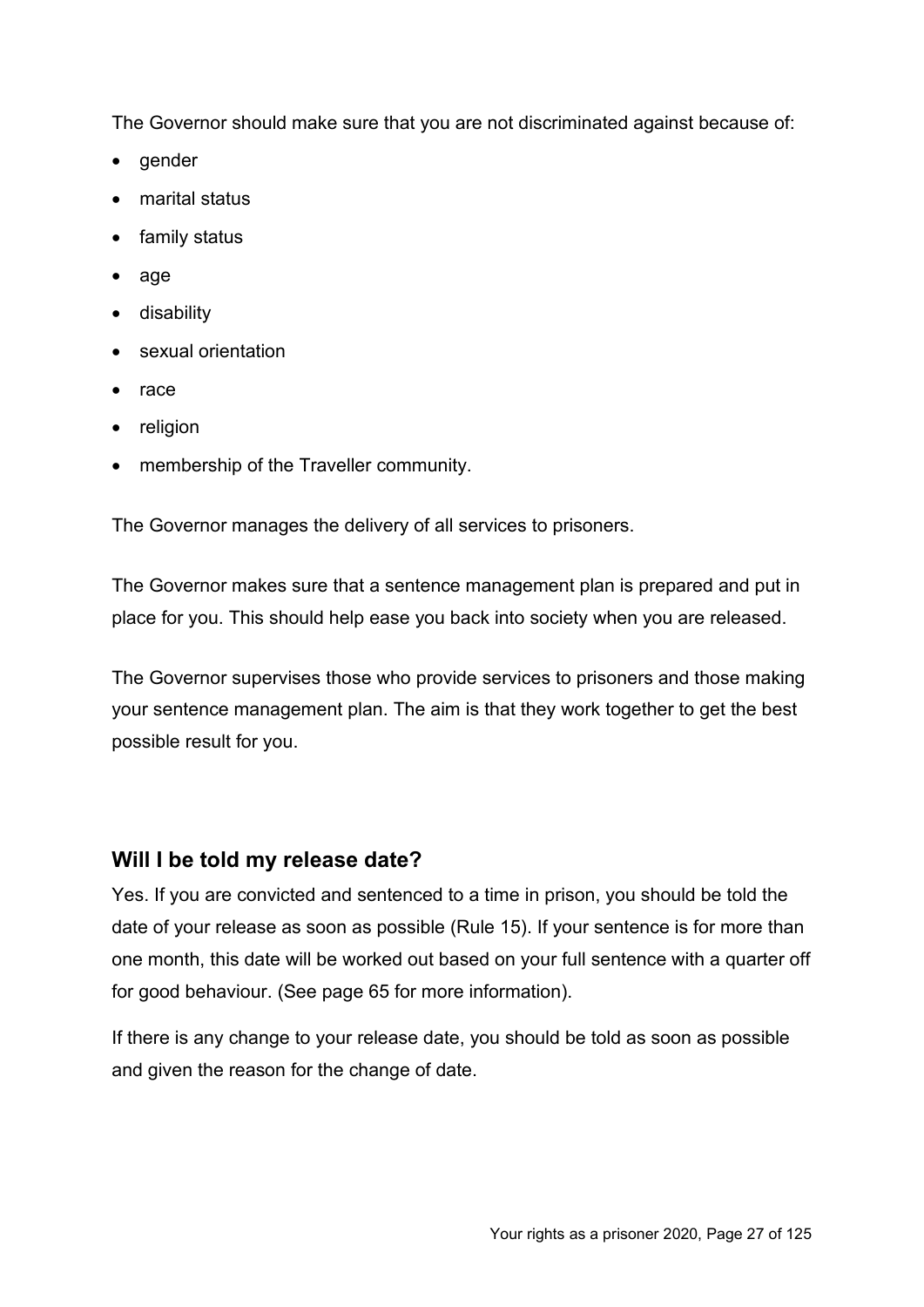## **Will I see a doctor and nurse?**

Yes. The Garda or Prison Officer who brought you to prison must give the Governor any medication or prescriptions belonging to you and pass on any information they have about your health.

A nurse will do a health check on you as soon as possible after you are committed.

Ideally, a doctor should examine you on the day you are committed **or** as soon as possible after that. You should tell the doctor if you have any:

- illness including an infectious disease
- injuries
- disability.

Tell the doctor if you:

- take prescribed medication
- need treatment
- need to go to medical appointments outside the prison.

This information is stored on a computer system that only healthcare staff can access. It is confidential.

The prison doctor will continue to prescribe any medication you may need – if they think it is appropriate for you.

Let the nurse and doctor know, so that they can arrange appropriate treatment for you, if you:

- have a drink or drugs problem
- were on a methadone programme in the community or in another prison.

Your drug history and urine test results will decide the treatment you need. The doctor will put you on suitable treatment. It is very important to be honest with healthcare staff about your alcohol and drug taking to keep you safe in prison. Again, this service is confidential.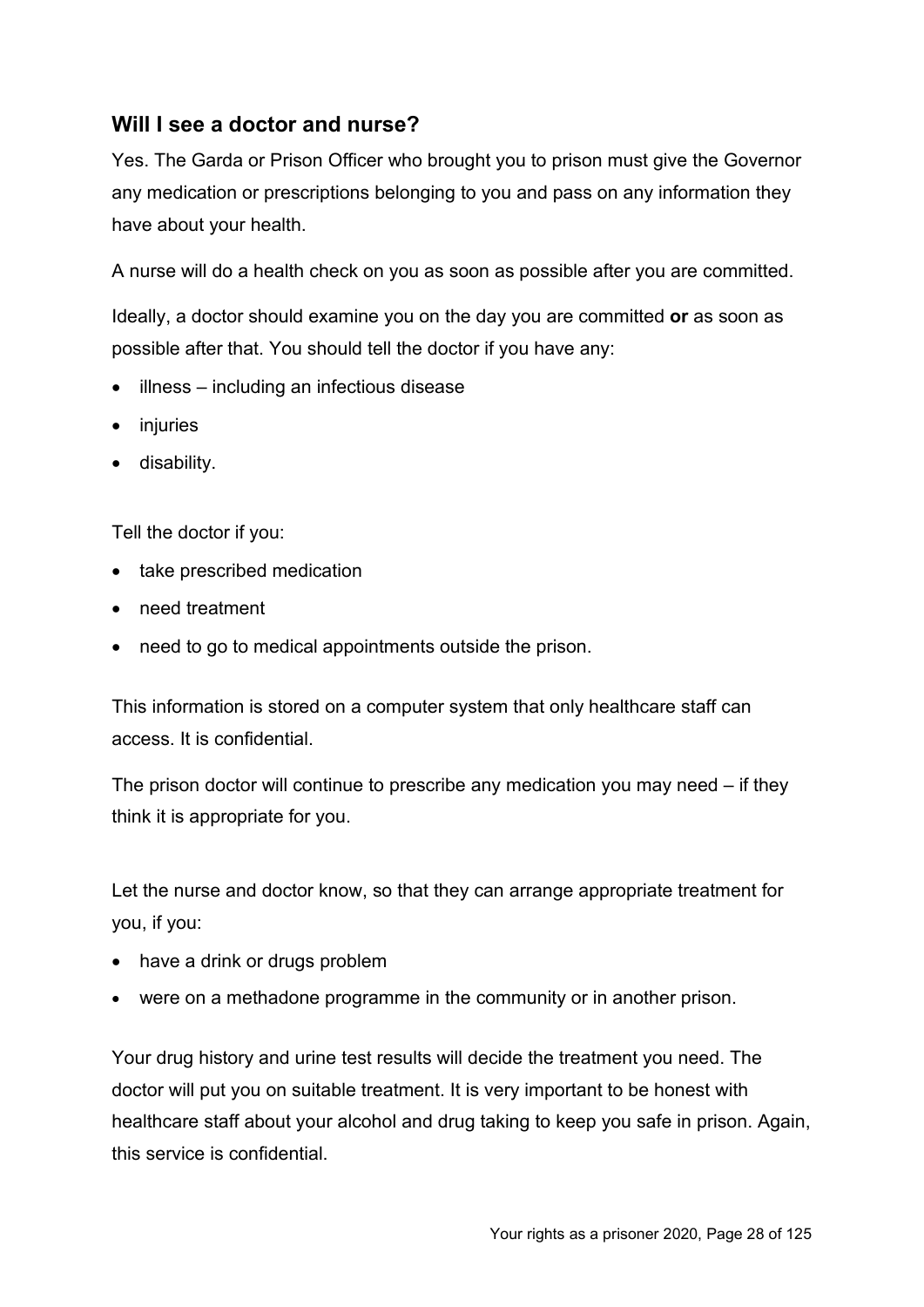## **Can I wear my own clothes in prison?**

It depends on the Governor and the prison you are in. Once you are weighed and so on, you should be given the chance to shower and then change into prison clothes or your own clothes. You will get suitable underwear, clothes, socks and shoes if needed.

The Governor may allow you to wear your own clothes in prison. If so, you must have enough clothes, including underwear, to change regularly. Your clothes must be warm enough and you must keep them in a decent, clean condition. (Rule 21) Arrangements should be made for the cleaning and laundering of your clothes.

If you are not allowed to wear your own clothing, for example, if you are in Cloverhill remand prison, you will be given clothes that are warm enough and, if possible, suitable for people of your age and gender outside prison.

If visitors wish to bring you clothing or other property, they must have it in a bag labelled with your:

- name
- prisoner number
- date of birth
- home address.

They must hand the bag in at the reception desk in the visitors' waiting room. If the Class Officer in charge of your landing decides that you have too many clothes in your locker, you will have to parcel them up to be stored or collected by your family.

#### **What happens to my personal belongings?**

A list of all your personal property will be made when you enter prison. (Rule 8) Any valuable items like jewellery will be noted and stored safely in the General Office. Other personal property will be listed and stored safely at reception.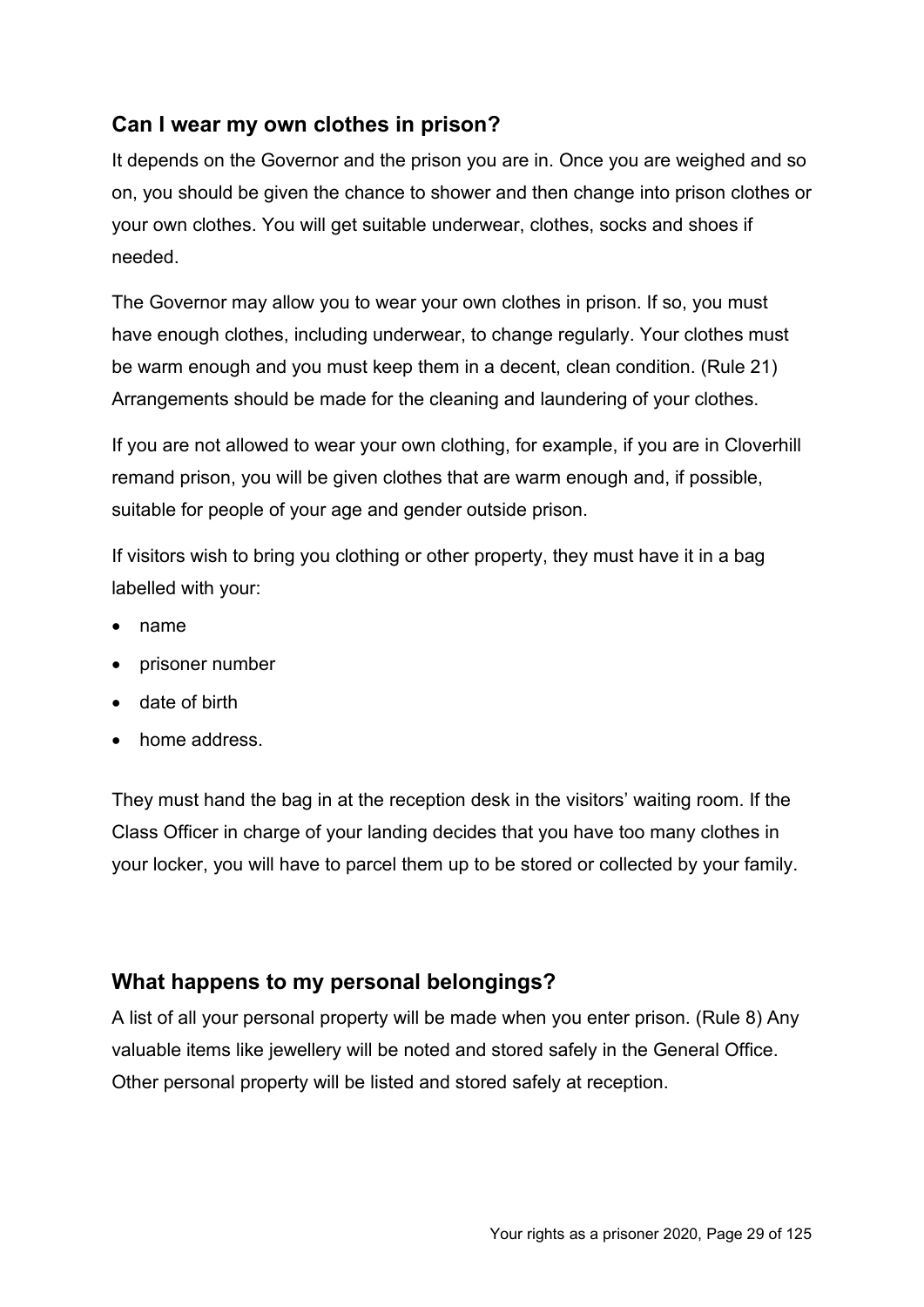If you want to keep any personal property in your cell, you need to get permission from prison management. If permission is given, you keep this property at your own risk. You do not have a right to give away or sell your property to another prisoner, nor can you swap it. If you want any of your property from the reception, you must get the Governor's permission.

## **What happens to my money?**

When you're admitted to prison, your cash is lodged in an account in the General Office. The Governor should make a list of all articles, including cash, brought in by you or sent to you. They should keep a record of this.

Friends and family members can put money into this account for you, and they will get a receipt. If you do not spend all your money in prison you will get it back when you are released.

The Irish Prison Service no longer accepts money from your visitors when they visit you. Instead, your relatives can transfer money to you using electronic transfer of money options or using a special An Post Bill Pay Card.

You may send money to your family (for example if you work in prison and get paid) but you need to ask the Governor for permission.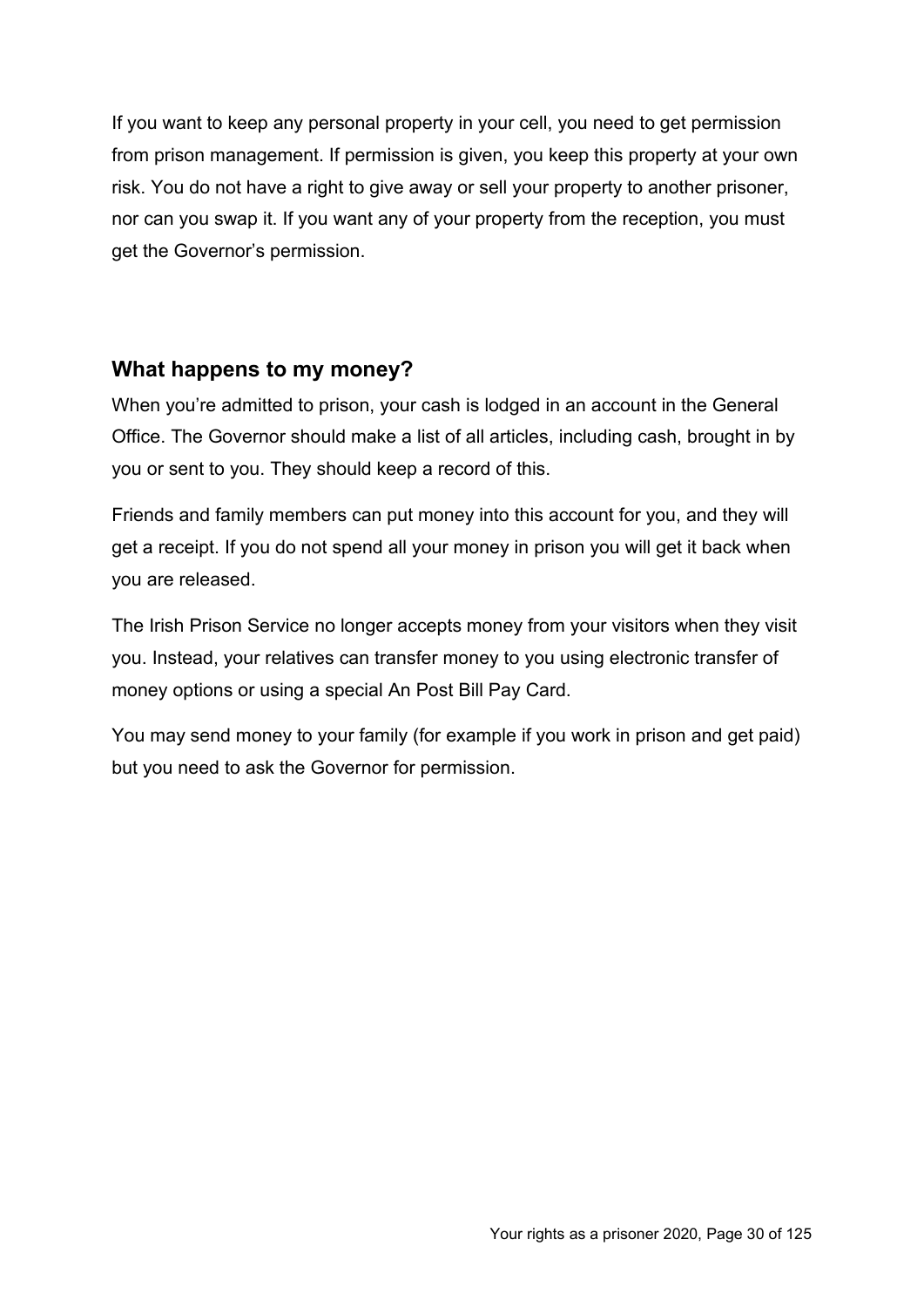## **Physical conditions**

## **Will I be given toiletries?**

Yes. Your Class Officer will provide items like:

- soap
- sanitary towels
- toothpaste
- a toothbrush
- razors.

Throughout your time in prison, you will be given, free of charge, the items needed for good health and hygiene (cleanliness).

#### **How often can I shower?**

You should be allowed to take a hot shower or bath as often as possible, however, you are entitled to a hot shower or bath at least once a week. (Rule 25 [2])

If necessary, you may be excused from having a hot shower or bath for medical reasons.

## **What can I expect my cell to look like?**

All prison cells or rooms should have the necessary furnishings. They should be:

- well ventilated
- well lit
- warm enough.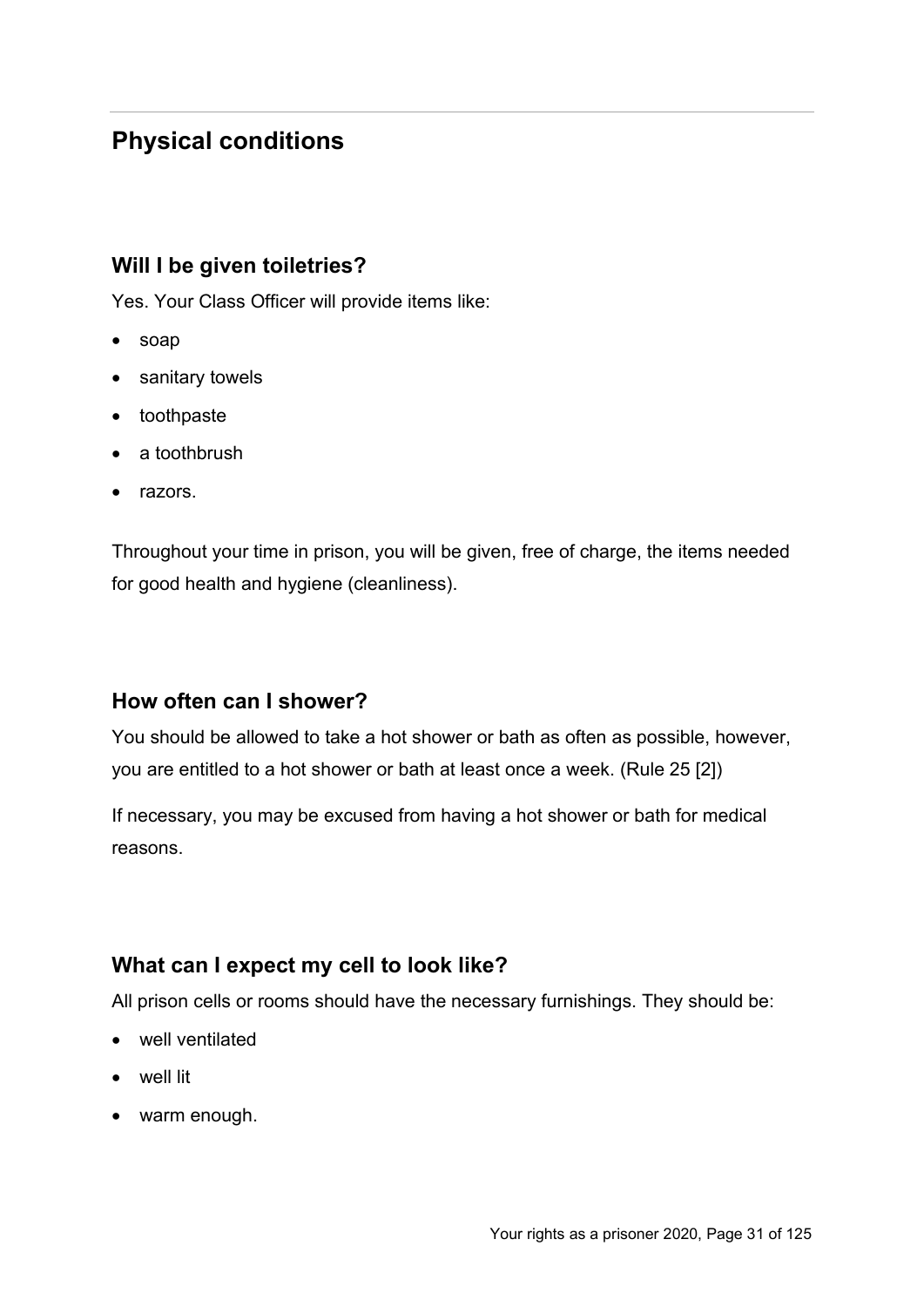When you arrive in prison you will be given enough bedding. This is usually:

- a blanket
- sheets
- a pillow.

Every prisoner should have at least a mattress, if not a bed, to sleep on. (Rule 22)

If possible, toilets and washing facilities will be in the cell or room. If this isn't the case, you should have reasonable access to toilets and washing facilities outside the cell.

## **Can I have a cell on my own?**

Generally, no. If possible, prisoners should have individual cells to sleep in. However, overcrowding in Irish prisons means that not many prisoners have single cells, but instead usually share with one or two others.

The Minister for Justice has the power to specify the maximum number of people who may be put in a cell. (Rule 18 [2])

Sometimes prisoners can be held for a short time in a place other than a cell (for example, an office, recreation area or lobby). This happens if the Governor decides that exceptional circumstances like extreme overcrowding justify it.

The Governor must notify the Minister for Justice if circumstances mean you are going to be accommodated in a place other than a cell for more than 24 hours. (Rule 19)

## **Am I responsible for cleaning my cell?**

Yes, prisoners need to keep their cells clean, with their belongings neatly arranged. (Rule 20) Prison staff will give you cleaning materials.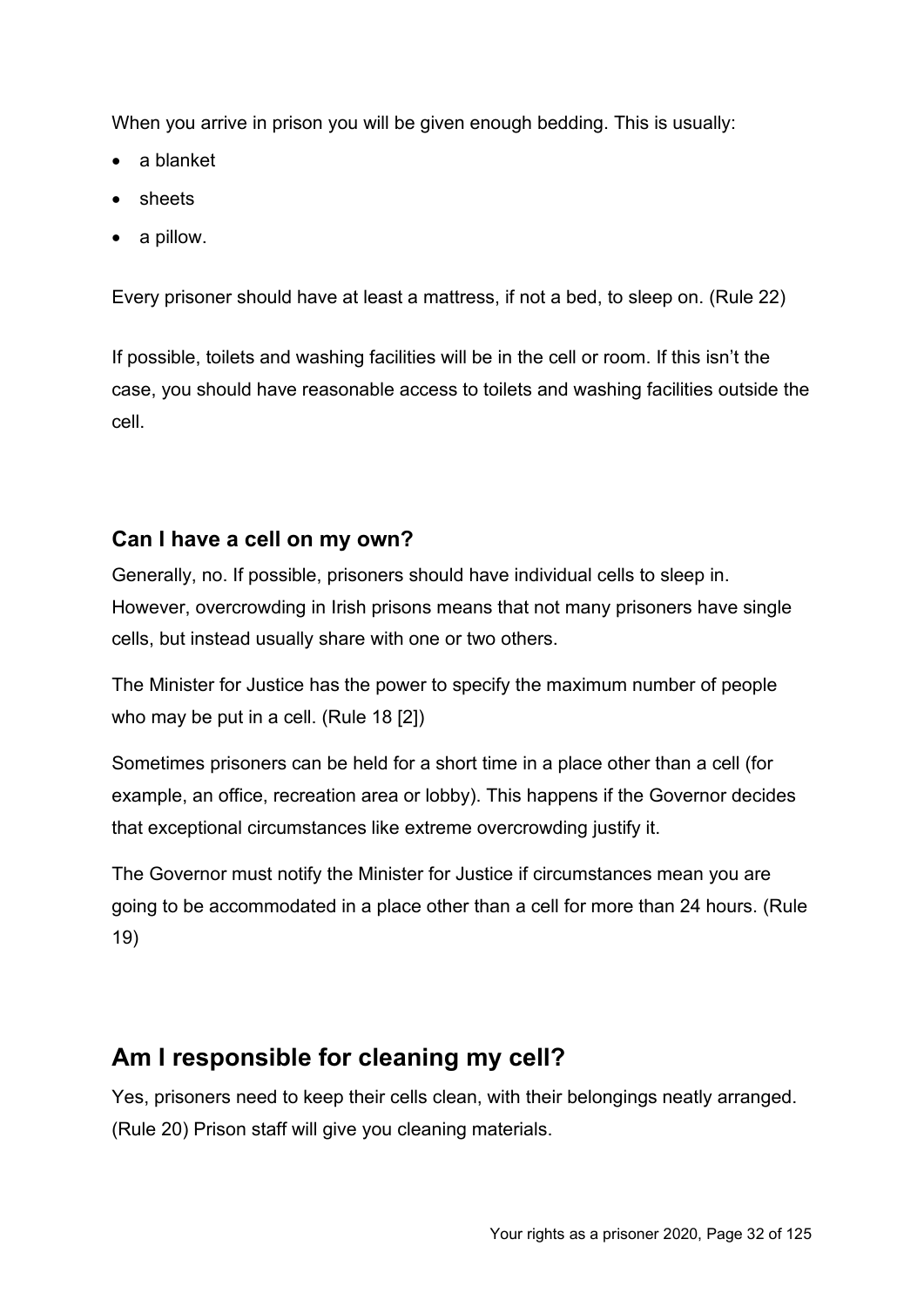## **Prison food**

## **What kind of food can I expect in prison?**

You should receive a balanced diet with food that is nutritious and somewhat varied each day (Rule 23). If you are a member of a particular religion or culture the Governor will try, as far as possible, to respect the dietary practices of your religion or culture. For example, you may be a:

- Muslim who requires a Halal diet
- Jewish person who requires a Kosher diet
- Hindu who is a strict vegetarian.

If you are suffering from a medical condition or being treated for one, the doctor can recommend that your diet be adjusted or changed if it affects your condition. You should have access to enough clean drinking water every day.

## **Cigarettes, alcohol and drugs**

## **Am I allowed to smoke in prison?**

You don't have a right to smoke in prison. (Rule 26) However, you may smoke in prison with the permission of the Governor. You must ask for permission to smoke in your cell or in other parts of the prison. Smoking is only allowed in certain areas in prison including your cell and outside areas.

## **Am I allowed to drink alcohol in prison?**

You do not have a right to drink or possess alcohol unless the Governor gives you permission to do so. (Rule 26)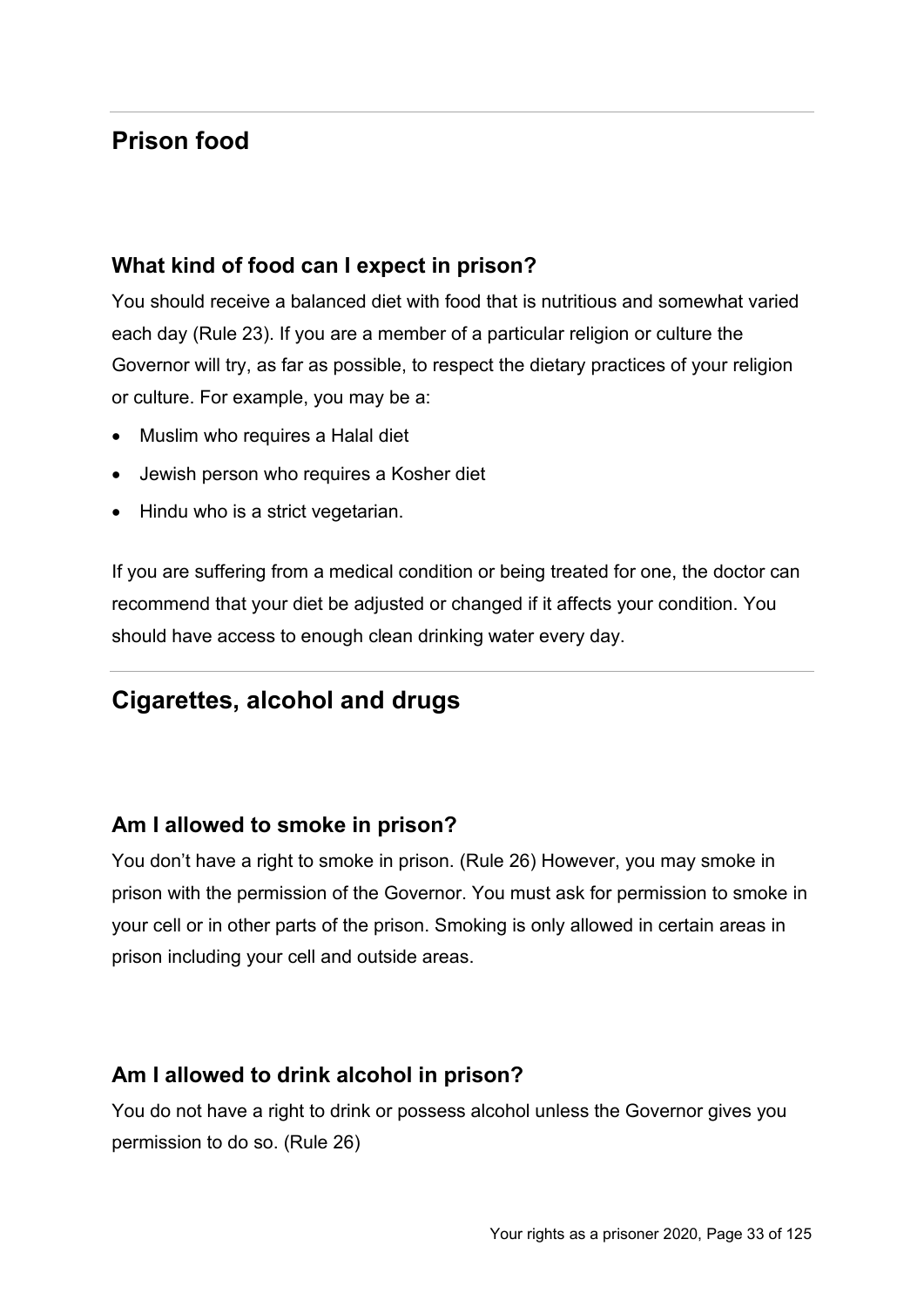## **Am I allowed to use illegal drugs in prison?**

No. Unless you have a valid prescription from a doctor, a psychiatrist or dentist (Rule 26), you may not have, and no member of the prison staff should provide you with, any controlled drug or medicine.

#### **Hair, urine and saliva samples**

You might have to give a hair, urine or saliva sample so prison staff can detect the presence or use of any:

- alcohol
- controlled drug
- medicinal product.

This is not done for substances prescribed by a prison doctor, psychiatrist or dentist.

If you refuse to provide a sample, this is serious as you are breaching (not following) prison discipline.

Prison staff may randomly search you after a visit, even if you are not a known drug user. This is because you could be put under pressure to bring drugs into the prison for other prisoners.

#### **Addictions**

If you wish to stop smoking or if you have a drink or drug addiction problem, you should discuss this with the staff. They will be able to advise you about appropriate services or give you information about counselling available in your prison.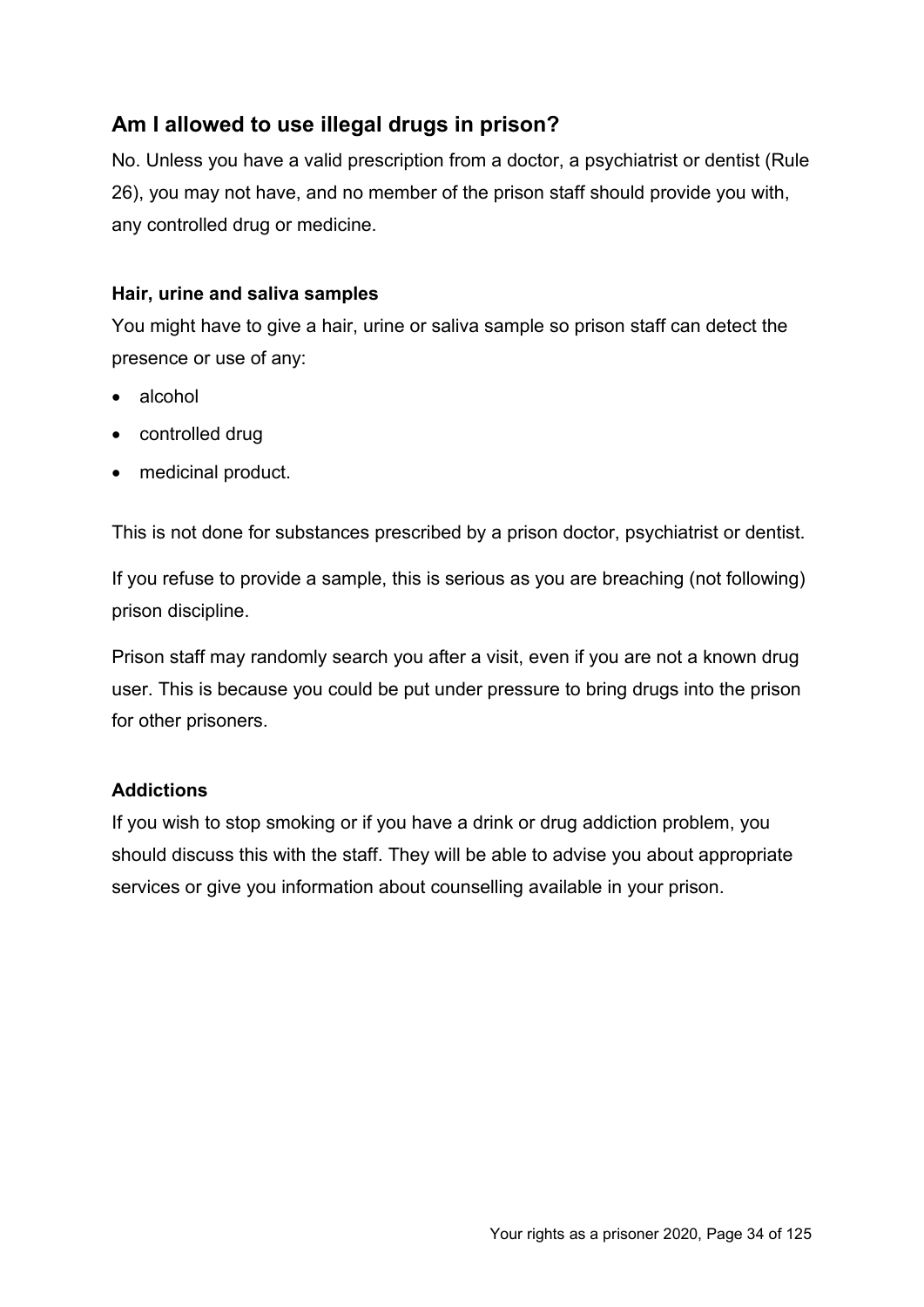## **Education, training and services**

## **What do I do during the day?**

The facilities available to prisoners outside their cells include:

- education
- training
- recreation
- sporting.

This is called the 'prison regime'.

You should be able to take part in what the Irish Prison Service (IPS) calls 'authorised structured activities'. This includes work, training and education. It also includes taking part in programmes designed to reduce offending and help you to prepare for going back into society.

Where possible, you should get involved and have access, to these activities for at least five hours a day, five days a week (Rule 27 [3]).

Working in the prison might mean doing jobs to keep the prison running smoothly. These jobs might include cleaning or painting of landings or yards or other parts of the prison.

You do not have to take part in work if the prison doctor certifies in writing that you are unfit to work due to health reasons, or due to age or disability.

#### **How much can I exercise in prison?**

By law you have the right to at least one hour of recreation in the open air every day, like walking around the yard. (Rule 32)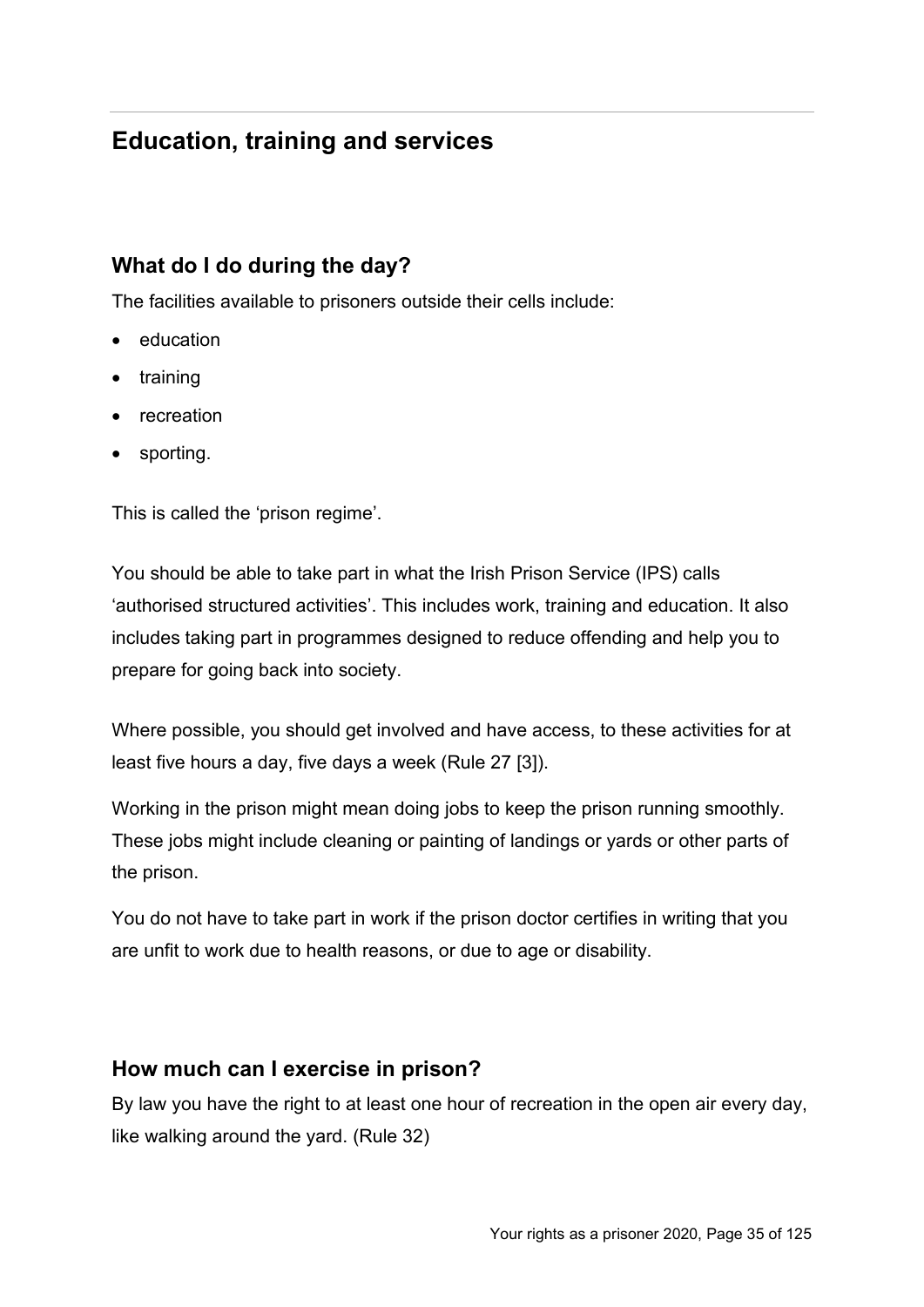Your entitlements to recreation, exercise and training may be stopped, restricted or changed for a specified period if this needs to happen to prevent or limit the spread of an infectious disease.

Where possible, you should have access to suitable indoor space and equipment for:

- recreation
- exercise
- training.

You will not have to take part in exercise or training if a prison doctor certifies in writing that you are unfit due to ill-health or age.

#### **Remedial therapy or care**

The Governor in consultation with the Director of Prison Healthcare should provide remedial physical education or therapy to you if the prison doctor certifies that it is necessary.

## **Can I access education and training in prisons?**

Yes. You should be able to access education programmes to suit you in prison. (Rule 110) All prisons in Ireland have a duty to provide education and training facilities so that prisoners can serve their sentence in the most useful way possible.

You should be allowed to access education facilities in the prison where you are serving your sentence. A wide range of educational resources should be available to you while you are in prison.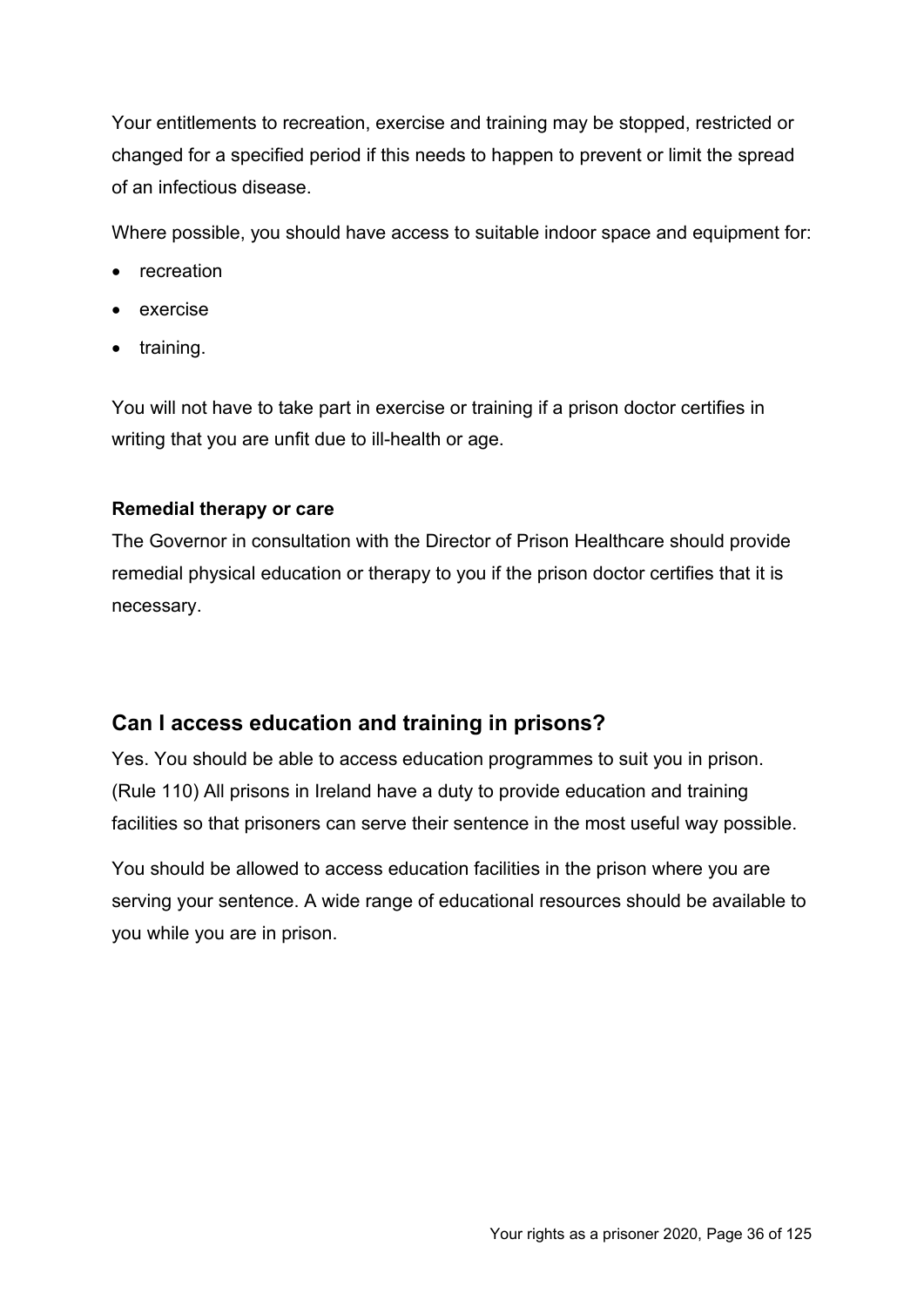Soon after you are committed, you should meet with the head teacher to talk about your options for education and work training. Classes are available in subjects like:

- English
- maths
- computers
- art
- music
- woodcraft
- personal development
- parenting
- nutrition.

Some courses may be available before you are released. These include professional development and career guidance. You can study some subjects at Junior Cert and Leaving Cert level, and you may even move on to third-level courses.

Staff should encourage you to take on some educational activities while you are in prison.

## **Can I take classes to improve my reading and writing?**

Yes. If you feel you need help with basic reading and writing skills, the education and prison staff should help you to take part in literacy and numeracy education programmes. (Rule 110 [2])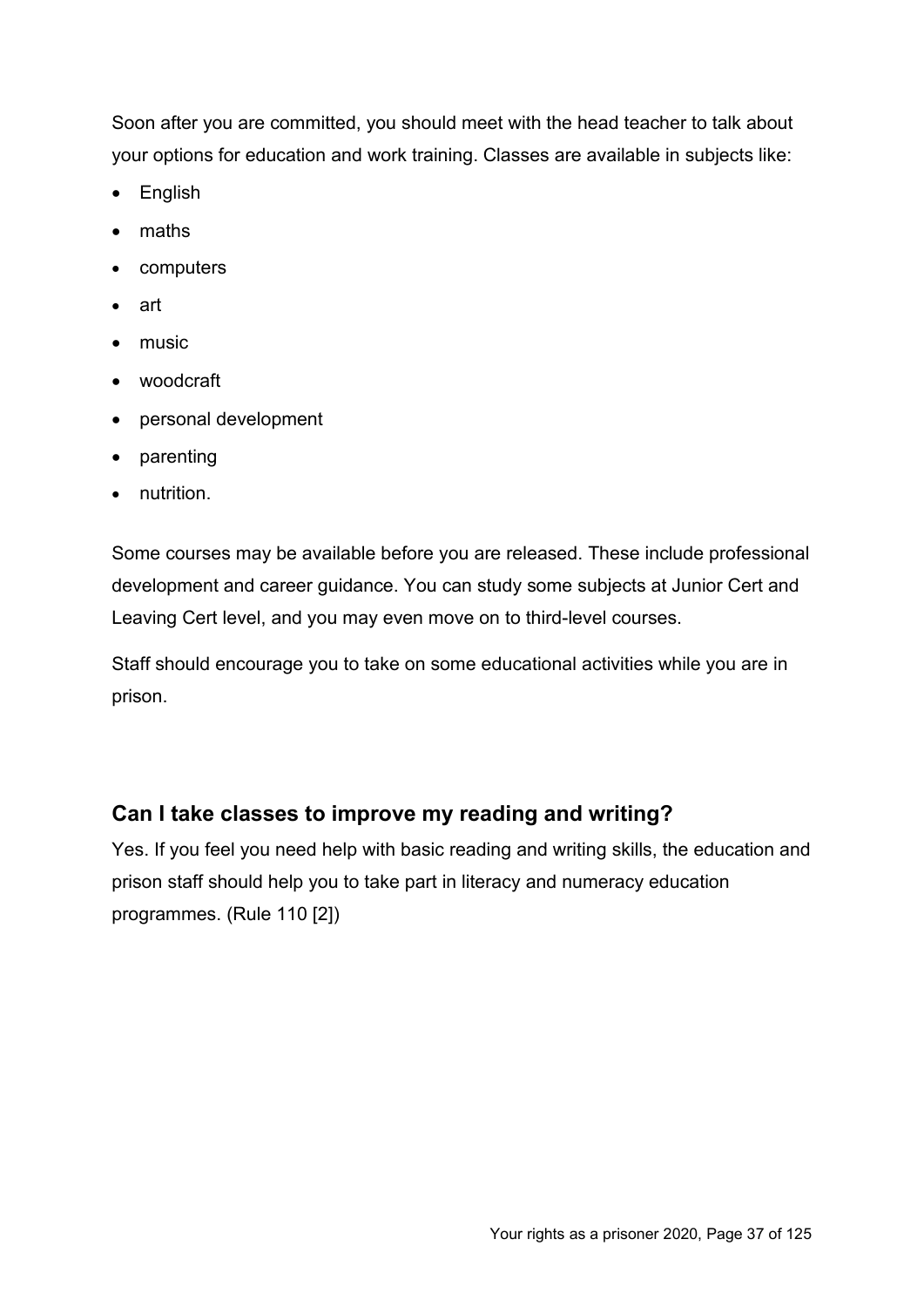# **Can I use the library?**

Yes. A library and information centre should be provided in every prison. Prisoners should have regular access to a wide range of information. You should be able to use the library service at your prison at least once a week. (Rule 110 [7])

Staff in the education unit and library of the prison should treat you with the same respect and dignity as if you were a student in an outside educational facility or library.

### **Incentivised Regimes**

Incentivised Regimes (IR) is a **rewards scheme** based on a prisoner's level of engagement with services and their behaviour. There are three levels: basic, standard and enhanced.

All prisoners enter the system at '**standard**' level.

A prisoner is eligible for an '**enhanced**' regime when they meet relevant conditions for two months in a row.

A prisoner can also be put back to a '**basic**' regime level. This can happen if you refuse to engage in structured activities or you do not meet expected behaviour standards.

Incentivised Regimes is an Irish Prison Service policy. It is not governed by the Prison Rules.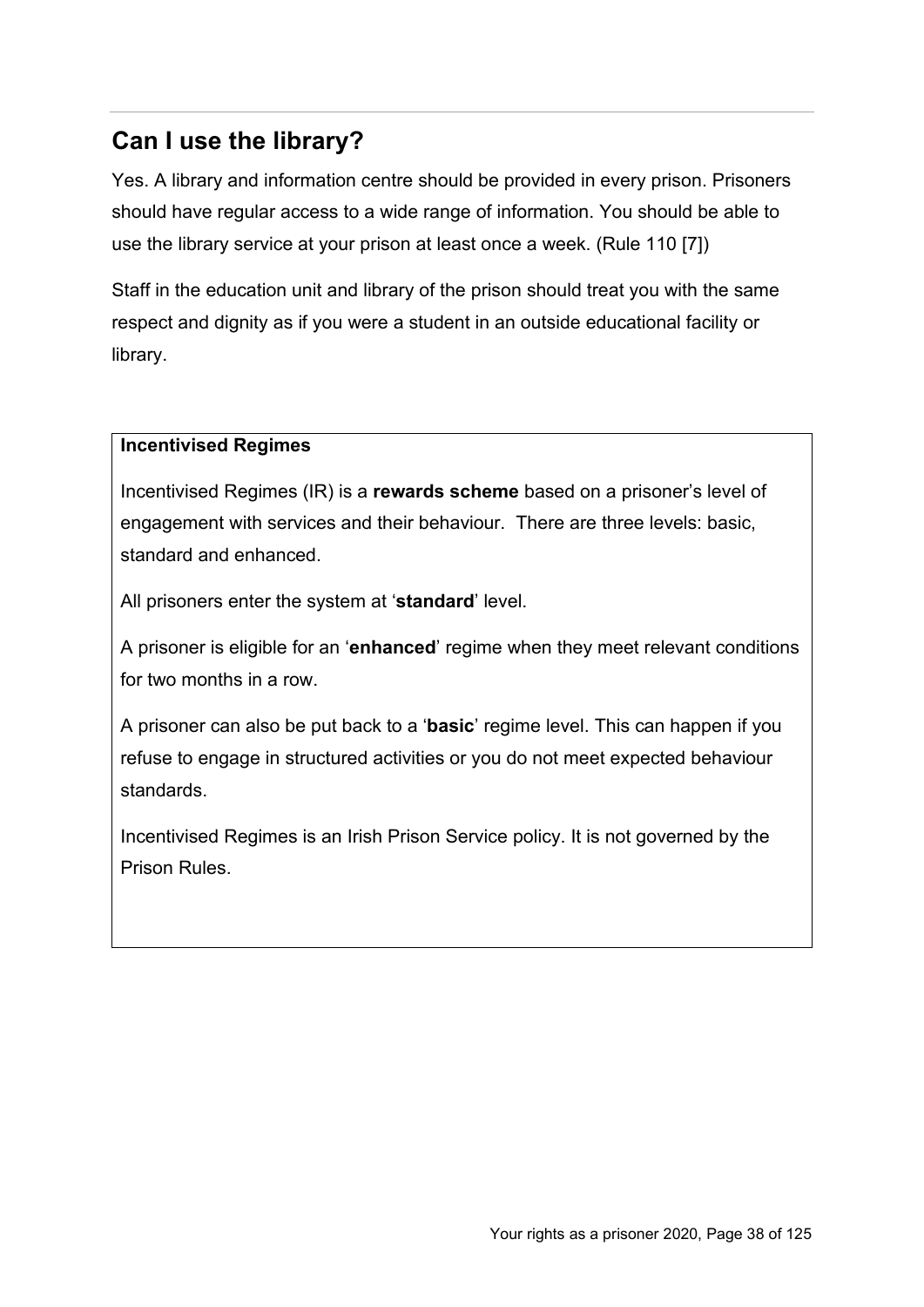# **Letters, phone calls and visits – contact with the outside world**

## **How often can I make phone calls in prisons?**

If you are a sentenced prisoner, you have the right to make at least one phone call a week to a family member or friend (Rule 46 [2]). The Governor can decide how long your phone calls should be, but generally the computer system allows up to six minutes. You must tell staff the phone numbers you wish to ring, and these numbers will be checked and listed on a list of numbers you are clear to ring. You may have the right to ring more often than once a week, but this depends on the regime level you have achieved under the Incentivised Regimes Policy (described in the box on the previous page).

As well as your weekly calls to family or friends, you may call your legal advisor at any time that is reasonable. (Rule 46 [5])

If you are a remand prisoner, you have a right to make at least five phone calls a week. (Rule 46 [4] (a)). You are also allowed to make as many calls as you need, within reason, to manage your property or business affairs while you are on remand. (Rule 46 [4] (b)).

## **Will someone listen to my phone calls?**

Yes. All phone calls are monitored and recorded except for calls you make to your solicitor (legal advisor) and to counselling services like the Samaritans.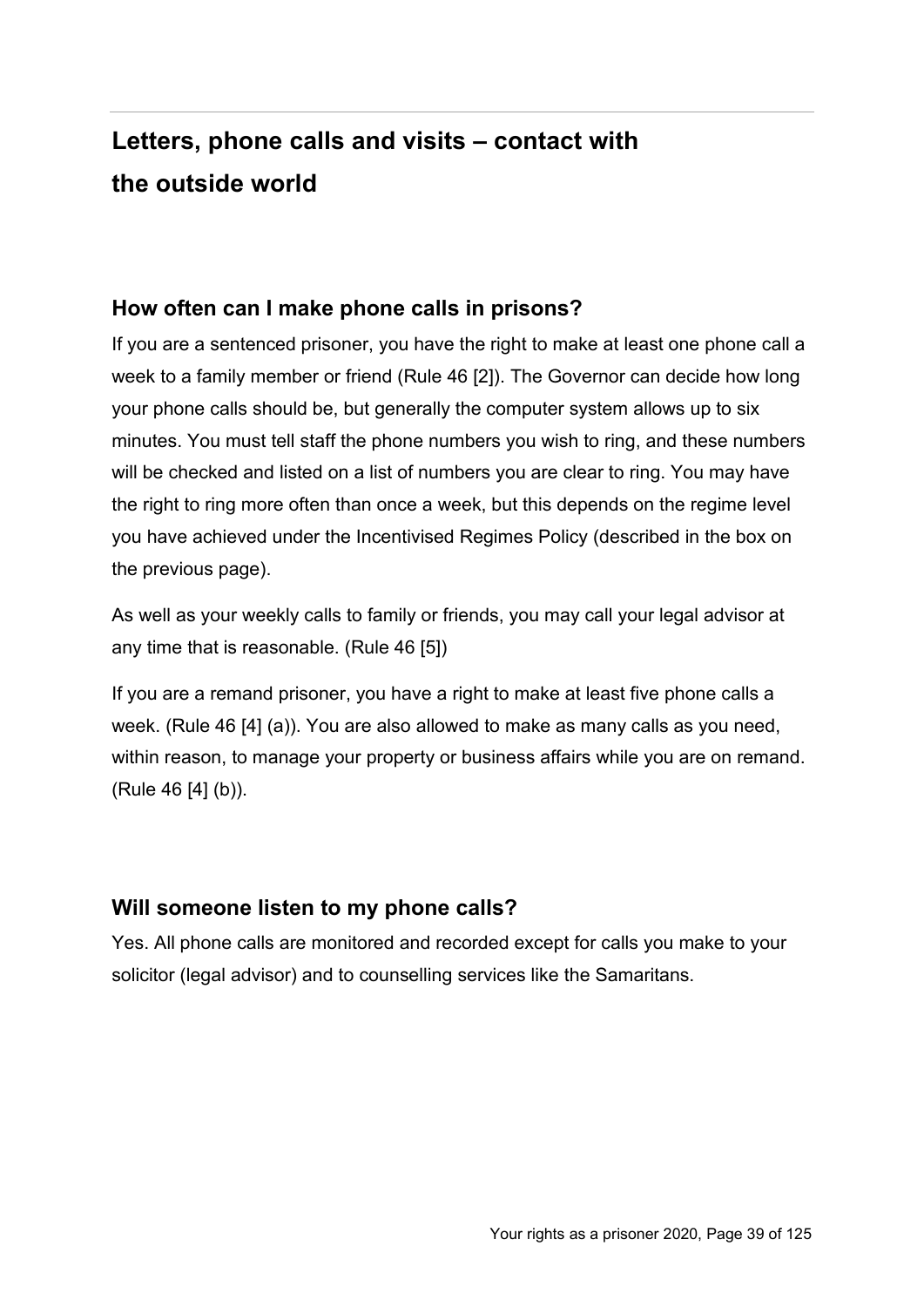Prison staff may listen to or record your phone calls at any time, but they should make you aware they are doing this. For example, there might be a sign on the wall near the phone saying that your call is being listened to; or you might hear a recorded message on the phone before you get through to the number you're calling.

The Governor may also end your phone call if they believe that it is threatening, upsetting or offensive to the person you are speaking to, or that it could interfere with the course of justice. (Rule 46 [8])

It is against the law to have a mobile phone in prison unless you have the permission of the Governor. (Section 36, Prison Act 2007)

## **How many letters may I send a week?**

You can send letters to your family and friends. (Rule 43) If you send more than seven letters in one week, you may be charged for the cost of postage and materials for every letter over seven. There is no limit on the number of letters you can receive.

If you are a remand prisoner, you can send as many letters as necessary each week, to manage your property or business affairs.

## **Can my letters be opened and read before they leave the prison?**

Yes. A Prison Officer will open and check each letter before it is sent. The letter may be taken away from you and not be sent if the:

- Governor considers it to be threatening in nature
- person you're writing to has told the Governor that they don't want to receive letters from you.

Also, your letter could be taken from you if it could help a criminal offence to be committed or if it would obstruct (block) a criminal investigation.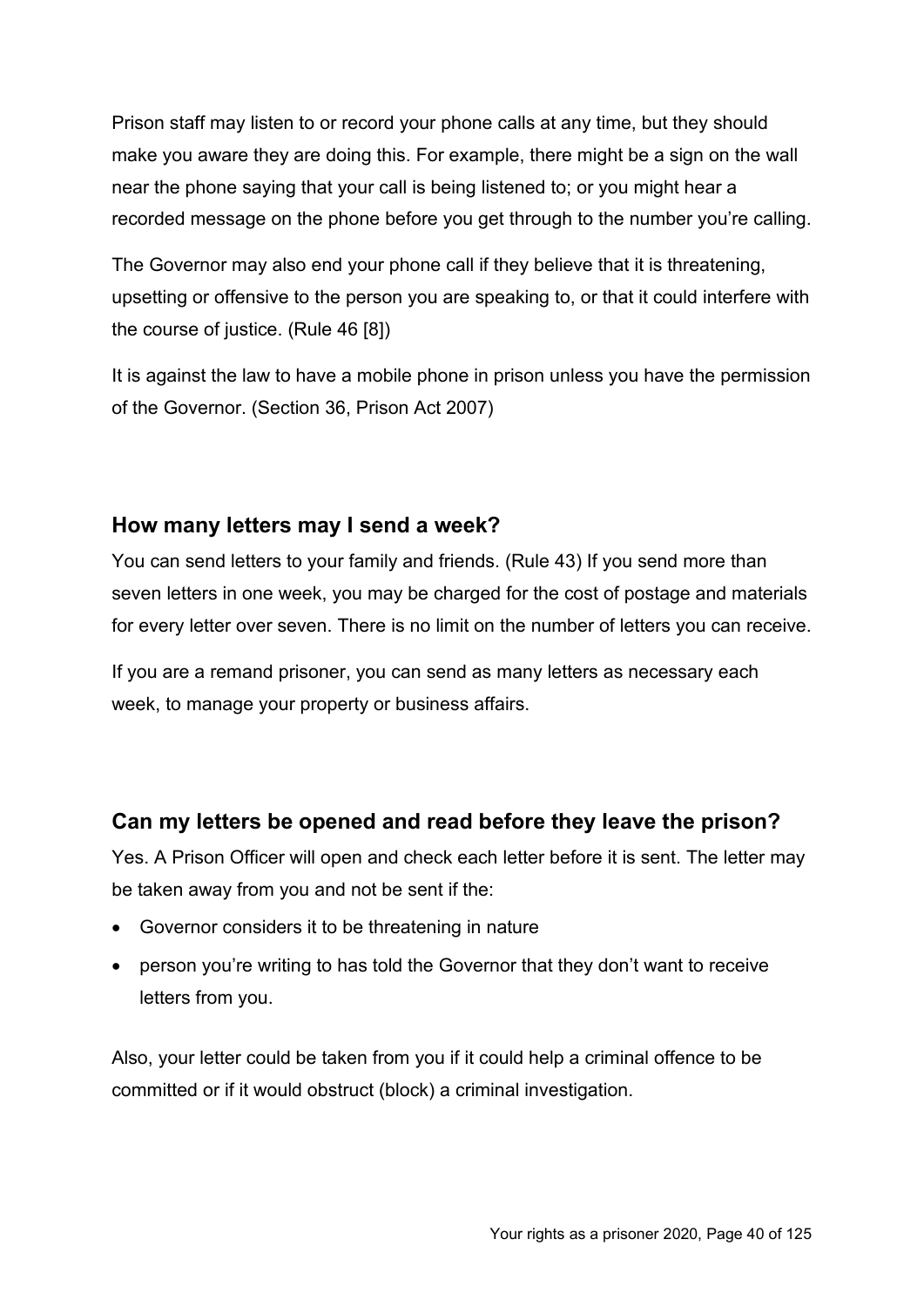## **Can I send any letters that will not be inspected?**

Yes. Letters you send to certain organisations or bodies will not be opened before they are sent. Prison staff will post them without delay. (Rule 44). These include letters to:

- your solicitor (legal advisor)
- the Minister for Justice.

They also include letters to the:

- Chief Justice
- President of the High Court
- President of the Circuit Court
- President of the District Court
- Presiding Judge of the Special Criminal Court.

Prison staff will not open letters you send to the following:

- a member of the Prison Visiting Committee
- the Inspector of Prisons
- the European Court of Human Rights
- the Irish Human Rights and Equality Commission
- the Parole Board
- the European Committee for the Prevention of Torture and Inhuman or Degrading Treatment or Punishment (CPT)
- the International Committee of the Red Cross.

Prison staff may open mail addressed to you from your solicitor or any of the organisations or bodies listed above, but just to make sure that it is from your solicitor or one of the listed organisations. If they are going to examine any letter addressed to you from the bodies listed above, they **must** open it while you are there.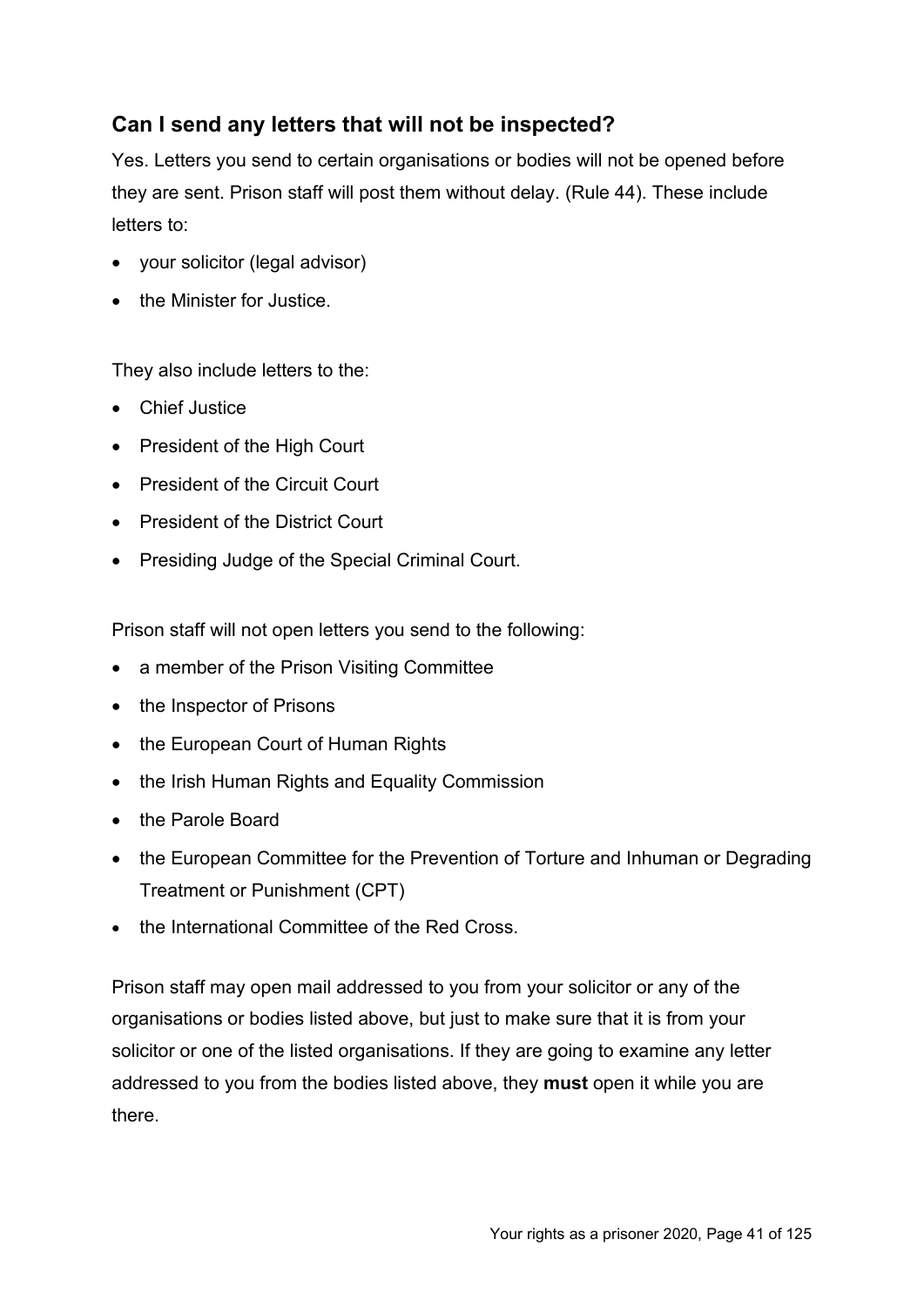If you are concerned about any communication with any of the listed bodies above or about your solicitor being interfered with, you should tell your legal advisor.

As a disciplinary sanction, you may be banned from sending or receiving letters for a period of up to 60 days. This sanction does not apply to letters with the bodies listed on the previous page. It also does not apply to voting at an election or referendum.

| How many visits can I get from friends and family each week? |                                                                 |                                                                                 |                  |
|--------------------------------------------------------------|-----------------------------------------------------------------|---------------------------------------------------------------------------------|------------------|
| Type of prisoner.                                            | You may get at<br>least the number of<br>visits shown<br>below. | The greatest<br>number of visits<br>you can get each<br>week is shown<br>below. | Length of visit. |
| <b>Sentenced</b>                                             | 1                                                               | Governor can<br>decide.                                                         | 30 minutes       |
| <b>Remand</b>                                                | 3                                                               | 6                                                                               | 15 minutes       |

If you are a **sentenced prisoner**, you are entitled to at least one visit per week from relatives or friends for at least 30 minutes. (Rule 35 [1]) The Governor at your prison may allow you to have more visits if they believe it would benefit your welfare or rehabilitation.

If you are a **remand prisoner**, you are entitled to a minimum of three 15-minute visits each week and maximum of six visits a week. (Rule 35 [3])

All prisoners can name six to eight people a month to visit them. Visitors can book an appointment through the prison (online or by phone).

The governor may restrict the number of people allowed to visit you at any one time to three.

The prison must provide facilities to allow you and your visitors to see and talk to each other. However, they can prevent physical contact, for example, by making you sit apart or be separated by a screen.

You are not allowed to pass items to your visitors, unless the Governor allows it.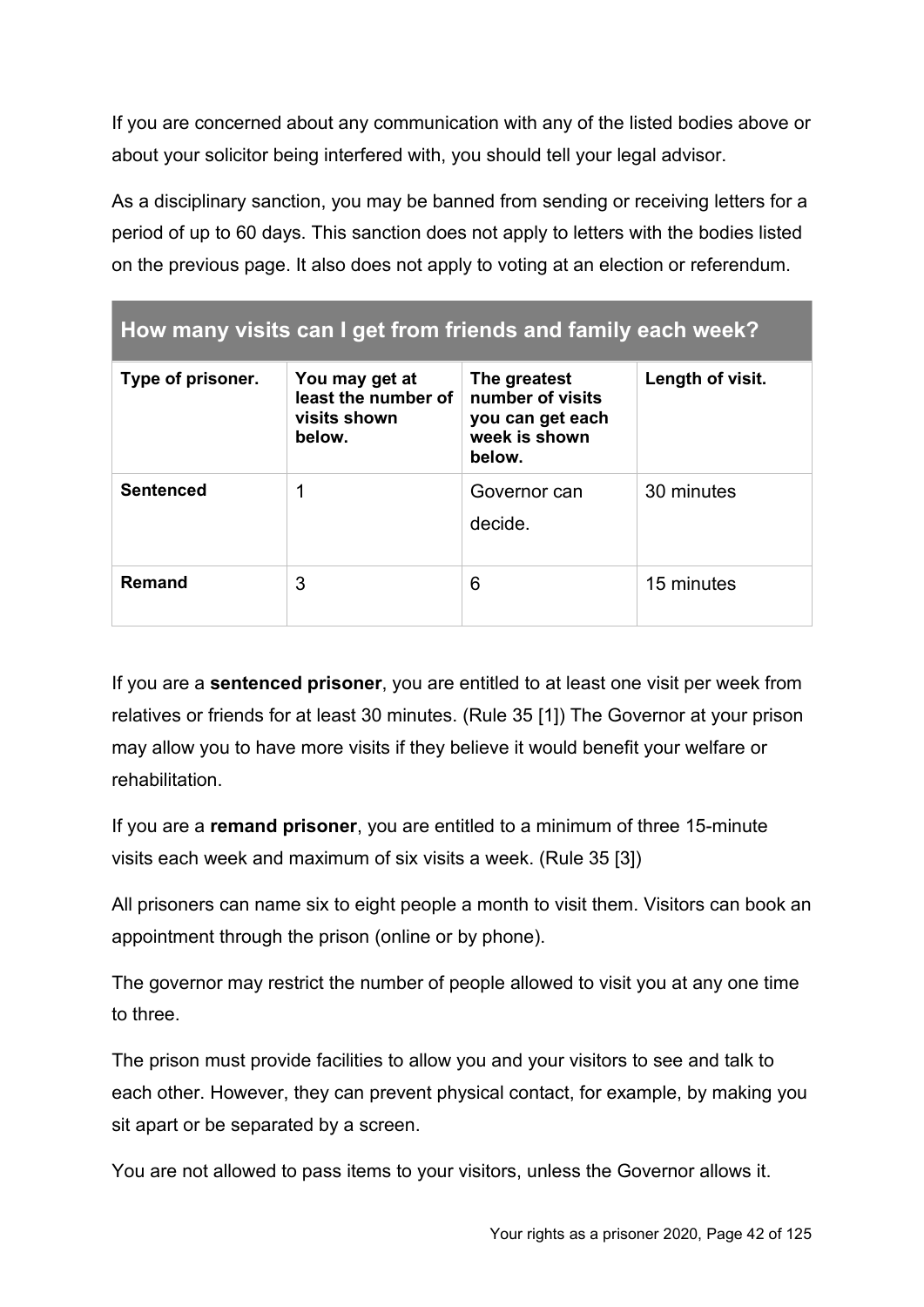The Governor has a wide discretion (decision-making powers) to regulate visits. The governor can refuse to allow a visit to take place to maintain good order and safe and secure custody. You may also refuse to go on a visit at any time.

If there is a need to prevent or limit the spread of an infectious disease, your entitlements to visits may be suspended (stopped for a period of time) or visits may change in terms of how often they happen, their length and the number and age of visitors permitted to see you.

### **Three levels of privilege**

The Irish Prison Service operates three tiers (levels) of privileges under the Incentivised Regimes Policy:

- basic
- standard
- enhanced.

All prisoners enter prison on the standard level. Moving through the tiers depends on how well you work with prison services and on your behaviour while in prison. The higher your privilege level, for example 'enhanced', the more likely you are to be allowed more visits and phone calls. However, this is a policy made by the Irish Prison Service, it is not a right.

## **Will my visitors be searched?**

Prison staff will search visitors when they are entering the prison. This happens as follows:

- normally, the visitor passes through an electronic body scanner
- this is followed by an electronic search by a Prison Officer using a handheld device
- this may then be followed by having to stand for an inspection by a sniffer dog.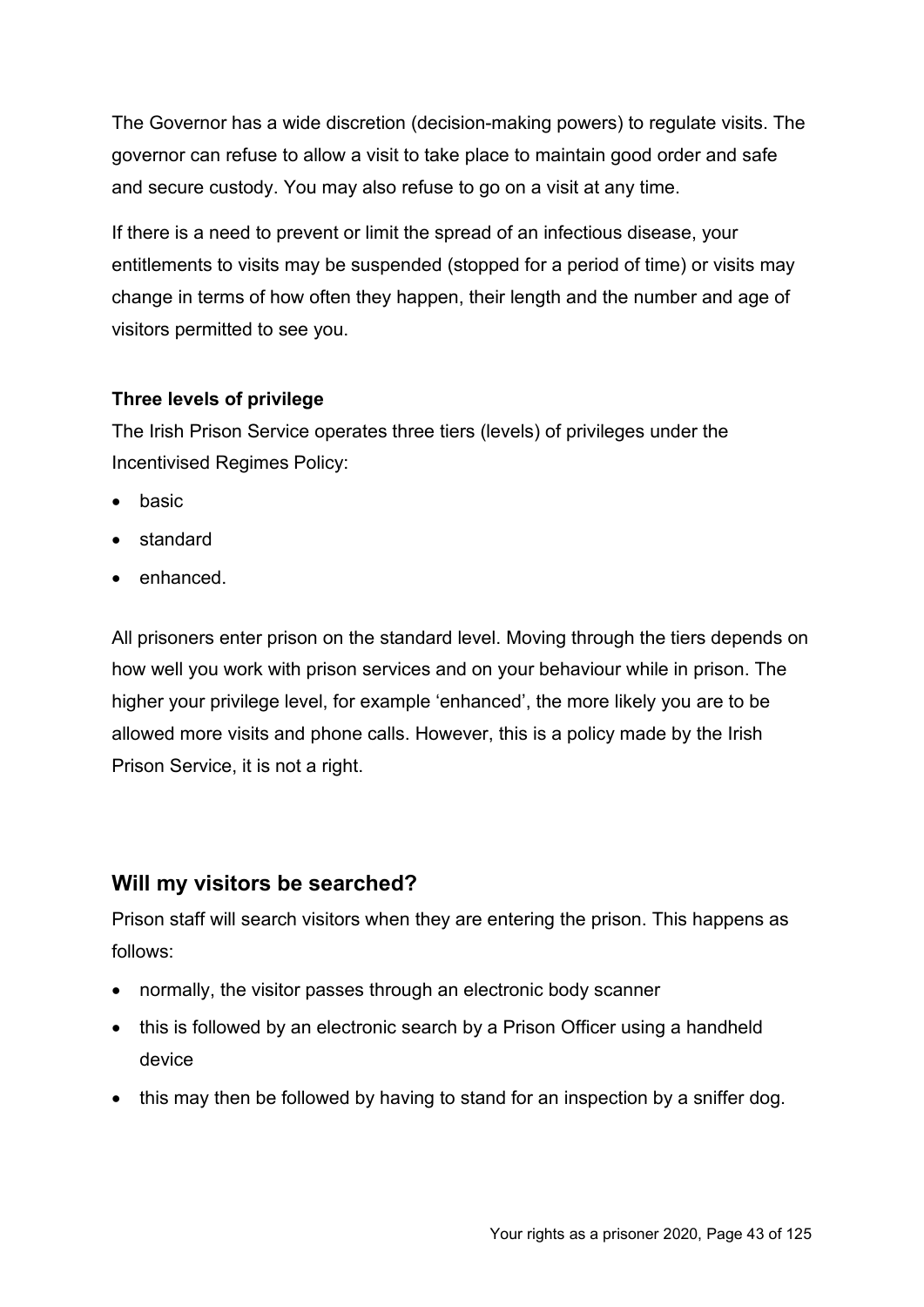If a visitor does not pass any of these inspections, the Governor may decide to cancel or restrict the visit. If a visitor refuses to be searched, the Governor may cancel the visit.

## **Do I have a right to conjugal visits?**

No. Conjugal visits are not allowed. This means you cannot have sex with your spouse or partner in prisons in Ireland.

## **How often can my legal advisor visit me in prison?**

You can receive a visit from your legal representative any day of the week within normal visiting hours to discuss any legal action or case or appeal concerning you. (Rule 38) Your solicitor will have to book the visit with the prison.

A visit from your legal advisor is not counted as an ordinary visit, which means you are still allowed to receive the normal number of visits from your family or friends. Visits from legal advisors should take place in view of a Prison Officer, but not within their hearing. Access to your legal advisor is **completely confidential**.

## **What if I need an interpreter?**

If you are a foreign national or you need an interpreter so you can fully understand your legal advisor, you might be able to get an interpreter. The Governor will need to give their permission to get an interpreter.

## **What if I have a disability?**

If you have a disability, the prison service has a duty to accommodate your needs. This means the Irish Prison Service must take appropriate steps to help you make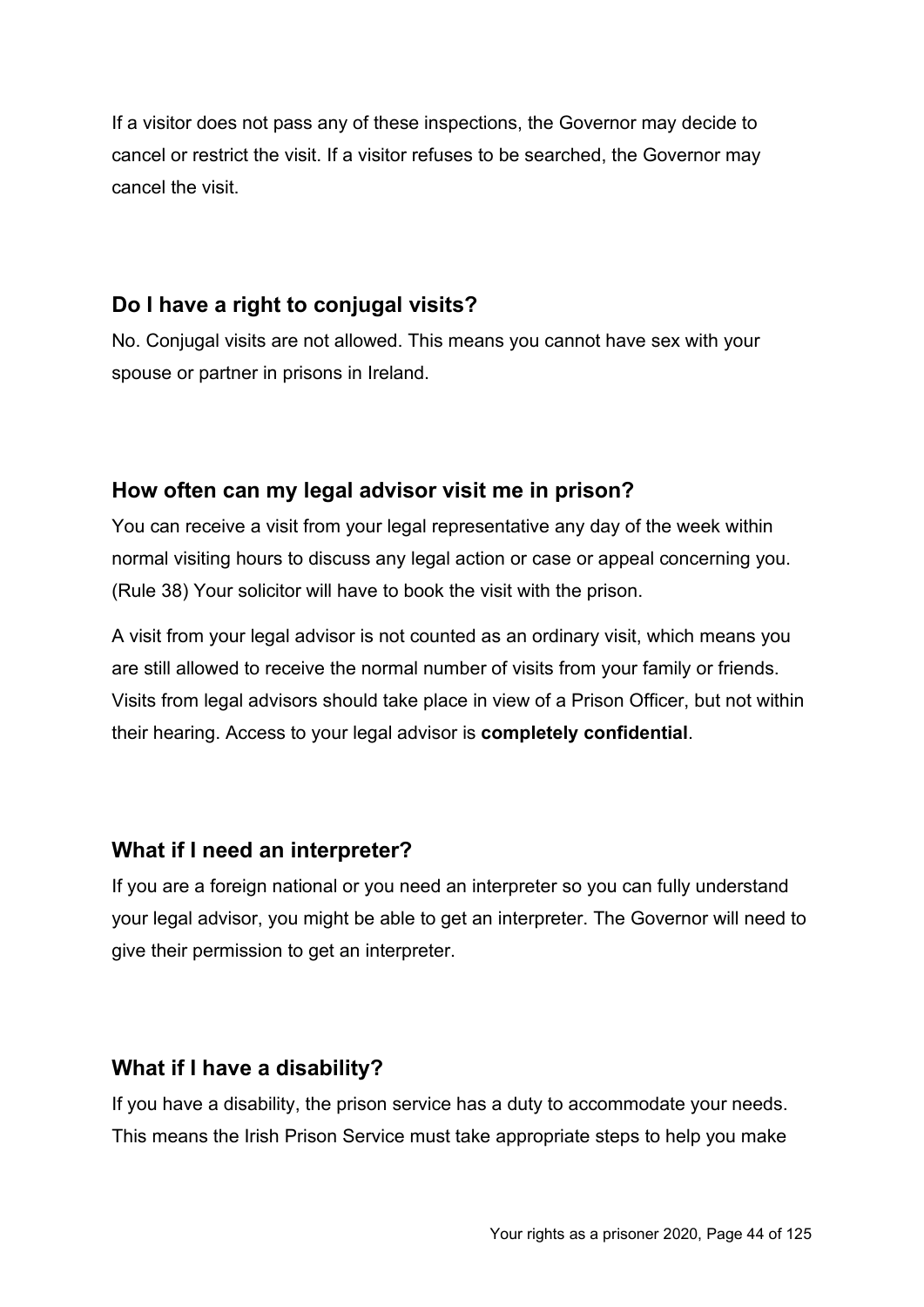contact with the outside world as needed. Please turn to page 78 for more information on what your rights are if you have a disability.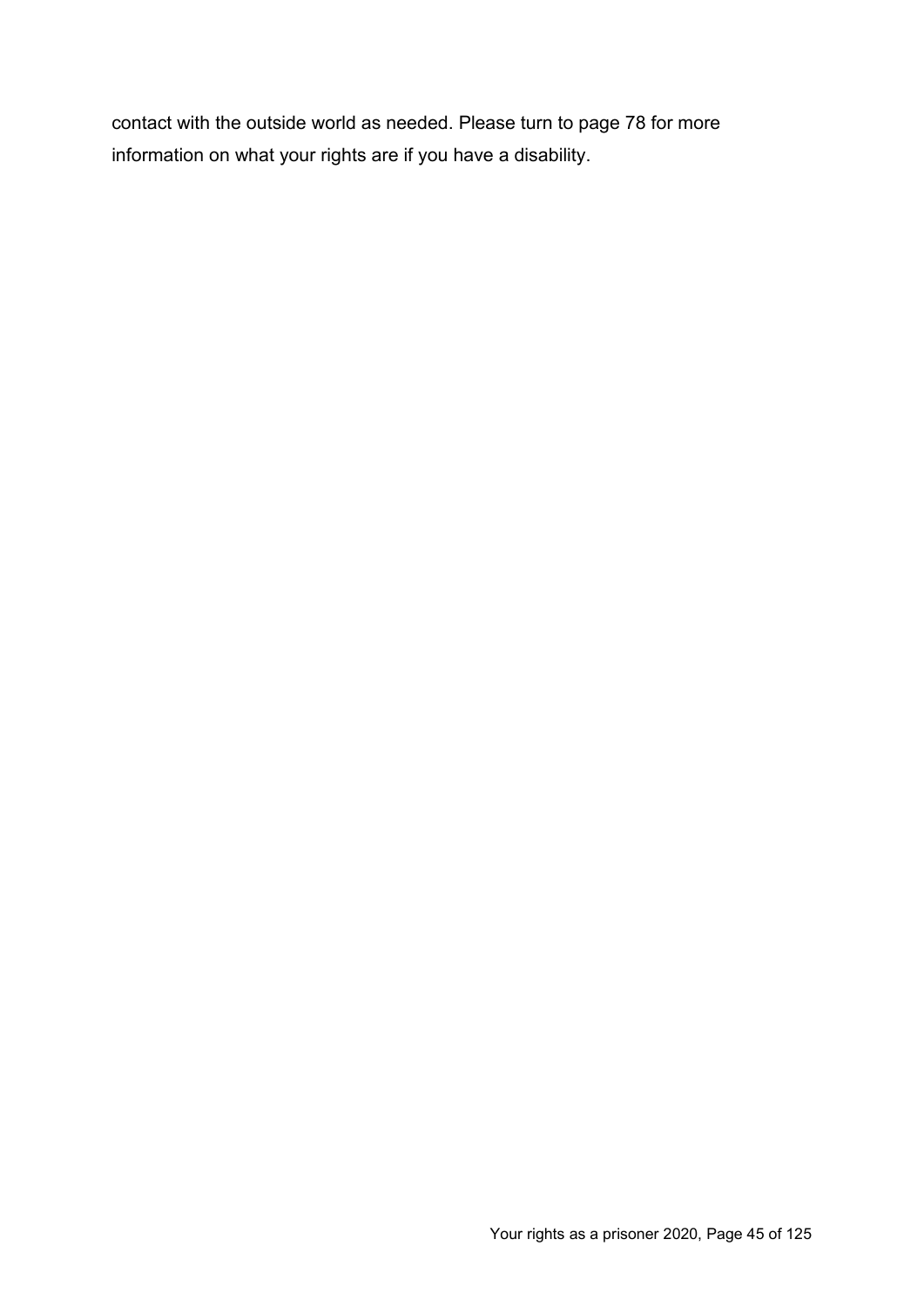# **Religious and spiritual practice**

## **Do I have a right to practise my religion or faith in prison?**

You have the right to practise your religion or faith in prison (Rule 34) as long as the prison can still keep good order and safe and secure custody. This means you should be able to take part in relevant religious services in prison, or have access to relevant religious books or materials.

The chaplains are responsible for the spiritual care of all prisoners no matter what their religion or faith. Representatives of various religions or faiths can also attend the prisons on a visiting basis.

## **Do I have a right to receive spiritual or pastoral visits?**

Yes. You can have visits from a spiritual or pastoral advisor with the permission of the Governor. (Rule 34) You should be allowed access to a representative of any denomination if a visit is orderly and safe.

### **What if there is no authorised chaplain?**

If you belong to a religion for which there is no authorised chaplain at the prison, you may receive spiritual or pastoral visits from an advisor or representative of your religion. You must get the Governor's written consent.

The supervising Prison Officer is allowed to see these visits, but they are not allowed to hear what you are saying.

If you have a visit from a spiritual advisor, it is not counted as an ordinary visit, so you are still allowed to receive the normal number of visits from your family or friends.

You should not be forced to take part in any religious service or meeting.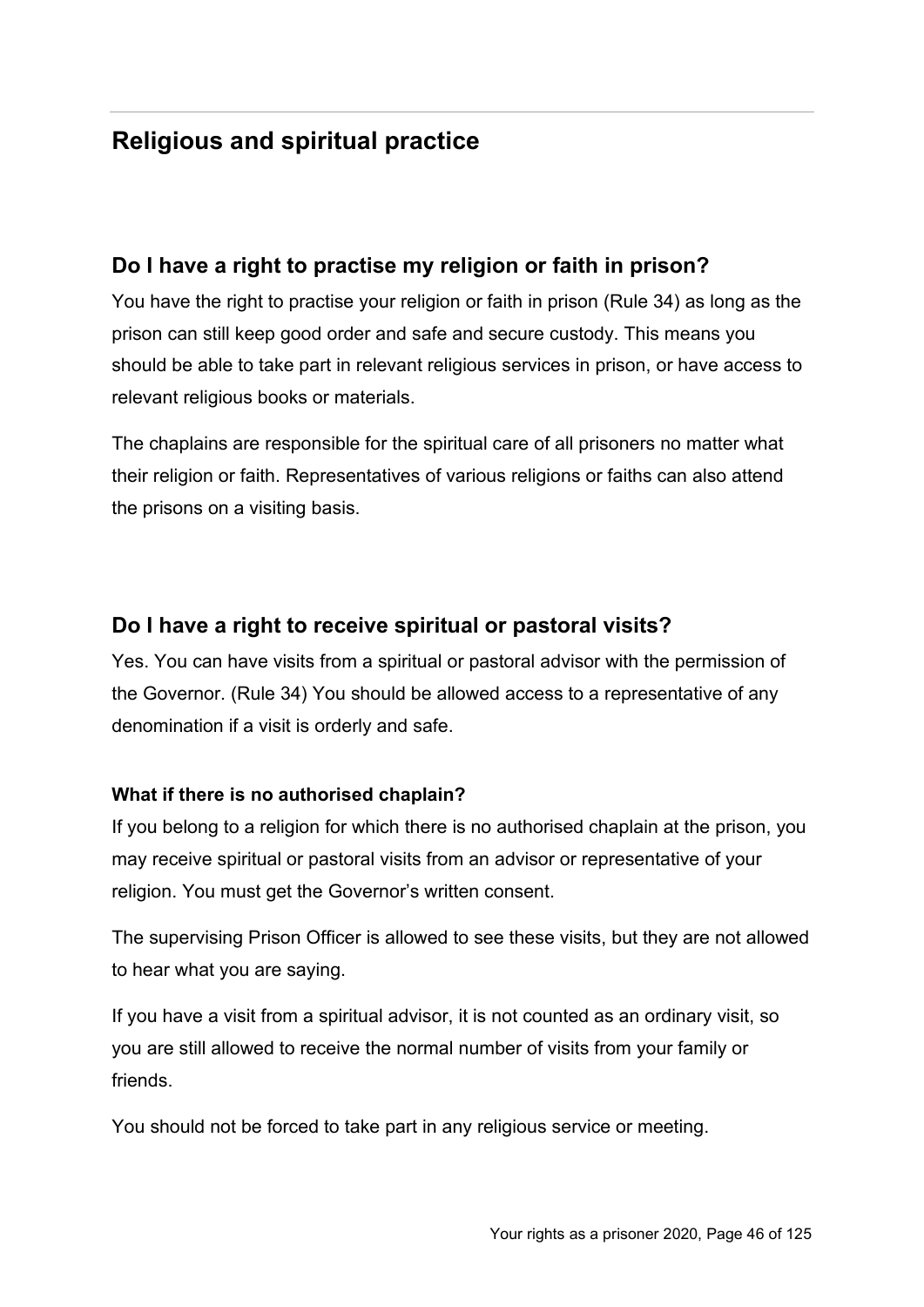## **Does a chaplain do more than provide spiritual visits?**

Yes. Chaplains have a 'pastoral' role. This means that they can provide you with care and counselling. They can help you to:

- explore treatment and rehabilitation options
- keep up contact with your family and community.

The chaplain will listen to you, and support and encourage you at times of trauma, crisis, illness or grief.

You can speak to a chaplain if you have concerns about any issue, including worries about:

- your health
- your family
- legal matters
- your emotional well-being.

A chaplain can visit you if you are under restraint or confined to a cell. They will always treat everything you say as confidential. Meetings with prison chaplains are generally not in view or hearing of a prison officer. The chaplains can also help you to prepare for your release.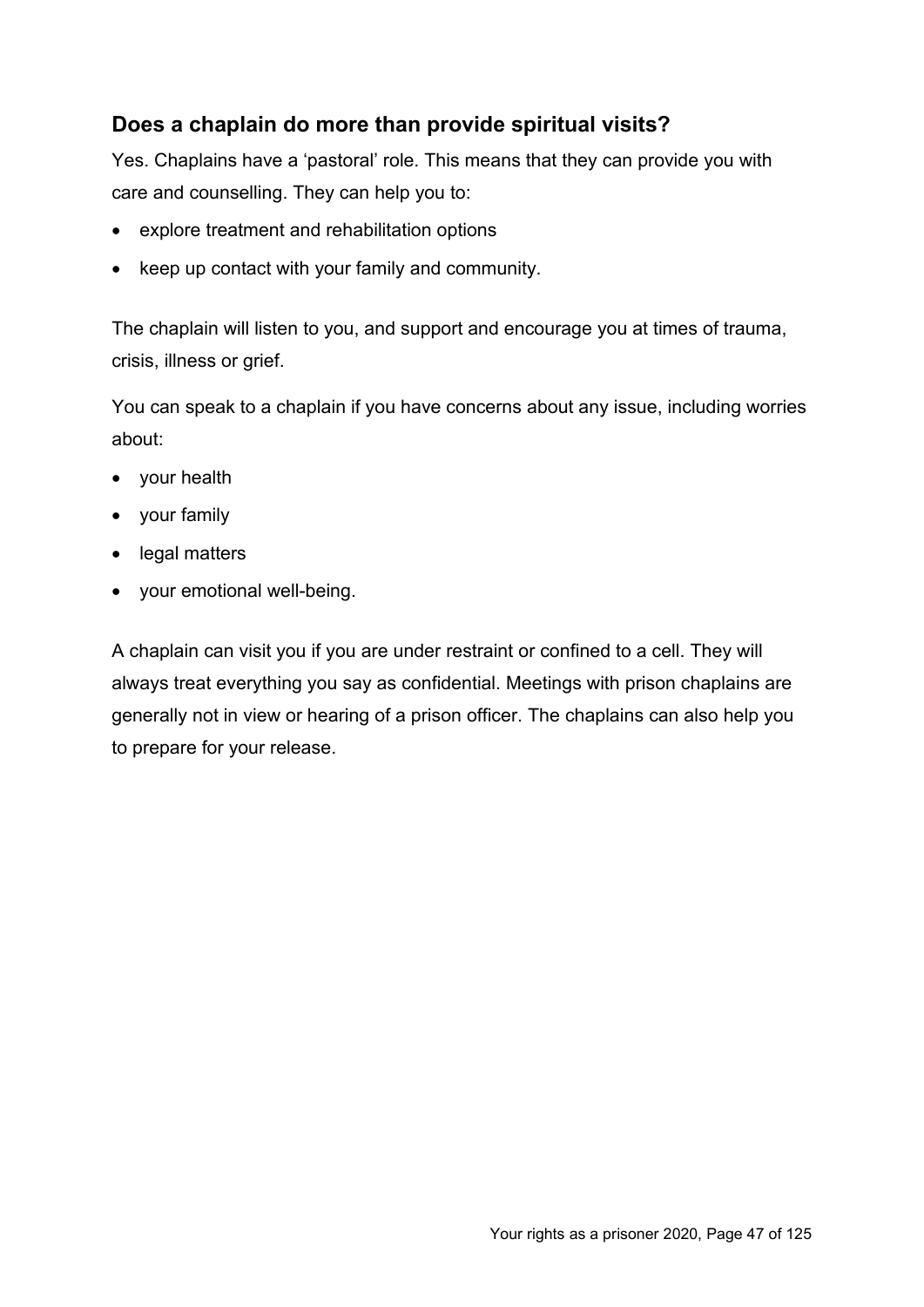# **Voting**

## **As a prisoner, do I have the right to vote?**

Yes. If you are in prison, and are not registered for voting, you can register for a postal vote. This should be for a vote in the area that you would be living in if you were not in prison. You do this by completing a 'Form RFA4' and posting it to the relevant address in good time before the vote.

If you are already registered to vote in that area and wish to be able to vote from prison, then you should fill out a 'Form RFG'.

These forms are available in all prisons. You should send the form to the local authority for your area. If you need more information about how to register, ask the Governor or your Class Officer.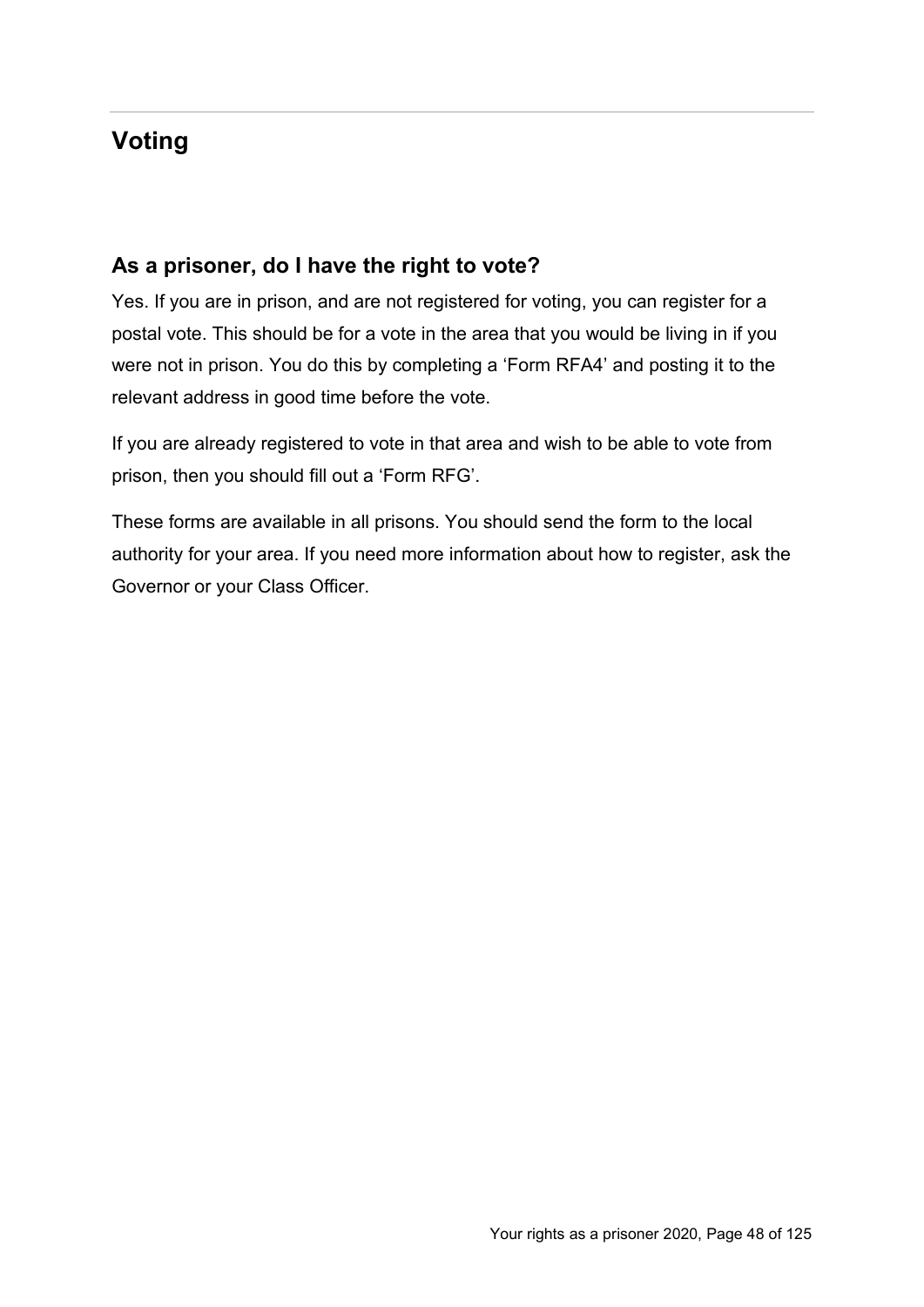## **Healthcare**

## **What standard of medical care should I receive in prison?**

You should be provided with healthcare that is the same standard as if you were outside the prison and had a medical card. (Rule 33)

The Irish Prison Service must maintain the well-being of all prisoners in its care. This includes making sure that infectious diseases, like TB or Covid-19, do not spread. This is why the medical examination at the committal stage is so important. It should:

- identify any prisoner who needs to be isolated because they might have a contagious condition
- organise any necessary suitable treatment.

You can expect the same level of confidential treatment as you would get in any other healthcare setting outside the prison.

You should never be asked to take part in any medical experiment or drug trial.

## **Who is responsible for the healthcare of prisoners?**

The prison doctor is responsible for the healthcare of prisoners. If you get sick or suffer from a medical condition, the doctor will diagnose and treat you within the prison if this is possible. If the doctor or nurse cannot treat you properly within the prison, they can, with the Governor's approval, arrange for you to be treated in hospital.

The doctor or nurse in prison should treat you with the same dignity and respect as patients would receive outside the prison.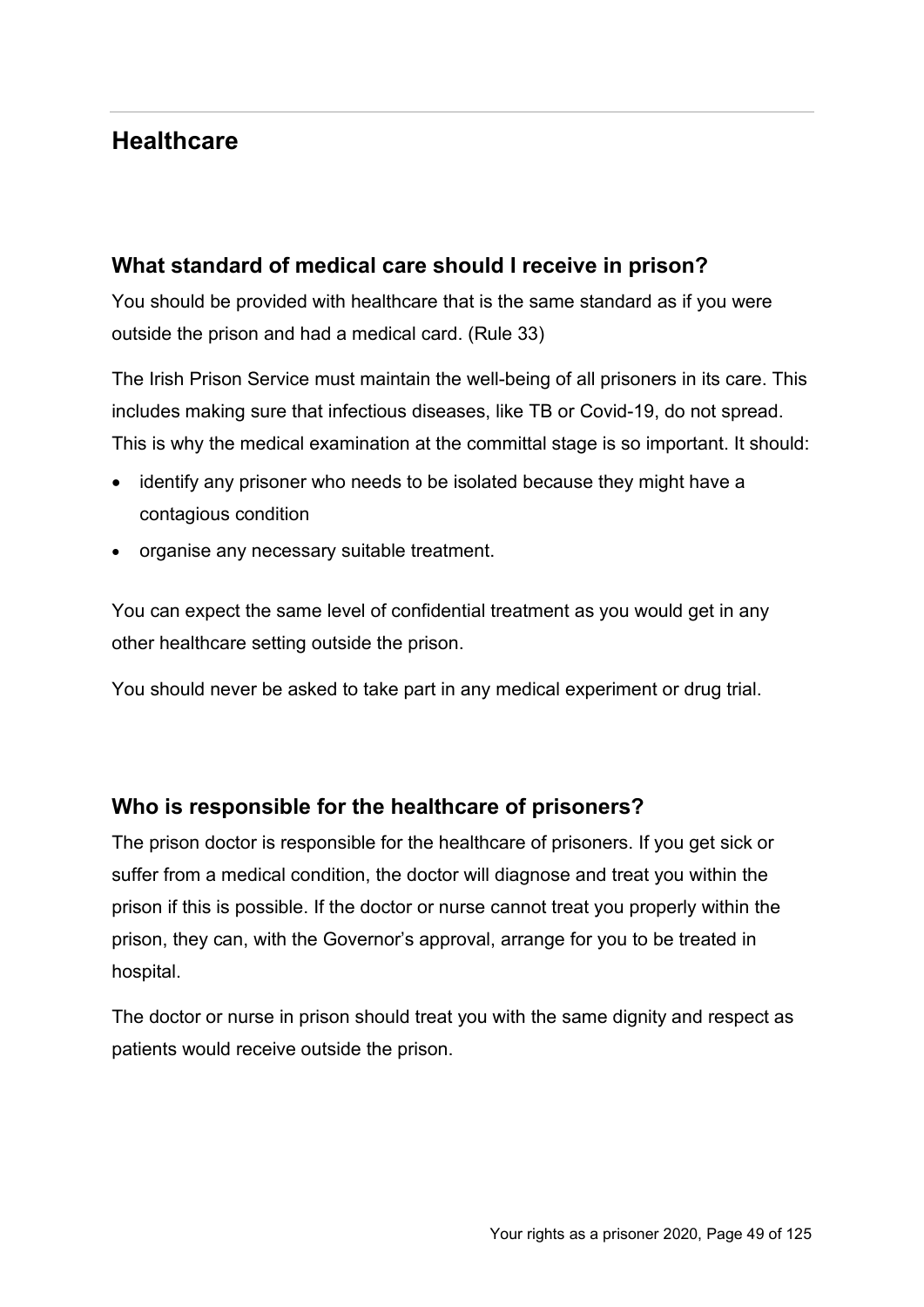## **What should I do if I am sick and need to see a doctor?**

If you feel sick, tell your Class Officer who will tell the nurse. The nurse will either come to see you and treat you if they can or they'll make an appointment for you at the next doctor's clinic.

If you cannot go to the healthcare or surgery area because you are too ill, arrangements can be made for the doctor to come see you in your cell. When you are ill, you should be assessed by someone from the medical staff as soon as possible. Healthcare staff should visit you if it is a medical emergency and arrange for you to be sent to a hospital for further medical attention if needed.

## **Will my consultation with the doctor be kept confidential?**

Generally, yes. Healthcare professionals must make sure they respect your confidentiality. If you have to see the doctor, the consultation should take place in private unless the doctor requests a Prison Officer to be there. They might do this if, for example, they have concerns for their own safety. Those concerns or reasons must be written down.

What you discuss with the doctor is your own business. The doctor must not discuss your health with anyone else except other healthcare staff. The doctor should give you all the information you need to help you make good decisions about your healthcare. In exceptional circumstances, you will be asked for your consent (agreement) to share your medical information. This means you will be asked to read and sign a form describing what information, why and to whom this information is to be shared with.

## **When can the doctor share medical information about me?**

Information about your health should only be shared with other people on a 'need-toknow' basis.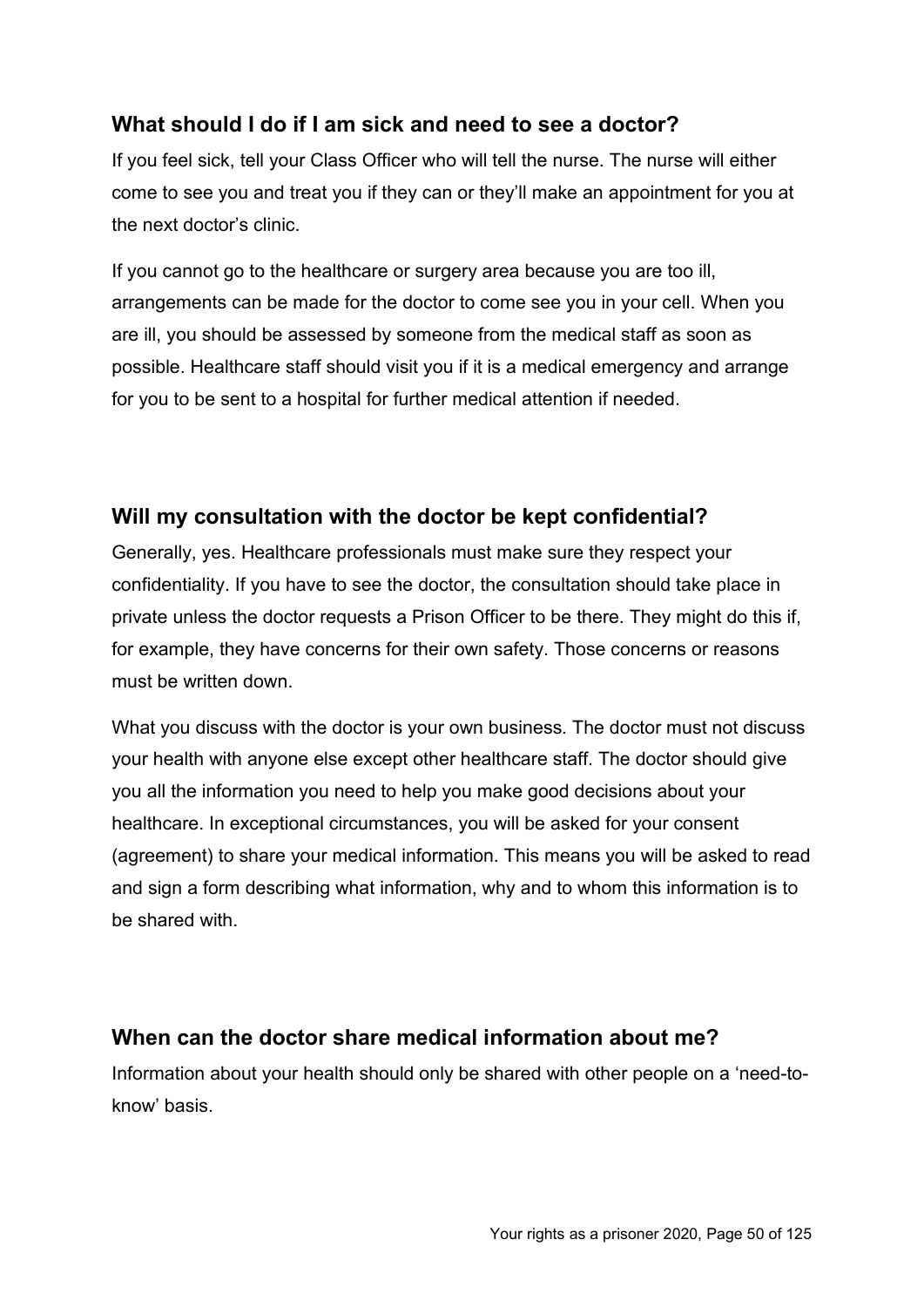For example, the doctor might talk to the Governor about your health if they are concerned that some aspect of the prison environment or activities is damaging to your physical or mental health.

The doctor may also need to share your health information if you:

- need specialist care outside the prison
- need to be transferred out of the prison in an emergency.

The prison doctor or psychiatrist should write to the Governor if they believe:

- your life will be in danger if you stay in prison
- you are unlikely to live until the end of your sentence
- you are unfit to remain in prison
- you are unfit for the particular prison's regime
- your mental or physical health is being seriously affected by being in prison
- you are unfit to travel outside the prison, even for court appearances.

If the prison doctor or psychiatrist writes to the Governor about any of these issues, the Governor must let the Minister for Justice know about this medical opinion as soon as possible.

# **If I have a mental health problem, can I access any special services?**

If you are suffering from a mental health problem and you want or need to talk to someone about it, the Irish Prison Service must do its best to provide you with the services you need.

All prisons have access to mental health services and the doctor will make arrangements for treatment if they think it's necessary.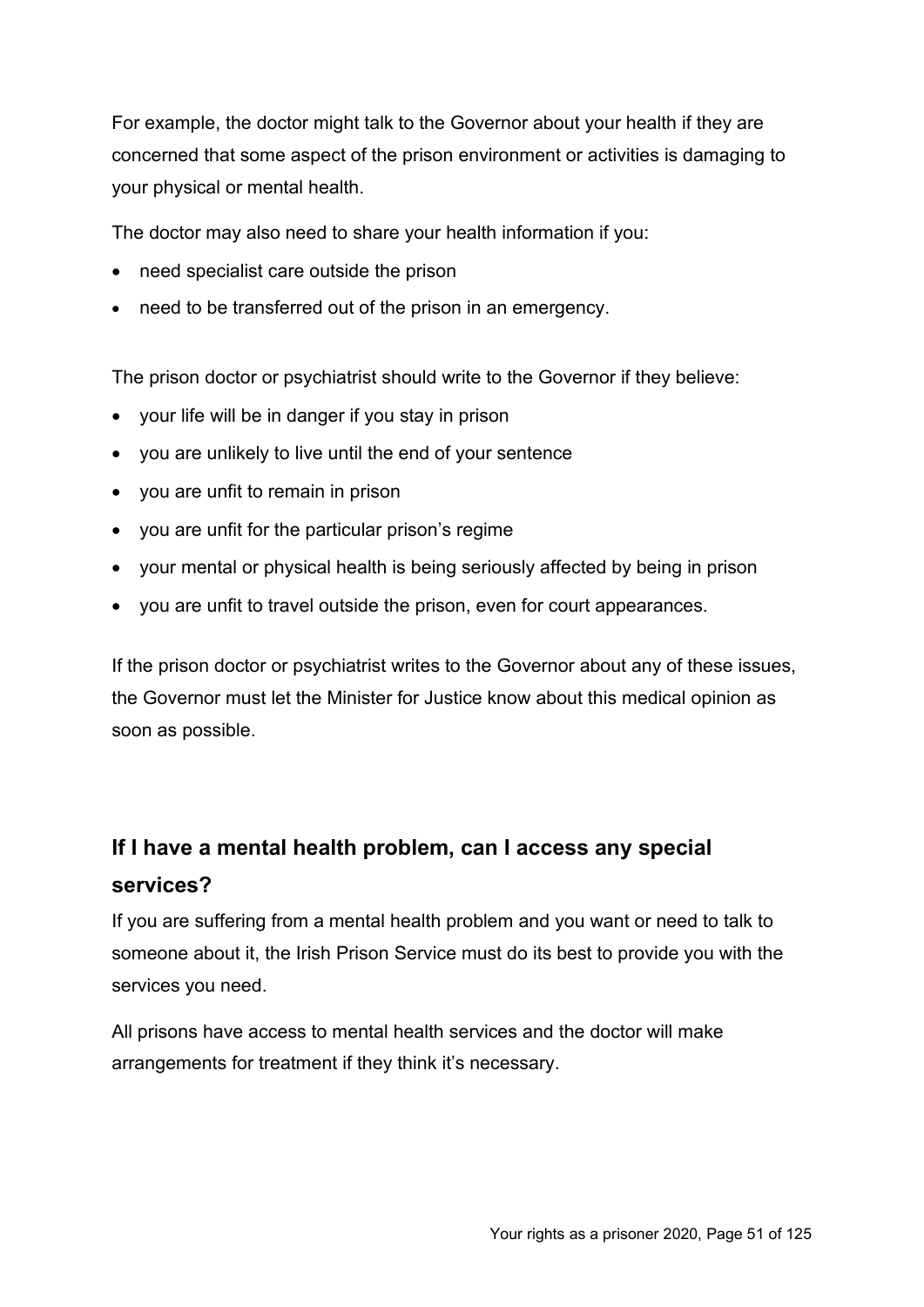The first thing to do is to talk to the prison nursing staff, many of whom have mental health training. Addiction counsellors will see anyone with an addiction problem. The prison psychologist will see you and, if you need it, they'll treat you as much as they can.

The prison psychologist must always respect your dignity and confidentiality. If they are concerned about your safety or if they think you might be a risk to yourself or to others, they can make recommendations to the Governor about your needs.

The doctor in the prison must pay attention to any mental health problems you have. They can then ask the prison psychologist or the Governor to send you for a mental health assessment.

The failure to provide you with adequate psychiatric healthcare could be found to be a breach of the European Convention on Human Rights.

## **If I have a drug problem, can I access treatment services in prison?**

Yes. If you are taking drugs or are addicted to drugs, then there are drug treatment programmes available to you while in prison.

These services should be the same as services that can be found in the community and should be suitable to the prison setting. If you have a history of opiate use and you test positive, you may be offered medical help to detox.

# **If I am worried about my sexual health, can I access screening and treatment services in prison?**

Yes. You should speak to the medical staff at the prison about getting a blood test to set your mind at ease If you are worried you have:

- a sexually transmitted disease or infection
- HIV, hepatitis B or hepatitis C.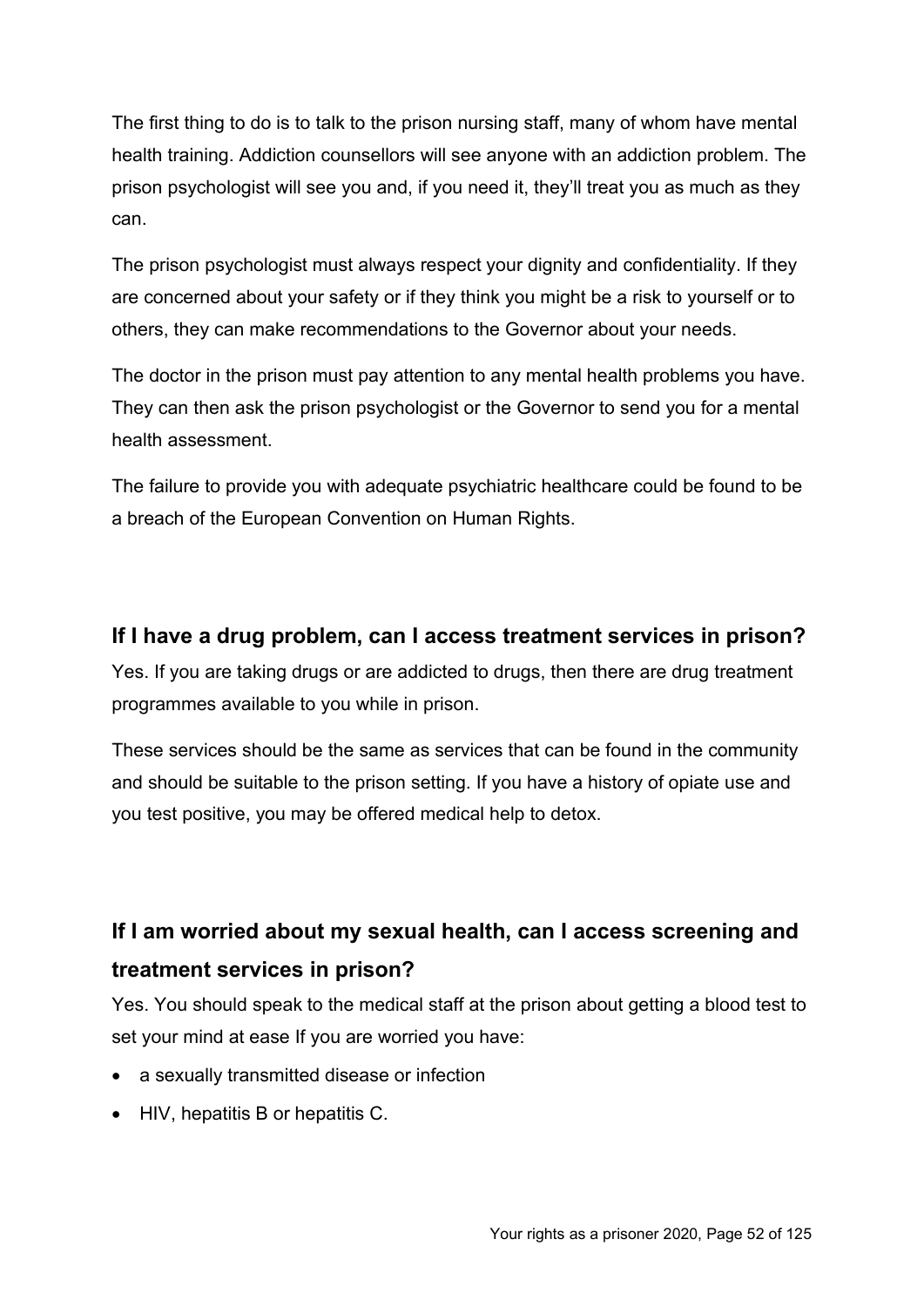All prisoners are offered a hepatitis B vaccination and screening for blood-borne viruses like hepatitis and HIV.

## **What happens if I have a contagious disease like Covid-19 or TB?**

If you have a contagious disease you should tell the nurse when you're being admitted to prison. Healthcare staff will contact the Public Health Department.

If there's a danger that you could infect others, you will be separated from other prisoners as quickly as possible to stop the spread of the disease.

The medical examination identifies any possible contagious diseases in prisoners, so you can be kept apart from other prisoners and treated.

When you are being committed, you should be asked specific questions about the symptoms of any illnesses you have or have had in the past. You'll also be asked about any:

- medications you are taking
- history of contact with any infectious diseases.

All prisoners should, if possible, be put in a cell on their own until they have been medically checked. Infectious diseases may be more likely to spread in prison due to the close contact prisoners may be in with each other, particularly if you are sharing cells.

If the nurse suspects that you might have TB or Covid-19 when you are committed, you should be isolated in suitable accommodation until the diagnosis is confirmed. If you receive a positive test result, appropriate action will be taken to make sure the disease does not spread any further. These procedures can change so you should ask prison staff what this will mean for you.

## **What are my healthcare rights if I have a disability?**

You have the same healthcare rights as everyone else.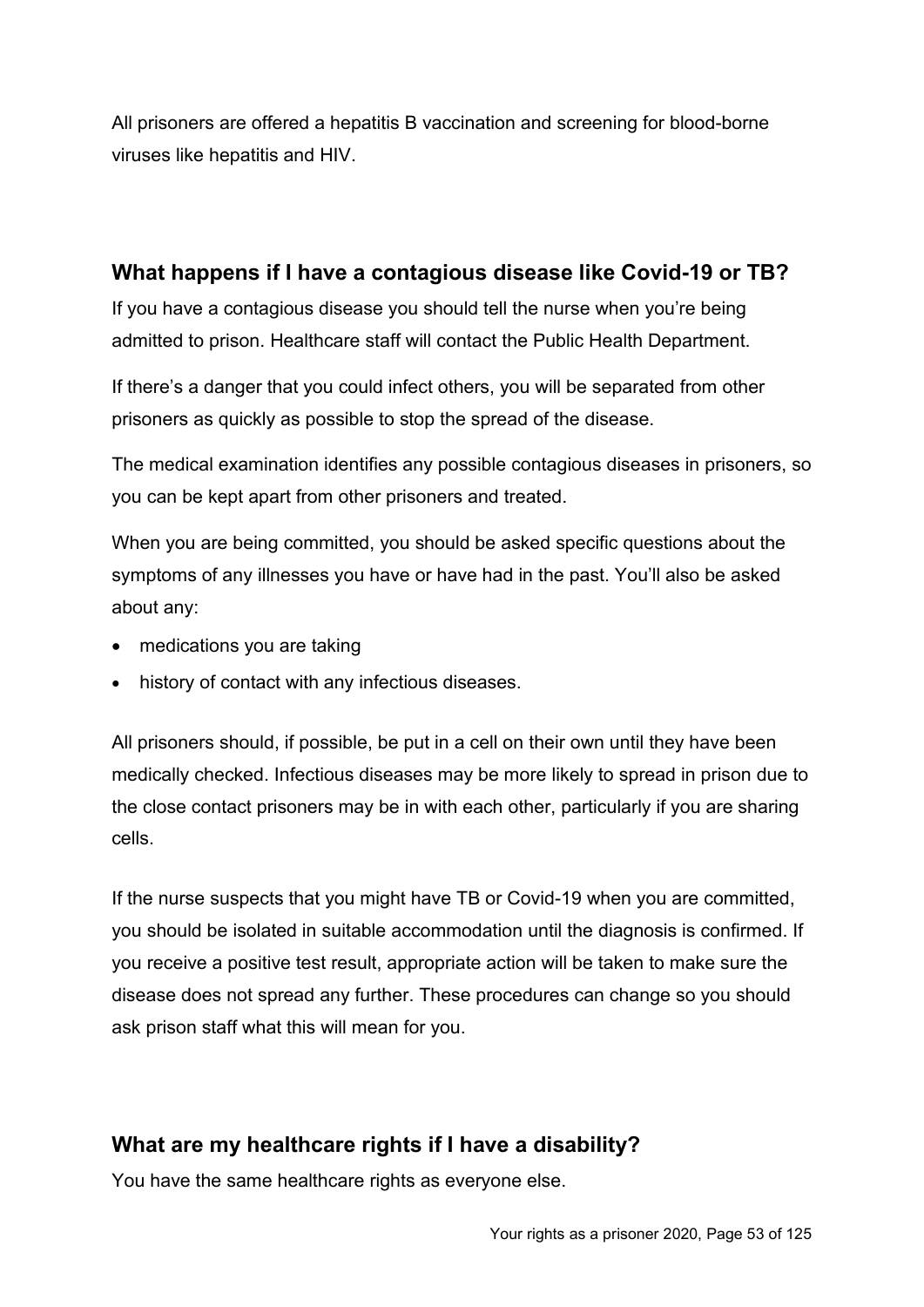You will have a full health check with the prison doctor or nurse when you come into prison. They may ask you if you have a disability. This is a good time to tell them you have a disability so you can get the support you may need. If you tell them that you have any type of disability, your needs are more likely to be met.

This is because, by law, the prison has a duty to accommodate your needs within reason if you have a disability. This is called a 'reasonable accommodation'. However, if the 'accommodation' or support is very expensive or it is difficult to provide, the Prison Service may not have to provide it.

You may also ask staff for support later on.

If a prison doctor says that you need remedial physical education or therapy, the Governor should, if possible, provide these services to you.

It is very important for your own safety that you say if you have a disability, including deafness or sight problems. This is so that you can be cared for properly if there is an emergency like a fire.

See section on 'Different types of prisoners' (page 73) which includes more information on your rights if you have a disability.

## **Will I be able to see a dentist?**

Yes. All prisons have arrangements so that you can access the same standard of dental treatment that is available in the community. You can ask to be placed on the list for the dentist and, in some instances, the prison doctor or nurse may refer you.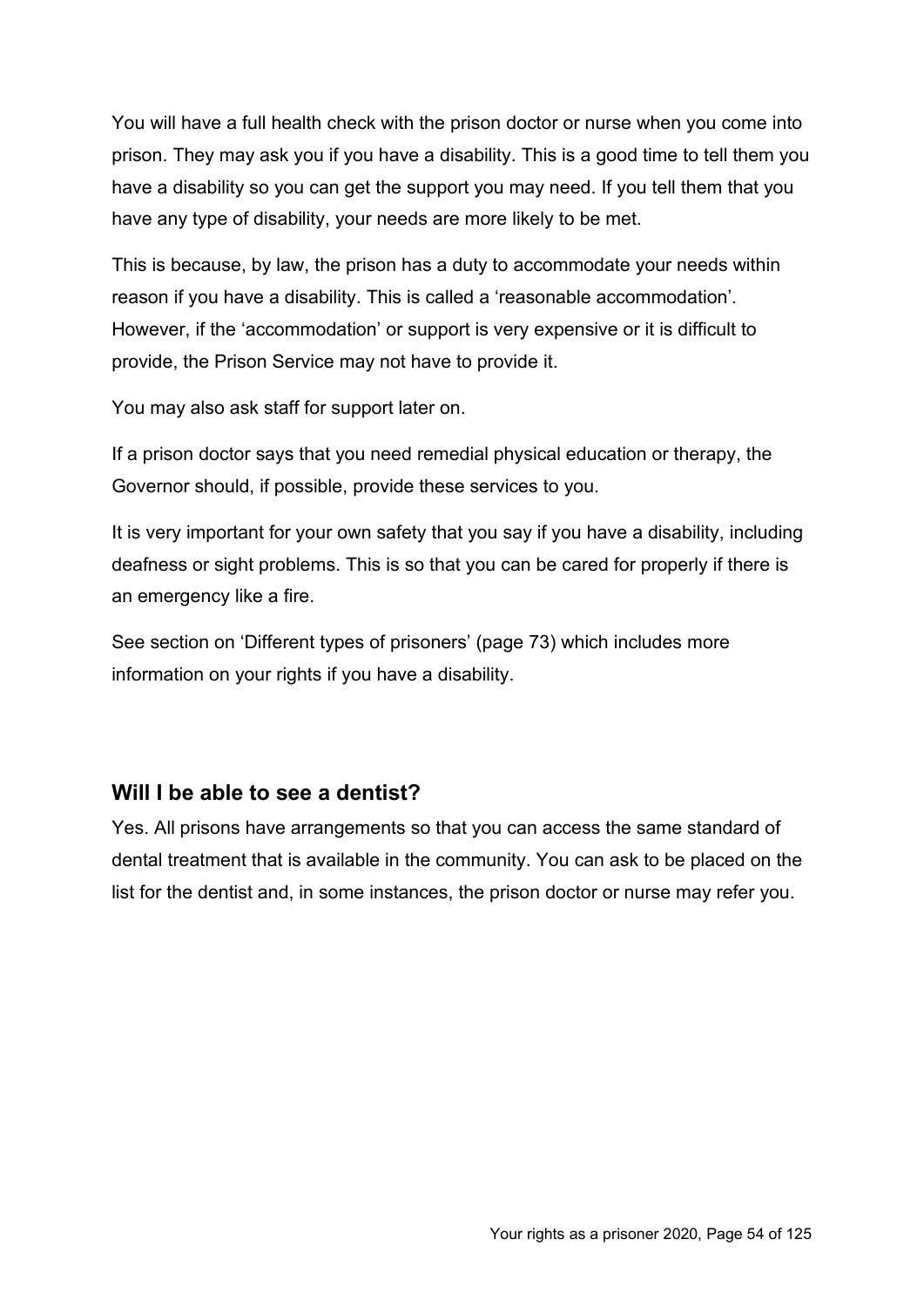# **Safety**

## **Will I be protected by prison staff while I am in custody?**

You should be, yes. The Governor and Prison Officers have a duty to keep you safe while you are in prison. The Governor must make sure the prison regime is orderly and that all prisoners are safe from harm, either from others or from themselves.

Prison Officers are responsible for the day-to-day well-being of all prisoners. A Prison Officer must tell the Governor or other higher-ranking officer immediately if they believe that you might need:

- medical care
- psychiatric care
- other assistance
- special care
- close observation.

The Governor may decide to order you to be monitored if it is brought to their attention that you are:

- likely to harm yourself or someone else
- at risk of harm
- you pose a risk to security or order in the prison. (Rule 80)

This monitoring will last for as long as there is a risk. The details will be recorded.

## **What does removal 'on grounds of order' mean?**

A Governor may decide 'on grounds of order' that you are not allowed to:

- a) take part in authorised structured activities, like education,
- b) take part in recreation with others, and/or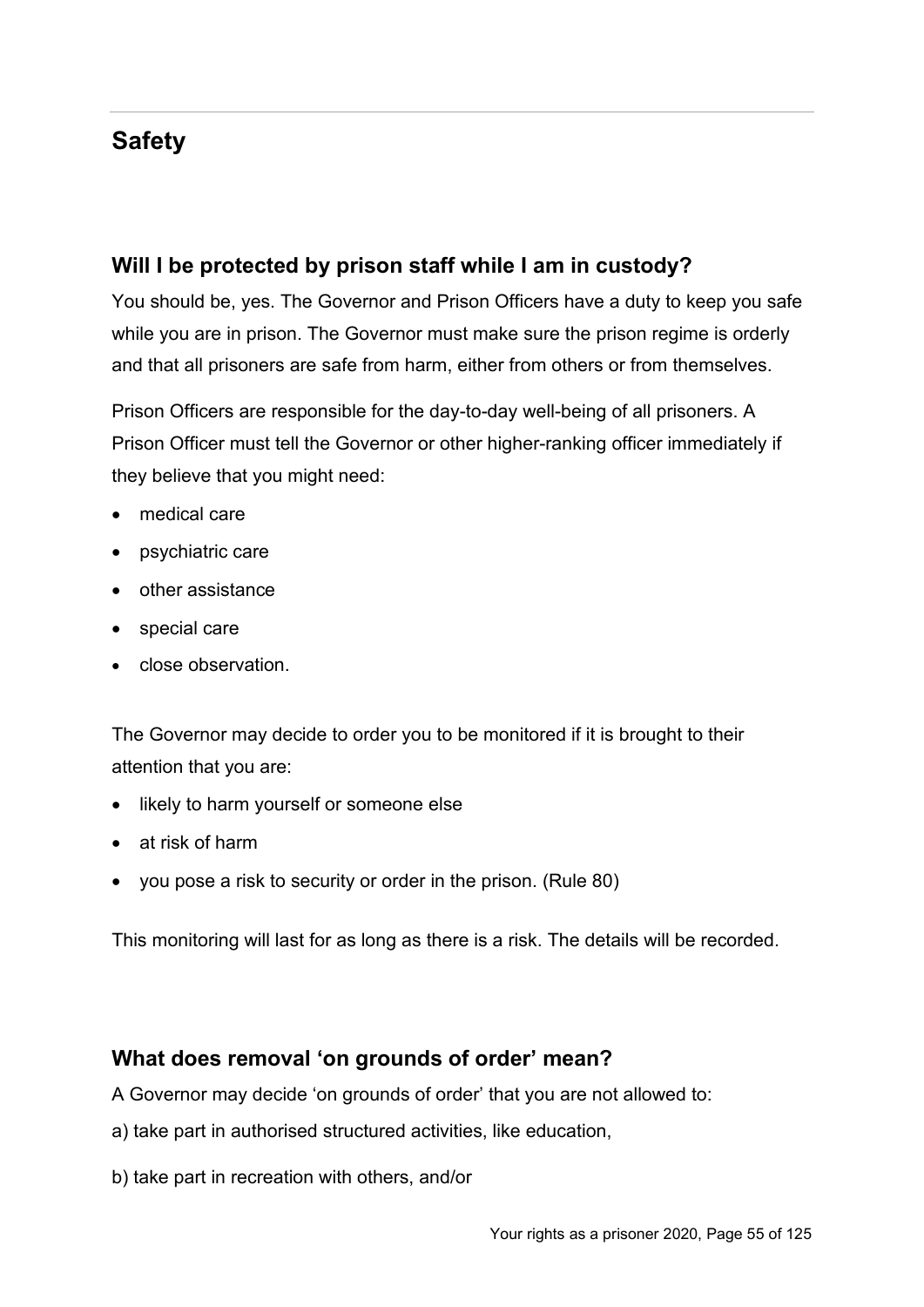c) associate with other prisoners. (Rule 62)

The Governor should only give this instruction if they believe that to allow you to do so, would result in a significant threat to the maintenance and good order in the prison. This means that it would cause significant disruption or threaten safe and secure custody of you and others.

You should get written reasons explaining why the Governor made such a decision. A review of this decision should take place at least once every seven days after the original direction was given. You should be told about the result of this review.

The Governor should have written records of:

- any direction they give
- the period for which you will be removed from normal activities
- the reasons why the direction was given
- your views
- decision made after a review

If you are removed 'on grounds of order', the Governor should ask the doctor to visit you. If you have any medical condition, the doctor should keep it under regular review. The Governor should also inform the chaplain who should be able to visit you at any time.

The Governor should submit a report to the Director General of the Irish Prison Service to justify the need for any continued removal, which is more than 21 days. If the period is to be extended beyond 21 days, the Director General of the Irish Prison Service should then authorise it.

## **What does it mean to be put 'on protection'?**

If, for some reason, you do not feel safe in the general prison population, you can ask to be put 'on protection'. This means you would be separated from other prisoners. If the Governor becomes aware that you are at risk of harm, based on the information available they will decide whether or not to put you on protection.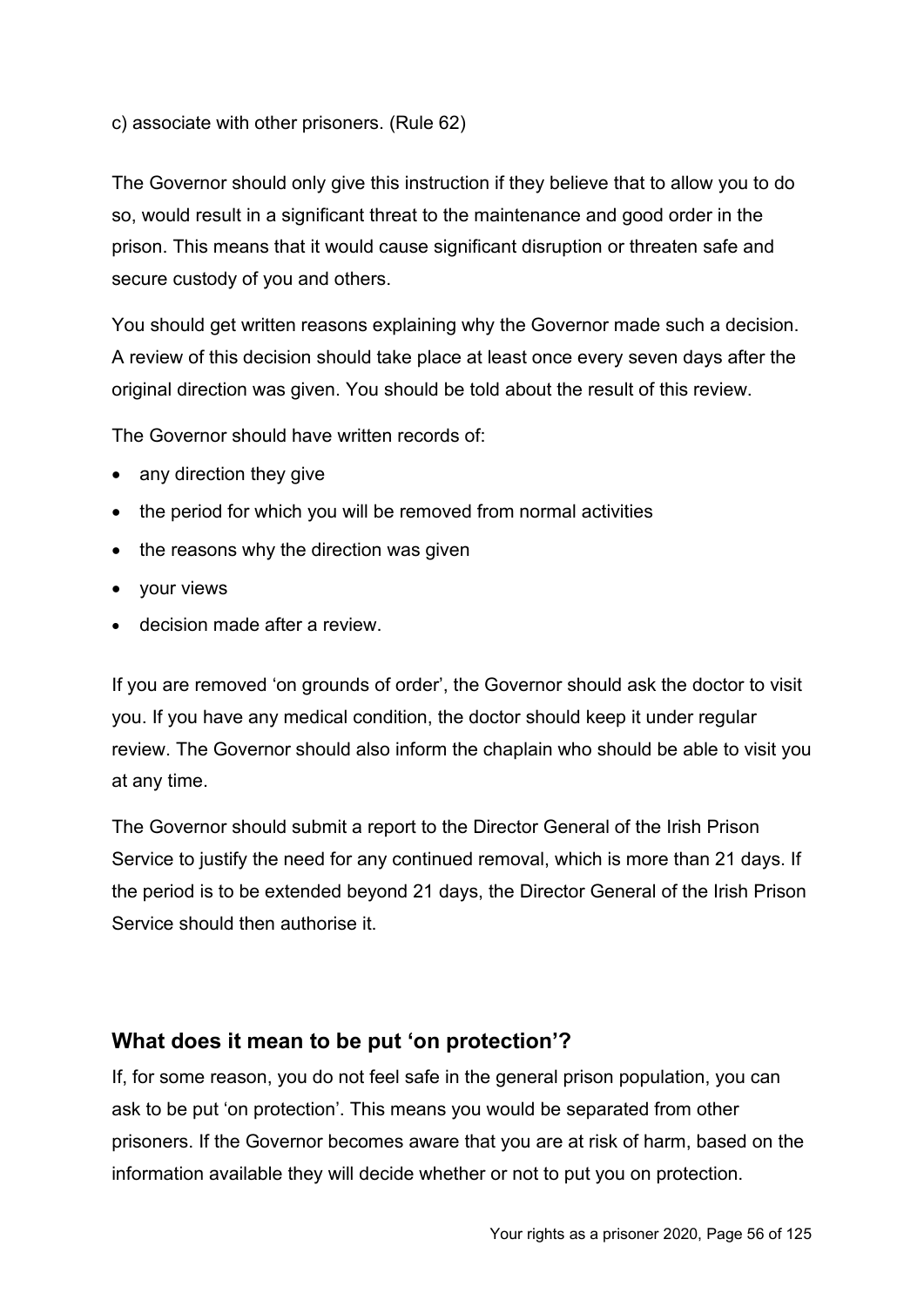Therefore, you can be placed 'on protection' on either a voluntary or involuntary basis. (Rule 63)

If you are placed on protection, the Governor must keep a detailed record of your protection regime. This must include:

- the reasons for placing you on protection
- the date and time it started
- any views you expressed on the matter
- the date and time the protection ends.

# **If I am on protection, can I still have access to education and work facilities?**

Generally, yes. If you are placed on protection, and the Governor thinks that it would be in your best interests, you can take part in supervised structured activity with other prisoners 'on protection'.

However, if the threat to your safety is so large that you cannot mix with any other prisoners, you will only have access to a 'restricted regime'. This means you may get as little as one hour of recreation or outdoor activity a day. All prisoners should have at least two hours out of their cell a day.

## **What is solitary confinement?**

Solitary confinement is when you are held in a cell on your own or with a small number of other prisoners for 22 hours a day or more.

## **What are my rights if I am held in solitary confinement?**

By law, you should have a daily minimum of two hours out of your cell. (Rule 27 [1]) During this time, you should have an opportunity for meaningful human contact with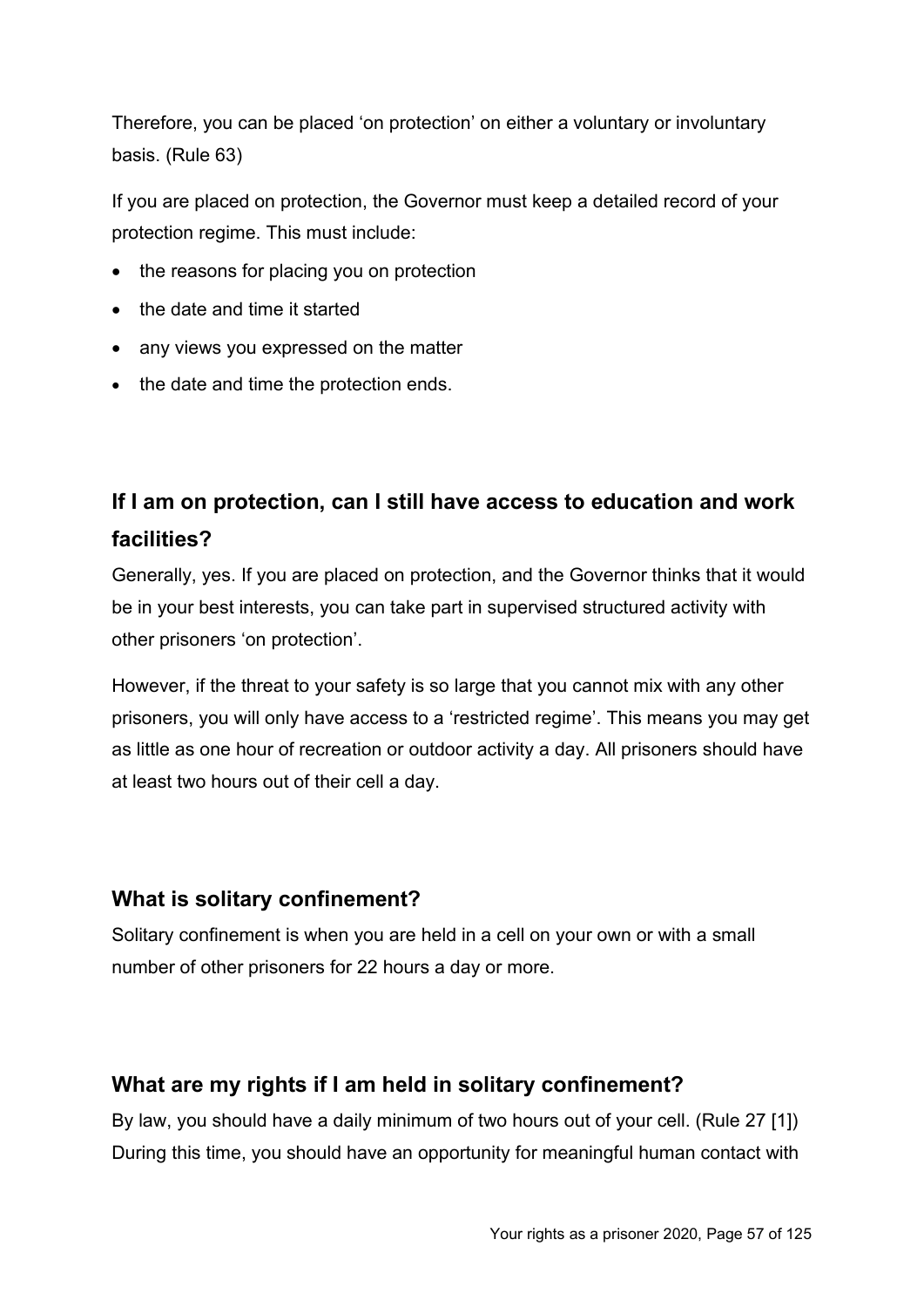other people. This means you should have contact with another person close enough to you so you can have a conversation. The contact you have with other prisoners is at the discretion of the Governor.

## **When could I be placed in a special observation cell?**

A special observation cell is a cell that has special safety features to make sure that a prisoner placed there is safe and cannot self-harm. If staff are concerned that you may hurt yourself or others, the Governor may decide to place you in this type of cell for up to 24 hours. They will only do this if there is nothing else they can do to avoid such harm. (Rule 64)

In 2005, the Irish Prison Service (IPS) decided that 'special cells' would be divided into two types:

- safety observation cells
- close supervision cells.

The Governor should only put you in a safety observation cell if they believe:

- you need frequent observation for medical reasons, or
- you are a danger to yourself, for example, because you are at risk of self-harm or suicide.

A safety observation cell has special features, furnishings and ways to observe those inside to improve their safety. You should not be put in one of these cells unless it is necessary for your immediate well-being. It is not appropriate for prison authorities to put you in a safety observation cell for any other reason.

As soon as possible after you are put in a safety observation cell, a prison doctor should examine you. If the prison doctor advises that you should be put somewhere else, the Governor must review the matter. If the Governor goes against the advice of the prison doctor, they must write down the reasons for this.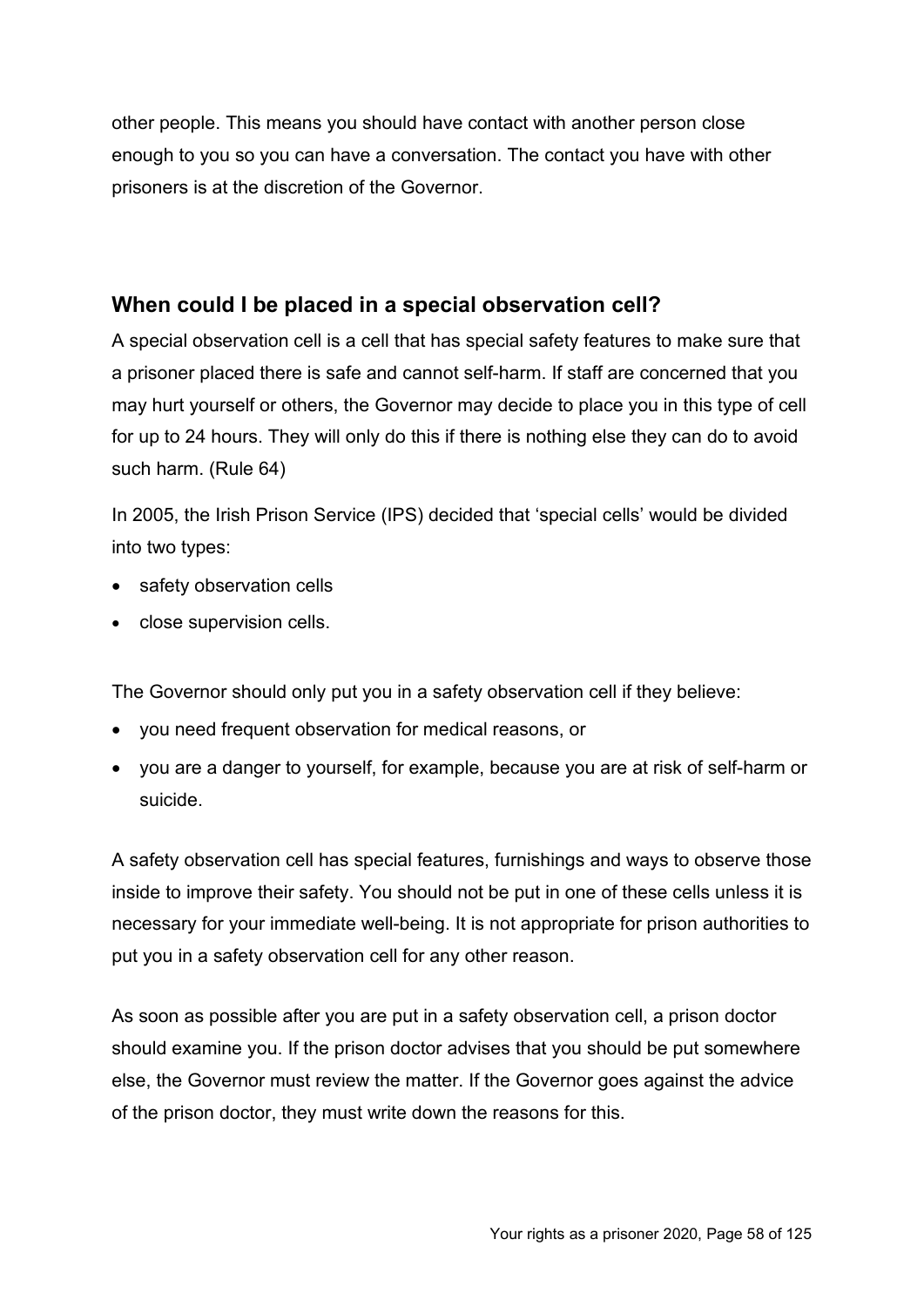If you have been disruptive or if you pose a danger to others, you may be put in a close supervision cell. This is a cell with special features, furnishings and methods of observation. These improve safety for yourself and other prisoners and help to keep good order in the prison. As soon as possible after you are put in a close supervision cell, a prison doctor should examine you.

You should not be held in a special observation cell as a punishment.

## **What are my rights if I am placed in a special observation cell?**

The Governor should record:

- the decision to place you in the cell
- the date and time you were placed in the cell
- the reasons why the decision was given
- the date and time of when you left the cell
- all visits you receive during the period.

The Governor should also record any request you make to receive a visit from the:

- doctor
- psychologist
- chaplain
- healthcare professional
- legal advisor

and their response to such request.

Any other significant requests you make should also be recorded.

If you are in a special observation cell, the following should happen:

• a prison doctor should examine you as soon as possible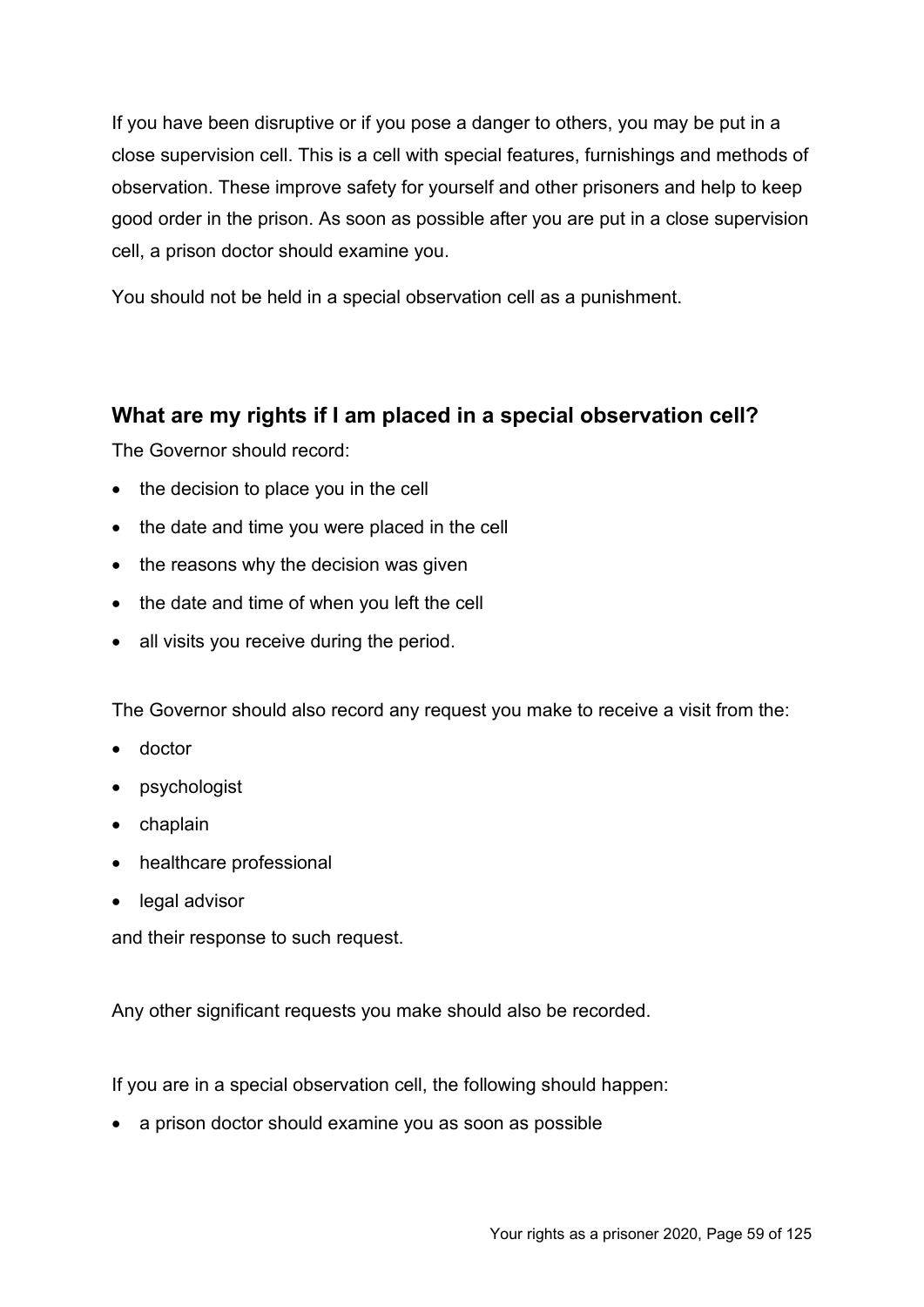• the Governor and the doctor should visit you in a special observation cell at least once a day.

### **Clothing**

You may be asked to remove your clothing including underwear when you are placed in a special observation cell. The Governor may ask you this to ensure your own safety from self-harm. However, if your clothes have to be removed for your safety they should be removed with regard to your dignity.

You should not be left without clothes in a special observation cell, however, you may be provided with different clothing that won't pose a risk to your own safety.

### **Prison Officer check**

A Prison Officer should check on you every 15 minutes when you are being held in a special observation cell.

### **Governor must authorise any time over 24 hours**

You can only be held in a special observation cell for more than 24 hours if the Governor directs it, having consulted the prison doctor and considered all other relevant matters.

### **Up to five days**

Generally, the longest you can be held in a special observation cell is five days. This time period can only be extended with the written permission of the Director General of the Irish Prison Service.

### **Are Prison Officers allowed to use force against me?**

Prison Officers may only use force when it is strictly necessary and proportionate so that they can keep or restore order or safe and secure custody. (Rule 93) Prison staff may use restraint if they are concerned you may:

• injure yourself or others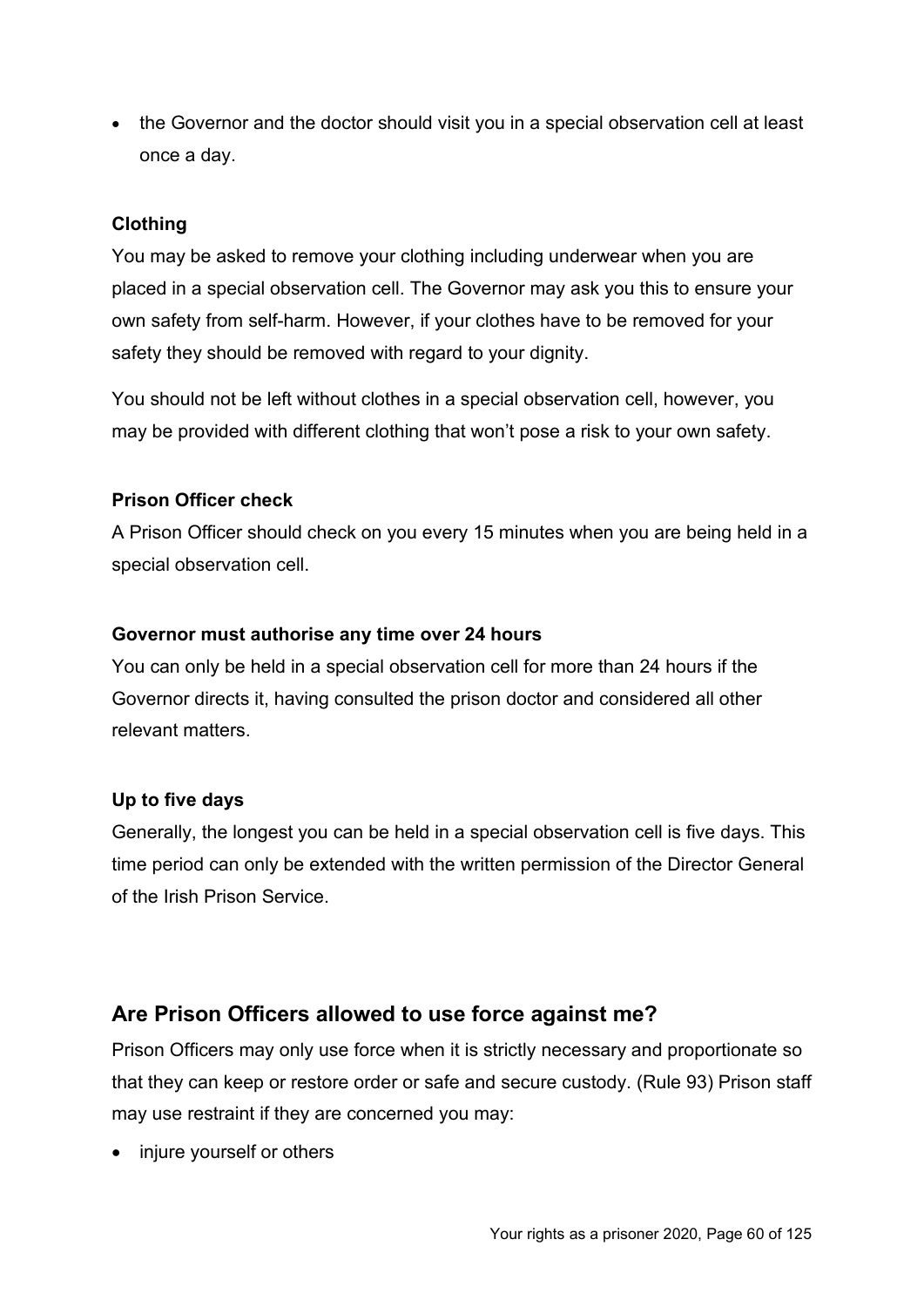• cause significant damage to property. (Rule 65)

A Prison Officer should not hit you unless it is to prevent injury to themselves or others. If you suffer excessive force, you should immediately report the matter to the Governor who will start an investigation and report the matter to the Gardaí.

In such circumstances, the Prison Officer who used force on you must write to the Governor and explain why they used such force and how much force they used. If force is used on you, the Governor should make sure that you are examined by a healthcare professional as soon as possible after the event.

You may also report the matter to the:

- Minister for Justice
- Office of the Inspector of Prisons
- European Committee for the Prevention of Torture and Inhuman or Degrading Treatment or Punishment (CPT)
- UN Committee against Torture.

You could also speak to your solicitor about taking a legal action against the Prison Officer and the prison authorities.

# **Prison procedures for transfer, temporary release, remission and parole**

## **What is the procedure for being transferred?**

Each prison services a particular court area. When you are sentenced to prison, you will be committed to the prison named for the court area where you appeared during your case. The Minister for Justice may change the prison where you are to serve your sentence.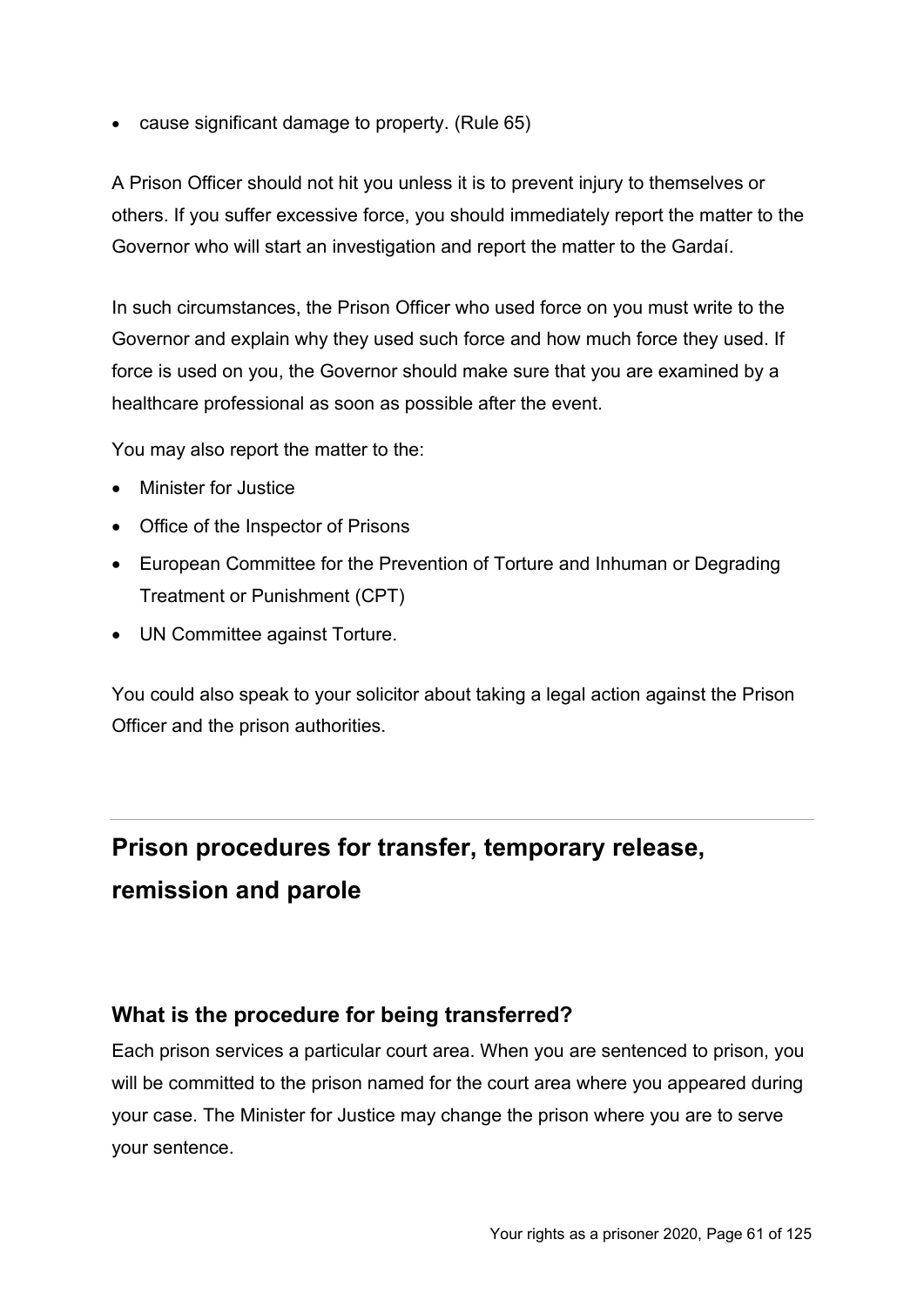As a prisoner, you have no legal right to serve your sentence in the prison of your choice. However, you can apply to the Governor to ask for a transfer to another prison if you have a good reason. The Prison Service will try to make sure you are in a prison as close to your home as possible. The Irish Prison Service will also decide to transfer you from one prison to another.

If you are a foreign national and you wish to return to your own country, you may apply to the Minister for Justice for a transfer to serve your sentence in your home state. There is no guarantee that your application will be accepted. It is up to the Minister for Justice to decide.

Sometimes you may be transferred to another prison, the Central Mental Hospital or another place like a hospital for medical treatment. Other times you may be released on temporary release. If any of these transfers happen, the Governor must record the date and on whose order you were transferred or released. (Rule 60)

If you are transferred from one prison to another prison, you should be allowed, as soon as possible, to let a family member or friend know that you have been transferred. (Rule 5)

## **When happens when I am released, including temporary release?**

The Minister for Justice decides whether or not to grant you a temporary release. Temporary release means that you will be allowed to leave the prison for a certain period of time set by the Governor. The Minister will consider a number of things when deciding to grant temporary release. These include:

- the offence you committed
- your family circumstances
- your attitude to rehabilitation
- your employment and training skills.

Temporary release is usually granted in these three circumstances:

• on compassionate grounds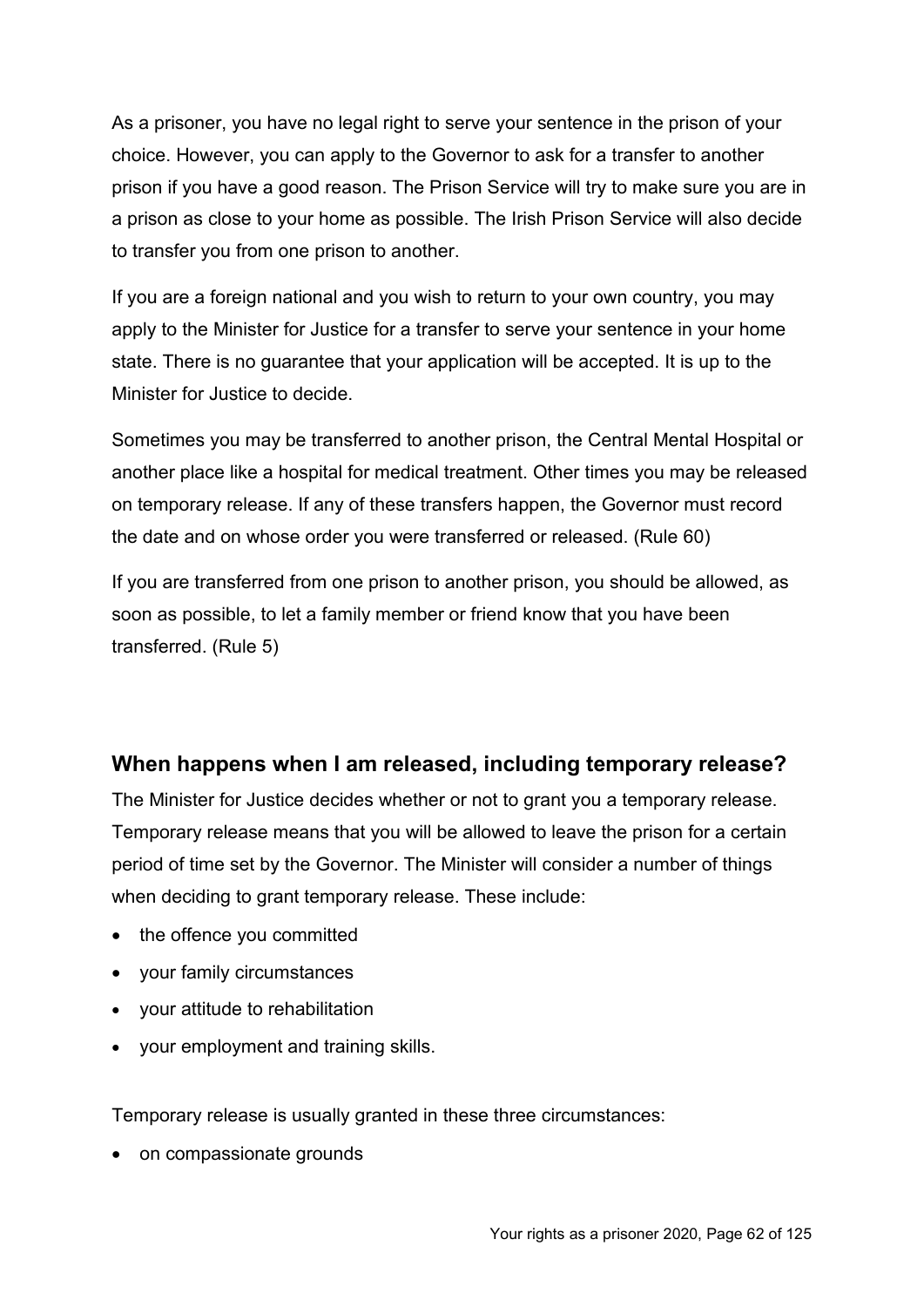- day-to-day and weekly release
- reviewable temporary release towards the end of your sentence.

### **Temporary release on compassionate grounds**

Temporary release on compassionate grounds may be granted if there is an emergency in your family, for example where someone has died or is seriously ill. You may also be released to go to special family occasions like weddings, christenings or communions, or to deal with family matters.

### **Day-to-day and weekly release**

Day-to-day and weekly release is usually granted to allow you to do work outside the prison. In some circumstances a Prison Officer will go with you ('under escort'), or you may go alone.

### **Reviewable temporary release**

Reviewable temporary release towards the end of your sentence is like parole. It means early release from prison towards the end of your sentence. 'Reviewable temporary release' usually depends on certain conditions being met. In most cases, these may include a condition that you report to a Garda station on a regular basis. Of course, if you don't meet the conditions, the Gardaí may arrest and return you to prison immediately.

### **When temporary release is not allowed**

The Minister will not release you for one or more of the reasons listed previously if they feel it is not appropriate to do so. The Minister may be unable to release you if it is against the law. You will not be allowed temporary release if you are charged or convicted of an offence and remanded to appear at a future court hearing.

### **Providing you with practical things for temporary release**

If you are granted temporary release, the Governor must make sure that you have sufficient means to travel to your destination. If you have no clothes of your own or if your own clothes are unsuitable, you should be provided with clothes suitable to your age and gender.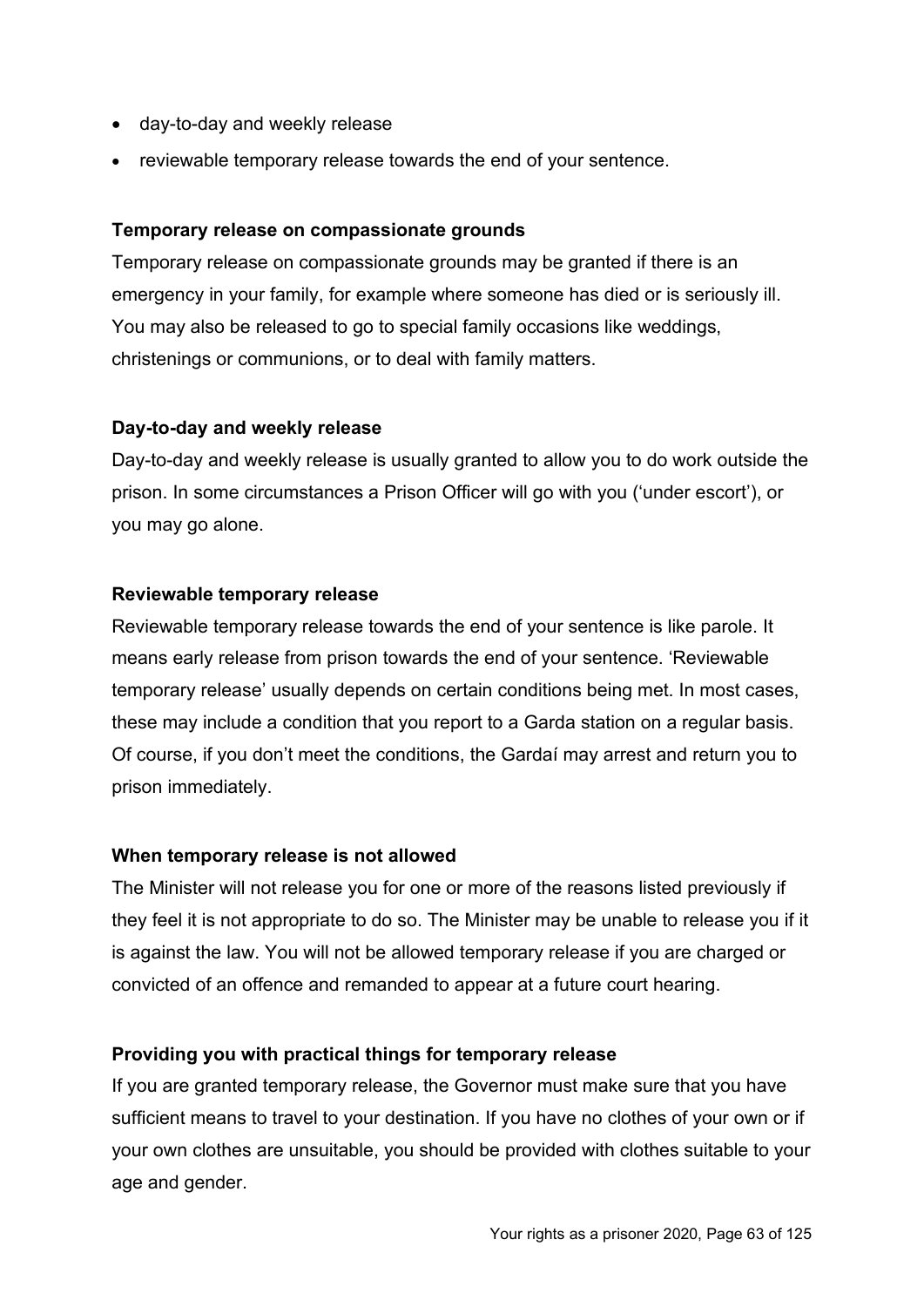If you don't have enough money to get by when you're out on temporary release, the Governor should, if possible, provide you with as much as they think you'll need.

## **If I get temporary release, must I agree to certain things?**

Yes. The Minister for Justice can rule that a person on temporary release must:

- stay at a particular location, or
- stay away from a particular location, or
- both.

There may by other rules attached to your temporary release. If you are granted temporary release you must agree with any conditions that are set. For example, you might have to:

- go to a particular place each day or each week, like a Garda station
- avoid going to certain places or types of places.

## **What would happen if I did not follow all the conditions?**

If you break the conditions of your temporary release, you may be arrested without warrant and returned to prison. You may not be granted temporary release again. You might also be punished for not having followed the rules. If you do not return when your period of temporary release ends, you could be charged with being 'unlawfully at large'. This means that you are out of prison when you should be in prison.

### **Other than temporary release, can I be released early from prison?**

Yes, you can, however, there is no right to early release. Currently, there are programmes that allow you to be released early from prison (although you will still have to serve the rest of your sentence in the community).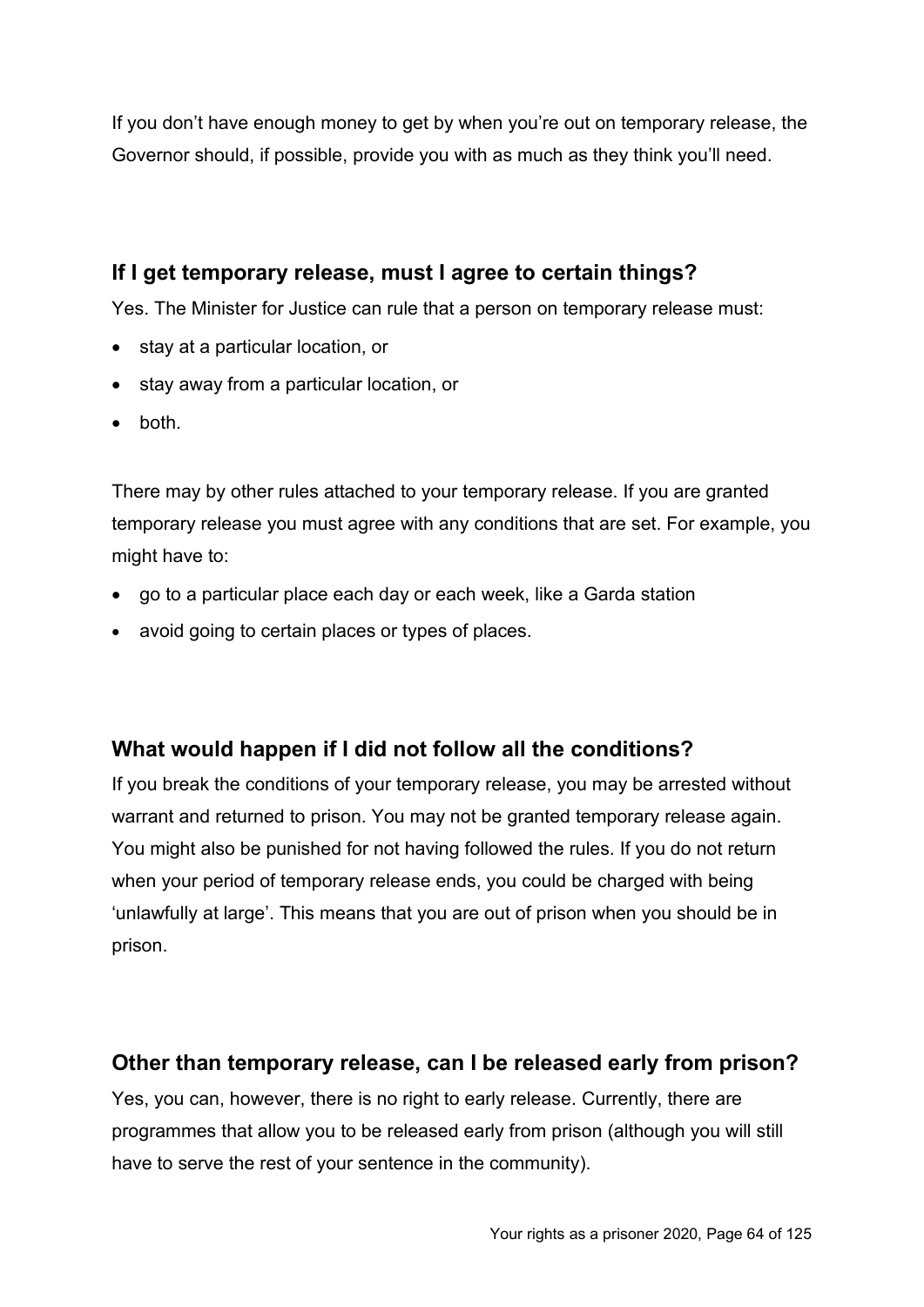For example, if you are serving a prison sentence of between three and 12 months, you may qualify to take part in the Community Support Scheme. Under the Community Support Scheme, you can be released from prison and supported in reintegrating back into the community.

If you are serving a sentence of more than one year and fewer than eight years, you may qualify for Community Return. Under the Community Return Programme, you can be released from prison after serving at least half of your sentence. You complete the rest of your sentence by carrying out community service.

The Irish Prison Service and the Probation Service decide if you are suitable for these programmes.

## **How do I get remission?**

The term 'remission' describes the early and complete end of your sentence. It is based on good behaviour during the sentence. Remission means you can earn up to one quarter off your whole sentence by good behaviour.

For example, if your sentence is 24 months long, remission means you can get out in 18 months, six months earlier.

You cannot get remission if you are serving a life sentence or you are in prison because of contempt of court. In practice, one quarter remission is automatic if you do not commit an offence in prison. This is called 'standard' remission.

## **What is enhanced remission?**

The Minister for Justice decides whether or not to grant **enhanced remission,** which you need to apply for. Enhanced remission would reduce your sentence by up to one third. A third off a 24-month sentence would mean you could leave prison eight months earlier. For this type of remission, you must show further good behaviour by getting involved in authorised structured activities. The Minister must be satisfied that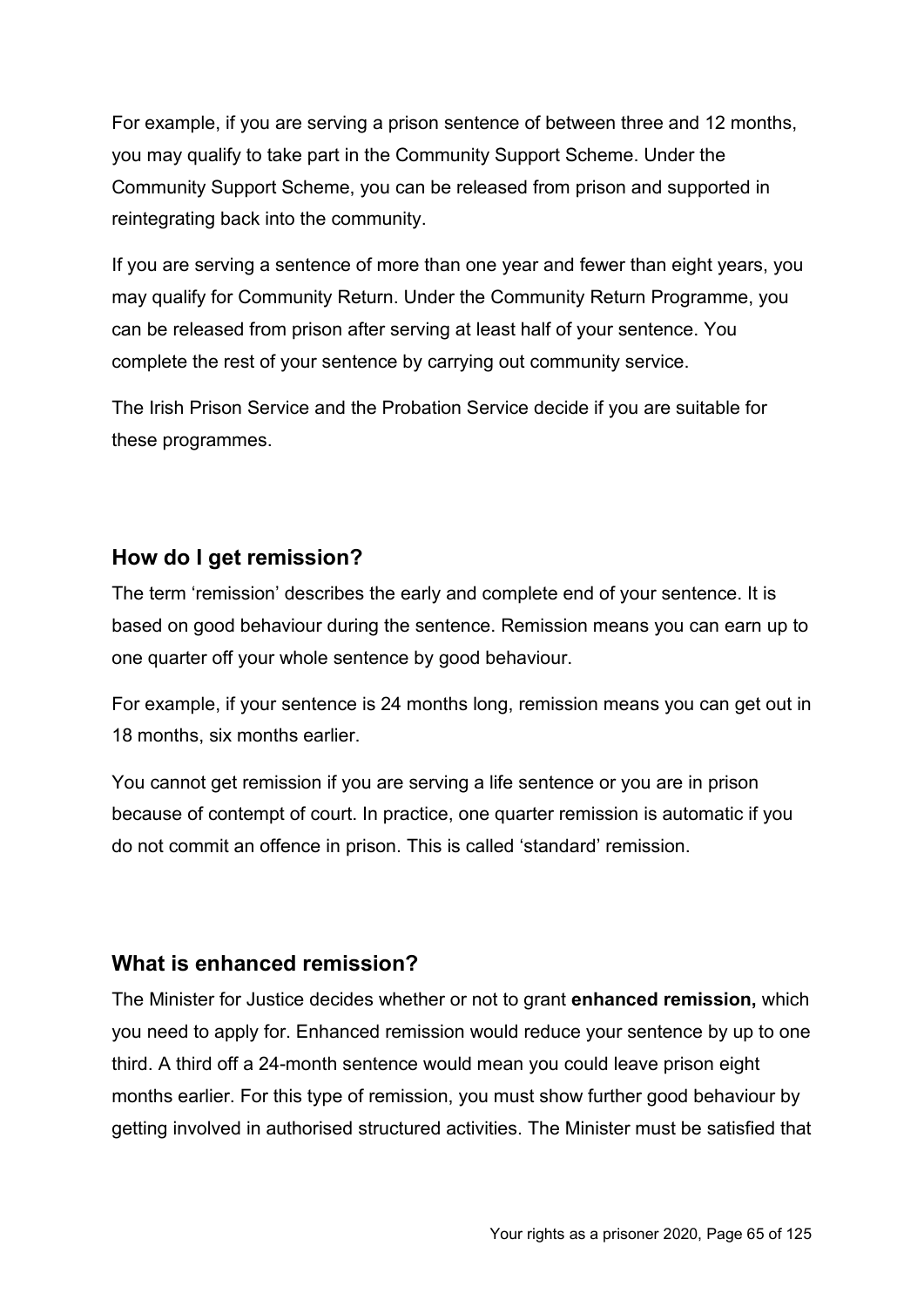you are less likely to re-offend and you are better able to go back into the community.

The Minister must inform you in writing if you are going to get enhanced remission and by how much they will reduce your sentence. If the Minister refuses to give you enhanced remission, they must write to you telling you why. The Minister may consider the following circumstances when deciding whether or not to give you enhanced remission.

### **1. Structured activities**

How much and in what way you took part in structured activities in prison, for example, in education.

### **2. Your behaviour**

If you took action to address your offending behaviour.

### **3. Seriousness of your offence**

The nature and gravity of the offence for which you are serving a prison sentence.

### **4. Original sentence**

Your original sentence and any recommendations made by the court that sentenced you.

### **5. How long you've served**

The period of the sentence served by you so far.

### **6. Any threats you pose**

The potential threat to the safety and security of members of the public (including the victim of the offence) if you were released from prison.

#### **7. Other offences**

If you were convicted for any other offence before being convicted of the offence that you are now serving a sentence for.

#### **8. Your behaviour**

Your behaviour while in prison or during a period of temporary release.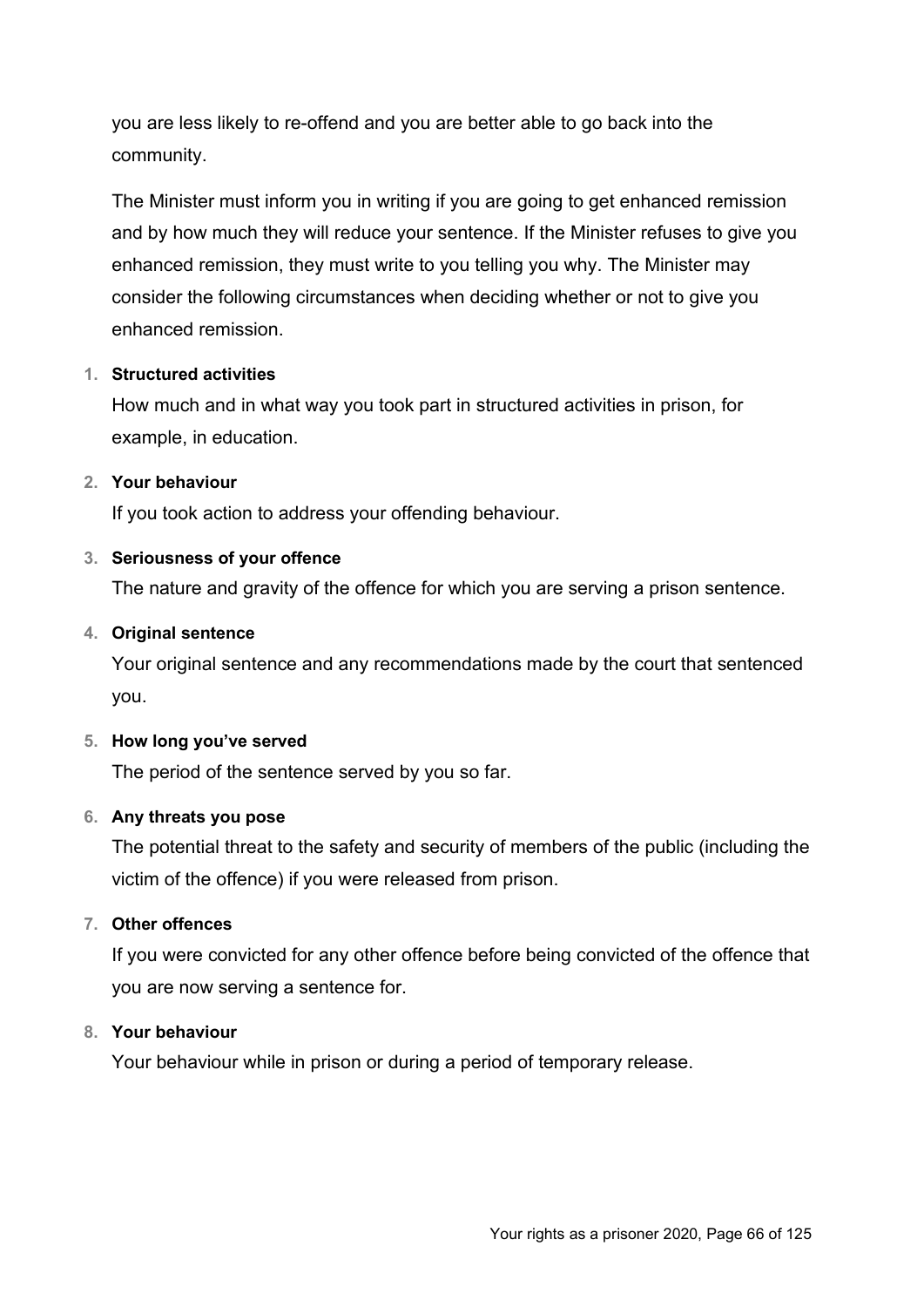### **9. Any reports**

Any report of, or recommendation made by:

- a) the Governor of the prison concerned, or the person temporarily carrying out the role of the Governor
- b) An Garda Síochána
- c) a probation officer
- d) any other person the Minister thinks may help them to decide about your application.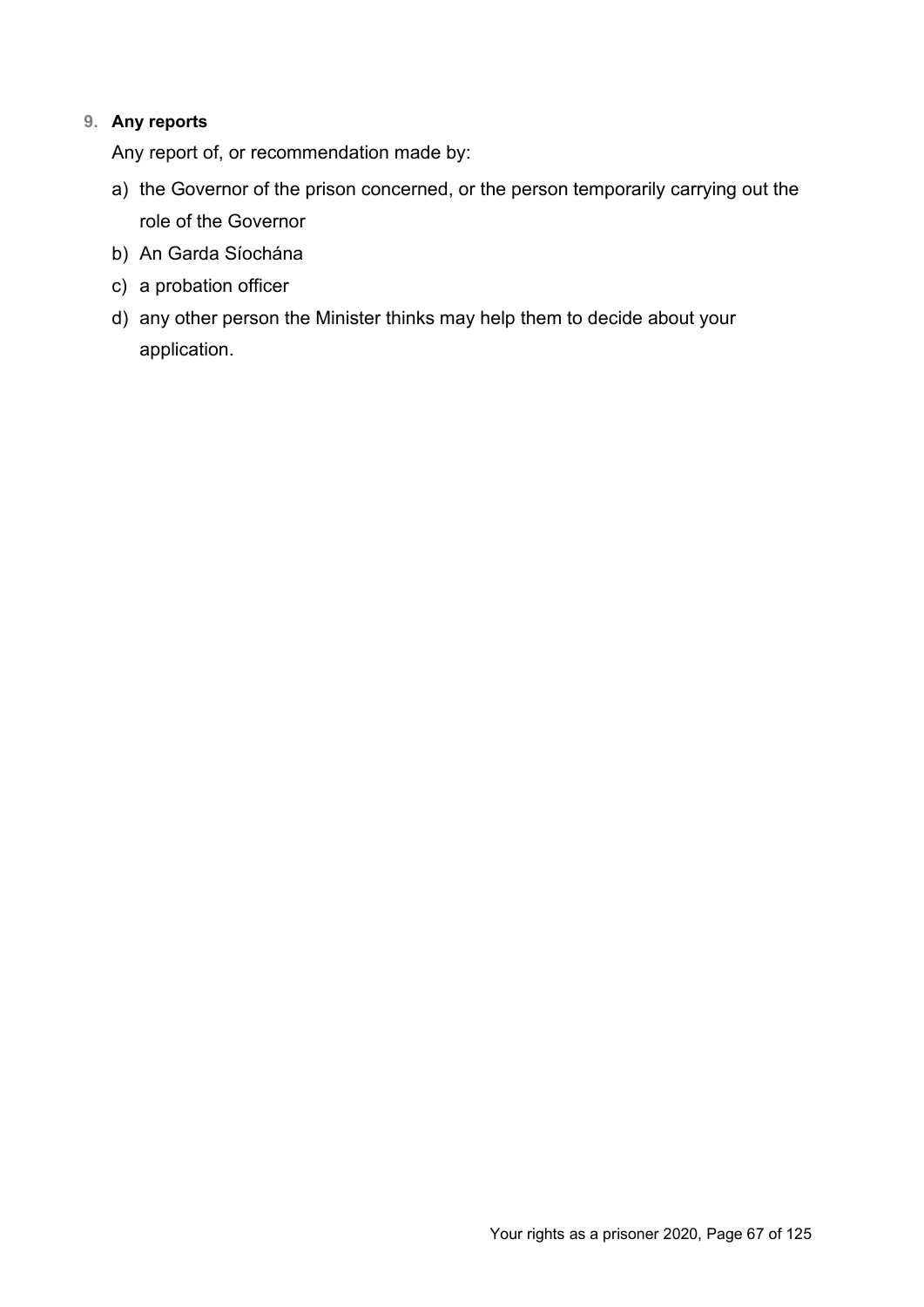# **Parole**

## **What is parole and how does the parole system work?**

The term 'parole' means temporary release for people serving longer sentences, including life sentences. Usually, the Board tries to review individual cases half-way through your sentence or after seven years, whichever comes first.

The Parole Board's main role is to:

- manage long-term prison sentences so that prisoners are given the best opportunity to rehabilitate themselves
- advise the Minister for Justice on what it thinks is the best way to manage a prisoner's sentence.

Before the Parole Board can review your case the Minister for Justice must first refer it to them. The Irish Prison Service will tell the Parole Board if your case should be reviewed in the next 18 months.

### **'On licence'**

If you are on temporary release (parole) you are 'on licence'. This means that if you are given parole or temporary release, there may be conditions that apply to your release. This could include supervision by the Probation Service.

If you do not follow these conditions, you could:

- be called back into prison
- have to serve the rest of your sentence in prison rather than in the community
- have to wait for another parole review.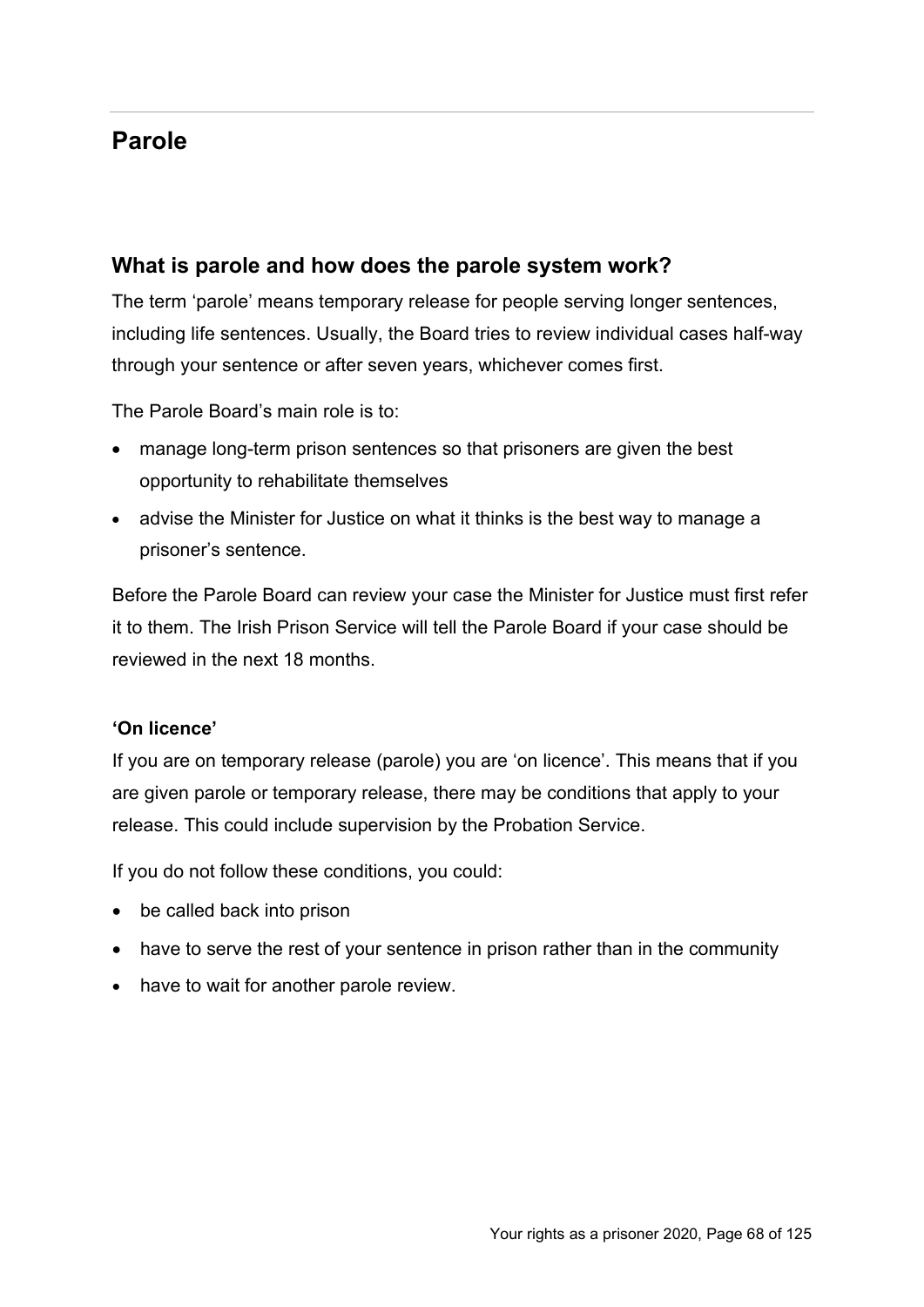## **What influences the Parole Board's recommendation on my**

## **release?**

The safety of the public is top of the Parole Board's priorities. The board advises the Minister of your progress to date. The main factors taken into account are the following.

### **Your offence**

The type of offence and the seriousness of it.

### **Your sentence**

The sentence you're serving and any recommendations made by the Judge.

How much of the sentence you have served at the time of the review.

### **Threat**

The level of threat you pose to the safety of the public should you be released.

### **Risk of further offence**

How high the risk is of you committing further offences while you're on temporary release or parole.

### **Risk of absconding**

The risk of you failing to return to custody from any period of temporary release.

### **Prison conduct**

Your conduct while in prison

### **Your use of therapeutic services**

How much you have used the therapeutic services available, like counselling or courses related to the offence committed. And how likely it is that temporary release would improve your prospects of safely reintegrating when you go back into your community.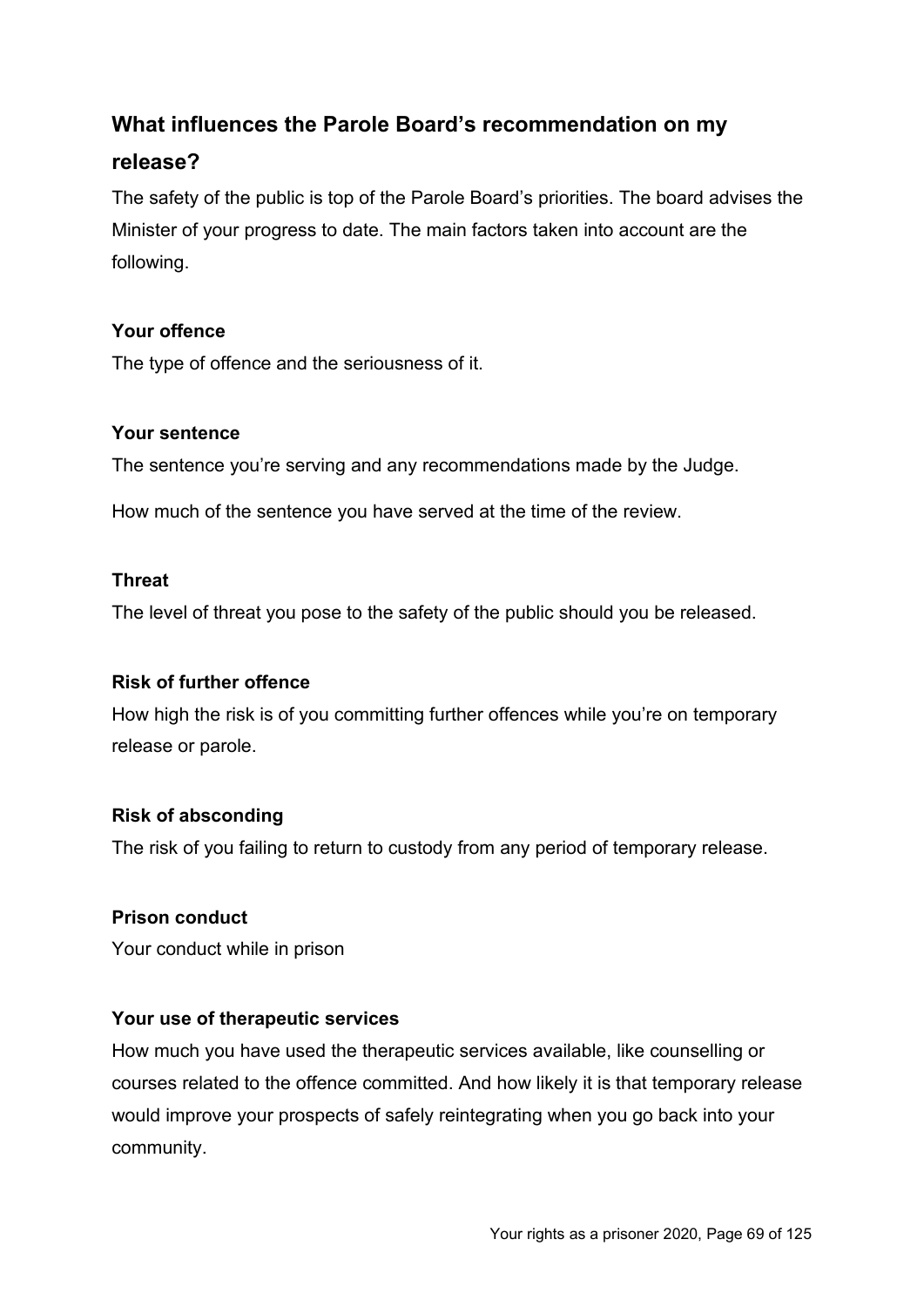### **Minister makes final decision**

The Minister for Justice makes the final decision on parole, based on the recommendations of the Parole Board. The Minister usually, but not always, accepts the recommendations of the Parole Board.

### **Parole Act 2019: will allow Parole Board to make binding decisions**

A new law, the Parole Act 2019, was signed into law in July 2019 but it is not yet in operation (as of December 2020).

Under the Parole Act 2019, once it is in operation, the Parole Board will make binding decisions, independently of the Minister, about:

• the release of life-sentenced prisoners.

The Minister for Justice will decide when this new law will come into operation. A significant change under the new law will be that if you are serving a life sentence, your first parole review will take place after serving 12 years of your sentence.

## **If I am granted parole, will I be supervised in the community?**

Yes. The Probation Service will supervise you.

If you are released on parole from a life sentence and commit a further offence, you will:

- be arrested again
- put back in prison
- have to go through the whole process again before the Parole Board in the future.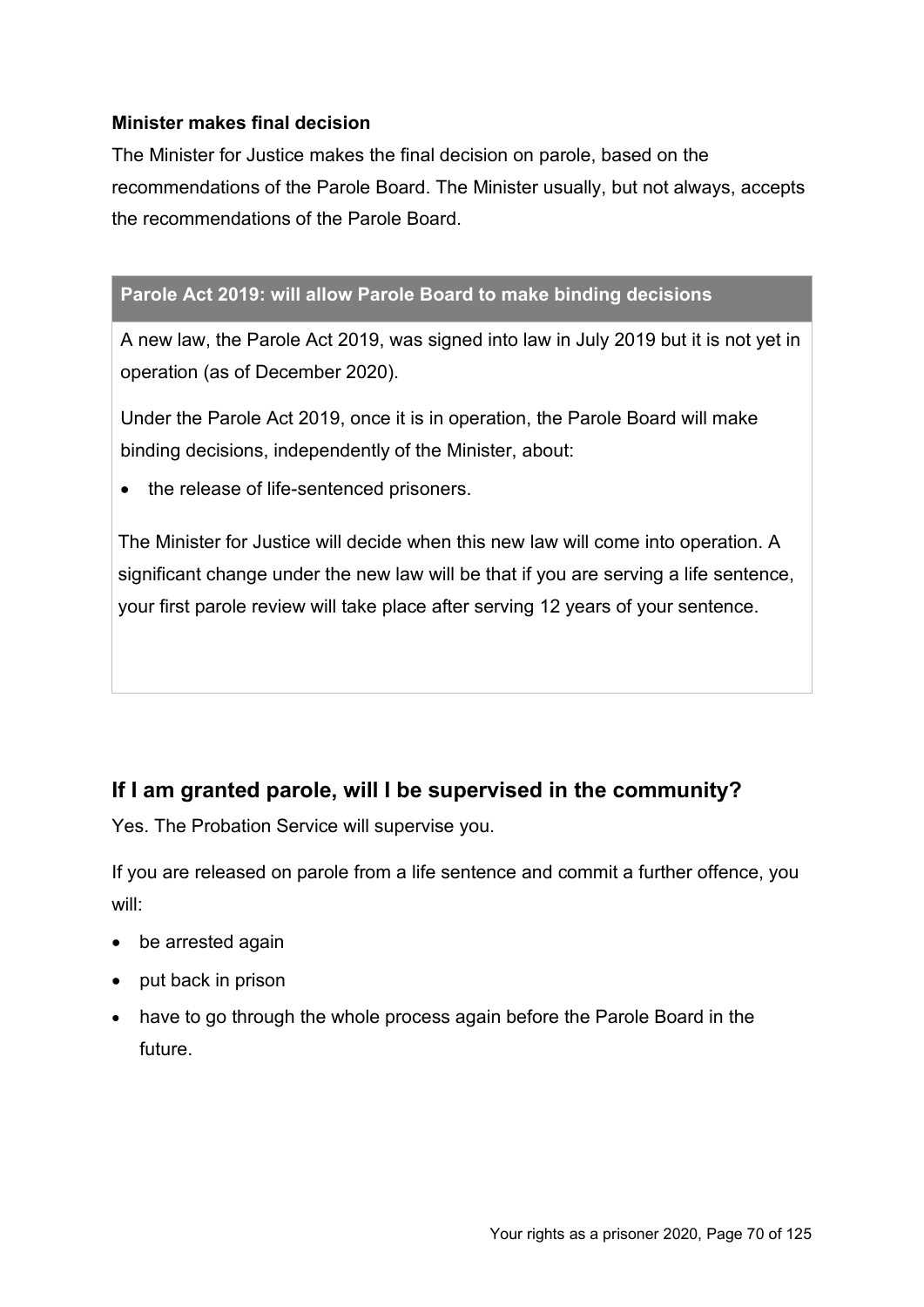## **Are there any offences that the parole process does not cover?**

Yes. The parole process will not cover you if you are serving a sentence for certain offences like, murder or attempted murder:

- of a Garda or a member of the Prison Service in the course of their duties
- for political purposes, of the head of a foreign state or a diplomat
- while supporting the activities of an unlawful organisation.

If you are serving a mandatory minimum sentence, you will not qualify for parole until you have served the minimum period. You can't get parole if you are detained by the Central Mental Hospital or in another designated psychiatric centre.

## **If I am not granted parole, when will I be eligible for parole again?**

The decision to refuse parole must be given to you in writing. It must give you the reason for the decision. It must also give a date, which can't be more than two years from the date of the initial decision, on which you will become eligible for parole review again.

You cannot reapply for parole until the date chosen by the Parole Board. The Board can include recommendations in the report about how you and the prison can manage your sentence, so that your future application will be successful.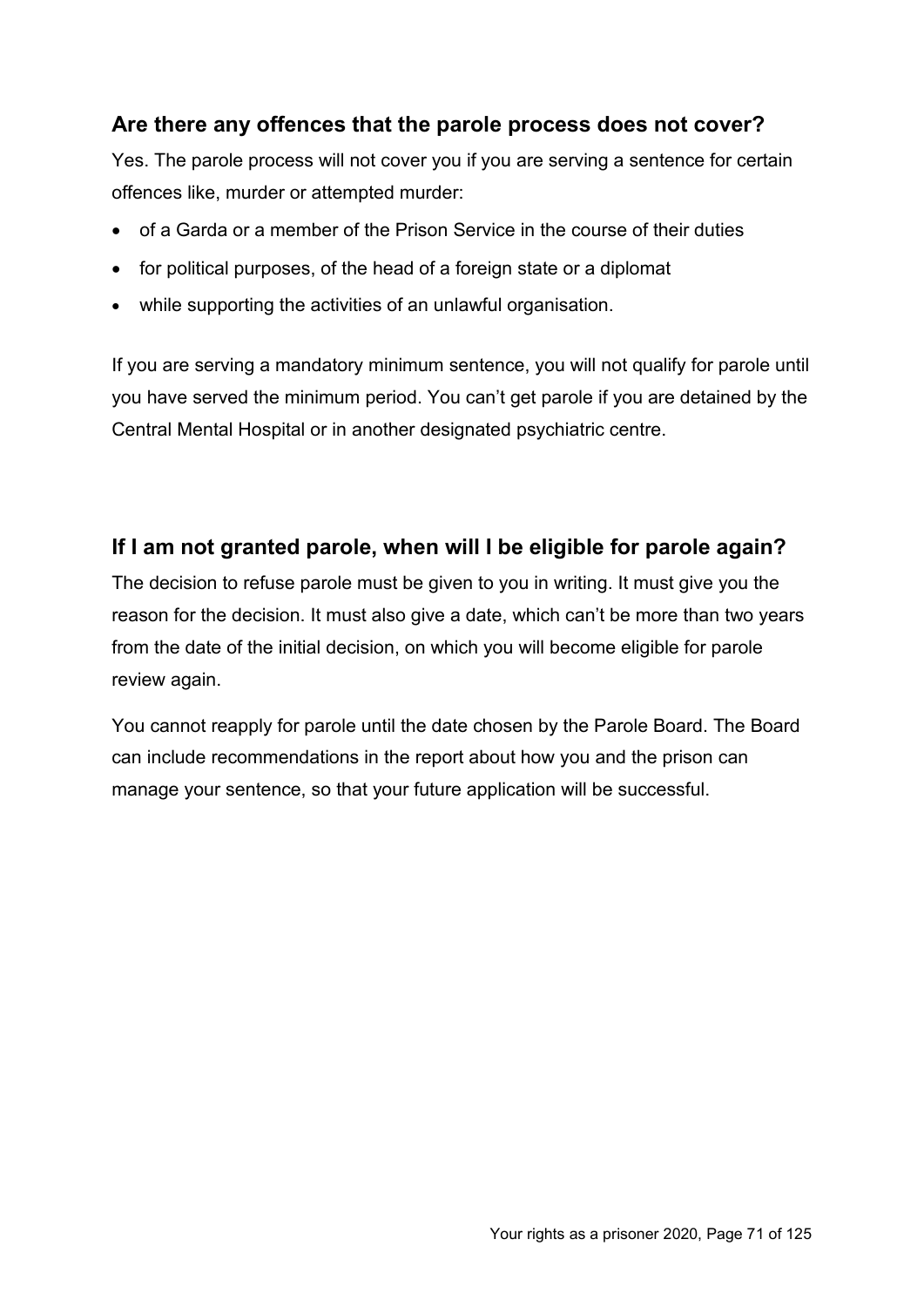# **Preparing for release**

## **How can I prepare for going back into the community?**

If the Probation Service is to supervise you after your release, Probation Officers working in your prison can help you to prepare for life after release. They can give you information and put you in contact with things outside the prison like:

- social services
- hostels
- training and treatment programmes individual and groups.

Probation Officers can also help you to reduce the risk of reoffending by guiding you on how to manage your:

- behaviour
- lifestyle
- personal affairs.

Probation Officers can also help you keep in contact with your family and community during your time in prison.

They should work under the Governor's direction to make sure that 'sentence management plans' are made and carried out. These should include plans for easing you back into society.

The Probation Service may supervise you after your release or it may not. It depends. If the Probation Service is not going to supervise you after your release and Probation Officers in the prison can't help, you can speak to a chaplain or other prison services like an Integrated Sentence Management Co-ordinator. They may be able to help you prepare for your release.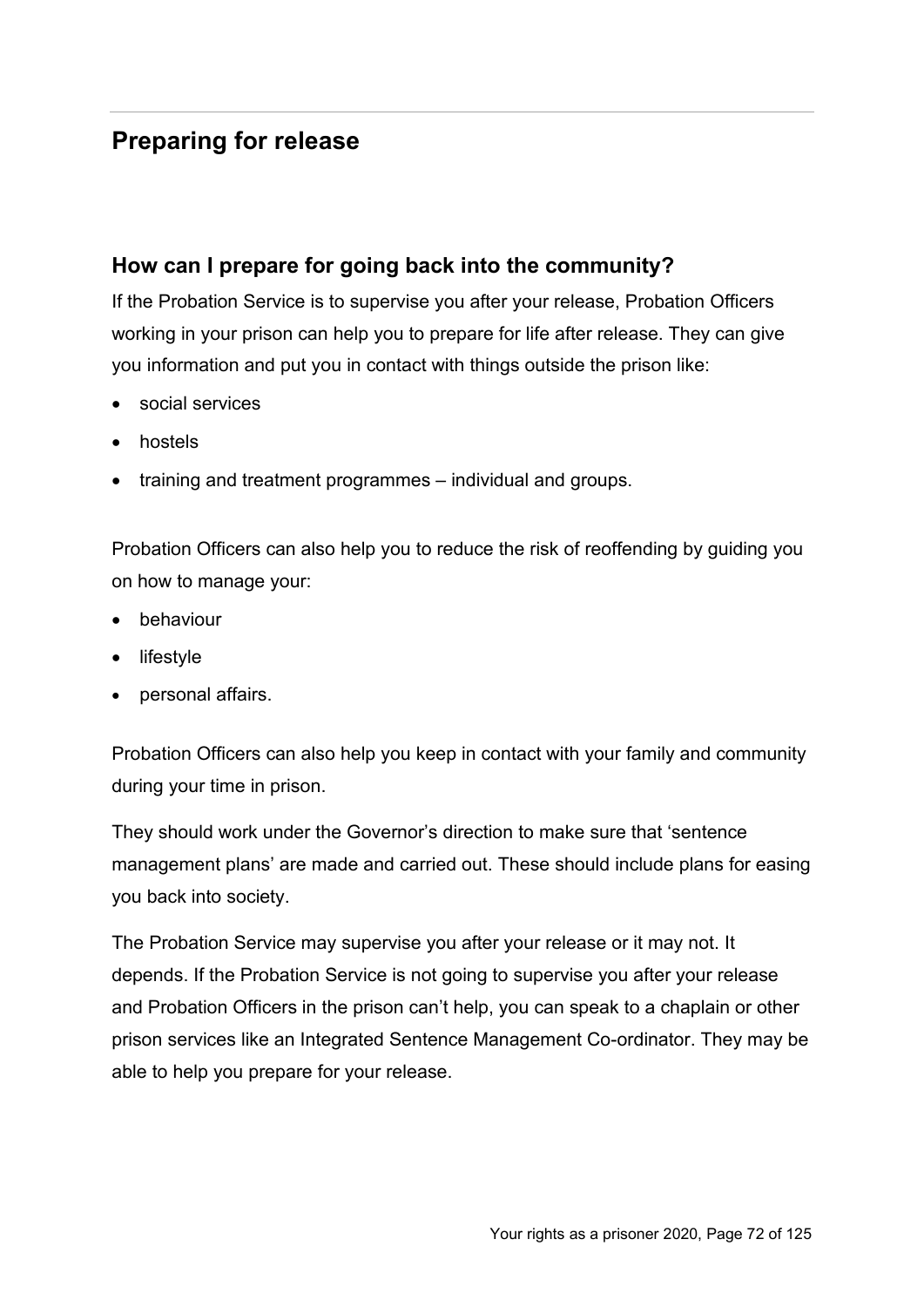#### **What happens if I don't have anywhere to go when I get out?**

If you don't have a place to go when you are released from prison, or you don't have a family member or friend who can put you up, talk to the:

- Probation Officer
- relevant community-based organisations
- a chaplain at the prison
- Resettlement Co-ordinator.

They might be able to help you or to put you in contact with hostel accommodation. The Resettlement Co-ordinator may be able to help sentenced prisoners apply for social housing support. They may also be able to help these prisoners apply for an emergency medical card. This card will be given to prisoners who qualify for it when they are being released.

To find out information about how to access homeless services, read the Citizens Information Service release booklet in the library for remand prisoners. Sometimes Chaplains will help remand prisoners to connect with the local authority, if the release date is known. Local authorities can sometimes help to get housing for prisoners.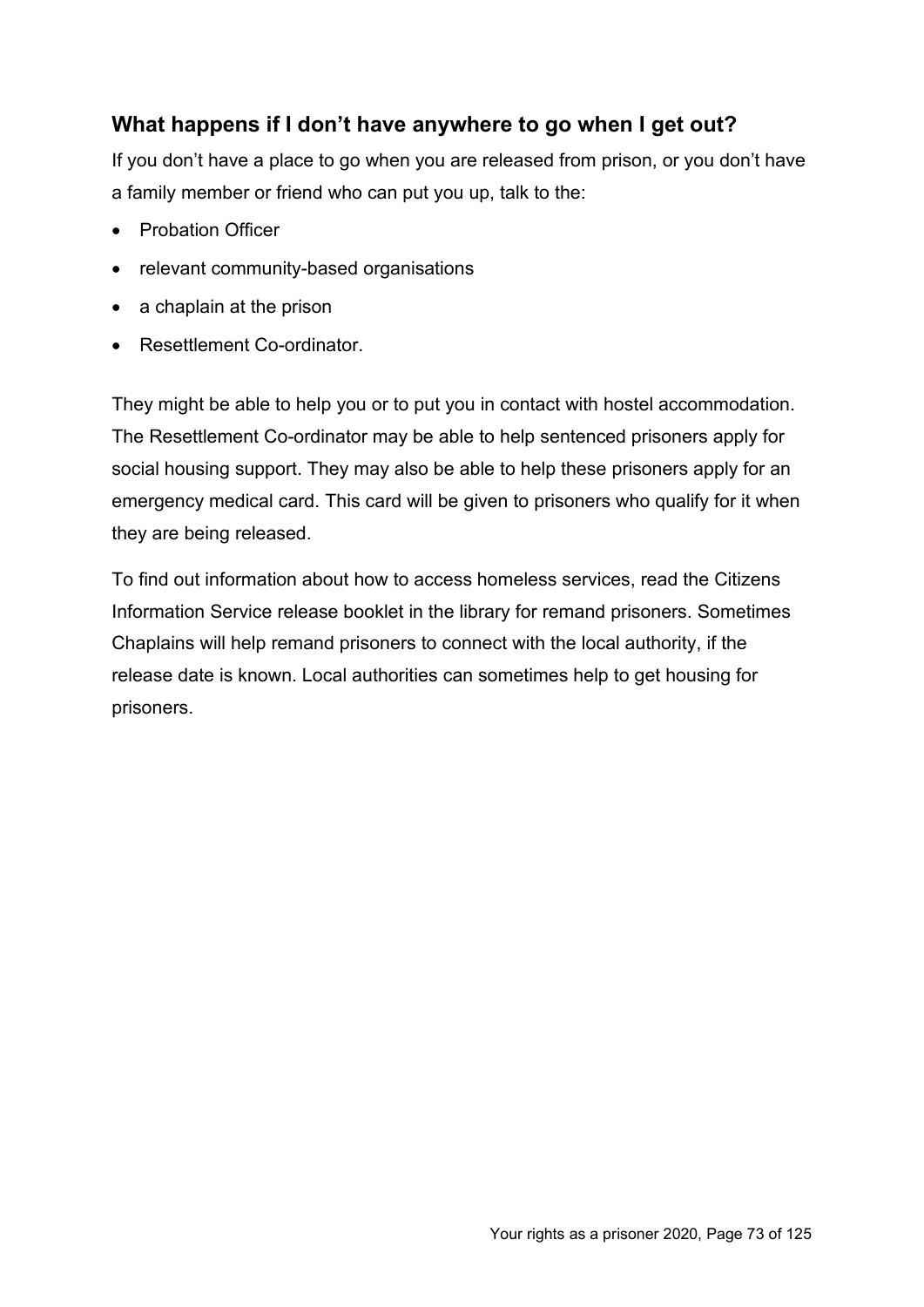# **Different types of prisoners**

## **Remand prisoners**

#### **What does being 'on remand' mean?**

If you are charged with an offence and you are in prison waiting for your trial, then you are 'on remand'. You can be remanded in custody or released on bail.

The decision to remand you in custody depends on a number of things, including:

- the type of offence you are charged with
- the evidence in support of the charge
- your previous history of turning up at court
- your previous behaviour while on bail (if you ever were)
- whether or not you are awaiting trial for other offences
- whether or not there is evidence that witnesses will be intimidated while you are awaiting trial
- whether or not a senior Garda officer believes that you need to be remanded in custody to prevent a serious offence being committed.

The District Court can remand you in prison for up to eight days – no more – on your first appearance at the court.

On your second appearance, you can be remanded for a further 15 days or for 16 to 30 days if you and your legal advisor agree.

Your rights as a remand prisoner are not the same as sentenced prisoners in relation to visits. There is further information on this below.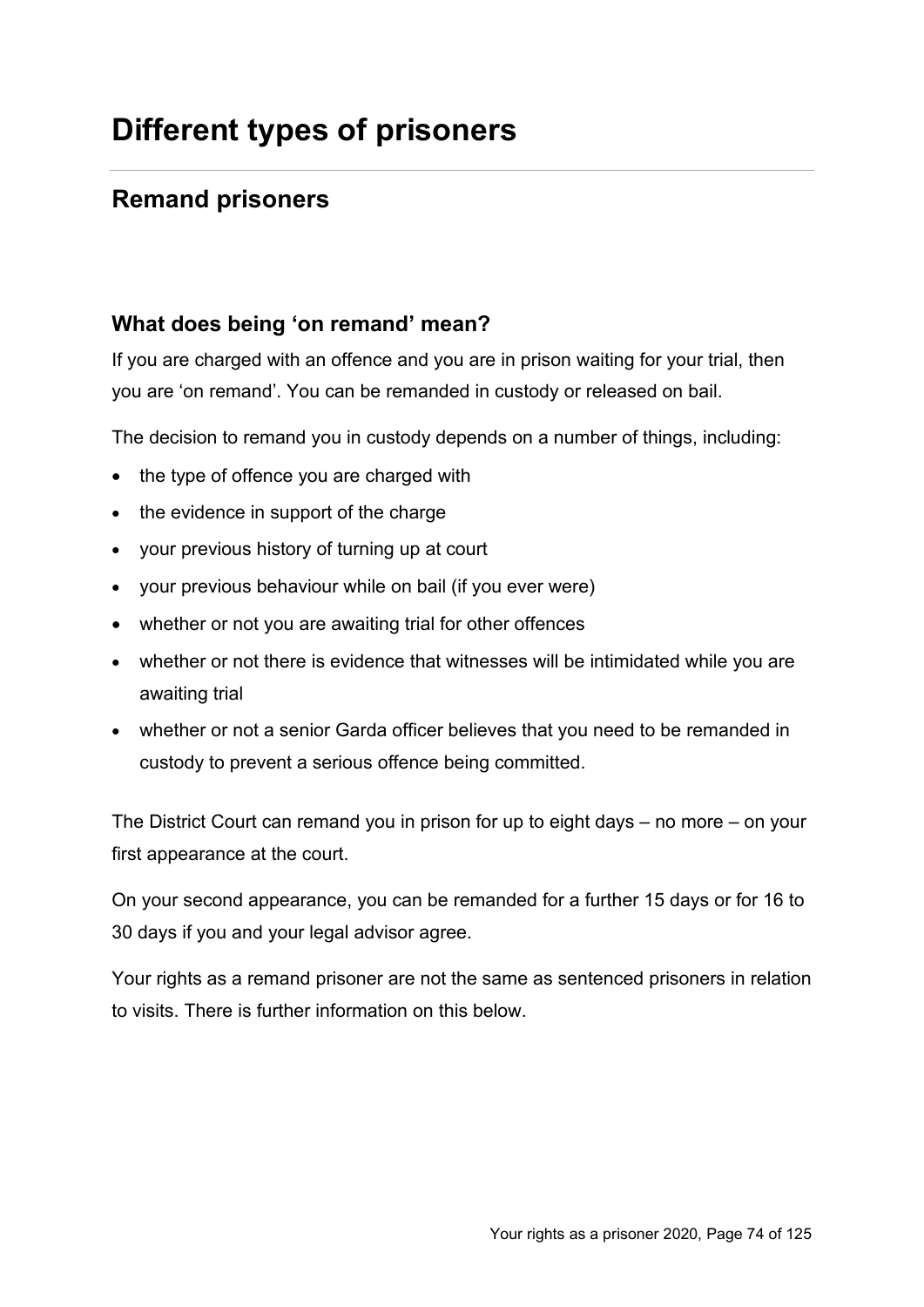#### **If I'm on remand, will I be placed with convicted prisoners?**

This depends on what prison you are sent to on remand. The Minister has to, as far as it is possible, separate remand prisoners from sentenced prisoners. (Rule 71) This is to maintain the safety of prisoners and staff and to protect the human rights of prisoners as far as possible.

If you are a male remand prisoner in Dublin, you may be sent to Cloverhill prison. It is the only prison in Ireland which is just for remand prisoners. If you live outside Dublin, then you will be remanded in the nearest prison to you and you might have to share a cell with sentenced prisoners.

#### **What right to visits do I have as a remand prisoner?**

Remand prisoners have the right to a 15-minute-long ordinary visit each day, for up to six days of the week (see section on visits earlier in this booklet). A prisoner can name up to eight people on their visitor panel each month. Once you have nominated a person, they can book an appointment to visit you through the prison.

#### **What access to a legal advisor will I have as a remand prisoner?**

All remand prisoners have the right to legal advice at any reasonable time.

## **Can I have access to private healthcare as a remand prisoner?**

Yes. Prisoners who have not yet been convicted can, with the permission of the Governor, access the services of a doctor or dentist other than the prison doctor or dentist.

The Governor must agree that there is a real medical need for the medical professional to visit the prison. (Rule 73)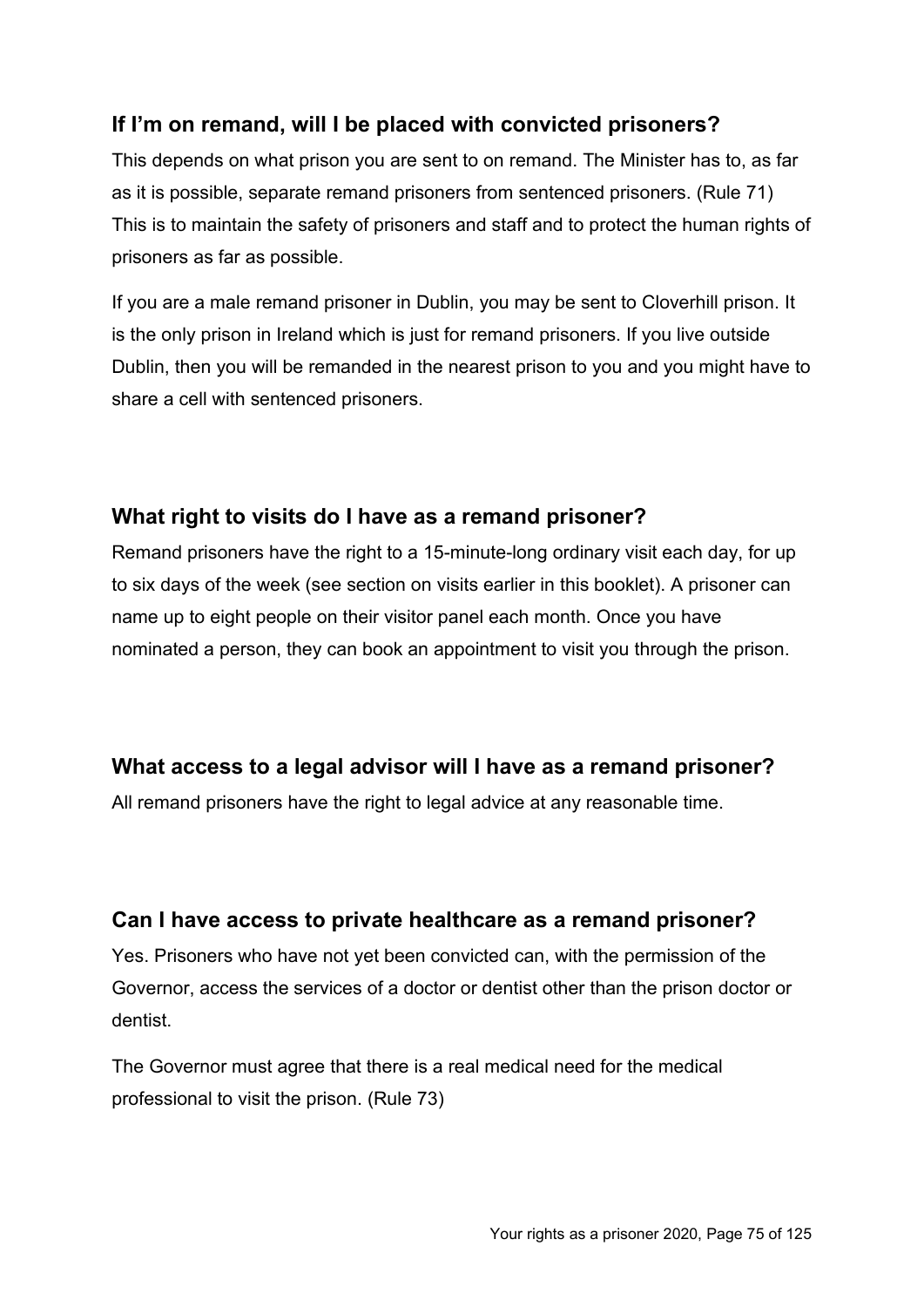If you are allowed to receive private healthcare, you will have to pay any expenses from the visit of the doctor or dentist to the prison. If you agree, the Governor can pay these expenses out of any money belonging to you which was kept by the Governor for safe keeping after you were admitted to prison. (Rule 74)

#### **What type of regime will I have access to on remand?**

Remand prisoners may, with the agreement of the Governor, take part in authorised structured activities, like education or work, but you will not be forced to do this. (Rule 72)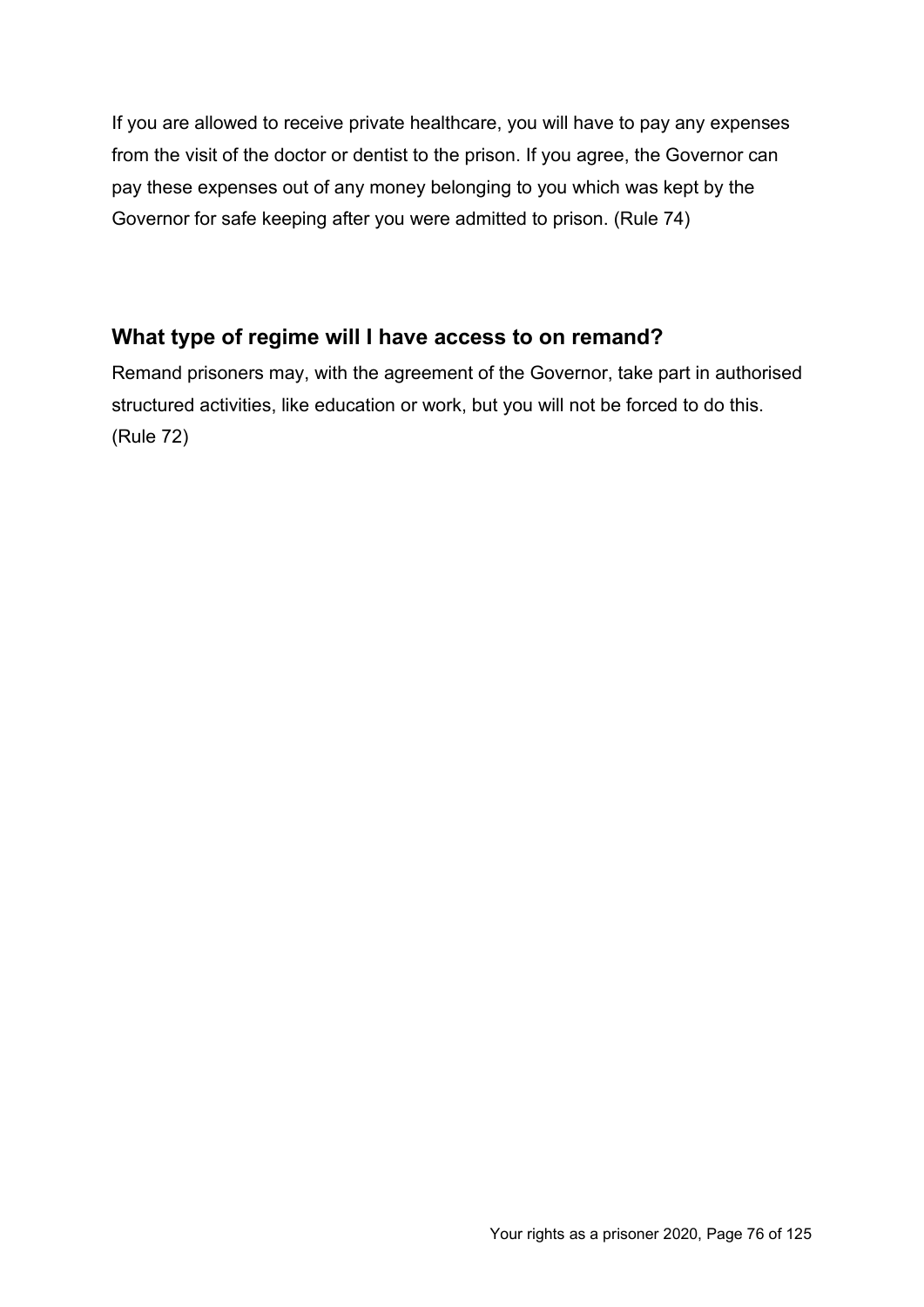## **Immigration detainees**

#### **As an immigration detainee what can I expect in prison?**

If you are not an Irish citizen and you are kept in prison for any reason, the prison Governor must make sure you:

- can contact a legal advisor
- understand the rules about legal visits.

Your legal advisor can visit you at any reasonable time during the day and you should always be allowed a visit from them.

## **What should I do if I am detained and want to apply for asylum?**

Asylum is protection from the State for people who have left their native country as refugees escaping from danger.

You should tell the Governor or your Class Officer that you want your legal advisor to visit you to start your asylum application. If you need an interpreter to help you communicate with your legal advisor, the Governor may provide one.

If you are applying for asylum, you should also be able to contact, (Rule 16), the United Nations High Commissioner for Refugees through their office in Ireland. You should also be able to contact any bodies that aim to protect the civil and human rights of foreign nationals or asylum seekers in Ireland or internationally like:

- the Immigrant Council of Ireland
- the Irish Refugee Council
- NASC (The Irish Immigrant Support Centre).

You should be allowed visits from these organisations. However, a Prison Officer can be there during the visit, unless the Governor says otherwise.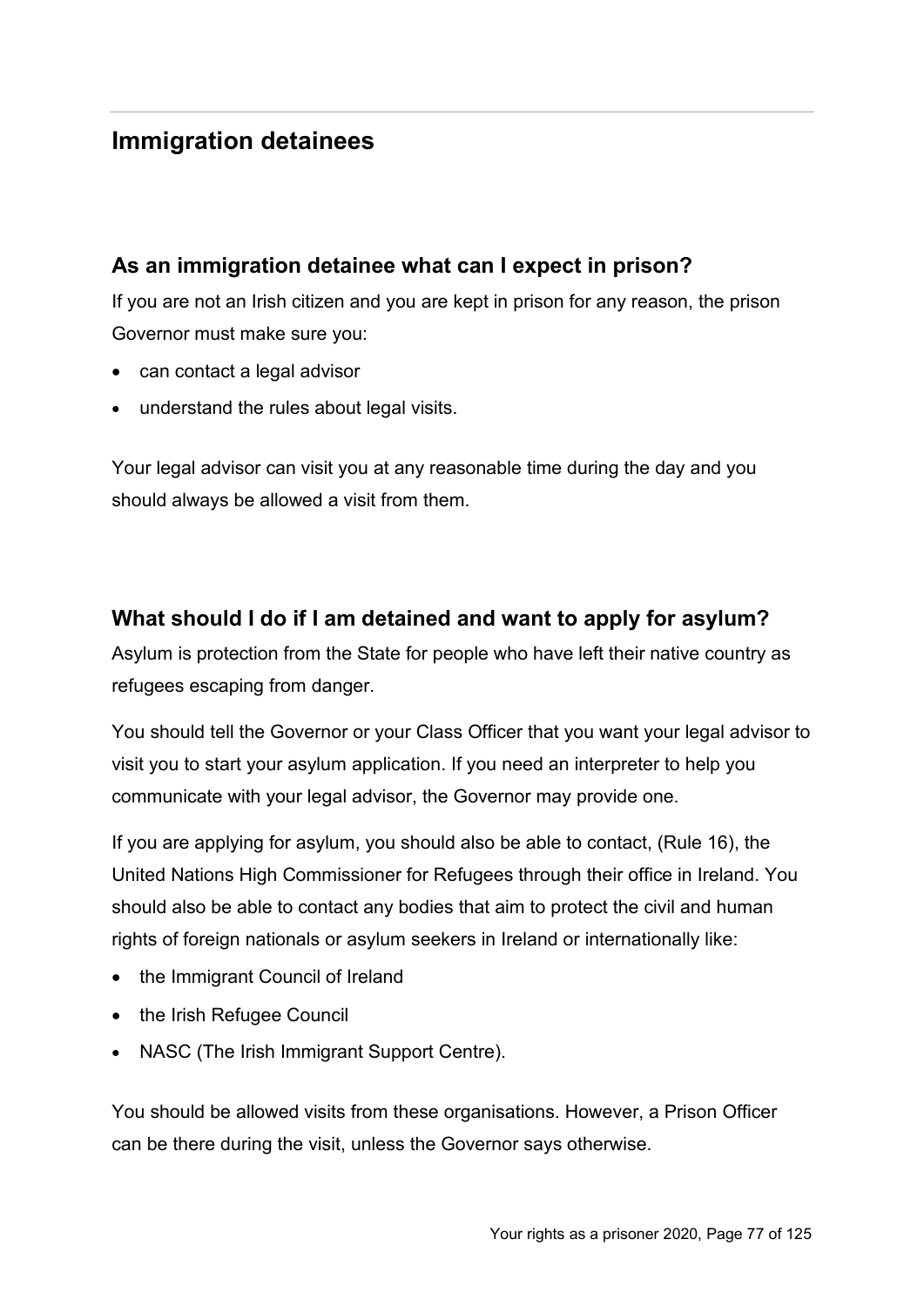# **Foreign nationals**

#### **Can I be transferred to my home country to serve my sentence?**

If you are foreign national and you wish to return to your own country to serve your sentence, you can apply to the Minister for Justice for a transfer to service your sentence in your home state. Your application may or may not be accepted. There is no guarantee.

To be accepted, the consent of the Minister for Justice in Ireland, your home state, and your own consent are all needed.

## **Prisoners with disabilities**

#### **What are my rights if I have a disability?**

There are various types of disabilities, for example, you might have:

- autism
- a learning difficulty
- experience of mental health services
- difficulties hearing, seeing or speaking
- difficulty getting around without devices, assistance or interpretation.

These combined with other various barriers may make it difficult for you to take part in society on an equal basis to others.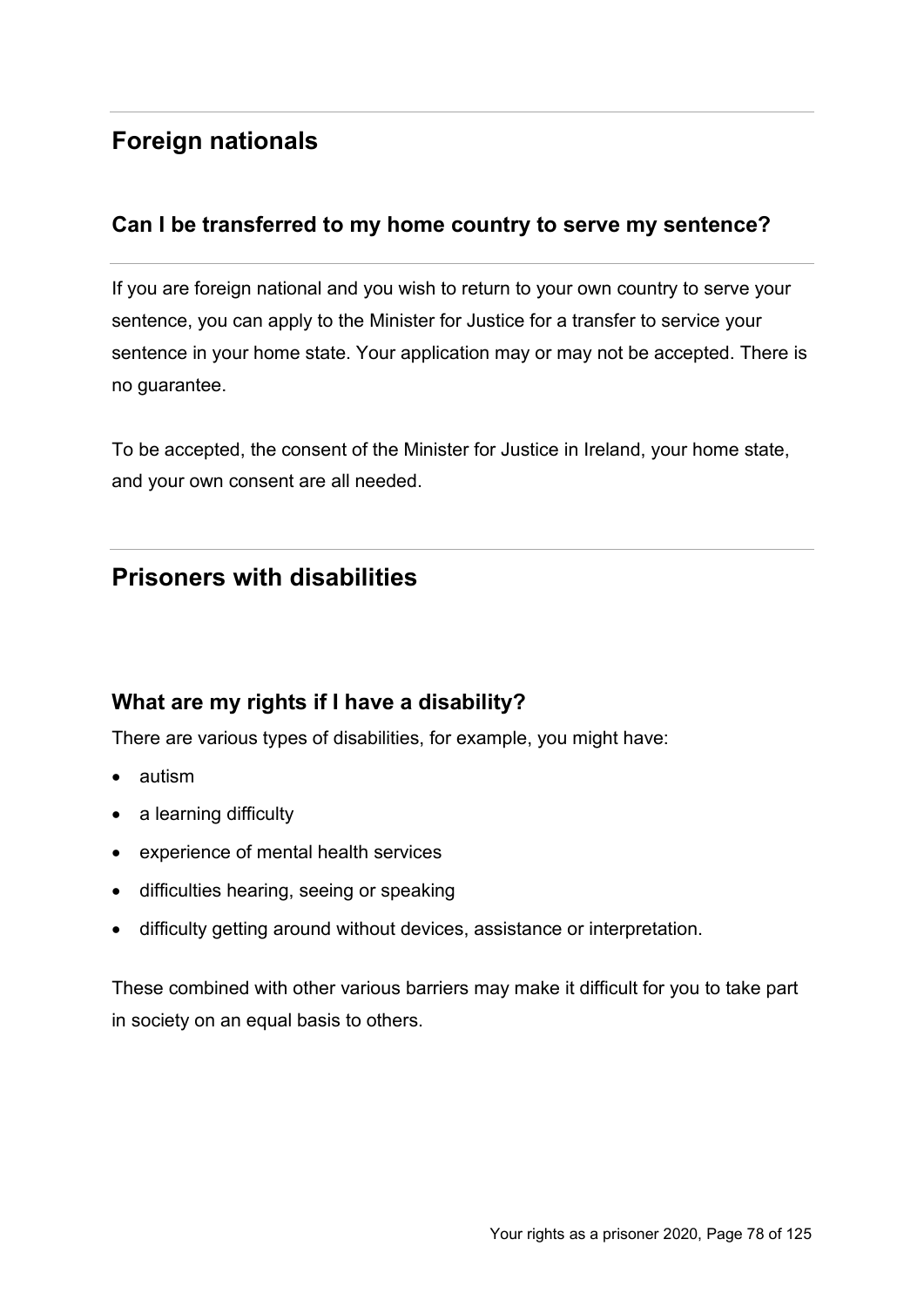If you have a disability, you have the same rights as everyone else. Some things in prison may be more difficult for you if you have a disability. Therefore, you have a right to reasonable accommodation. This means the Irish Prison Service must take appropriate steps to meet your needs. This is to make sure you have access to the same rights as everyone else. You have a right to understand:

- what you are being told
- what is expected of you
- to be understood.

For example, if you:

- find it difficult reading the time, you can get a clock in a different format
- have difficulties reading and writing, you can get support to fill in forms.

Let the prison staff know what works best for you, for example:

- Easy Read
- Braille
- Sign Language
- mobility aids
- assisted devices
- captioning
- audio recordings.

#### **Prison staff have a duty to help you**

The prison staff have a duty to help you and must involve you in decisions that affect you.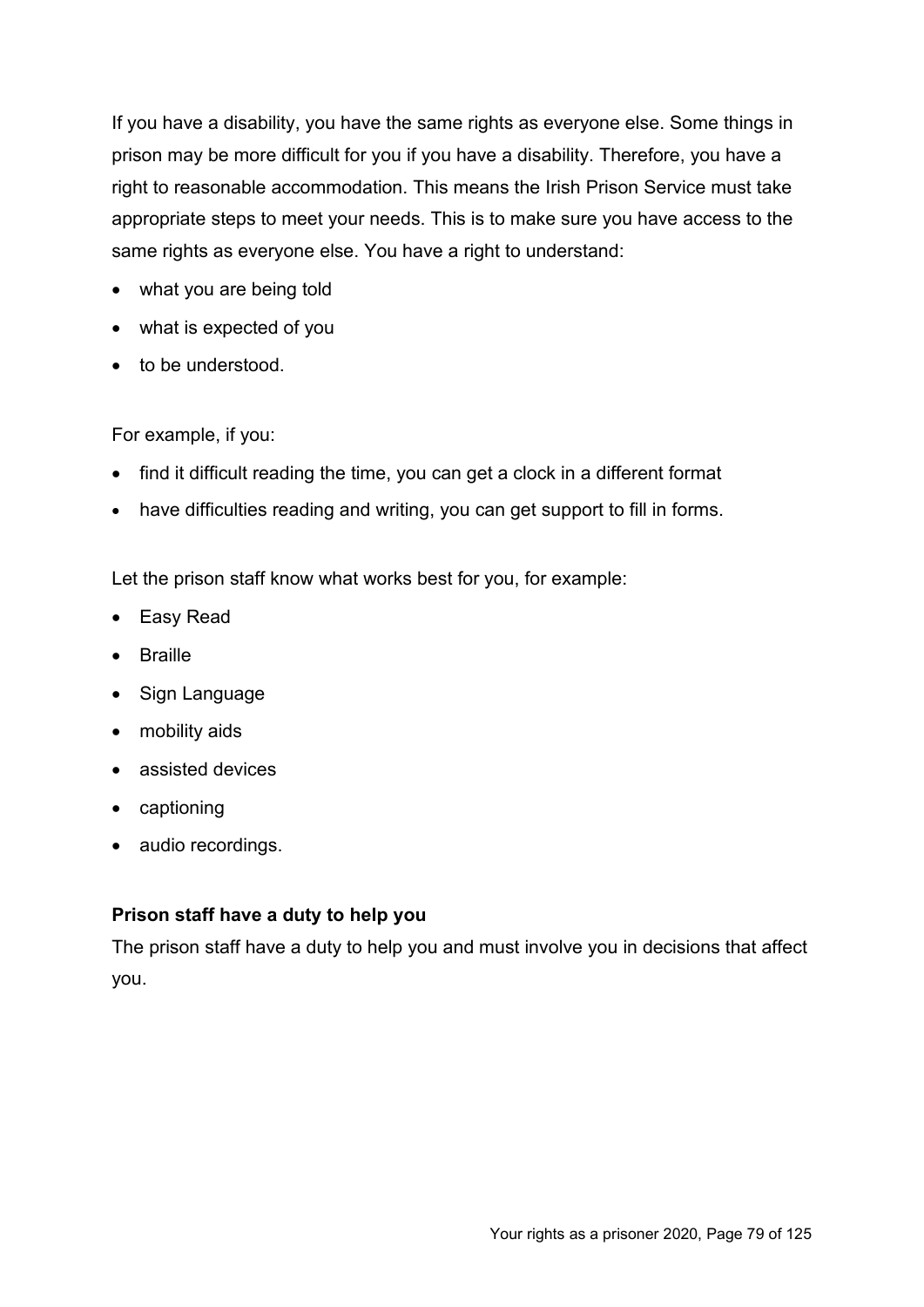The law says authorities like the Irish Prison Service have a duty to provide 'reasonable accommodation' for prisoners with disabilities. This means they should accommodate your needs as far as possible. However, be aware that the law states that if the accommodation is very expensive, the Prison Service may not have to provide it. The Prison Service may have to move you to another prison to meet your needs.

You don't have to say you have a disability if you do not want to. If you say it to prison authorities, you have a right to expect that this information will be kept confidential. If you do not tell people, people may not be able to support you because they will not know what support you need. If you ask for support but do not say you have a disability, you may be less likely to receive support.

Even if you do not describe yourself as having a disability, you have a right not to be discriminated by people who believe that you do have a disability.

Examples of discrimination in prison can be:

- not being able to take part in workshops, education or employment because there is no sign language interpreter
- not having access to the yard or gym because it is inaccessible
- not being given a wheelchair or cane when you need it
- not having an accessible cell
- being left in a cell all day because other parts of the prison are inaccessible
- being punished for breaking prison rules when rules were not communicated to you in an accessible way.

The Prison Service must make sure you have access to the same services and places as other prisoners. You can ask for extra support to do daily tasks or to take part in programmes within the prison including employment, education and rehabilitation programmes.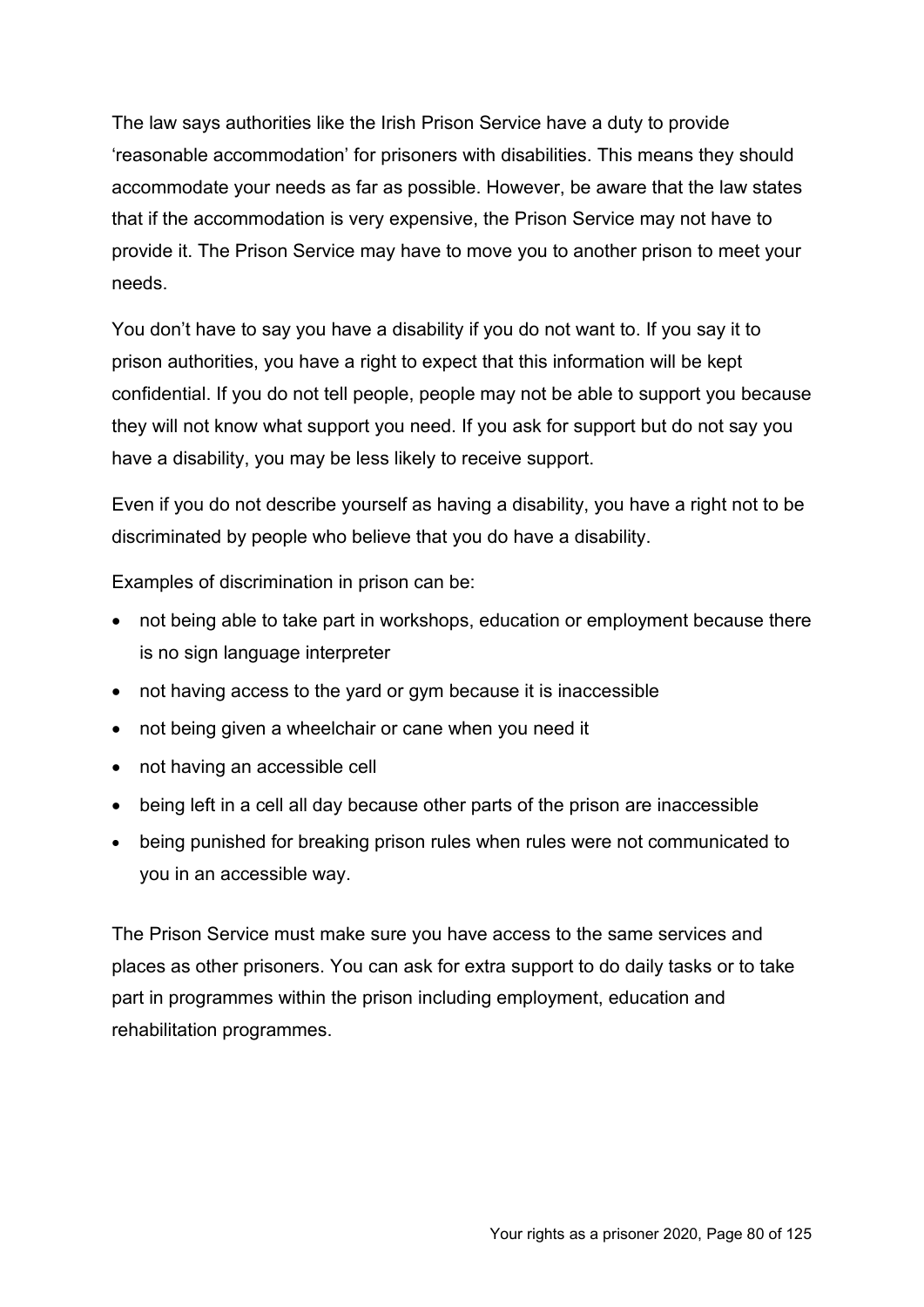## **Female prisoners**

#### **As a female prisoner, how can I expect to be treated in prison?**

Women should be kept in separate areas to male prisoners, and male prisoners should not be allowed access to areas at the same time as female prisoners. However, the Governor may allow male and female prisoners to take part together in authorised activities. (Rule 52)

# **What happens if am pregnant, or have a baby when I am committed to prison?**

If you are pregnant and likely to give birth while you're in custody, the Governor will arrange it so that you can give birth in a hospital with suitable facilities outside the prison. (Rule 33 [2])

If a woman with a baby is committed to prison or if she gives birth in prison, arrangements can be made for the child to stay with her, for example, to allow for breastfeeding, up to the age of 12 months. (Rule 17)

The Governor will check with Tusla (the Child and Family Agency) and the Probation Service and may allow your baby to stay with you for up to a year. If the Tusla assessment says that it is best that your child stays with you in prison until they are 12 months, the Governor will make sure you have the items and food that your baby needs.

Your child can only be taken away from you if:

- the court orders it
- you give your permission for the child to be removed.

Where you give permission for your child to be removed, this can only be done if the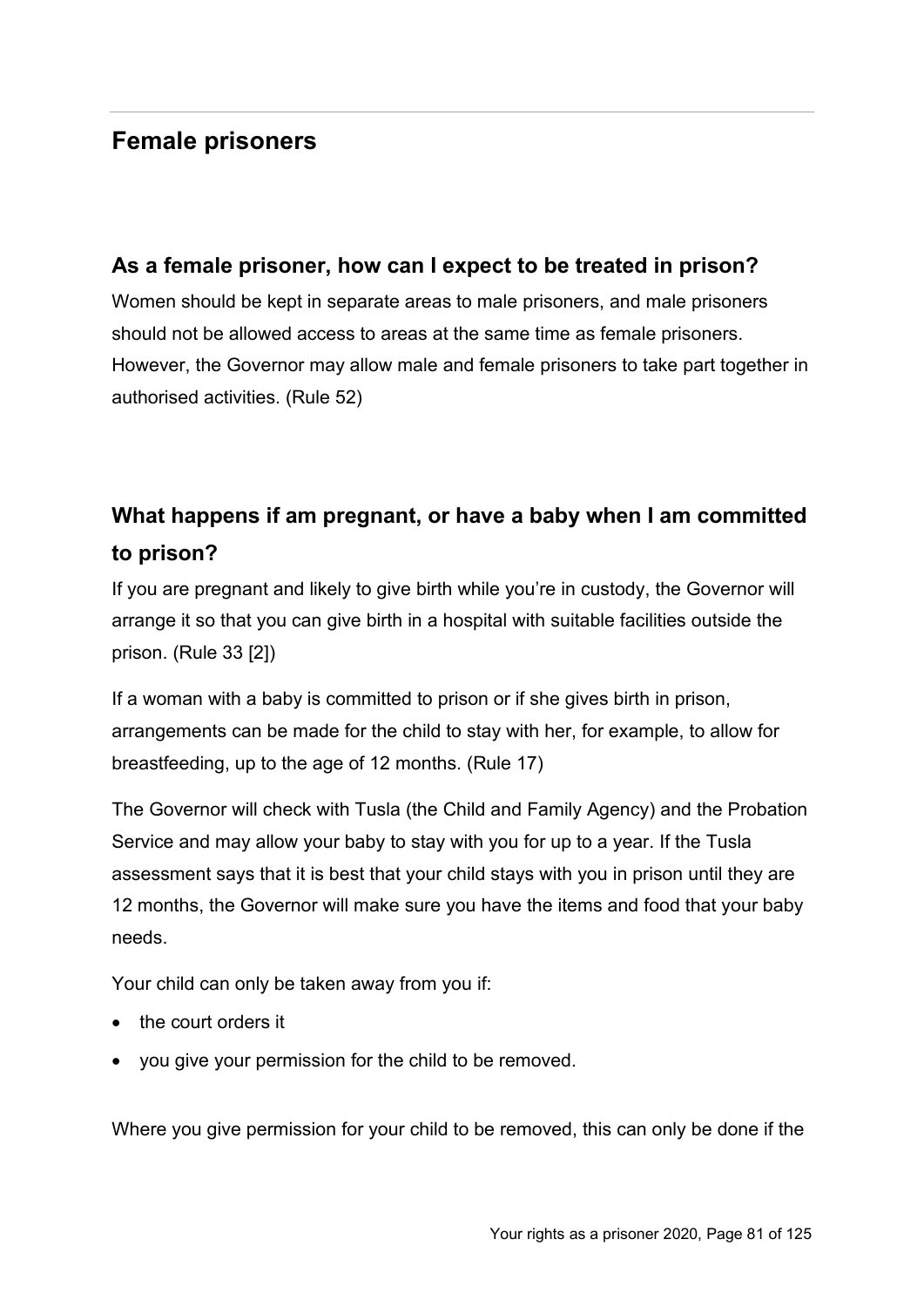Governor also directs it. The Governor will only direct your child's removal after they have consulted with a prison doctor and other appropriate healthcare professionals. Your child will only be allowed to stay with you in prison after the age of 12 months in very special circumstances. If the Governor allows your child to stay with you for longer than 12 months, you will have to arrange for any items or care needed at your own expense.

Towards the end of the baby's time with you, your baby may be allowed to spend time outside the prison. For example, they may be able to spend a few days with the person who will care for them during your time in prison. This will allow you and the baby to prepare for eventual separation.

The Governor will check with you and Tusla as to whether your child will be placed in care when they leave the prison. The best interests of your child should always be the main concern.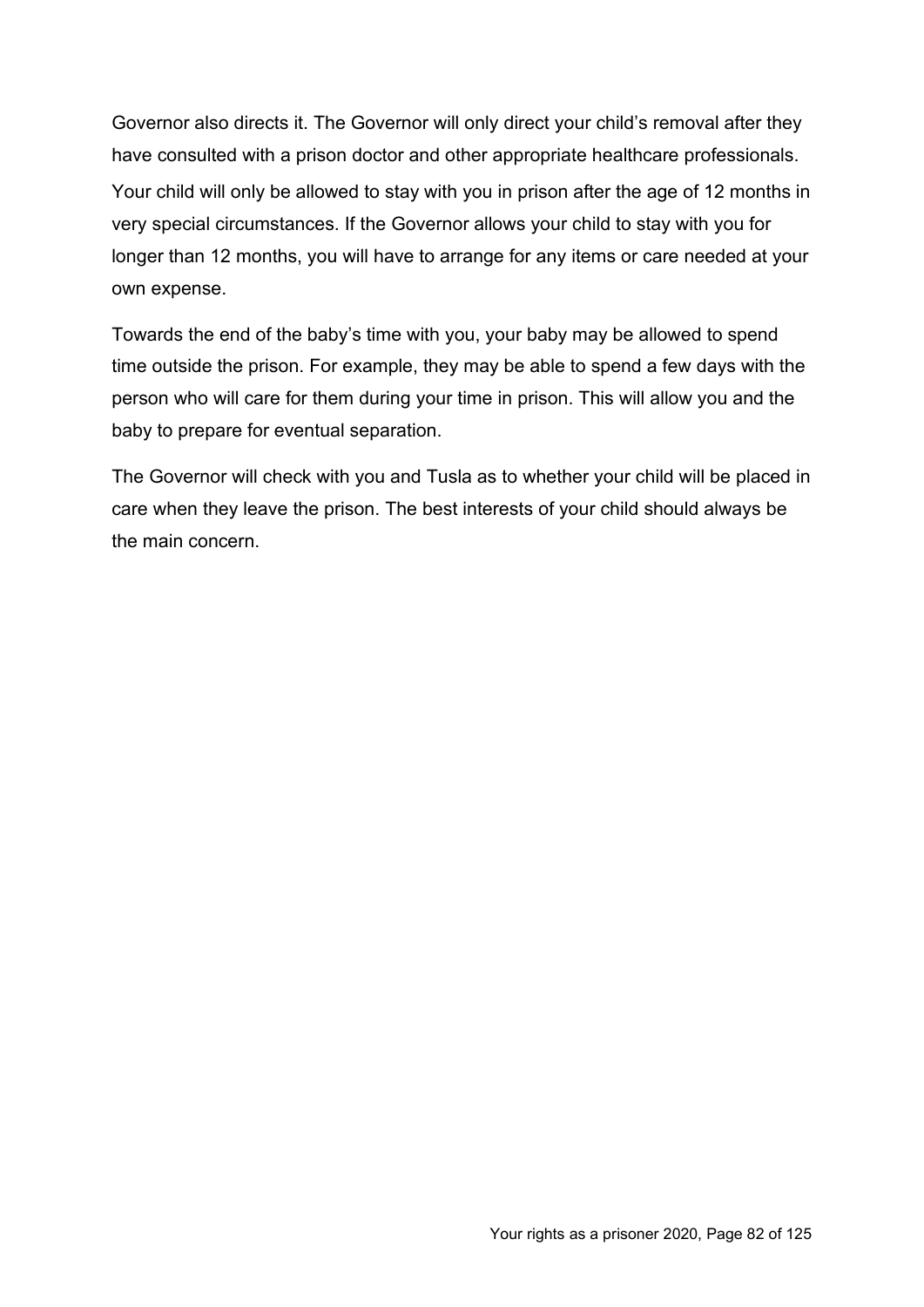# **Prison discipline**

### **What could happen if I don't behave properly in prison?**

If you don't behave properly in prison, you could be in breach of prison discipline. This means you might be punished for disobeying (not following) the rules of the prison. This could happen if, for example, you:

- disobey lawful orders
- drink alcohol or take illegal drugs
- assault someone
- cause damage to property
- attempt to bribe a Prison Officer
- make false allegations (statement or claim) against any Prison Officer
- have prohibited items in your possession
- use abusive, threatening or racist language
- set fire to any part of the prison
- leave your cell or any prison area without permission.

A Prison Officer must report any breach of prison discipline to the Governor or to a Prison Officer of higher rank as soon as they become aware of it.

#### **P19 form**

The Governor does not have to hold an official inquiry into the breach of discipline, but if no inquiry takes place, the reason for this should be recorded. However, where the Governor chooses to hold an inquiry into your behaviour, they should write to tell you this, using a form traditionally called a P19.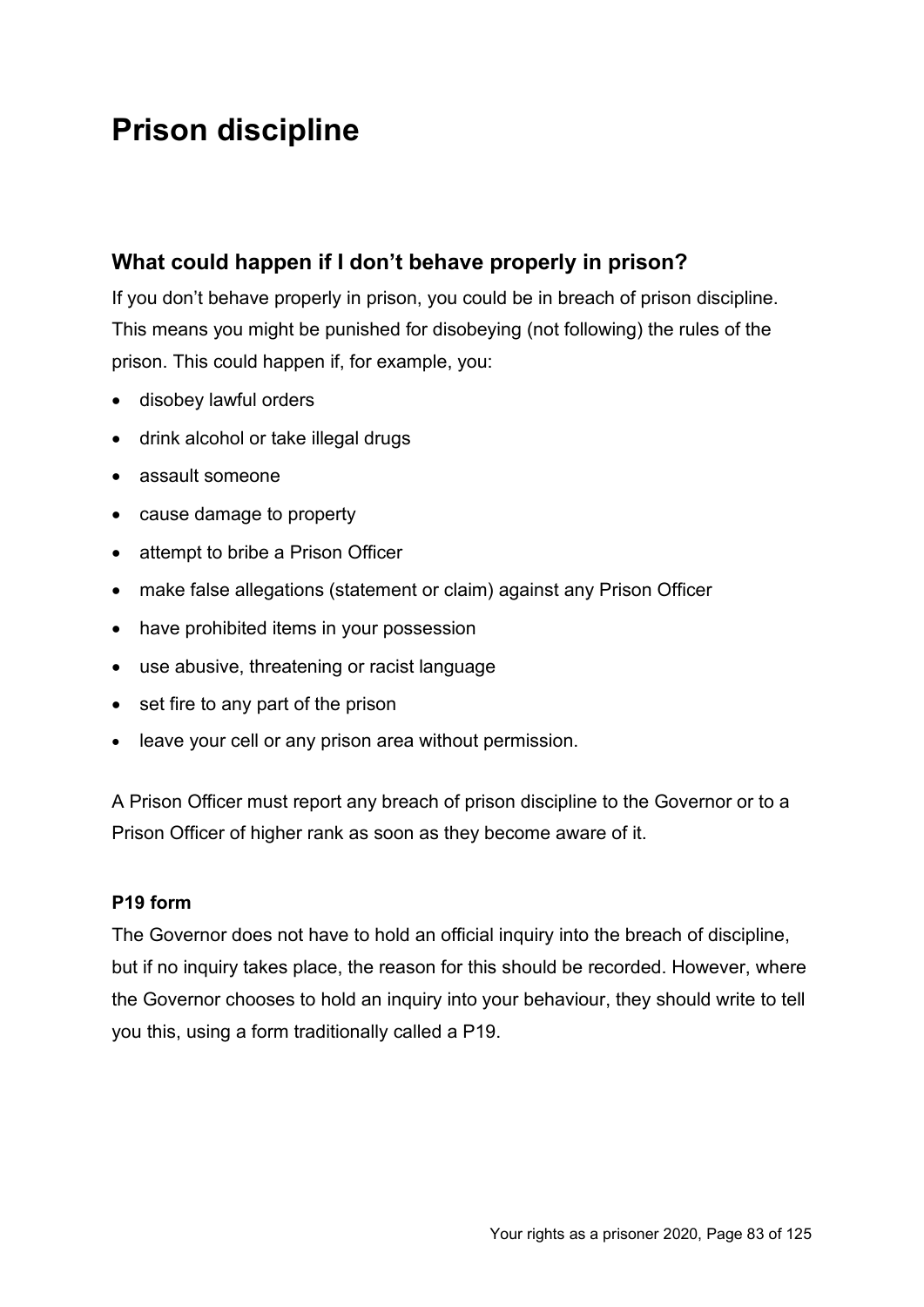You will have the right to attend the hearing. This should take place within seven days of the Governor's decision to hold the inquiry. You should be:

- told what you are supposed to have done wrong
- given an opportunity to examine or have explained to you any evidence that supports the allegation.

If you want to respond to the allegation, you can. If the Governor agrees, you should be able to call witnesses. You must give notice that you want to call such witnesses. You may also question witnesses through the Governor.

If the Governor is going to impose a penalty (punishment), you can make a plea in mitigation – give information that might make the punishment less severe.

If you are a foreign national, the Governor should, if necessary and possible, arrange for an interpreter to be present during the inquiry into your alleged (stated or claimed) breach of discipline.

# **If I am found guilty of a breach of discipline, how might I be punished?**

You may:

- receive a caution (a warning)
- be confined in a cell (other than a special observation cell, which should only be used for medical purposes) for up to three days
- lose up to 14 days remission
- lose certain privileges for a maximum of 60 days.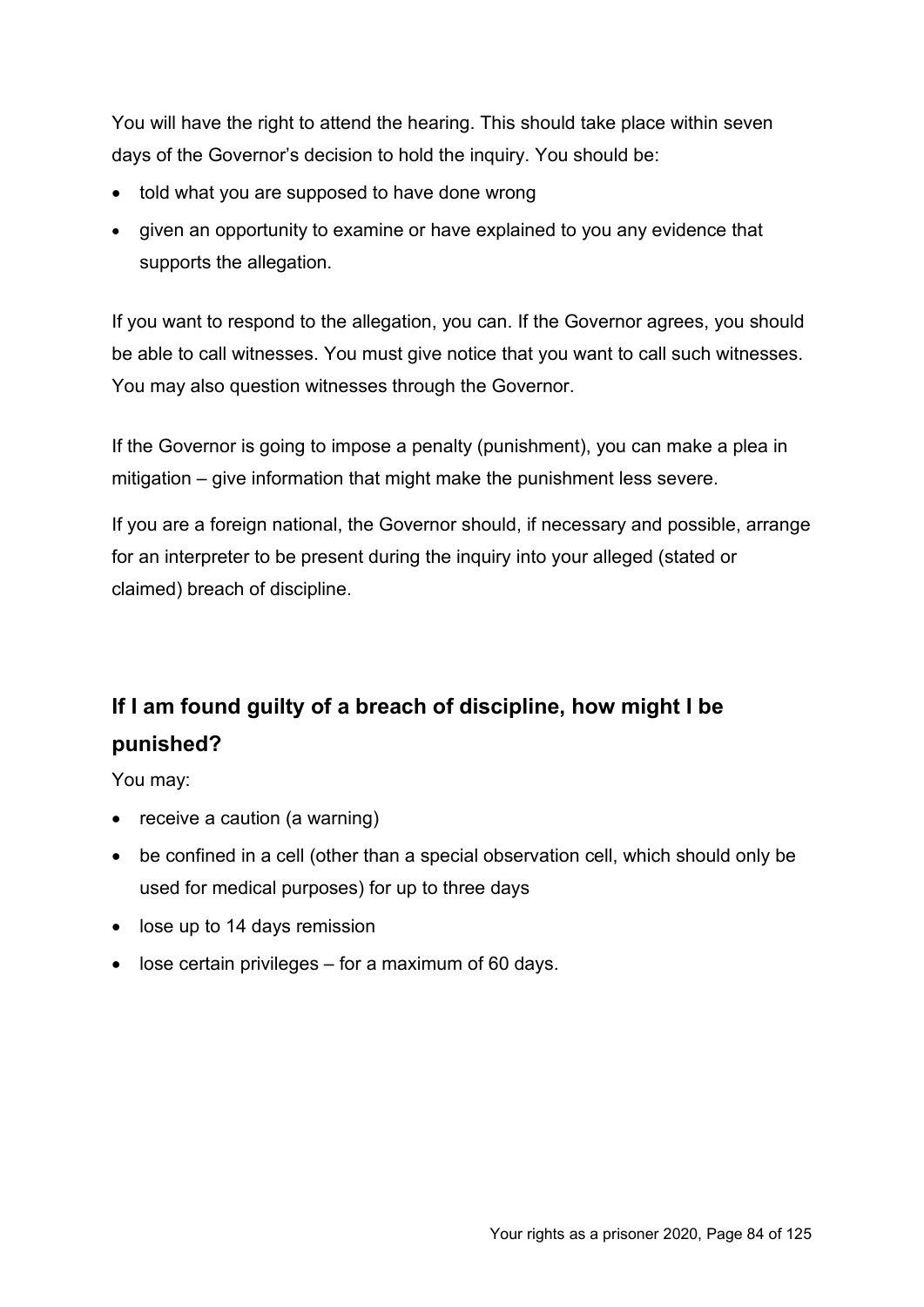This temporary loss of privileges could include penalties like not being allowed to:

- access recreation time
- study
- send letters
- spend money
- make phone calls
- receive ordinary visits from anyone other than a family member.

You are still allowed ordinary visits from members of your family and professional visits from:

- solicitors
- chaplains
- doctors
- the Visiting Committee
- the Inspector of Prisons
- the European Committee for the Prevention of Torture (and Inhuman or Degrading Treatment or Punishment) (CPT)
- TDs (member of Irish Government)
- Senators
- The UN Committee against Torture
- the Irish Human Rights and Equality Commission (IHREC).

However, the Governor may decide not to impose the penalty (except the loss of remission) for up to three months from when the inquiry ended. If they do, and you meet certain conditions in the meantime, you won't be punished. If you don't meet them, the Governor may direct that the penalty be imposed.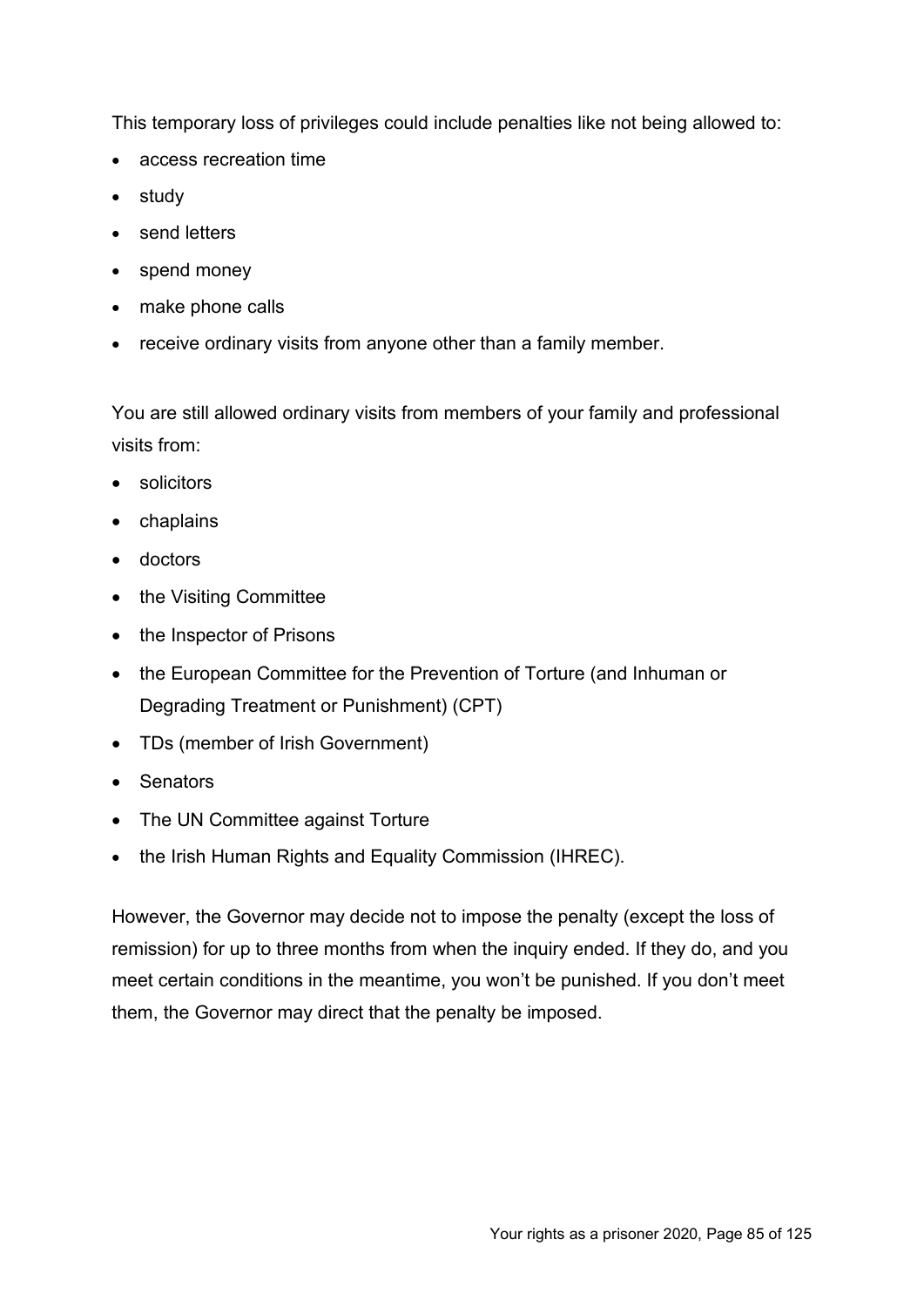#### **Are there any types of punishments that would violate my rights?**

Yes. You should never suffer:

- aroup punishment
- a physical beating
- punishment by putting you in a dark cell
- punishment by putting you in a cell without enough heating or ventilation
- any cruel, inhuman or degrading punishment
- the use of restraints like shackles
- be punished by being placed in a special observation cell
- being deprived of food or sleep
- a sanction (threat of penalty) for an unspecified period of time.

# **Can I appeal the findings of the inquiry? Can I appeal the sanction that is imposed?**

Yes. If you are found guilty of a breach of prison discipline and you get a sanction, you can send a petition (write) to the Minister for Justice through the Governor within seven days to appeal:

- the finding
- the sanction or
- both.

After checking with the Governor, the Minister will either uphold (support) the Governor's finding on the sanction, or suspend or cancel the sanction.

A sanction can range from not being allowed to send or receive letters for a period of time, to the loss of 14 days of remission (possibility of early release). If you get the loss of 14 days of remission as a sanction, you can tell the Governor that you plan to appeal the decision to the Appeal Tribunal.

The Appeal Tribunal is made up of experienced practising barristers or solicitors. The Appeal Tribunal will hold a formal meeting (called a hearing) where they will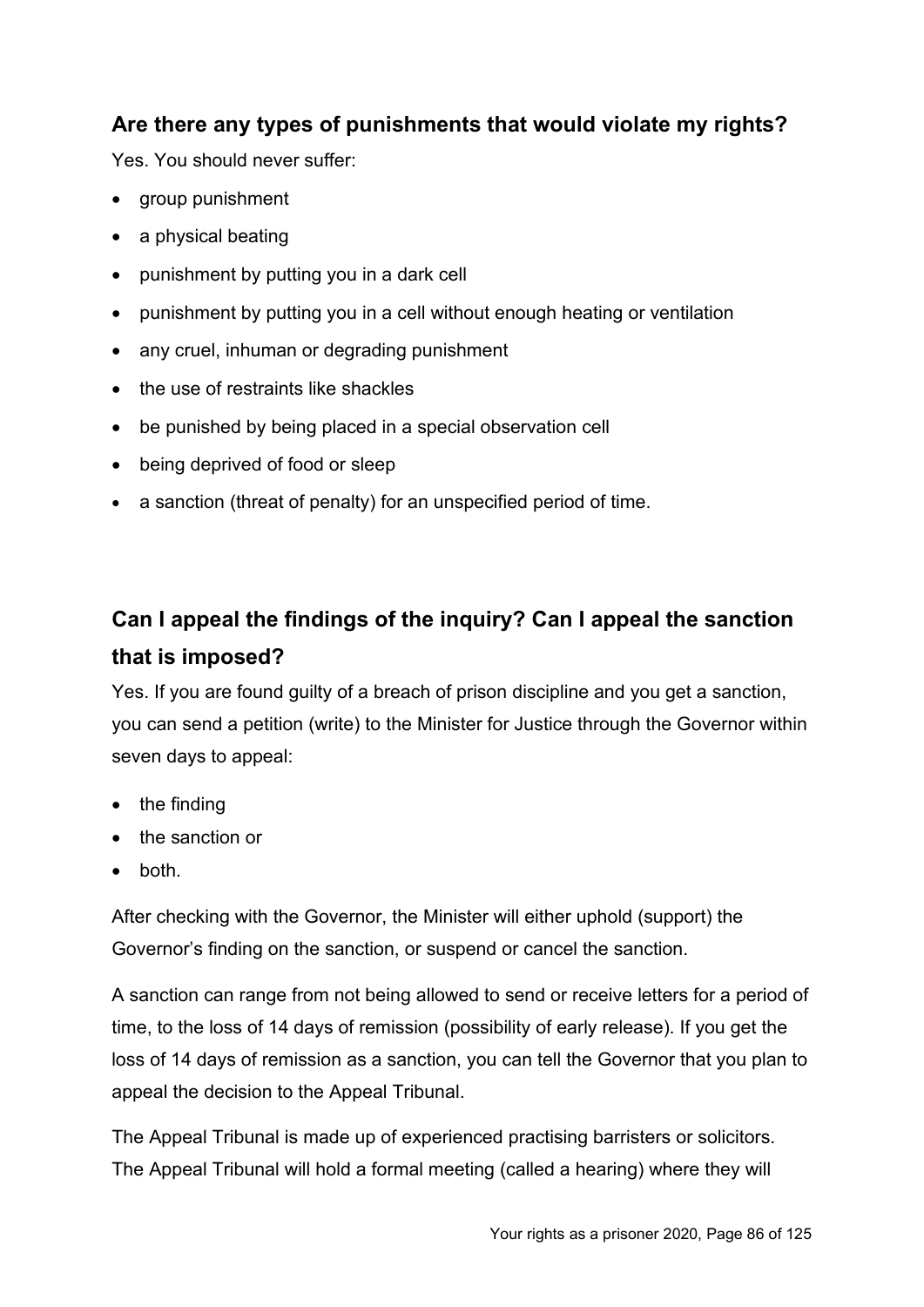consider if this sanction is fair or unfair. The Appeal Tribunal may invite written submissions (documents) from you and the Governor. You may go to the hearing and get legal aid, advice or representation (including possibly free legal aid) for the Appeal hearing.

The Appeal Tribunal may:

- agree **or** disagree with (and overturn) the finding that you breached prison discipline
- agree with **or** disagree with (and overturn) the sanction of loss of remission
- reduce the loss of remission (from 14 days to fewer days)
- substitute the loss of remission with another sanction (penalty).

The Appeal Tribunal should write to you to tell you about its decision.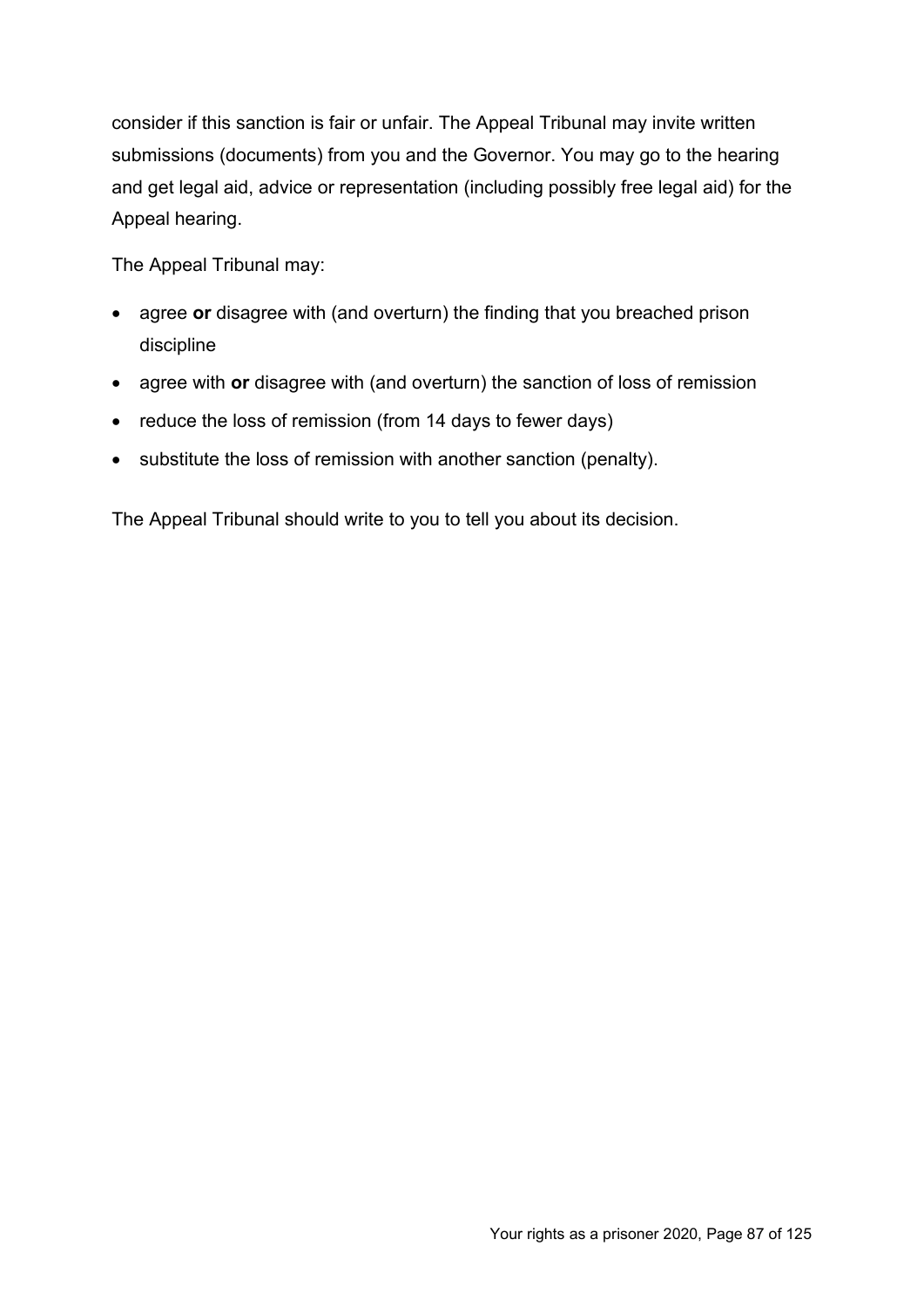# **Complaints**

# **What should I do if I think my human rights have been violated (not respected) in prison?**

If you wish to complain, either by speaking to someone or in writing, you should do so as soon as possible after you believe your rights have been violated.

As a first step, you can raise the matter with the Governor. The Governor should meet with you if you ask them to. (Rule 55)

Where you make a complaint, the Governor should decide on the complaint and notify you as soon as possible. The Governor should record the details of this meeting. You can also request a meeting with the Visiting Committee. (Rule 56)

You may write to the Governor asking them if you can meet with an officer of the Minister for Justice. (Rule 57) Where you make a complaint to an officer of the Minister, they can make a recommendation to the Governor.

Where the Governor refuses to put in place the recommendation of the Office of the Minister, the Director General may direct the Governor to comply with the recommendation.

# **If I make an allegation or serious complaint,**

#### **what should I expect to happen?**

Any allegation (claim or statement) you make to a Prison Officer or member of the Irish Prison Service, about something that may be a criminal offence, should be reported to the Governor and An Garda Síochána.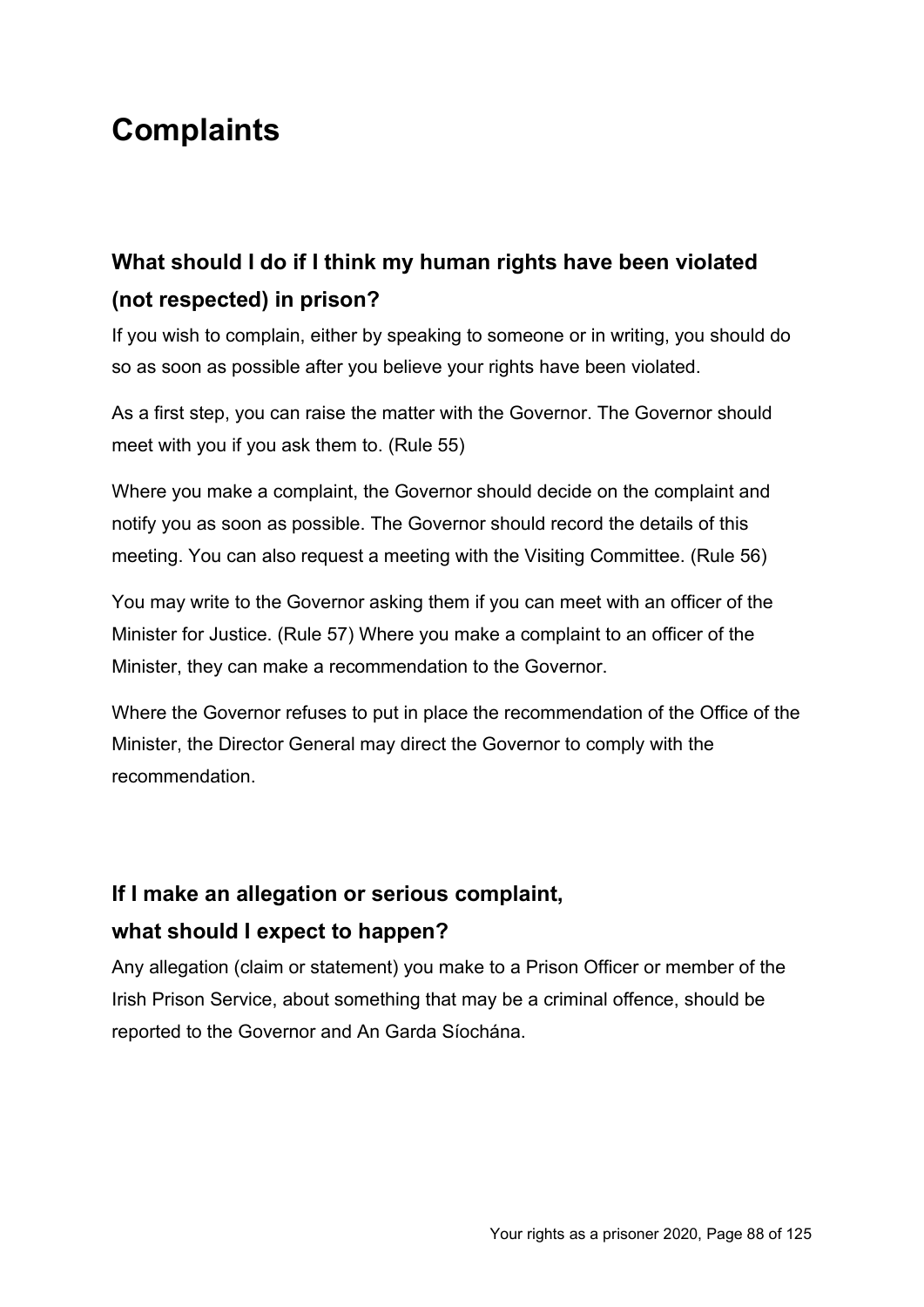It must be brought to the attention of the Governor where you allege any conduct against you of a nature and seriousness which would discredit the Prison Service. This includes:

- assault or use of excessive force
- ill treatment
- racial abuse
- discrimination
- intimidation
- threats.

Every prisoner, Prison Officer and other prison staff member to whom this type of complaint is made must bring it to the attention of the Governor.

In relation to these types of complaints, the Governor should keep a record of the following, the:

- 1. identity of the complainant (you) and the time and date the complaint was made
- 2. details of the complaint
- 3. time and date the complaint was notified to the Governor
- 4. time and date of the notification of An Garda Síochána and the name of the member identified.

When the Governor is notified about the complaint, they should arrange for relevant evidence like CCTV recordings to be kept. These may be needed for any investigations by An Garda Síochána or any criminal proceedings. The Governor should arrange:

- for the prisoner to be questioned
- to record details of any injuries or marks
- to record the names of witnesses

You should be given any help you need to record your complaint in writing. The Governor should take steps to make sure that you are not victimised.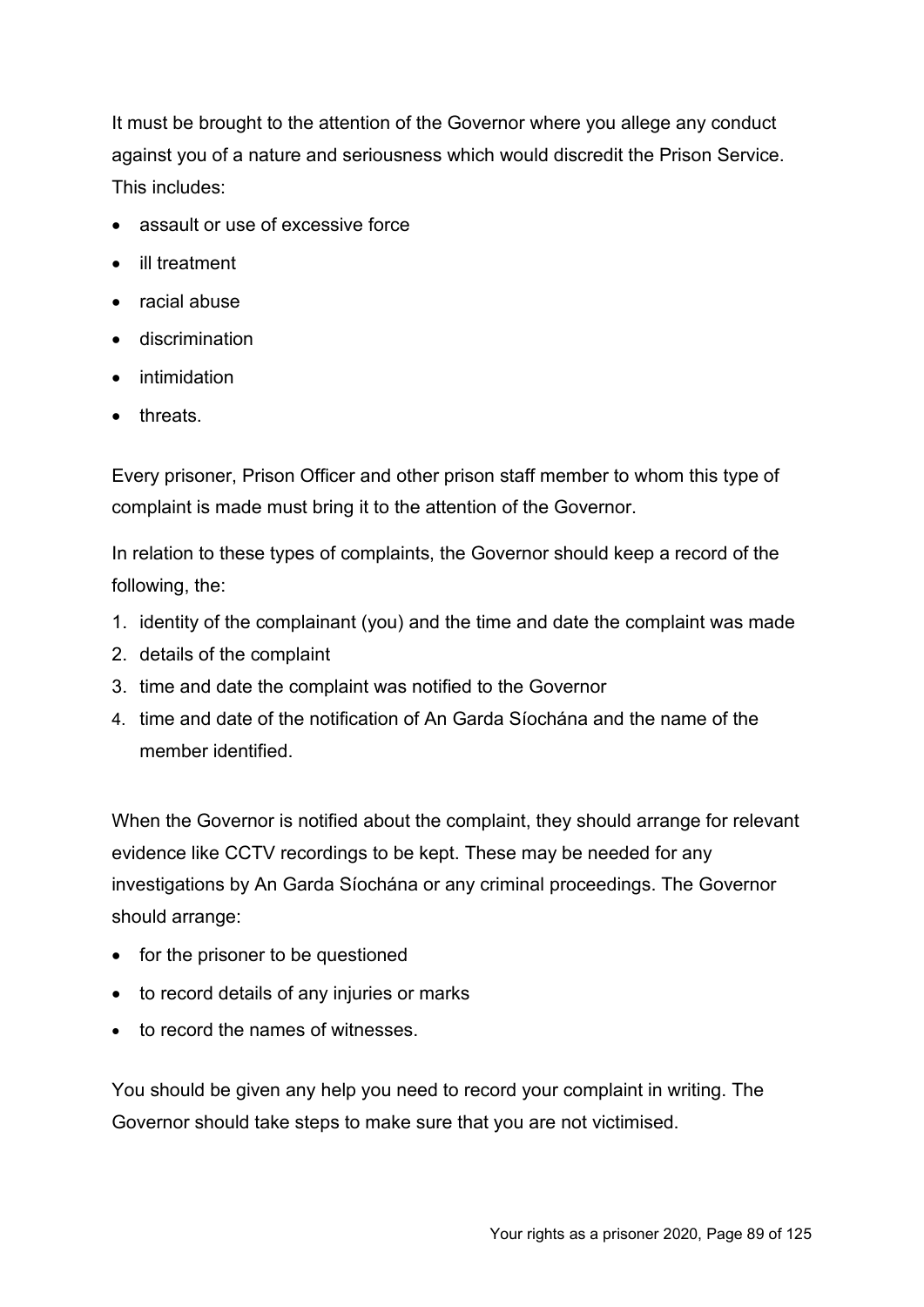The Director General of the Prison Service should appoint an external investigation team. You should be told who the members of the investigation team are and how you can contact the team. The Director General of the Prison Service may decide not to appoint an investigation team if they believe the complaint is vexatious or without foundation.

The investigation of the complaint should be finished within three months from the date of the complaint. The team should send the report to the Governor. If the Governor is the person about whom you are complaining, the report should be submitted to the Director General. A report should also be sent to the Inspector of Prisons.

## **What if I am not happy with the outcome?**

If you are not satisfied with the outcome (result) of the complaints process, you can write saying why to:

- the Director General of the Irish Prison Service
- the Office of the Inspector of Prisons.

The Inspector of Prisons has oversight of investigations into serious complaints. They should have access to relevant materials in the investigation and may investigate any aspect they see fit. There is currently no fully independent complaints mechanism for prisoners in Ireland.

## **Can I complain about the healthcare staff?**

Yes. You should explain your complaint in a letter to the Governor. It will then be investigated and sent to the Executive Clinical Lead of Healthcare of the Irish Prison Service.

Prisoners can also complain to the professional bodies governing doctors and nurses:

• the Irish Medical Council for doctors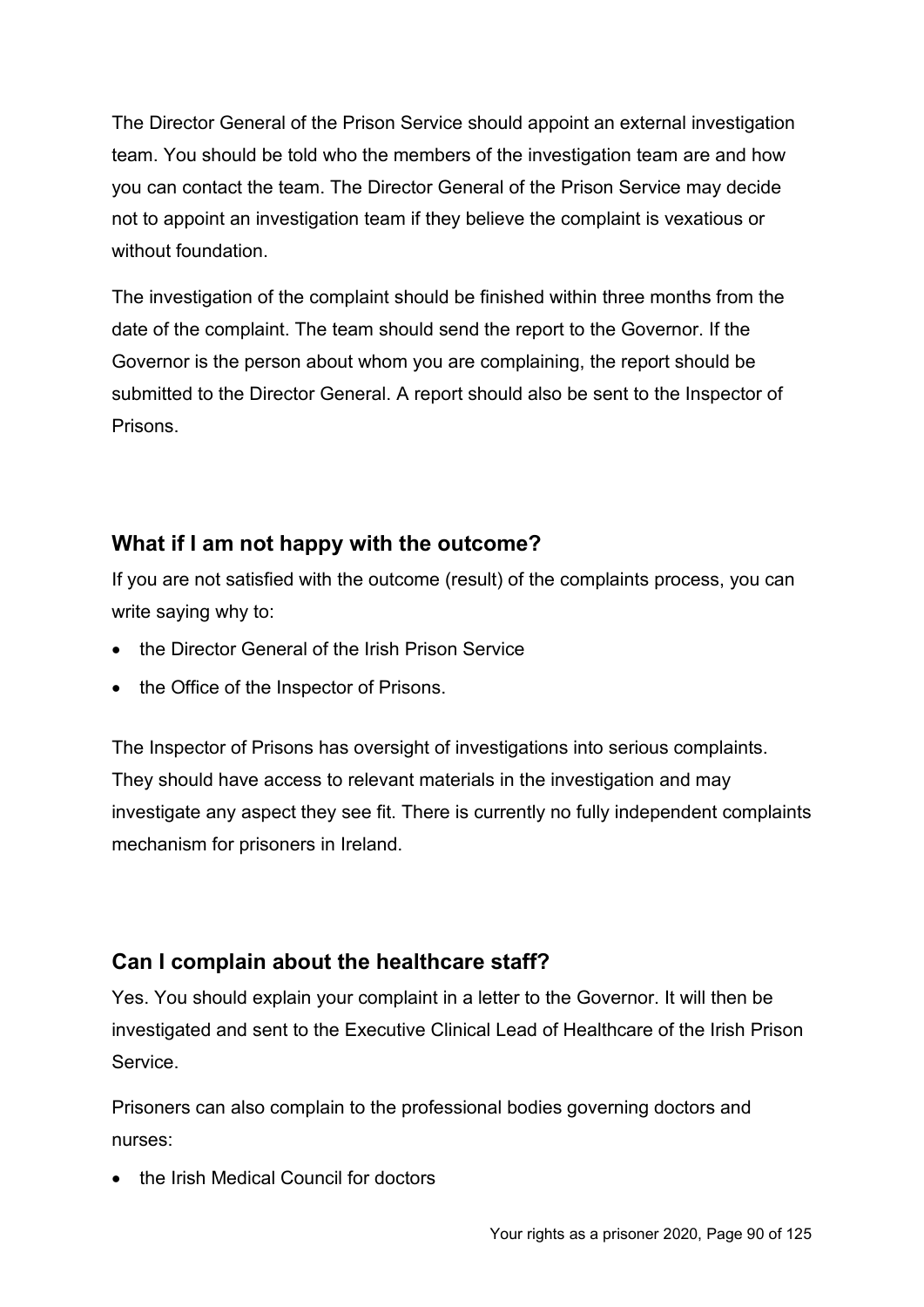• An Bord Altranais for nurses (see contacts section at end of this booklet for details).

#### **What can I do if I have a complaint against the media?**

If a story published about you in a newspaper is false and harms your reputation, you can write to the Office of the Press Ombudsman to complain. If the Press Ombudsman thinks that your complaint is valid, they will try to settle it to the satisfaction of everyone involved.

If this is not possible, the Press Ombudsman can refer your complaint directly to the Press Council for a decision. There is no charge for the services of the Press Ombudsman.

If your complaint relates to a story about you that was broadcast on the radio or TV, you can write to the Broadcasting Authority of Ireland who will investigate the matter.

As mentioned at the start of this booklet, prisoners have rights just like anyone else. Some of these rights are restricted because you're in prison, including the right to privacy. However, it does not mean that the media can invade your privacy and publish anything they like about you.

As a prisoner, you still have a personal reputation that can be damaged by false allegations. If you feel a false and damaging story about you has been published, you should speak to your legal advisor about the possibility of taking legal action. You may be able to seek damages for any harmful publication or you may be able to get a published apology or correction.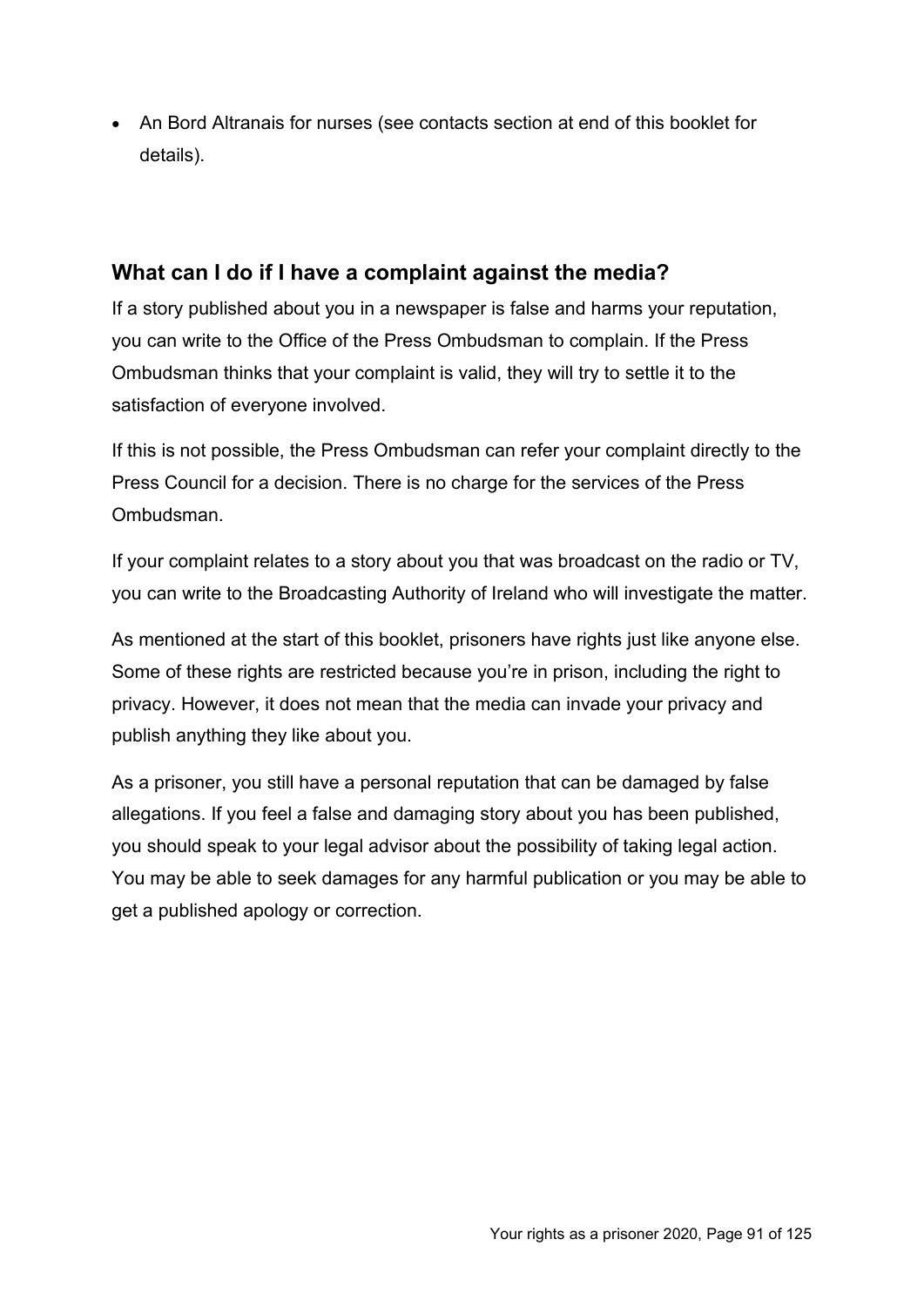## **Are there external organisations I can tell if I think my rights have**

## **been violated?**

Yes. You can write confidentially to several external bodies. (Rule 44) These include the:

- Inspector of Prisons
- Presidents of the various Irish Courts
- Irish Human Rights and Equality Commission
- European Committee for the Prevention of Torture and Inhuman or Degrading Treatment or Punishment (CPT)
- the International Red Cross.

If you have a complaint, you can also:

- talk to a prison chaplain who can give you support or advice
- write to the United Nations Committee against Torture
- contact the Irish Penal Reform Trust (IPRT) (note: prison staff can open and read your letter to the IPRT)
- write to the International Red Cross.

The above bodies do **not** have specific powers to settle your complaint.

You can also write to your TD (an elected public representative for the area where you are from) if you think your rights have been violated.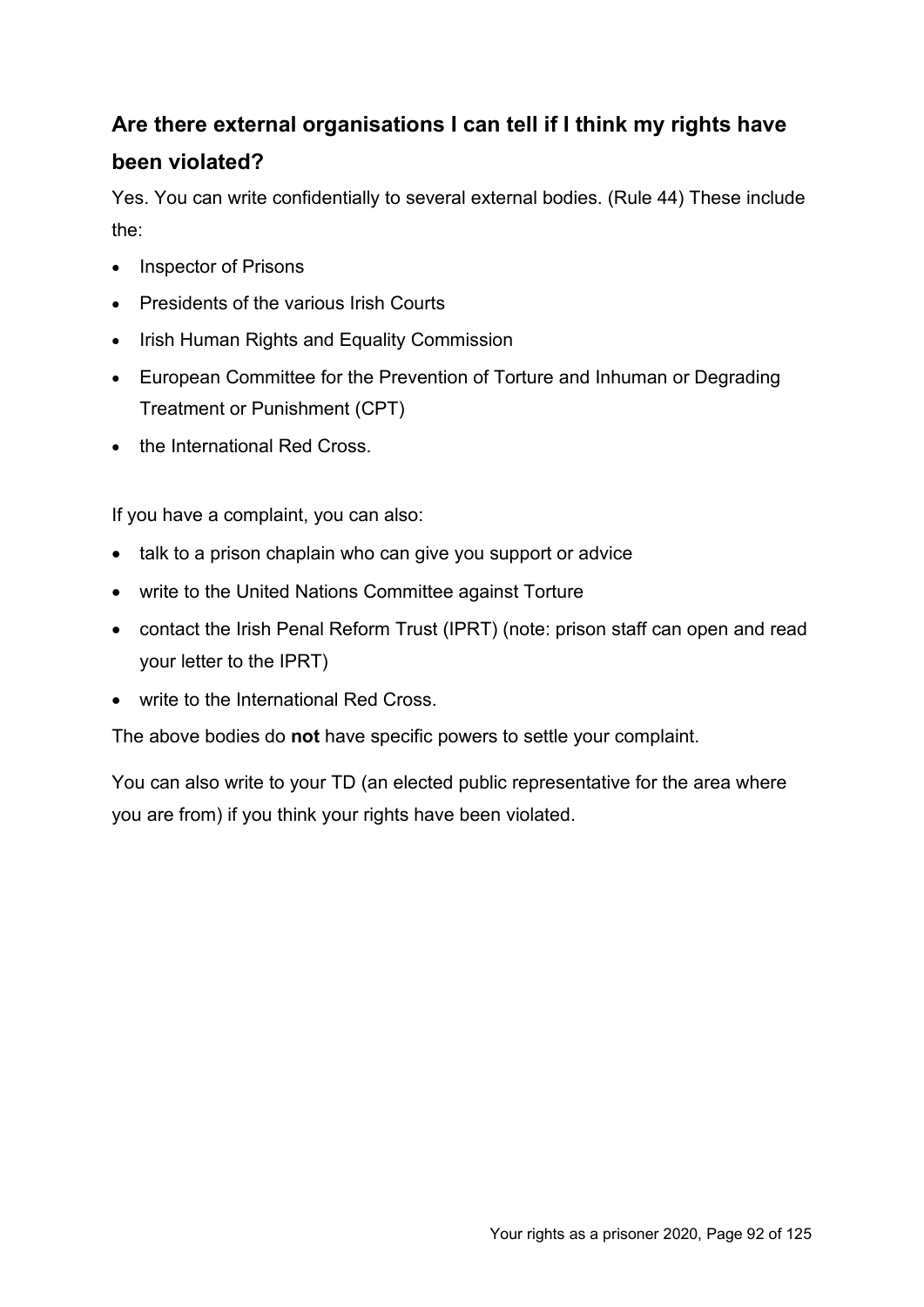# **Access to the courts**

# **What type of cases have prisoners brought before the courts in the past?**

Prisoners, in Ireland and abroad, have successfully challenged the lawfulness of their prison conditions. Where this has happened:

- prisoners have received financial compensation; or
- they've been granted a court order to make the prison in question change something, for example, the:
	- o protection regime, or
	- o education and training facilities.

You may consider that your rights under either the Irish Constitution or the European Convention on Human Rights have been violated. Under Irish and ECHR law, you have the right:

- for your health not to be put at risk
- to have your right to life protected
- to be free from inhuman or degrading treatment
- to a certain degree of privacy.

Prisoners have brought many cases under the European Convention on Human Rights.

When deciding if a prisoner has been subjected to inhuman or degrading treatment, a court must look at all of the conditions of your detention like:

- your living accommodation
- the size of your cell
- out-of-cell time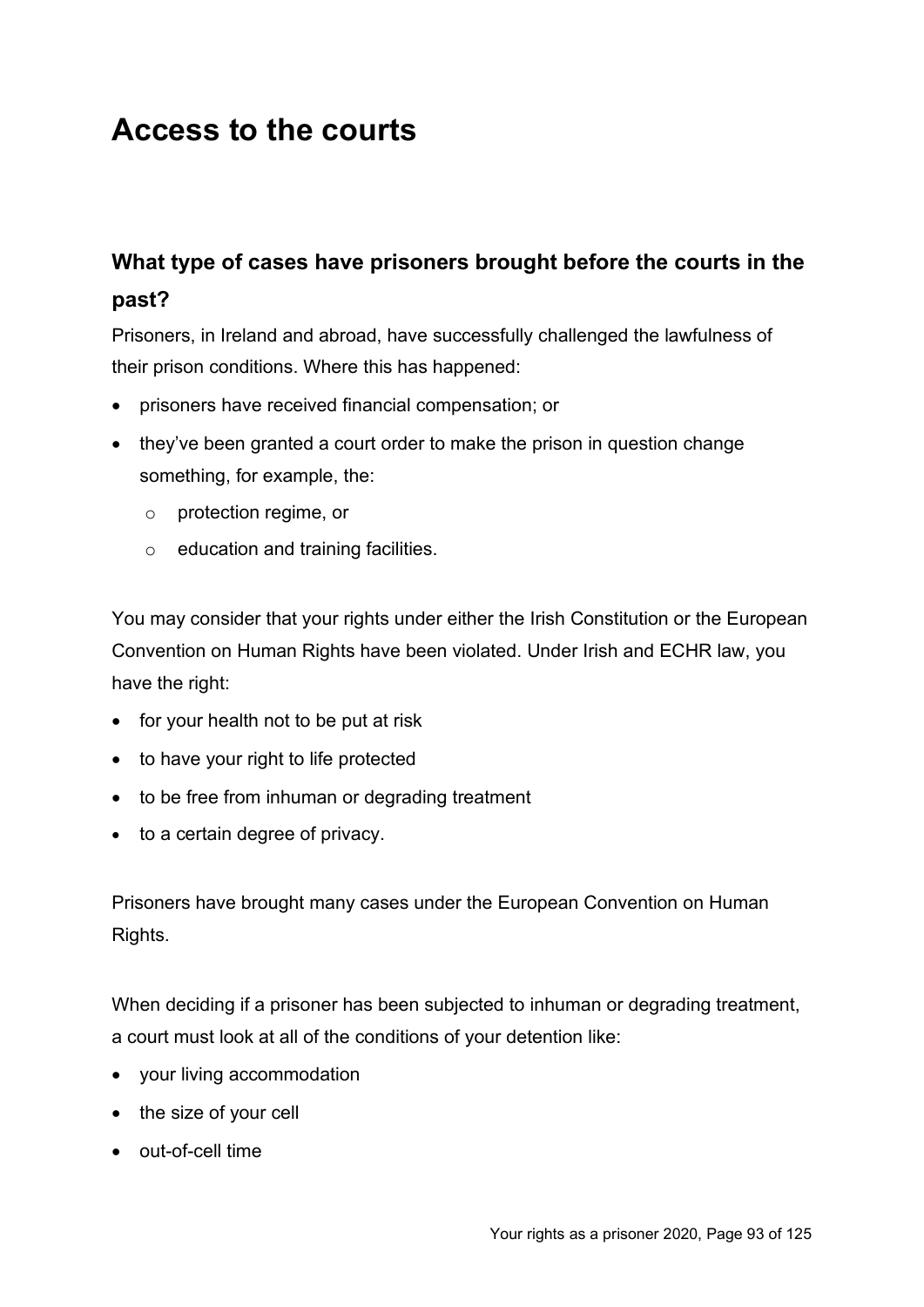• facilities.

They then decide if, all together, they are inhuman or degrading.

For example, in 2019, the Irish Supreme Court found that a prisoner's constitutional right to protection of his person was violated because of the poor prison regime he was exposed to. This involved:

- 23 hours being locked up
- an overcrowded cell
- a requirement to 'slop out' (emptying your human waste).

The prisoner in this case was awarded compensation. However, there are no minimum specific requirements set out in relation to prison conditions. This means each case will likely be assessed on its individual merits.

Each case is different, and it is important to seek legal advice about your own circumstances. In most circumstances, you will be able to take your case to the European Court of Human Rights only after it has gone through Irish courts or another appropriate legal process. If you still consider (after final decision) that your rights were not protected you can take your case further.

# **If there is a problem with my detention and I want to access the courts, how do I do so?**

You can get your solicitor to bring an action for you. This could be an order to:

- release you from custody, or
- directing the Governor to change something about the conditions of your detention.

Sometimes you may be able to ask for damages (compensation) from the Irish courts.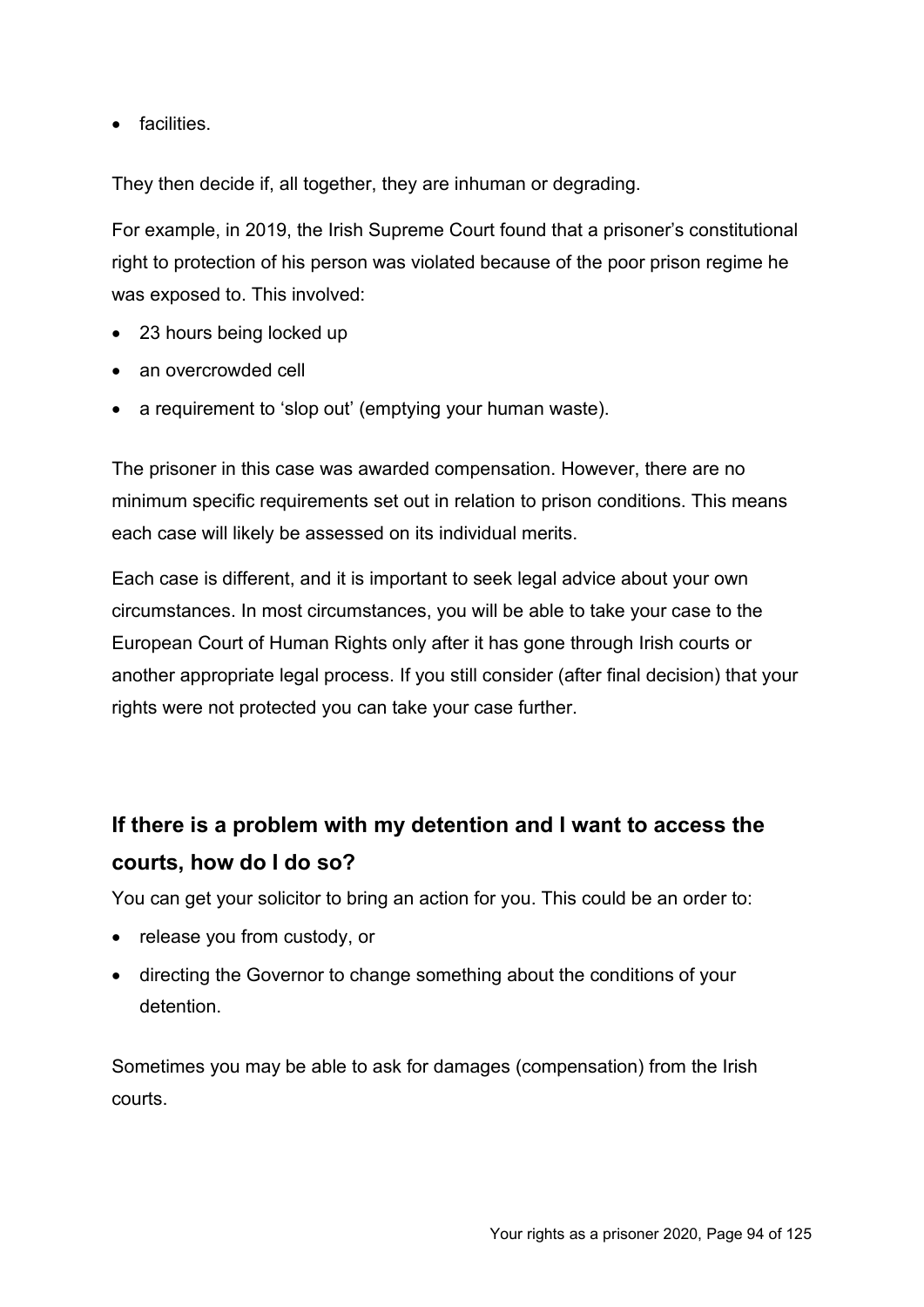You can bring an application for an order for your release. (This is called a 'habeas corpus'.) You can do this if, for example, there was:

- no legal authority for your detention, for example, if you are held in prison without a valid warrant or court order, or
- a serious breach of your rights (particularly the deliberate breach of your rights by the prison authorities), or
- a serious error in the order authorising your detention, or
- a serious error in the procedure leading to your detention.

You can make a habeas corpus application:

- by writing a letter to the President of the High Court, or
- more usually, by your solicitor bringing an application to the High Court on your behalf.

In less urgent or less extreme situations, you can apply to the High Court looking for an order directing the prison authorities to change something about your detention, like the prison in which you are held.

#### **How do I apply for legal aid?**

If you want to apply for legal aid, contact the Governor and you will get the necessary forms.

## **How can I get a solicitor, if I do not have one already?**

If you don't have a solicitor, you can contact the Free Legal Advice Centres listed in the contacts later in this document (page 110).

If you are a foreign national or have language barriers, you should be able to access an interpreter during discussions with your solicitor. You should ask for an interpreter if you are concerned that otherwise you will have substantial difficulty in communicating with your legal advisor. (Rule 38)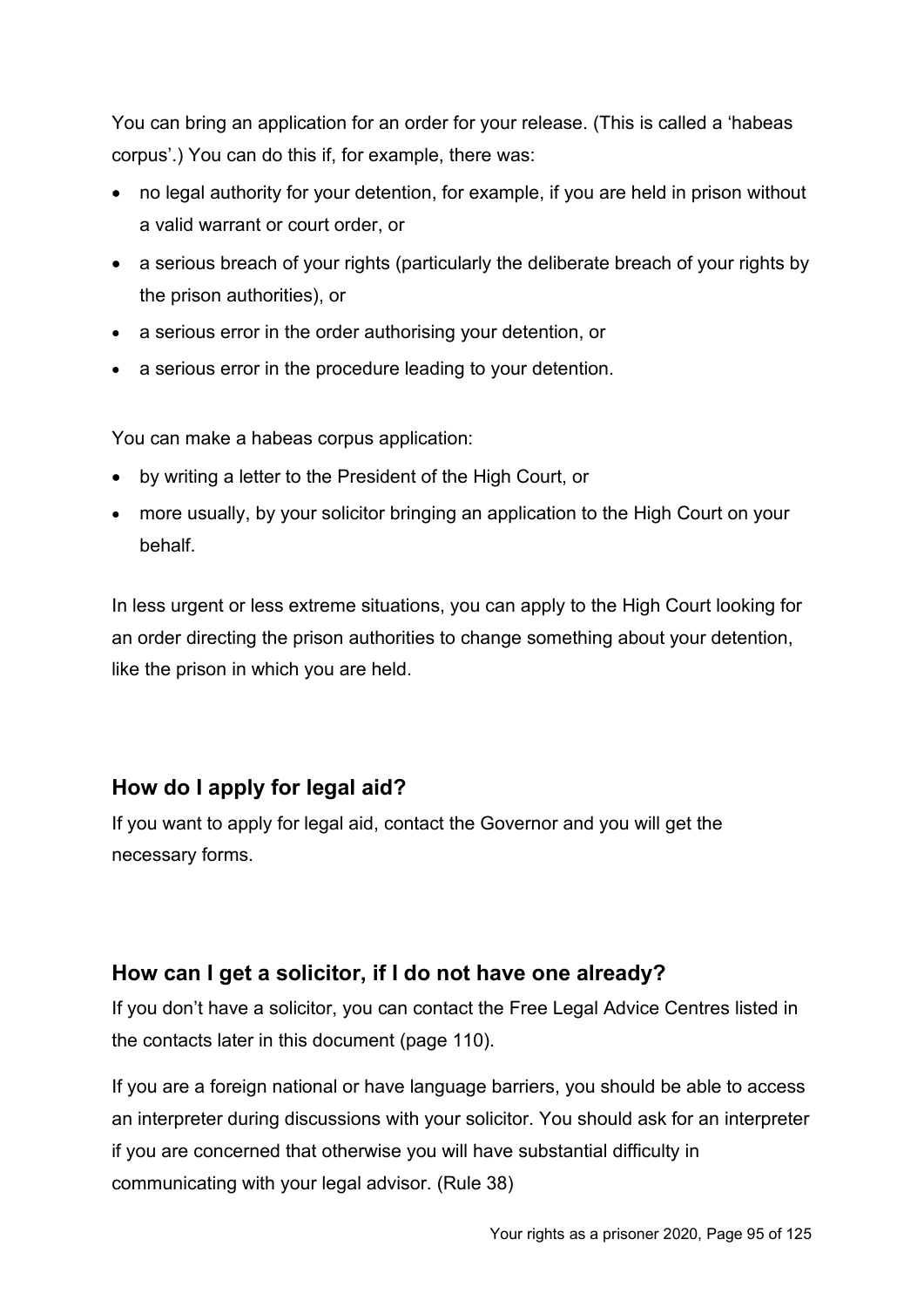## **How do I appeal my conviction or my sentence?**

If you want to appeal your conviction or sentence, you must generally appeal to a higher court to the one you were convicted in. For example, if you were convicted in the District Court, you have a right to appeal to the Circuit Court within 14 days of your sentence.

If you want to appeal your conviction or sentence, tell the Governor when you are being committed and your Class Officer will give you the relevant forms. Once you have filled in the forms, return them to your Class Officer and they will make sure that they are sent to the court immediately. You should be kept informed of the progress of your appeal.

Each appeal against conviction or sentence is different and it is important to seek legal advice about your own circumstances.

| <b>Court where you</b><br>were sentenced                                                     | Court when you can<br>appeal              | Time you have to<br>appeal            | Do I have a right to<br>appeal or do I need<br>permission to<br>appeal? | Is it possible to get<br>extra time to appeal?                                                                   |
|----------------------------------------------------------------------------------------------|-------------------------------------------|---------------------------------------|-------------------------------------------------------------------------|------------------------------------------------------------------------------------------------------------------|
| <b>District Court</b>                                                                        | Circuit Court.                            | 14 days from the date of<br>sentence. | You have a right to<br>appeal.                                          | You can apply for extra<br>time to appeal. The court<br>will decide whether or not<br>to grant your application. |
| <b>Circuit Court</b><br><b>Special Criminal</b><br>Court<br><b>Central Criminal</b><br>Court | Court of Appeal<br>(established in 2014). | 28 days from date of<br>sentence.     | You have a right to<br>appeal.                                          | You can apply for extra<br>time to appeal. The court<br>will decide whether or not<br>to grant your application. |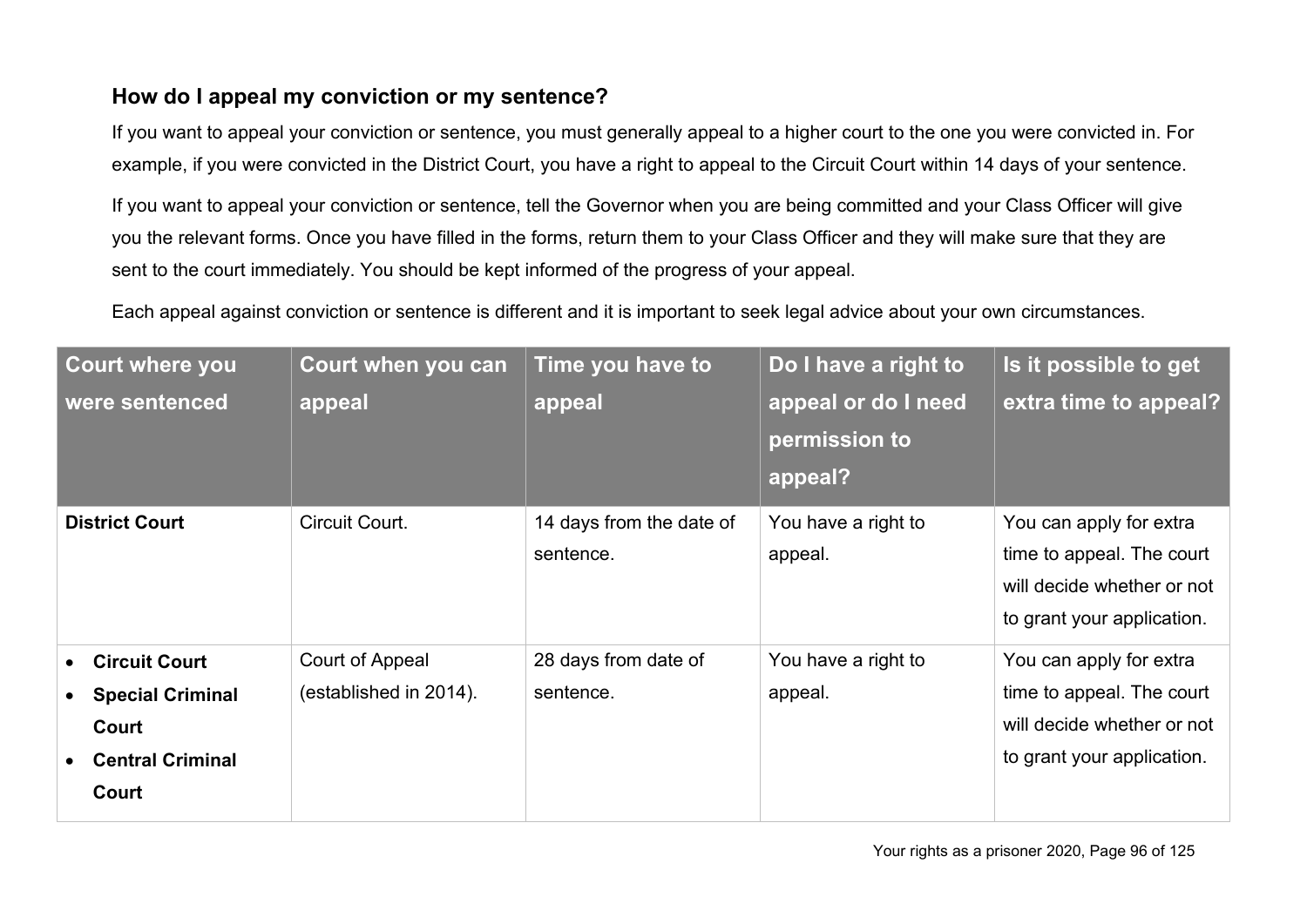## **What can the Appeal Court decide?**

The Appeal Court can:

- dismiss the appeal,
- overturn your conviction and release you,
- overturn your conviction and order a retrial,
- overturn your conviction and decide you are guilty of some other lesser offence.

If they decide you are guilty of a lesser offence, the Appeal Court can substitute a verdict and impose a sentence which is less severe than the original one.

The Appeal Court can also:

- reduce your sentence,
- increase your sentence,
- leave the sentence as it is.

#### **Can the Appeal Court increase my sentence?**

Yes. As above, the Appeal Court can increase your sentence.

If your trial took place in the Circuit, Central Criminal or Special Criminal Court, the Director of Public Prosecutions (DPP) can also appeal your sentence if they believe that it was "unduly lenient" (too light). If the Appeal Court agrees with the DPP's legal arguments, it can increase your sentence.

## **Is it possible for me to change my mind and drop my appeal?**

Yes, you may apply to drop your appeal. If you decide to drop your appeal, you should complete a 'Notice of Abandonment' form. Your solicitor can also apply in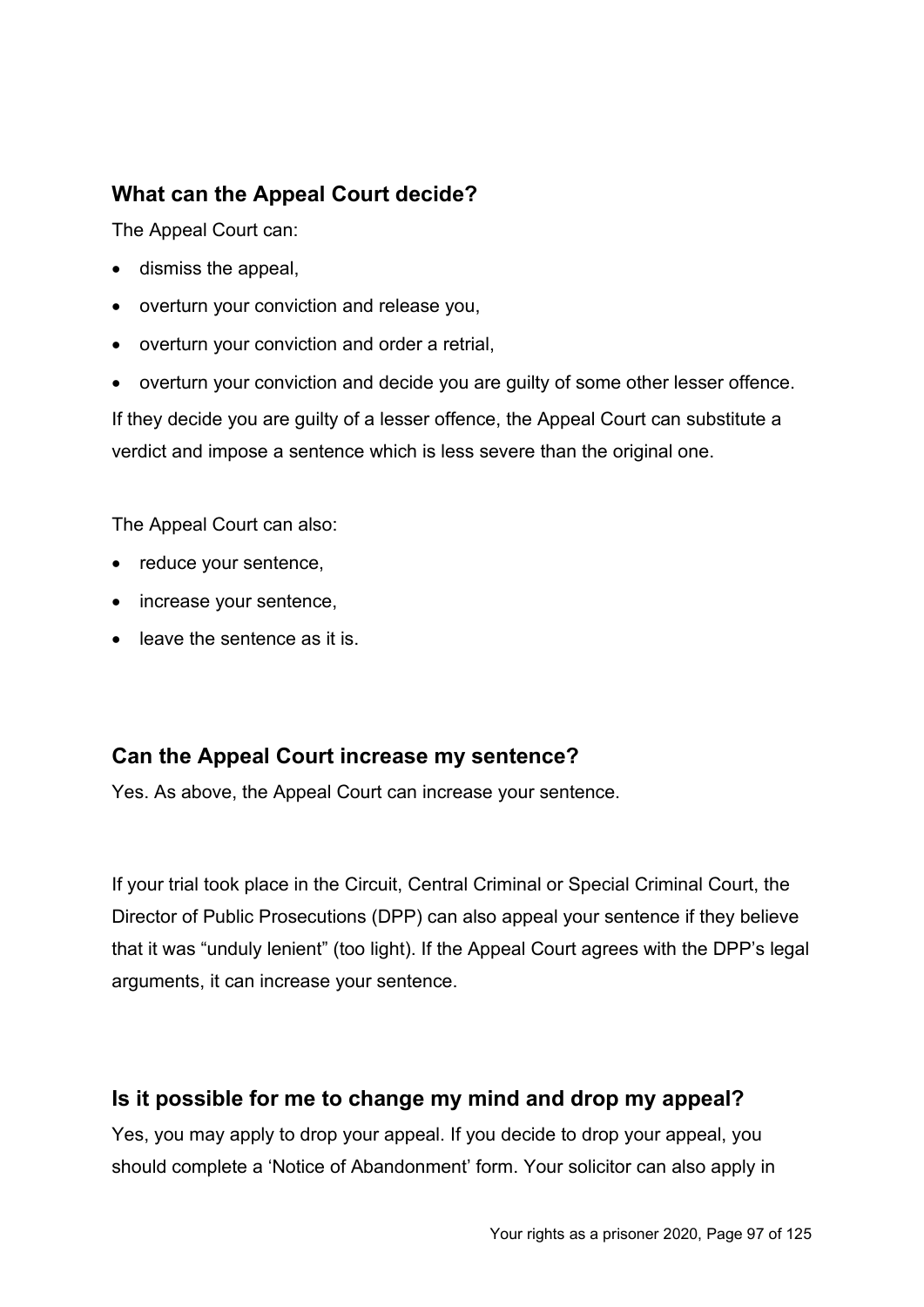person at the appeal hearing for permission to withdraw your appeal. The court may or may not allow you to stop your appeal.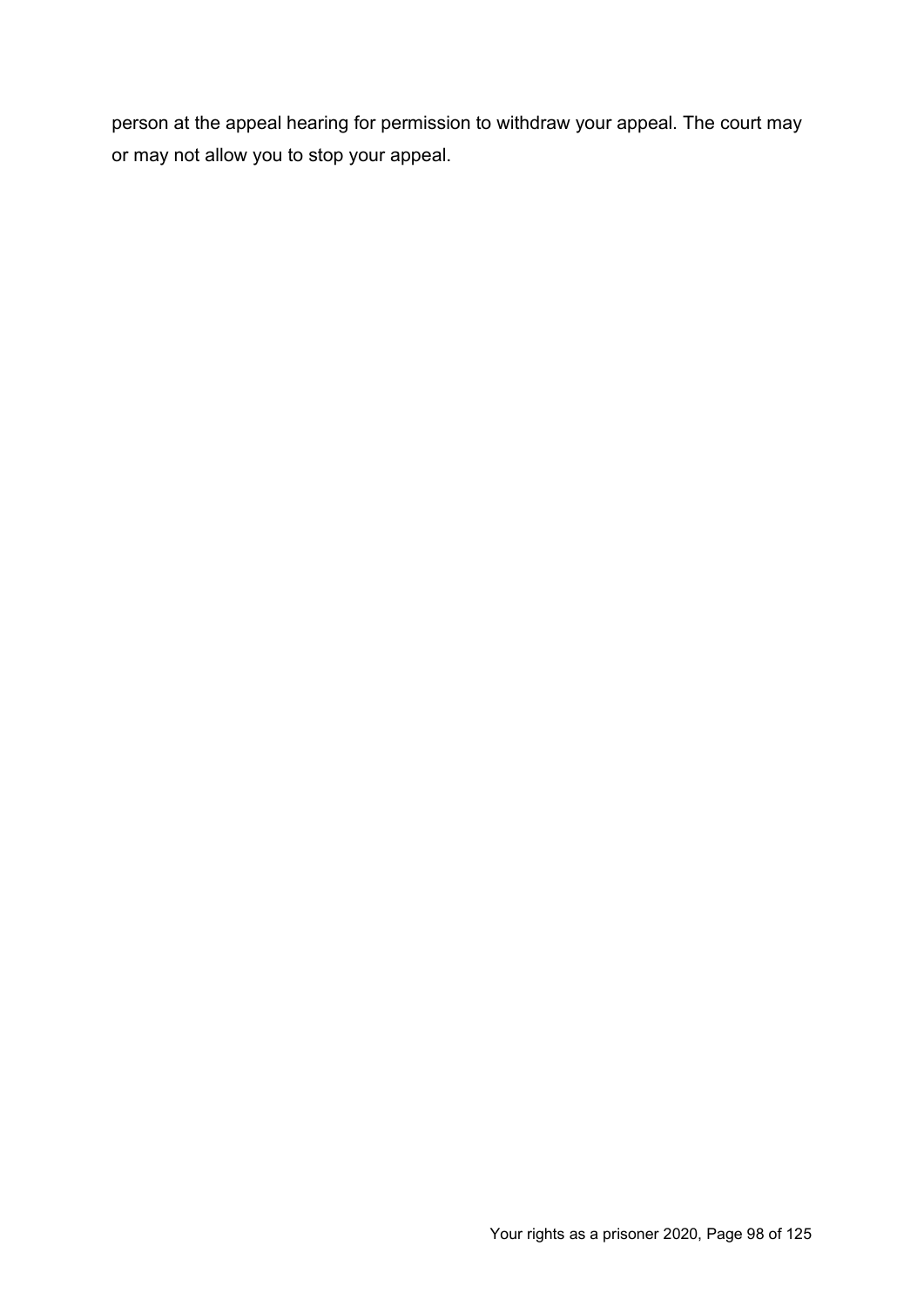# **Data privacy**

#### **What is personal data?**

Personal data is any information that could be used to identify you. Personal data can include your name, date of birth, address and sensitive information such as your health information. Rules about how this data can be used are set out by the General Data Protection Regulation (GDPR).

Personal data is 'processed' (used in some way) when any activity is carried out on the personal data, including the collection and storage of data or sharing data with someone else. Under GDPR, any person, public authority, agency, or other body processing the data needs to have a legal basis for doing so.

# **Who do I contact if I have concerns about how my personal data is being processed?**

You have the right to expect your personal data will be stored safely and legally. If you have concerns about the privacy of your data, you could contact the Data Protection Commission by post. See page 120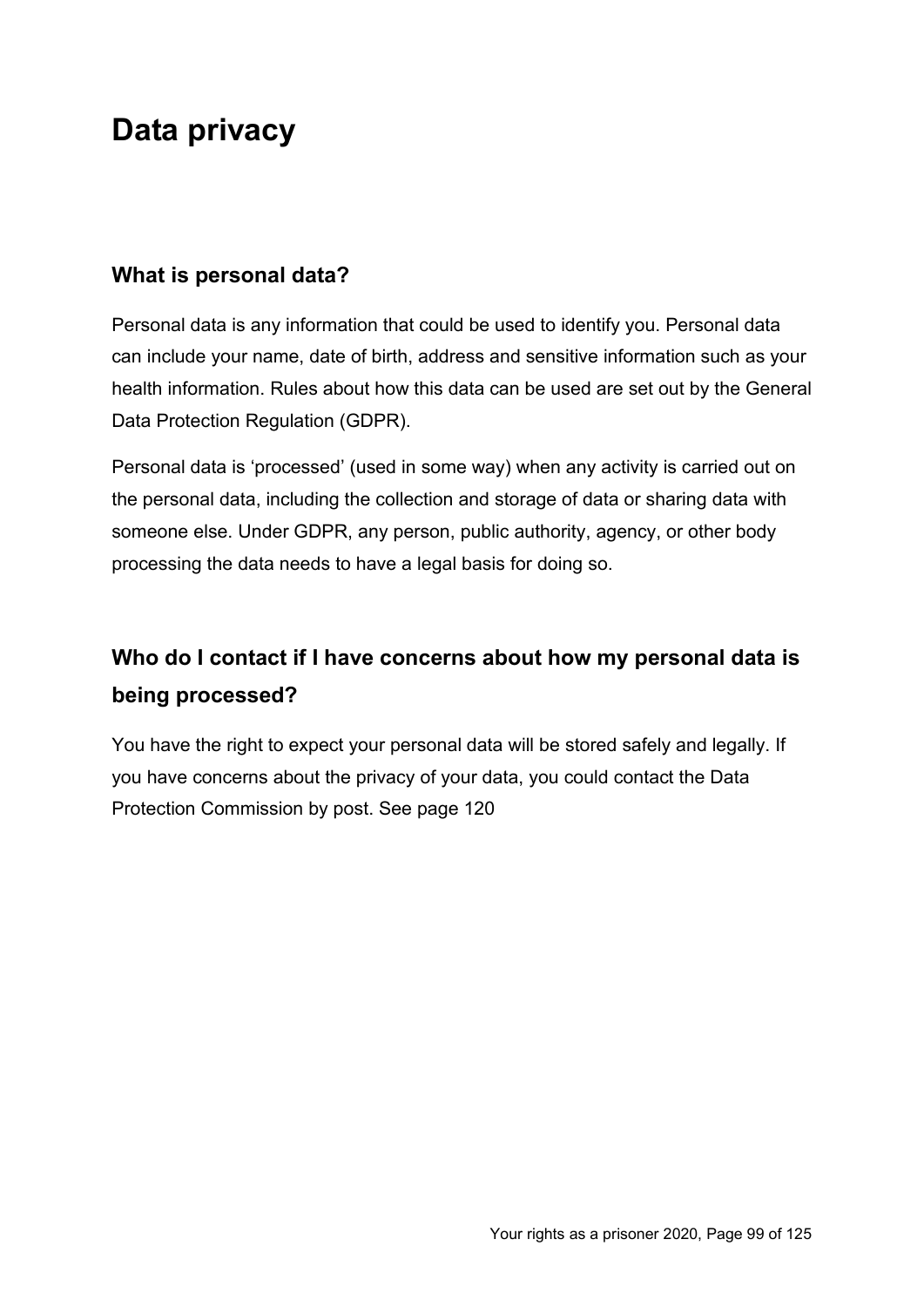## **Asylum seekers and refugees**

#### **Irish Refugee Council**

This non-governmental organisation (NGO) speaks for refugees and asylum seekers.

| <b>Address:</b> | 37 Killarney Street         |
|-----------------|-----------------------------|
|                 | Dublin 1, D01 NX74          |
| <b>Phone:</b>   | 01-764 5854                 |
| Email:          | info@irishrefugeecouncil.ie |

#### **Nasc**

Nasc works with migrants and refugees to:

- advocate and lead for change within Ireland's immigration and protection systems
- ensure fairness, access to justice and to protect human rights.

| <b>Address:</b> | 34 Paul Street            |
|-----------------|---------------------------|
|                 | Cork, T12 W14H            |
| <b>Phone:</b>   | 021-427 3594              |
| Email:          | reception@nascireland.org |

## **UN High Commissioner for Refugees**

This United Nations (UN) agency coordinates efforts to protect refugees and resolve challenges facing refugees.

| <b>Dublin</b>      |                                               |
|--------------------|-----------------------------------------------|
| <b>Address:</b>    | 102 Pembroke Road, Ballsbridge                |
|                    | Dublin 4 D04 E7N6                             |
| Phone:             | 01-631 4613                                   |
| <b>Switzerland</b> |                                               |
| Address:           | United Nations High Commissioner for Refugees |
|                    | Case Postale 2500                             |
|                    | CH-1211 Genève 2 Dépôt                        |
|                    | Suisse.                                       |
| Phone:             | +41 22 739 8111 (automatic switchboard)       |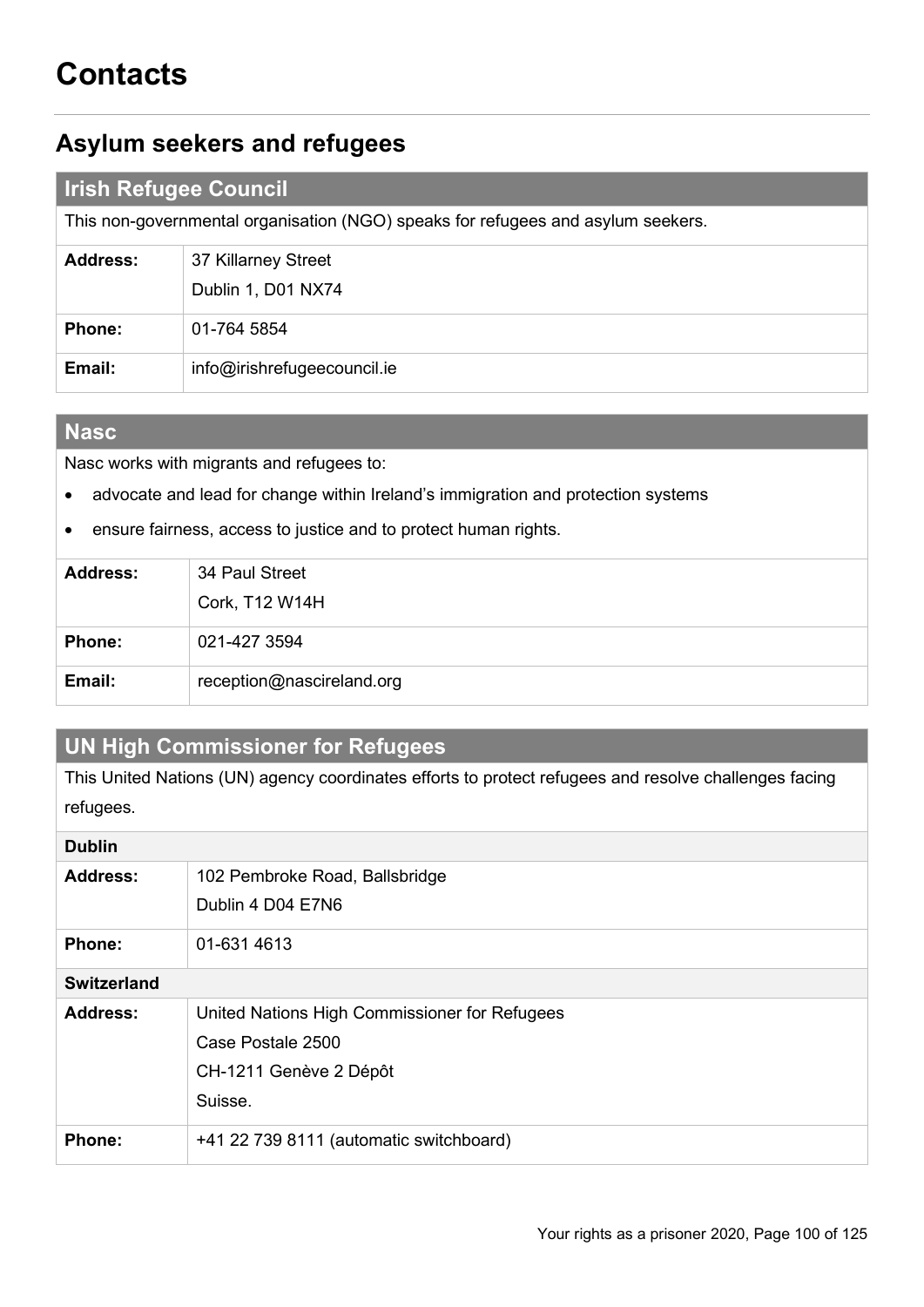# **Legal Aid Board**

These details are for the specialised office of the Legal Aid Board that provides confidential and independent legal services:

- to people applying for asylum
- on immigration and deportation matters.

| <b>Dublin</b>   |                                            |  |
|-----------------|--------------------------------------------|--|
| <b>Address:</b> | 48/49 North Brunswick Street, Georges Lane |  |
|                 | Dublin 7, D07 PE0C                         |  |
| Freephone:      | 1800 23 83 43                              |  |
| Phone:          | 01-646 9600                                |  |
| Email:          | Smithfieldlawcentre@legalaidboard.ie       |  |
| <b>Cork</b>     |                                            |  |
| <b>Address:</b> | North Quay House, Popes Quay               |  |
|                 | Cork, T23 HV26                             |  |
| Freephone:      | 1800 2024 20                               |  |
| Phone:          | 021-455 4634                               |  |
| Email:          | lawcentrecorknorth@legalaidboard.ie        |  |
| Galway          |                                            |  |
| <b>Address:</b> | Seville House, New Dock Road               |  |
|                 | Galway, H91 CKV0                           |  |
| Freephone:      | 1800 502400                                |  |
| Phone:          | 091-562 480                                |  |
| Email:          | lawcentresevillehouse@legalaidboard.ie     |  |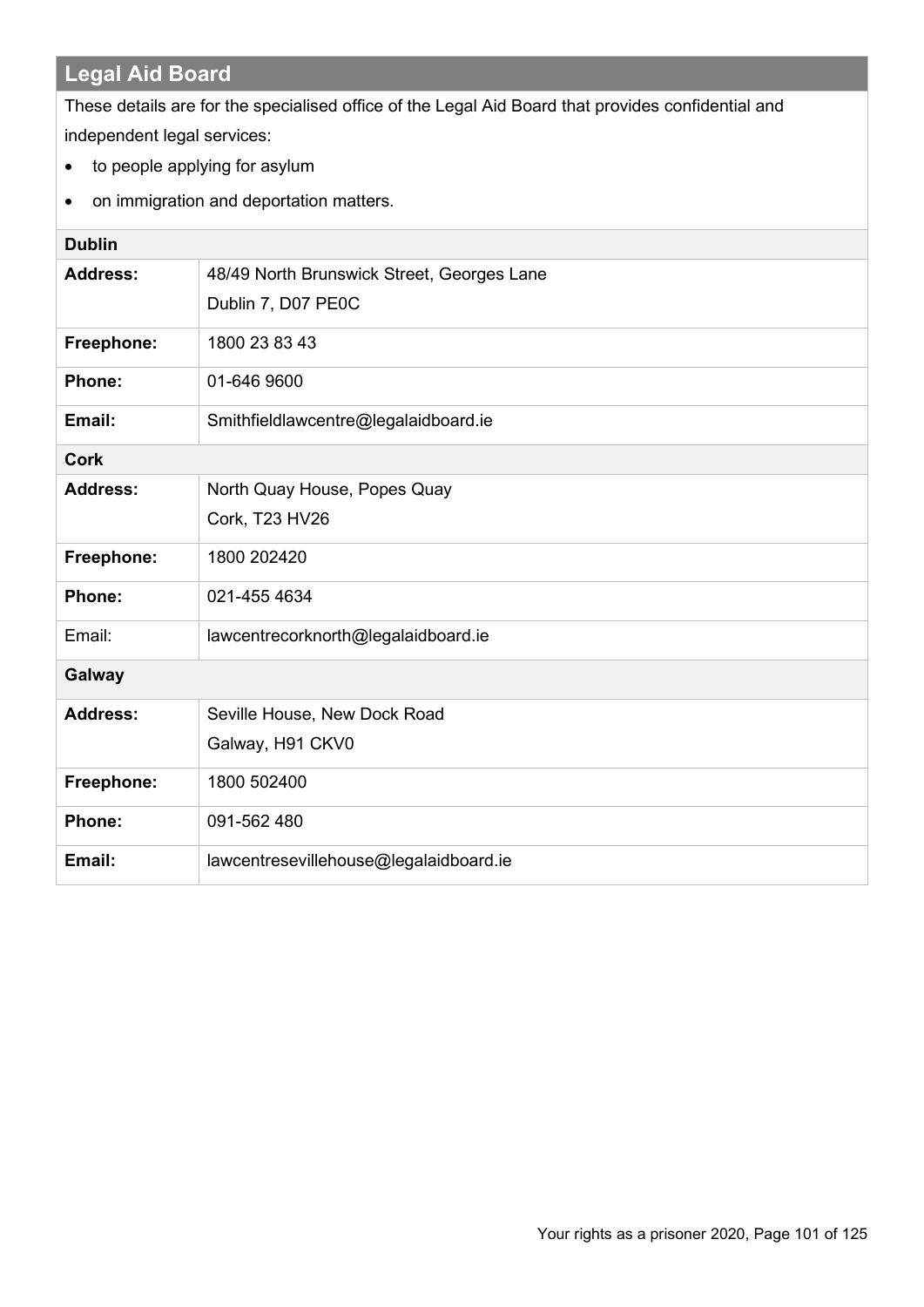# **Children and young people**

#### **Children's Rights Alliance**

The Children's Rights Alliance is a partnership of non-governmental organisations working to secure the rights of children in Ireland.

| <b>Address:</b> | 7 Red Cow Lane, Smithfield<br>Dublin 7, D07 XN29                                          |
|-----------------|-------------------------------------------------------------------------------------------|
| Helpline:       | 01-902 0494<br>Monday 10am -2pm, Wednesday 2pm -7pm and Friday 10am - 12 noon             |
| Email help:     | help@childrensrights.ie<br>Monday 10am -2pm, Wednesday 2pm -7pm and Friday 10am - 12 noon |
| <b>Phone:</b>   | 01-662 9400                                                                               |
| Email:          | info@childrensrights.ie                                                                   |
| Website:        | www.childrensrights.ie                                                                    |

## **Office of the Ombudsman for Children**

This office gives advice to the government on children and young people. It also does research and handles complaints.

| <b>Address:</b> | Millennium House, 52-56 Great Strand Street |
|-----------------|---------------------------------------------|
|                 | Dublin 1, D01 F5P8                          |
| <b>Phone:</b>   | 01-865 6800                                 |
| Freephone:      | 1800 20 20 40                               |
| Email:          | oco@oco.ie                                  |
| <b>Website:</b> | www.oco.ie                                  |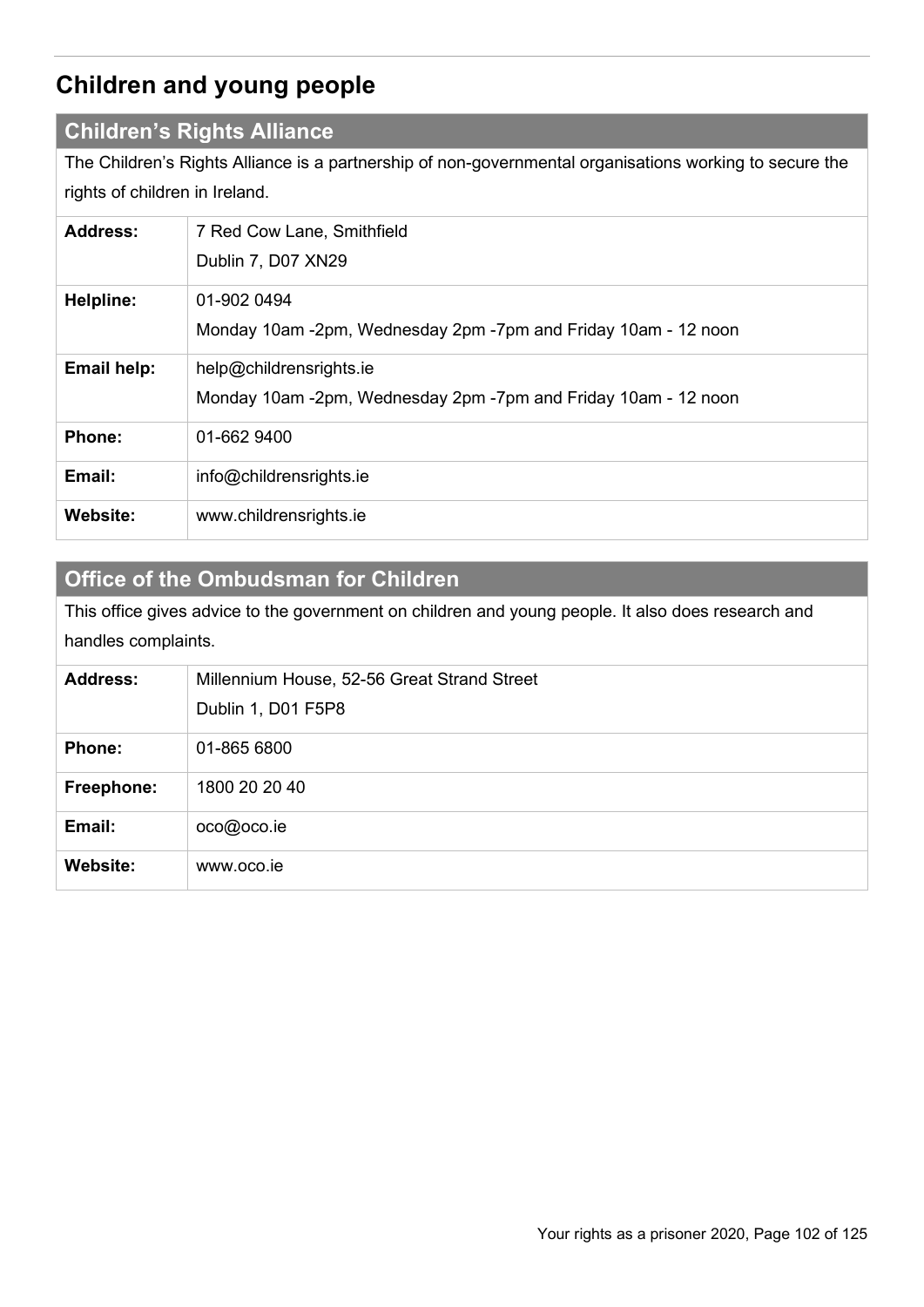# **Criminal justice**

| An Garda Siochána, The Irish police service |                                  |
|---------------------------------------------|----------------------------------|
| <b>Address:</b>                             | Garda Headquarters, Phoenix Park |
|                                             | Dublin 8, D08 HN3X               |
| <b>Phone:</b>                               | 01-666 0000                      |
| Garda<br><b>Confidential</b><br>Line:       | 1800 666 111                     |
| Emergencies:                                | 999 or 112                       |
| Website                                     | www.garda.ie                     |

## **Courts Service of Ireland**

The Courts Service manages the courts, including court facilities. It:

- maintains court buildings
- provides support services for judges
- gives information on the court system to the public.

| <b>Address:</b> | 15-24 Phoenix St North, Smithfield |
|-----------------|------------------------------------|
|                 | Dublin 7, D07 X028                 |
| <b>Phone:</b>   | 01-888 6000                        |
| <b>Website</b>  | www.courts.ie                      |

#### **Garda Ombudsman**

The Garda Ombudsman deals with complaints made by the public about the conduct of Gardaí. If you have a complaint to make against a Garda, you should contact the Garda Síochána Ombudsman Commission.

| <b>Address:</b> | 150 Upper Abbey Street |
|-----------------|------------------------|
|                 | Dublin 1, D01 FT73     |
| <b>Phone:</b>   | 01-871 6727            |
| LoCall:         | 1890 600 800           |
| Email:          | info@gsoc.ie           |
| <b>Website:</b> | www.gardaombudsman.ie  |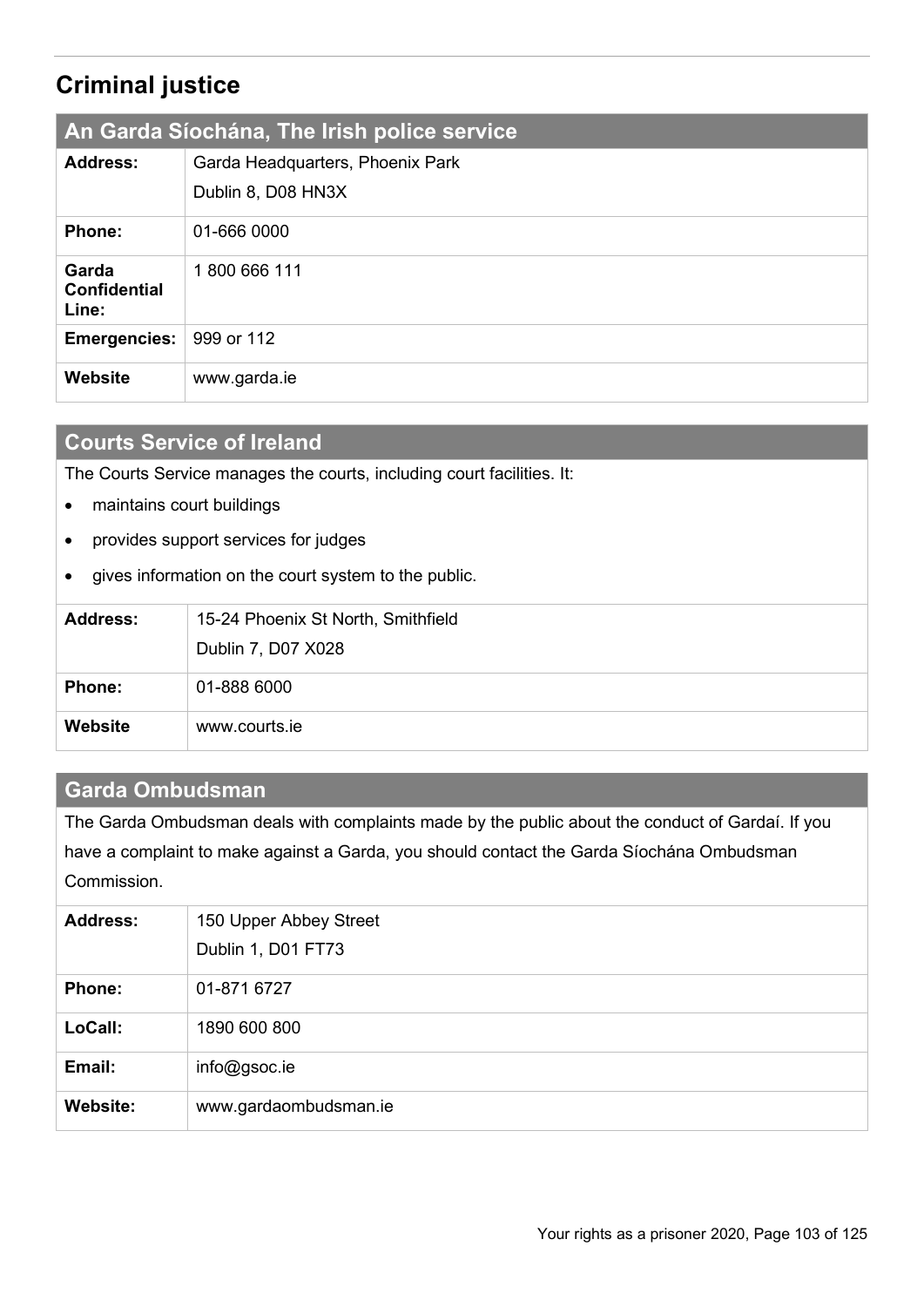| Office of the Director of Public Prosecutions (DPP)                                    |                                                                                     |  |
|----------------------------------------------------------------------------------------|-------------------------------------------------------------------------------------|--|
| The DPP is in charge of prosecutions on behalf of the state and the people of Ireland. |                                                                                     |  |
| <b>Address:</b>                                                                        | Office of the Director of Public Prosecutions, Infirmary Road<br>Dublin 7, D07 FHN8 |  |
| <b>Phone:</b>                                                                          | 01-858 8500                                                                         |  |
| Email:                                                                                 | dpp@dppireland.ie                                                                   |  |
| Website:                                                                               | www.dpp.ie                                                                          |  |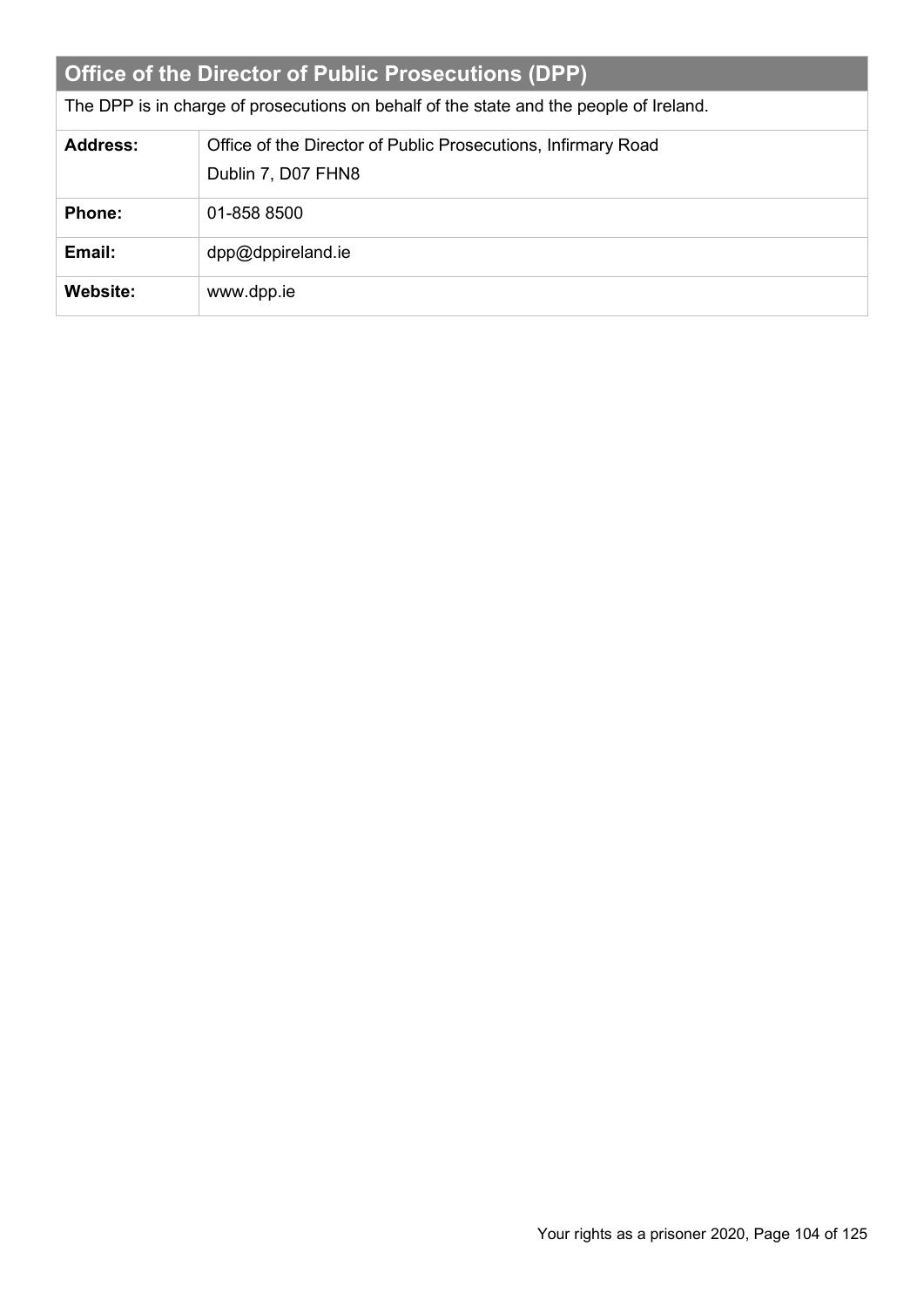# **Embassies**

If you need to contact your embassy or consular office in Ireland, the best thing to do is to contact the Department of Foreign Affairs. They will give you information about your embassy or consular office.

| <b>Department of Foreign Affairs</b>                                                       |                                                           |  |
|--------------------------------------------------------------------------------------------|-----------------------------------------------------------|--|
| This government department deals with international issues and Ireland's interests abroad. |                                                           |  |
| <b>Address:</b>                                                                            | Iveagh House, 80 St Stephen's Green<br>Dublin 2, D02 VY53 |  |
| <b>Phone:</b>                                                                              | 01-408 2000                                               |  |
| <b>Website</b>                                                                             | www.dfa.je                                                |  |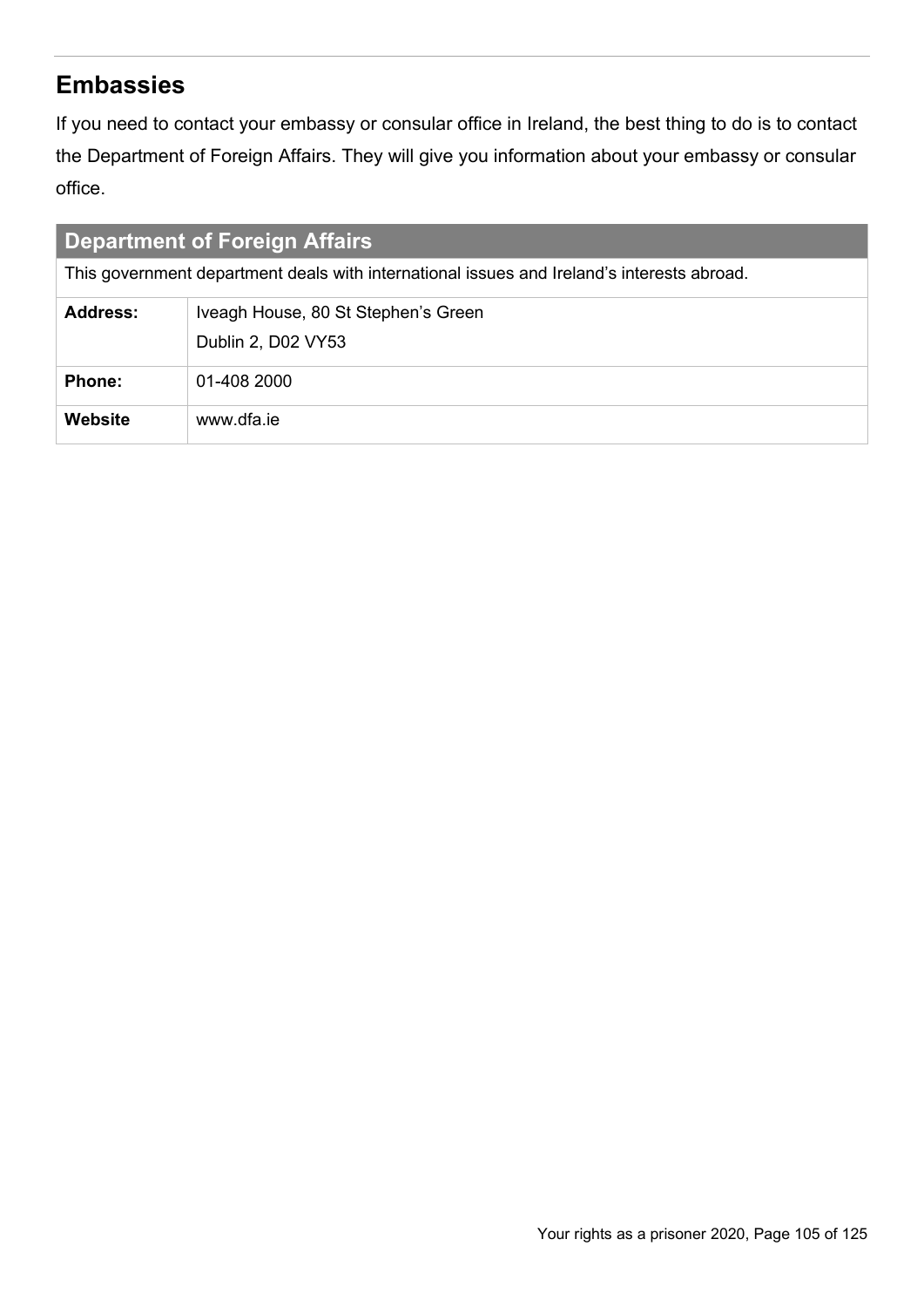## **Government**

#### **Department of Justice**

This government department deals with a broad range of issues like:

- criminal and civil law reform
- equality issues
- property issues
- asylum and immigration matters.

| <b>Address:</b> | 51 St. Stephen's Green<br>Dublin 2, D02 HK52 |
|-----------------|----------------------------------------------|
| LoCall:         | 1890 221 227                                 |
| <b>Phone:</b>   | 01-602 8202                                  |
| Email:          | info@justice.ie                              |
| Website:        | www.justice.ie                               |

#### **Citizens Information Board**

This is a national agency responsible for giving information and advice on social services and money matters. It also provides advocacy services. Information is available in person, by phone or on the website.

| <b>Address:</b> | Citizens Information Board, Ground Floor, George's Quay House, 43 Townsend St |
|-----------------|-------------------------------------------------------------------------------|
|                 | Dublin 2, D02 VK65                                                            |
| <b>Phone:</b>   | Service: 0761 07 4000                                                         |
| Website:        | www.citizensinformation.ie                                                    |

## **Other government departments**

To get information about other government departments, you should contact the Citizens Information Services. You can find a list of all government departments, agencies and bodies on **www.gov.ie.**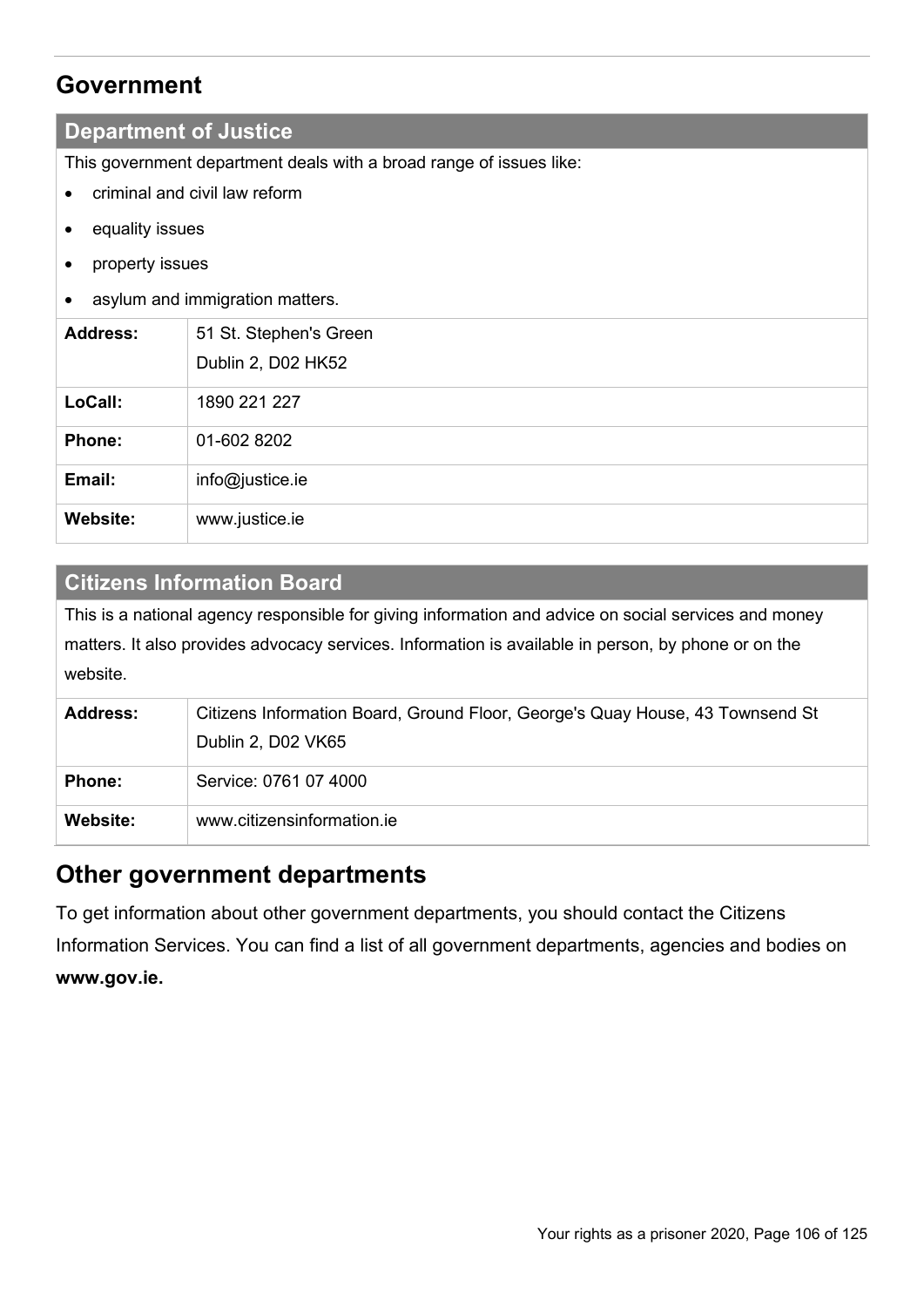# **Health matters**

#### **Medical Council of Ireland**

The Medical Council regulates doctors who practise medicine in Ireland. If you wish to make a complaint against a doctor, send your complaint to the Medical Council in writing, stating the name and address (if known) of the doctor. In your letter you should include all the details about the complaint.

| <b>Address:</b> | Professional Standards, Medical Council,    |
|-----------------|---------------------------------------------|
|                 | Kingram House, Kingram Place, Saint Peter's |
|                 | Dublin 2, D02 XY88                          |
| <b>Phone:</b>   | 01 498 3100                                 |
| Email:          | complaints@mcirl.ie                         |
| Website:        | https://www.medicalcouncil.ie/              |

# **An Bord Altranais (The Nursing and Midwifery Board of Ireland)**

An Bord Altranais (NMBI) regulates the practise and professional conduct of nurses and midwives in Ireland. You may make a complaint about the conduct of a nurse to the Fitness to Practise Committee of An Bord Altranais. Address complaints to the Preliminary Proceedings Committee of the NMBI and state the nature of the complaint and identify the nurse or nurses involved in the complaint.

| <b>Address:</b> | PPC Division, Fitness to Practise Department,                             |
|-----------------|---------------------------------------------------------------------------|
|                 | Nursing and Midwifery Board of Ireland, 18-20 Carysfort Avenue, Blackrock |
|                 | Co. Dublin, A94 R299                                                      |
| Email:          | ftp@nmbi.ie                                                               |
| <b>Phone:</b>   | Tel: 01 639 8500                                                          |
| <b>Website:</b> | www.nmbi.je                                                               |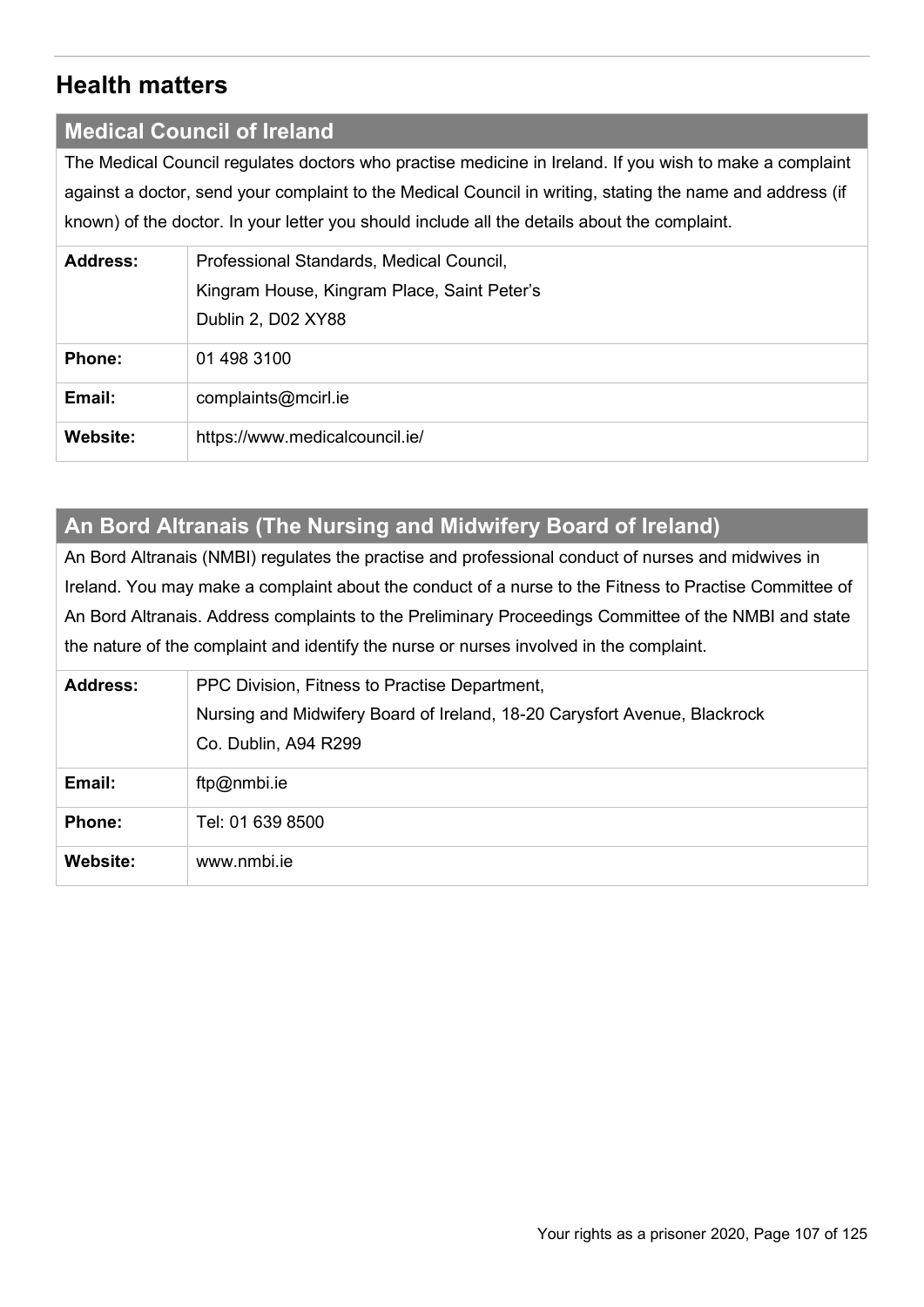# **Legal matters**

#### **Bar Council of Ireland**

This is the representative body for barristers. If you are looking for a barrister, you can contact the Bar Council.

| <b>Address:</b> | Bar Council Administration Office, The Four Courts, Inns Quay |
|-----------------|---------------------------------------------------------------|
|                 | Dublin 7, D07 N972                                            |
| <b>Phone:</b>   | 01-872 0622 or 01-817 5000                                    |
| Email:          | thebarofireland@lawlibrary.ie                                 |
| Website         | www.lawlibrary.ie                                             |

## **The Law Society of Ireland**

This is the representative for solicitors. If you are looking for a solicitor, you can contact the Law Society.

| <b>Address:</b> | <b>Blackhall Place</b> |
|-----------------|------------------------|
|                 | Dublin 7, D07 VY24     |
| <b>Phone:</b>   | 01-672 4800            |
| Email:          | general@lawsociety.ie  |
| Website:        | www.lawsociety.ie      |

### **Legal Services Regulatory Authority**

This is the regulatory body for legal services providers in Ireland. If you want to make a complaint about a barrister or solicitor, contact the Legal Services Regulatory Authority.

| <b>Address:</b> | Complaints and Resolutions Unit, Legal Services Regulatory Authority<br>PO Box 12906, Dublin 7 |
|-----------------|------------------------------------------------------------------------------------------------|
| <b>Phone:</b>   | 01-859 2911                                                                                    |
| <b>Mobile:</b>  | 087-2199 100                                                                                   |
| Email:          | complaints@lsra.ie                                                                             |
| <b>Website:</b> | www.lsra.je                                                                                    |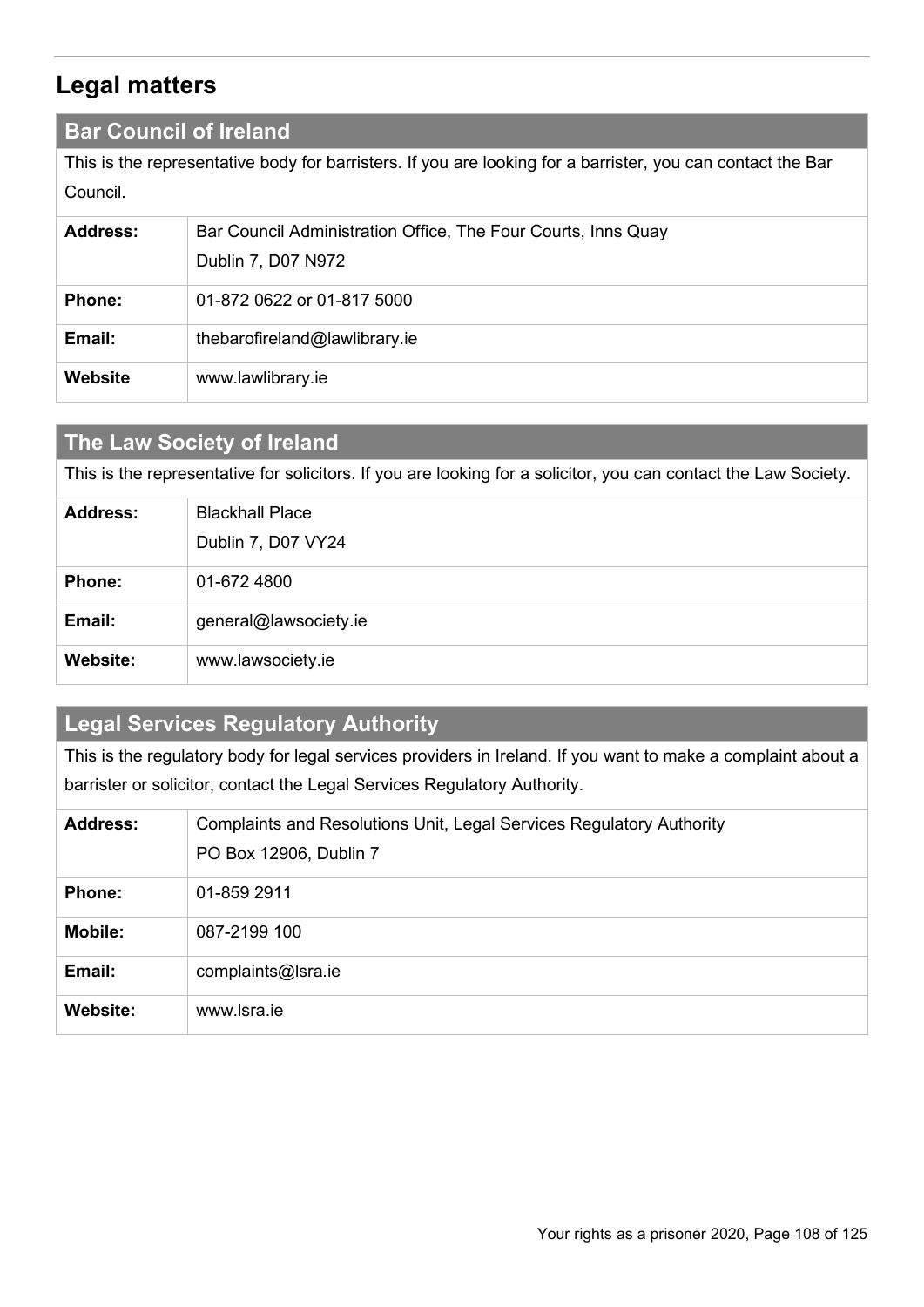## **Legal Aid Board**

The Legal Aid Board is responsible for legal aid if people can't afford legal assistance. It provides legal aid for civil issues like suing for personal injury or applications for asylum.

It does not deal with criminal issues (aside from three ad-hoc legal aid schemes connected with criminal matters).

| Kerry, Head office   |                                                                              |
|----------------------|------------------------------------------------------------------------------|
| <b>Address:</b>      | Head Office, Quay Street, Cahirciveen Co. Kerry, V23 RD36                    |
| <b>Phone:</b>        | 066-947 1000                                                                 |
| LoCall:              | 1890 615 200                                                                 |
| Email:               | info@legalaidboard.ie                                                        |
| <b>Dublin office</b> |                                                                              |
| <b>Address:</b>      | 48-49 North Brunswick Street, Georges Lane, Smithfield<br>Dublin 7, D07 PE0C |
| <b>Phone:</b>        | 01-646 9600                                                                  |
| Website:             | www.legalaidboard.ie                                                         |

| <b>Irish Human Rights and Equality Commission</b>                                                  |                    |
|----------------------------------------------------------------------------------------------------|--------------------|
| The Irish Human Rights and Equality Commission (IHREC) carries out enquiries and can provide legal |                    |
| assistance or initiate legal proceedings in cases concerning human rights.                         |                    |
| <b>Address:</b>                                                                                    | 16-22 Green Street |
|                                                                                                    | Dublin 7, D07 CR20 |
| LoCall:                                                                                            | 1890 245545        |
| Phone:                                                                                             | 01-858 9601        |
| Email:                                                                                             | $info@i$ hrec.ie   |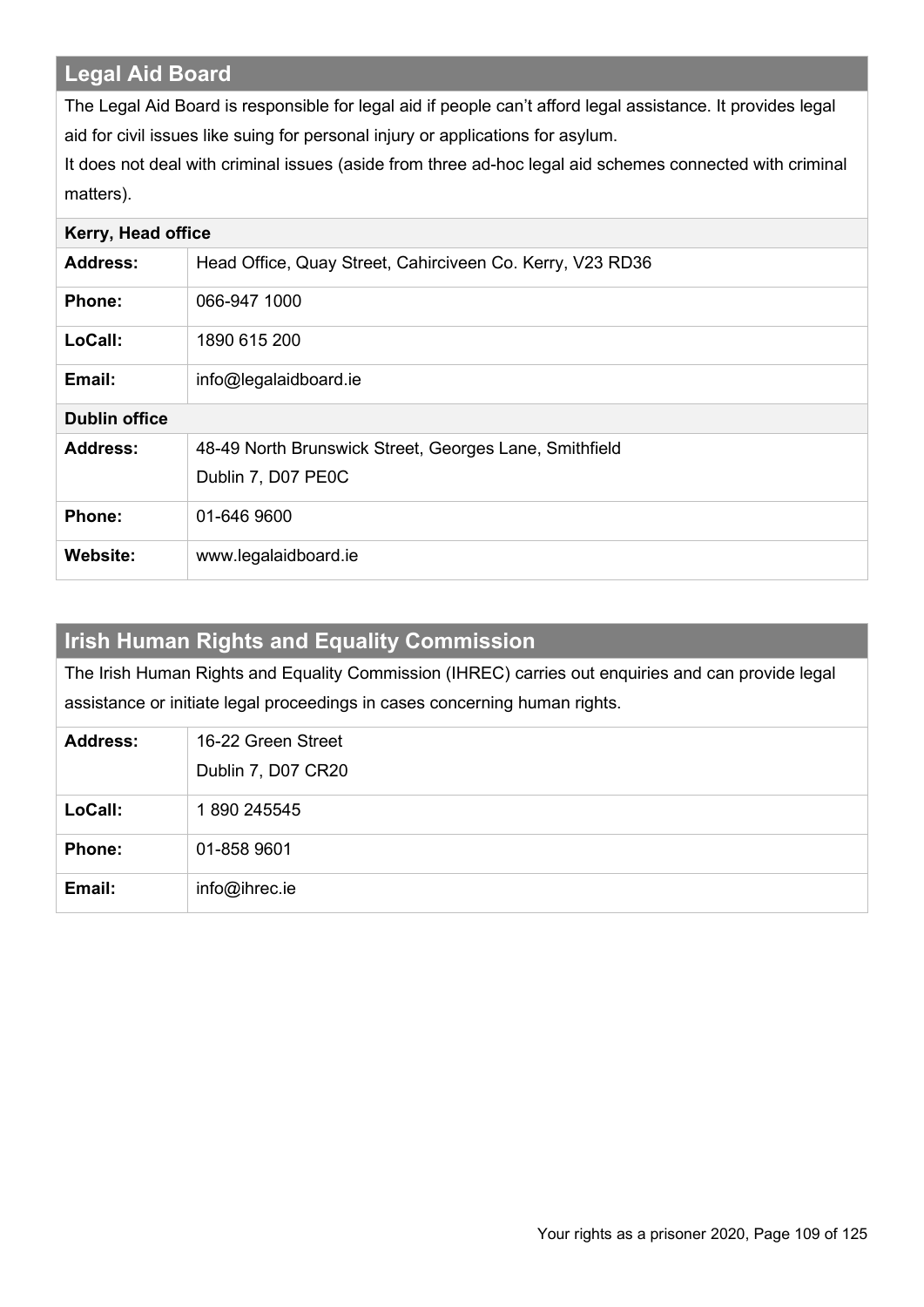# **Free Legal Advice Centres (FLAC)**

This non-governmental organisation provides basic, free legal services to the public, including legal advice.

| <b>Address:</b>                | 85/86 Dorset Street Upper |
|--------------------------------|---------------------------|
|                                | Dublin 1, D01 P9Y3        |
| Information and referral line: | 1890 350 250              |
| <b>Phone:</b>                  | 01-874 5690               |
| Website:                       | www.flac.je               |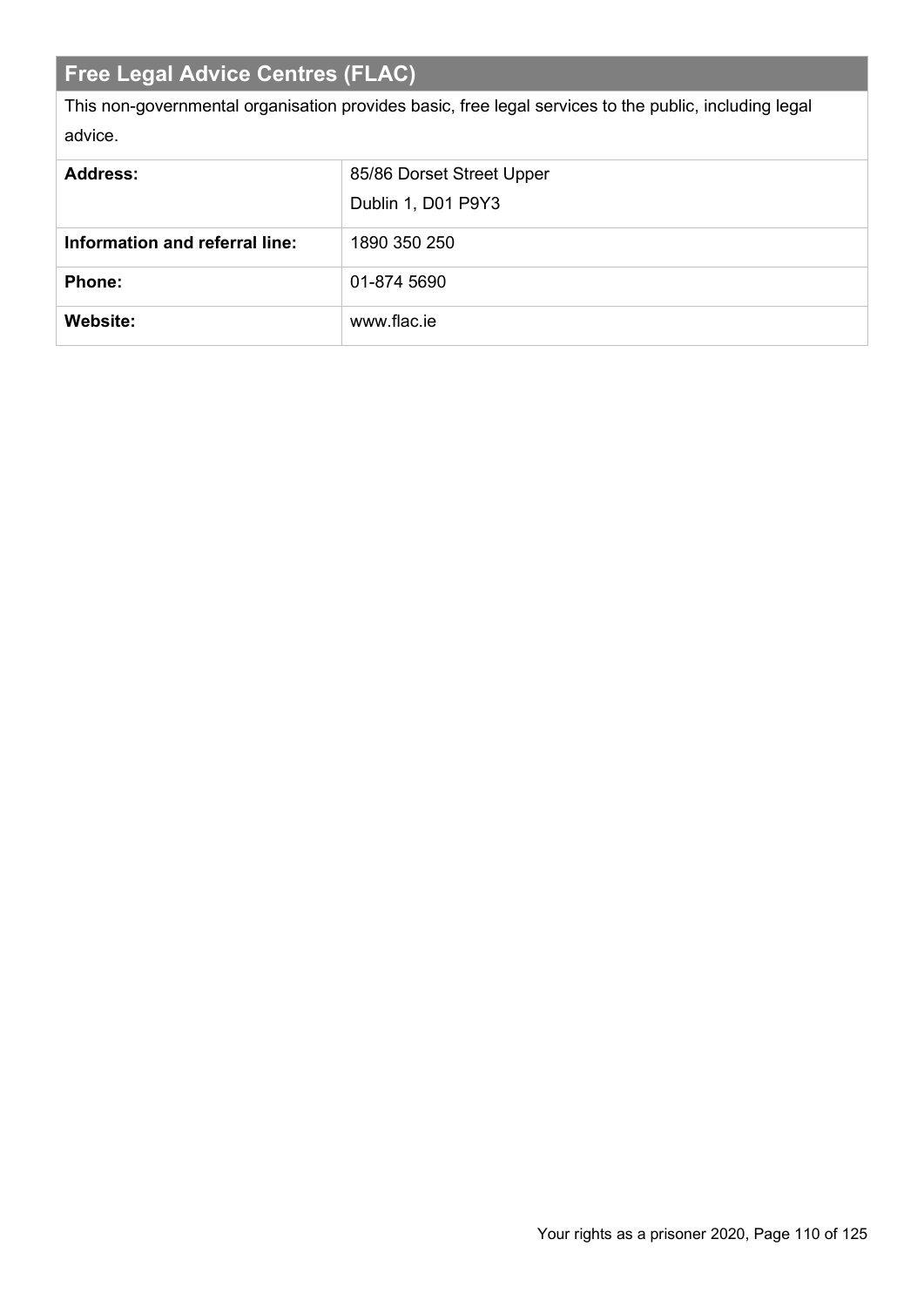# **Immigration**

## **Immigrant Council of Ireland**

The Immigrant Council of Ireland is a non-governmental organisation that promotes the rights of migrants through:

• information • legal advice

• advocacy • lobbying

- research
- training

The Council is also an independent law centre.

| <b>Address:</b> | 2 St Andrew Street<br>Dublin 2, D02 PD30<br>(Open 10am-1pm, Monday, Tuesday, Thursday and Friday) |
|-----------------|---------------------------------------------------------------------------------------------------|
| <b>Phone:</b>   | 01-674 0202                                                                                       |
| Email:          | admin@immigrantcouncil.ie                                                                         |
| Website:        | www.immigrantcouncil.ie                                                                           |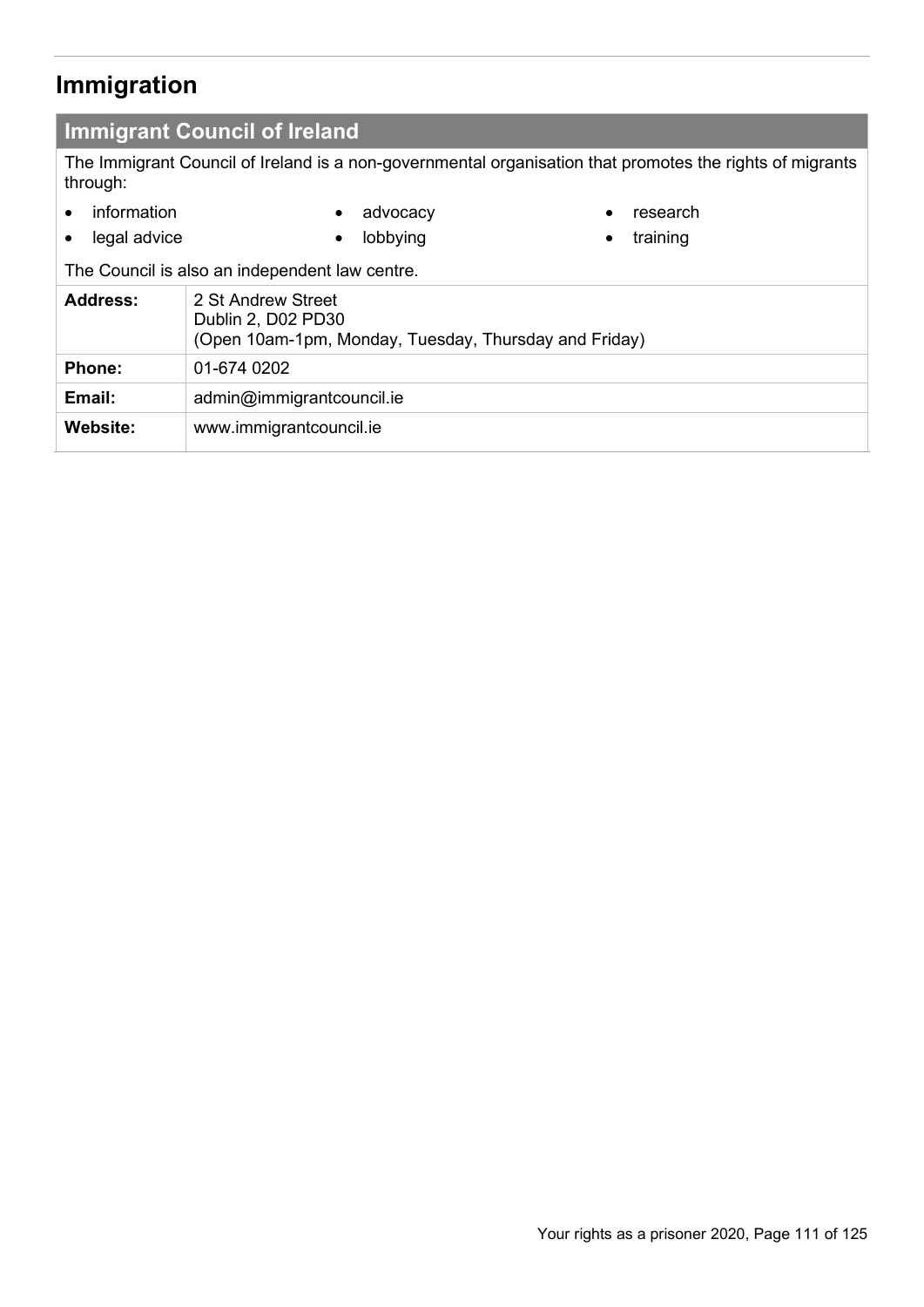# **People with a disability**

## **AsIAm**

AsIAm undertakes a range of programmes and campaigns that work to bring about a more inclusive Ireland for those living with Autism.

| <b>Address:</b> | AsIAm Headquarters, Rock House, Main Street, Blackrock<br>Co. Dublin, A94 V9P1. |
|-----------------|---------------------------------------------------------------------------------|
| <b>Phone:</b>   | 01-4453203                                                                      |
| <b>Website:</b> | You can enter your questions at: asiam.ie/contact-us/                           |

## **Chime**

Chime is the National Charity for Deafness and Hearing Loss. For over 50 years it has been championing for equal rights, greater accessibility and opportunities for individuals with deafness and hearing loss.

| <b>Address:</b>          | Chime Headquarters, 35 North Frederick Street<br>Dublin 1 |
|--------------------------|-----------------------------------------------------------|
| Phone:                   | 01-817 5700                                               |
| Email:                   | info@chime.ie                                             |
| <b>Information line:</b> | 1800 256 257                                              |

## **Disability Federation of Ireland**

The Disability Federation of Ireland is the national support organisation for voluntary disability organisations in Ireland. They provide services to people with disabilities and disabling conditions.

| <b>Address:</b> | Disability Federation of Ireland,    |
|-----------------|--------------------------------------|
|                 | <b>Fumbally Court, Fumbally Lane</b> |
|                 | Dublin 8, D08 TXY8.                  |
| <b>Phone:</b>   | 01-454 7978                          |
| E-mail:         | info@disability-federation.ie        |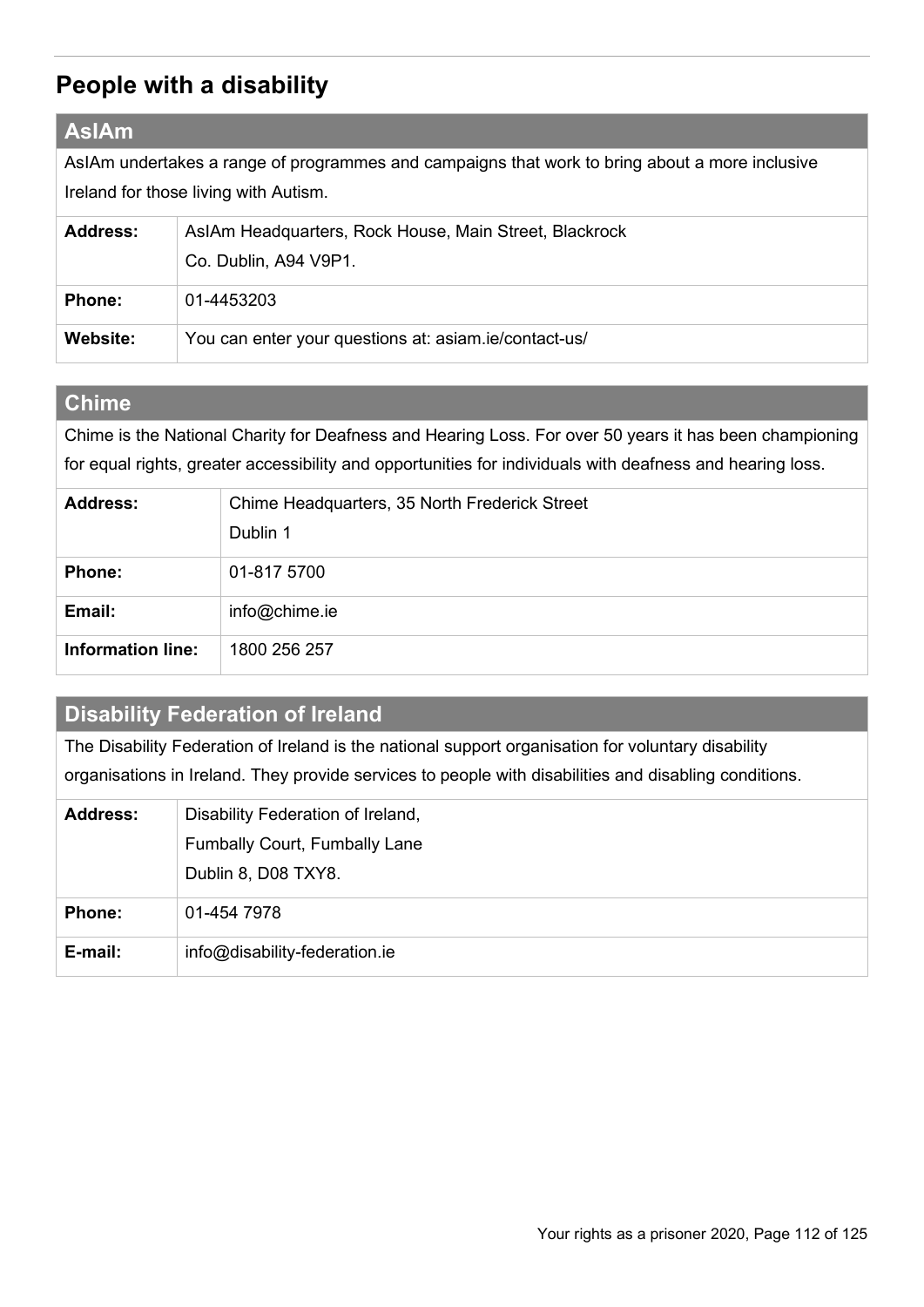## **Inclusion Ireland**

Inclusion Ireland is a national voluntary organisation working to promote the rights of people with an intellectual disability in Ireland.

| <b>Address:</b> | Unit C2, The Steelworks, Foley St |
|-----------------|-----------------------------------|
|                 | Dublin 1, D01 HV25                |
| <b>Phone:</b>   | 01-855 9891                       |
| Email:          | info@inclusionireland.ie          |
| <b>Website:</b> | www.inclusionireland.ie           |

## **National Advocacy Service for People with Disabilities**

The National Advocacy Service provides a free and confidential service to adults with a disability aged 18 or over.

| <b>Address:</b> | National Office, C/O Citizens Information Board. George's Quay House |
|-----------------|----------------------------------------------------------------------|
|                 | 43 Townsend Street                                                   |
|                 | Dublin 2, D02 VK65                                                   |
| <b>Phone:</b>   | 076-107 3000                                                         |
| Email:          | info@advocacy.ie                                                     |
| Website:        | www.advocacy.ie                                                      |

## **National Disability Authority**

This is the state agency on disability issues. They provide advice to the government on disability issues.

| <b>Address:</b> | 25 Clyde Road<br>Dublin 4, D04 E409 |
|-----------------|-------------------------------------|
| <b>Phone:</b>   | 01-608 0400                         |
| Email:          | nda@nda.ie                          |
| Website:        | www.nda.ie                          |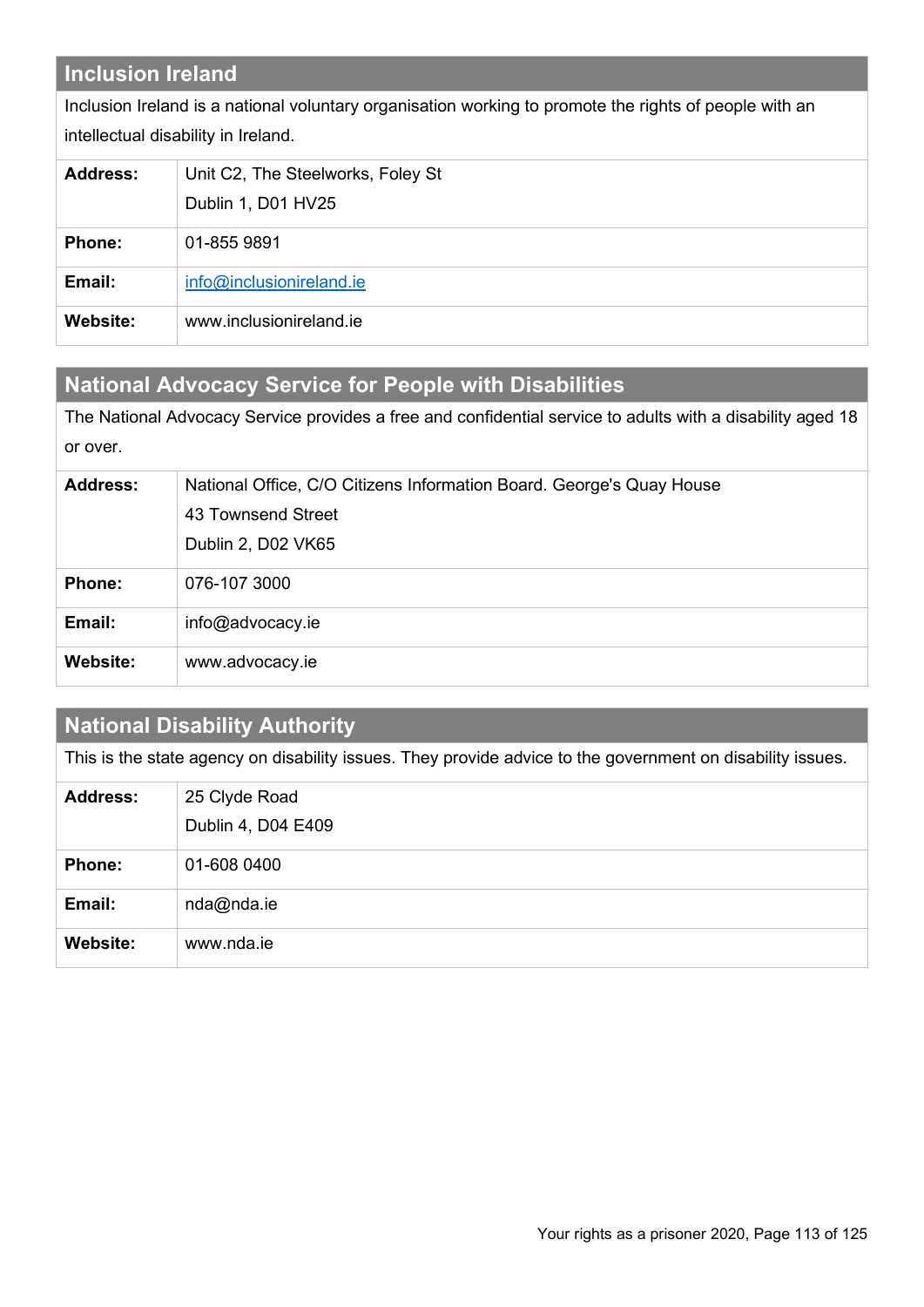| <b>Irish Deaf Society</b> |                                                                             |
|---------------------------|-----------------------------------------------------------------------------|
|                           | This organisation provides support to people who have a hearing disability. |
| <b>Address:</b>           | Deaf Village Ireland, Ratoath Road, Cabra<br>Dublin 7, D07 W94H             |
| <b>Phone:</b>             | 01-860 1878                                                                 |
| SMS:                      | 086 3807033                                                                 |
| Email:                    | info@irishdeafsociety.ie                                                    |
| Website:                  | www.irishdeafsociety.ie                                                     |

## **National Council for the Blind**

This organisation offers support and services nationwide to people experiencing difficulties with their eyesight.

| <b>Address:</b> | Whitworth Road, Drumcondra<br>Dublin 9, D09 RP70 |
|-----------------|--------------------------------------------------|
| <b>Phone:</b>   | 01-830 7033                                      |
| Email:          | info@ncbi.ie                                     |
| <b>Website:</b> | www.ncbi.ie                                      |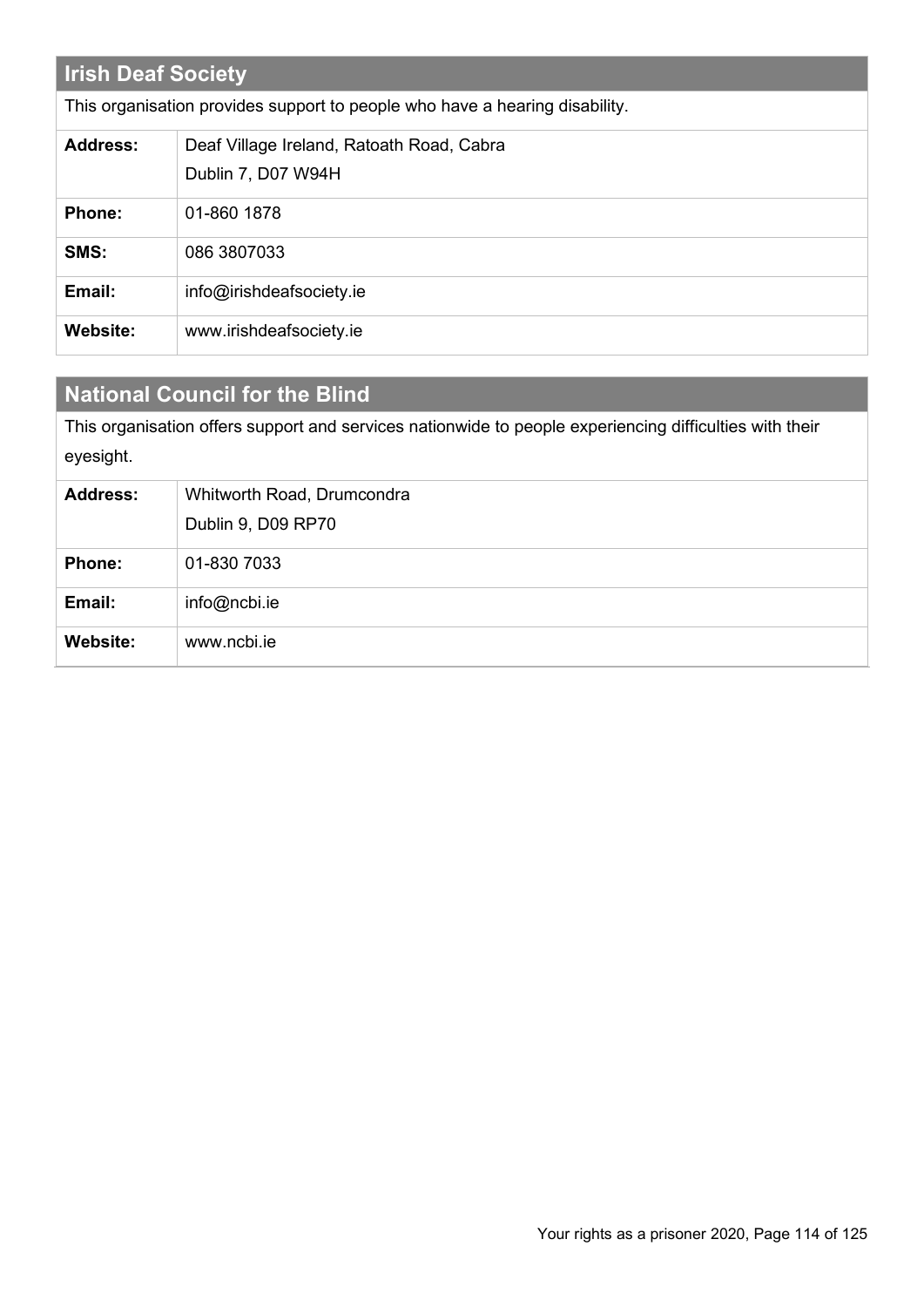# **Media**

| <b>Broadcasting Authority of Ireland</b> |                      |
|------------------------------------------|----------------------|
| <b>Address:</b>                          | 2-5 Warrington Place |
|                                          | Dublin 2, D02 XP29   |
| <b>Phone:</b>                            | 01-644 1200          |
| Email:                                   | info@bai.ie          |
| Website:                                 | www.bai.ie           |

| <b>Address:</b> | 3 Westland Square, Pearse Street<br>Dublin 2, D02 N567 |
|-----------------|--------------------------------------------------------|
| Lo-call         | 1890 208 080                                           |
| <b>Phone:</b>   | 01-648 9310                                            |
| Email:          | info@pressombudsman.ie                                 |
| Website:        | www.pressombudsman.ie                                  |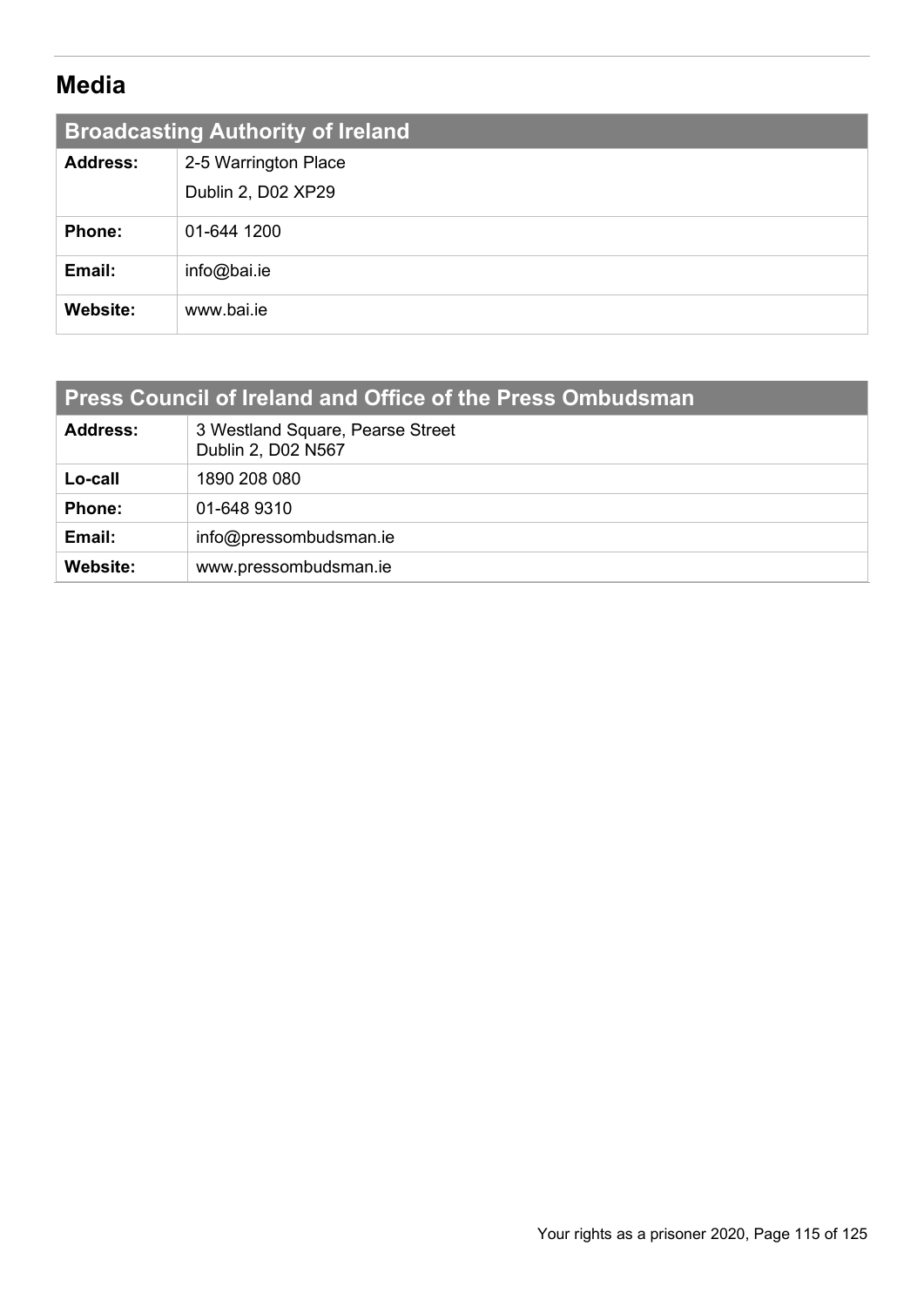## **Prisons**

### **Committee Against Torture (CAT)**

The Committee is made up of 10 independent experts who make sure the UN Convention against Torture and Other Cruel, Inhuman or Degrading Treatment or Punishment is followed by its State members. Every four years the Committee examines State reports and makes recommendations for improvements.

#### **Petitions Team**

| <b>Address:</b> | Office of the High Commissioner for Human Rights, United Nations Office at Geneva<br>1211 Geneva 10 (Switzerland) |
|-----------------|-------------------------------------------------------------------------------------------------------------------|
| <b>Phone:</b>   | +41 22 917 90 00                                                                                                  |
| E-mail:         | petitions@ohchr.org                                                                                               |
| Website         | www2.ohchr.org/english/bodies/cat/                                                                                |

## **European Committee for the Prevention of Torture and Inhuman or Degrading Treatment of Punishment**

The Committee visits places of detention including prisons and mental institutions in Europe and writes reports on the conditions there. It recommends improvements in conditions of detention and pays followup visits to prisons to see if the improvements have been made.

| <b>Address:</b> | Council of Europe, F-67075 Strasbourg Cedex<br>France |
|-----------------|-------------------------------------------------------|
| <b>Phone:</b>   | + 33 3 88 41 20 00                                    |
| Website:        | www.cpt.coe.int                                       |

### **International Committee of the Red Cross**

Based in Geneva, Switzerland, the International Red Cross works worldwide to:

- provide humanitarian help for people affected by conflict and armed violence
- promote the laws that protect victims of war.

| <b>Address:</b> | 19 Avenue de la paix CH 1202<br>Geneva, Switzerland |
|-----------------|-----------------------------------------------------|
| <b>Phone:</b>   | +41 22 734 60 01                                    |
| Website:        | www.icrc.org/en                                     |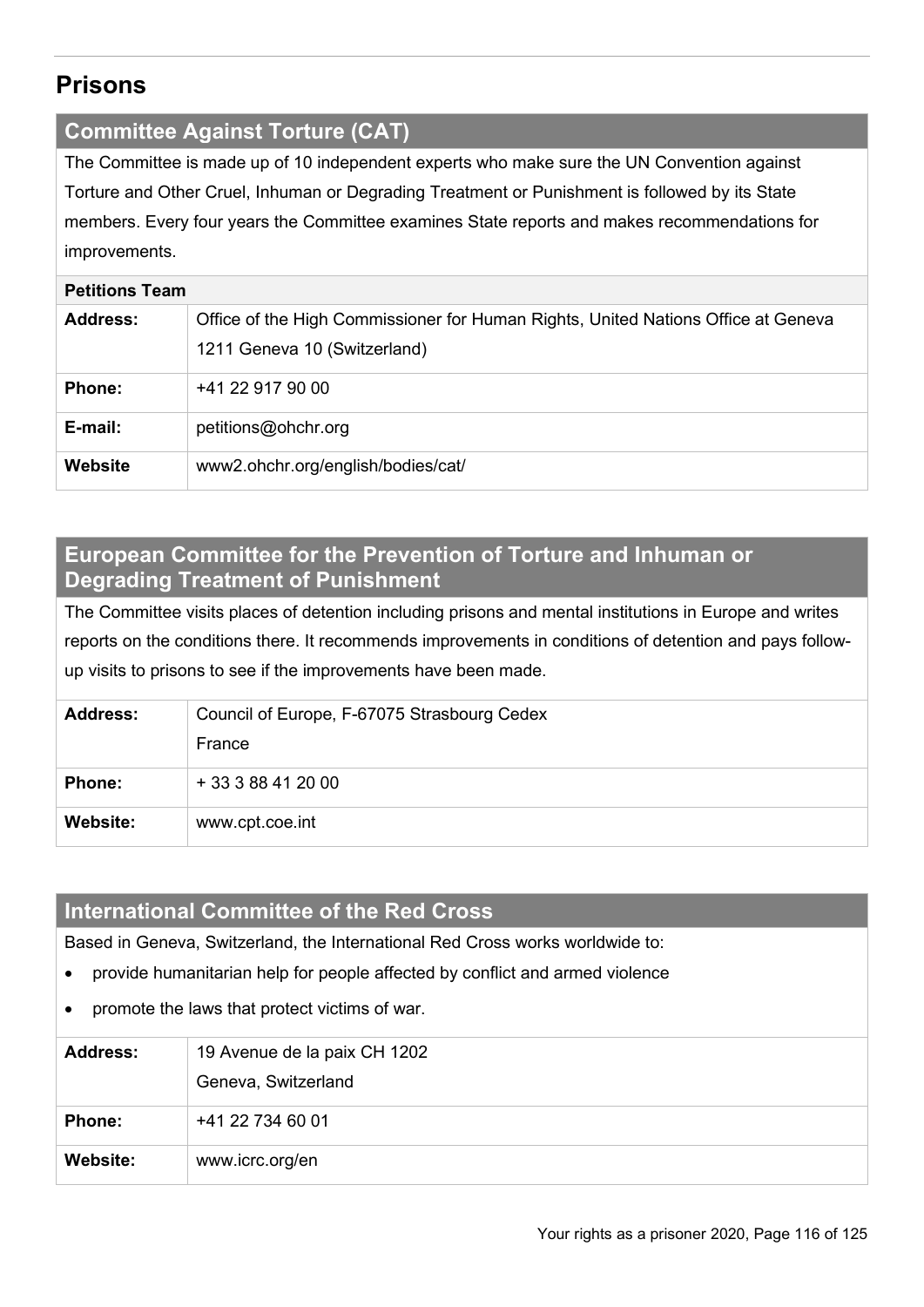## **Inspector of Prisons**

The Inspector visits prisons and writes reports on human rights problems relating to:

- physical conditions
- healthcare
- programmes for prisoners
- prison management.

| <b>Head Office of the Inspector of Prisons</b> |                                                                          |
|------------------------------------------------|--------------------------------------------------------------------------|
| <b>Address:</b>                                | 24 Cecil Walk, Kenyon Street, Nenagh, Co Tipperary, E45 NN73             |
| <b>Phone:</b>                                  | 067-42210                                                                |
| Dublin Office of the Inspector of Prisons      |                                                                          |
| <b>Address:</b>                                | Pembroke Hall Offices, 38-39 Fitzwilliam Square West, Dublin 2, D02 NX53 |
| E-mail:                                        | $info@oip_ie$                                                            |
| Website:                                       | www.oip.ie                                                               |

## **Irish Prison Service**

The Irish Prison Service is responsible for management of prisons and the safe and secure custody of prisoners.

| <b>Address:</b> | Irish Prison Service, IDA Business Park, Ballinalee Road |
|-----------------|----------------------------------------------------------|
|                 | Longford, Co Longford, N39 A308                          |
| <b>Phone:</b>   | 043-333 5100                                             |
| Fax:            | 043-333 5101                                             |
| Email:          | info@irishprisons.ie                                     |
| Website:        | www.irishprisons.ie                                      |

| <b>Irish Penal Reform Trust</b>                                                      |                                             |
|--------------------------------------------------------------------------------------|---------------------------------------------|
| This organisation campaigns for the rights of people in prison and for penal reform. |                                             |
| <b>Address:</b>                                                                      | MACRO, 1 Green Street<br>Dublin 7, D07 X6NR |
| Phone:                                                                               | 01-874 1400                                 |
| Email:                                                                               | $info@iprt_ie$                              |
| Website:                                                                             | www.iprt.ie                                 |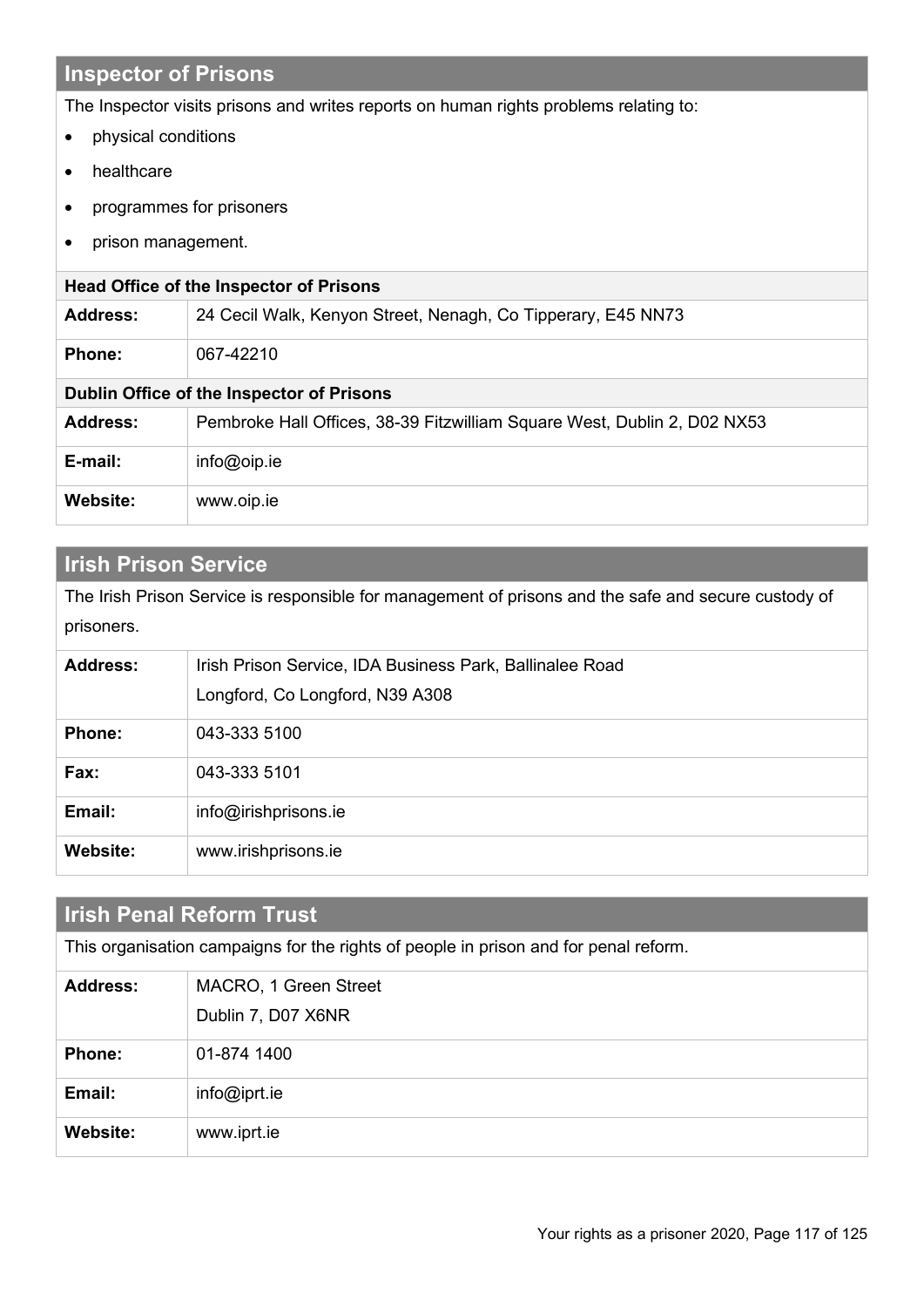## **Parole Board**

The Parole Board's main role is to advise the Minister for Justice in relation to the administration of longterm prison sentences.

| <b>Address:</b> | 2nd Floor, 6/7 Hanover Street |
|-----------------|-------------------------------|
|                 | Dublin 2, D02 W320            |
| <b>Phone:</b>   | 01-474 8767 or 01-474 8770    |
| E-mail:         | info@paroleboard.gov.ie       |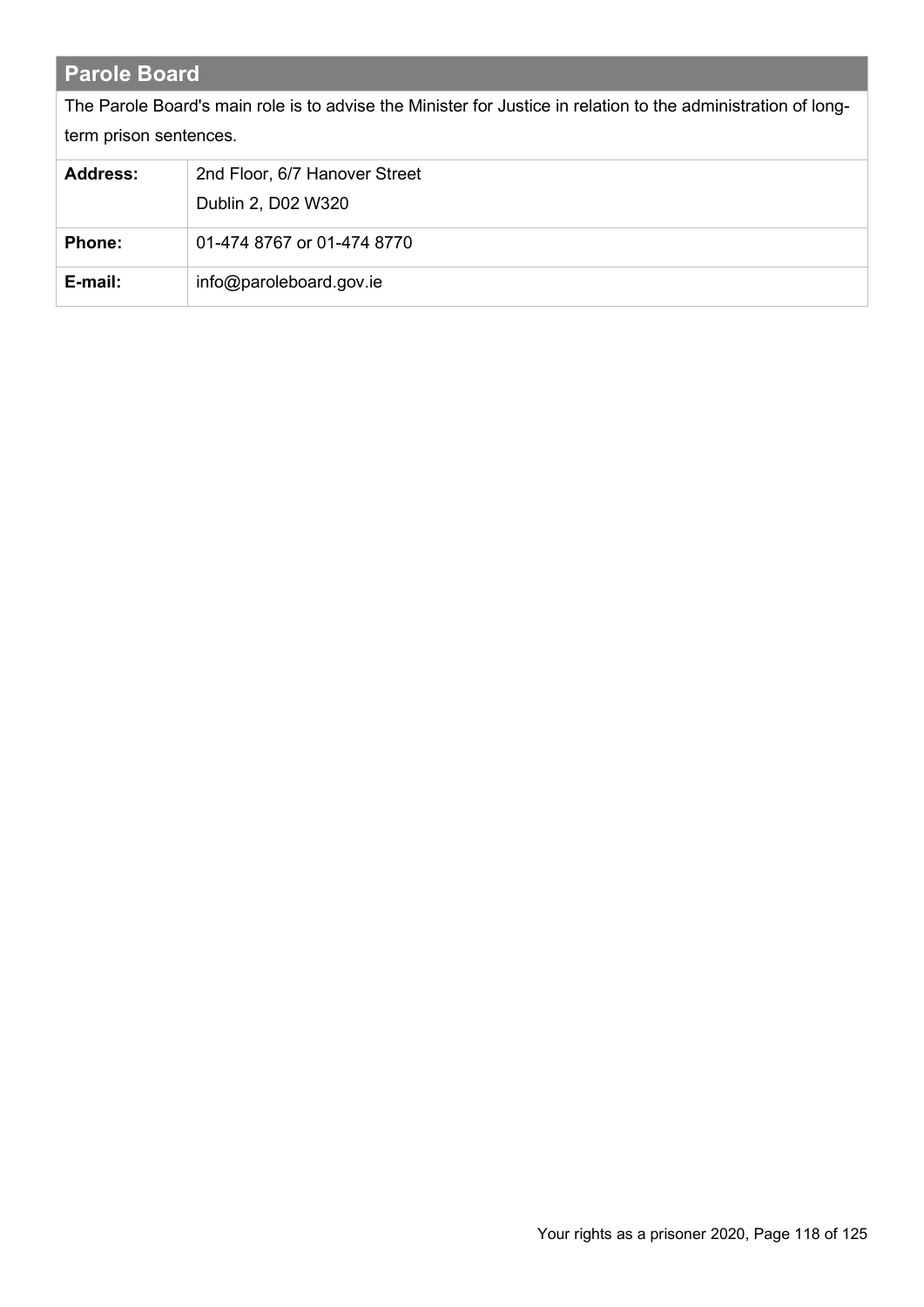# **Translation and interpretation**

## **Irish Translators and Interpreters Association**

This body represents translators and interpreters. If you are looking for a translator or interpreter, you could contact them for advice.

| <b>Address:</b> | ITIA, Irish Writers' Centre, 19 Parnell Square<br>Dublin 1, D01 E102 |
|-----------------|----------------------------------------------------------------------|
| <b>Phone:</b>   | 086-673 8386                                                         |
| Website:        | www.translatorsassociation.je                                        |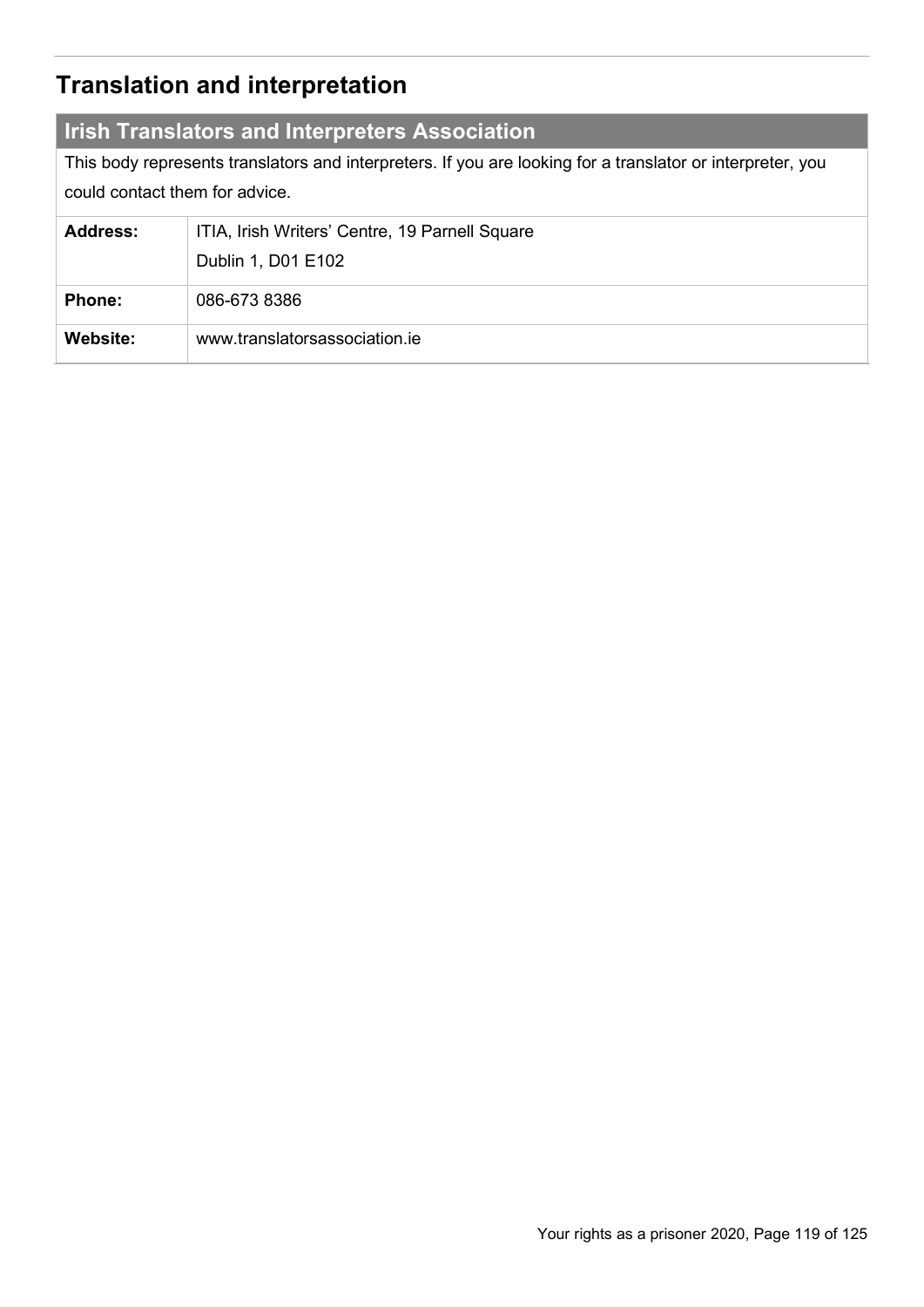## **Other**

### **Data Protection Commission**

The Data Protection Commission is responsible for upholding the data protection rights of individuals and dealing with organisations that breach those rights.

| <b>Dublin</b>                  |                                                              |
|--------------------------------|--------------------------------------------------------------|
| <b>Address:</b>                | 21 Fitzwilliam Square South Dublin 2, D02 RD28               |
| <b>Portarlington, Co Laois</b> |                                                              |
| <b>Address:</b>                | Canal House, Station Road, Portarlington Co. Laois, R32 AP23 |
| <b>Website:</b>                | www.dataprotection.ie                                        |

### **The Ombudsman**

The Ombudsman examines complaints from people who feel a public servant has treated them unfairly. The Office of the Ombudsman can examine complaints against most organisations that deliver public services, including:

• government departments

• local authorities

- the HSE (Health Service Executive)
- publicly funded third-level education bodies
- nursing homes **Address:** 6 Earlsfort Terrace Dublin 2, D02 W773 **Phone:** 01-639 5600 **Email:** [info@ombudsman.ie](mailto:info@ombudsman.ie) **Website:** www.ombudsman.ie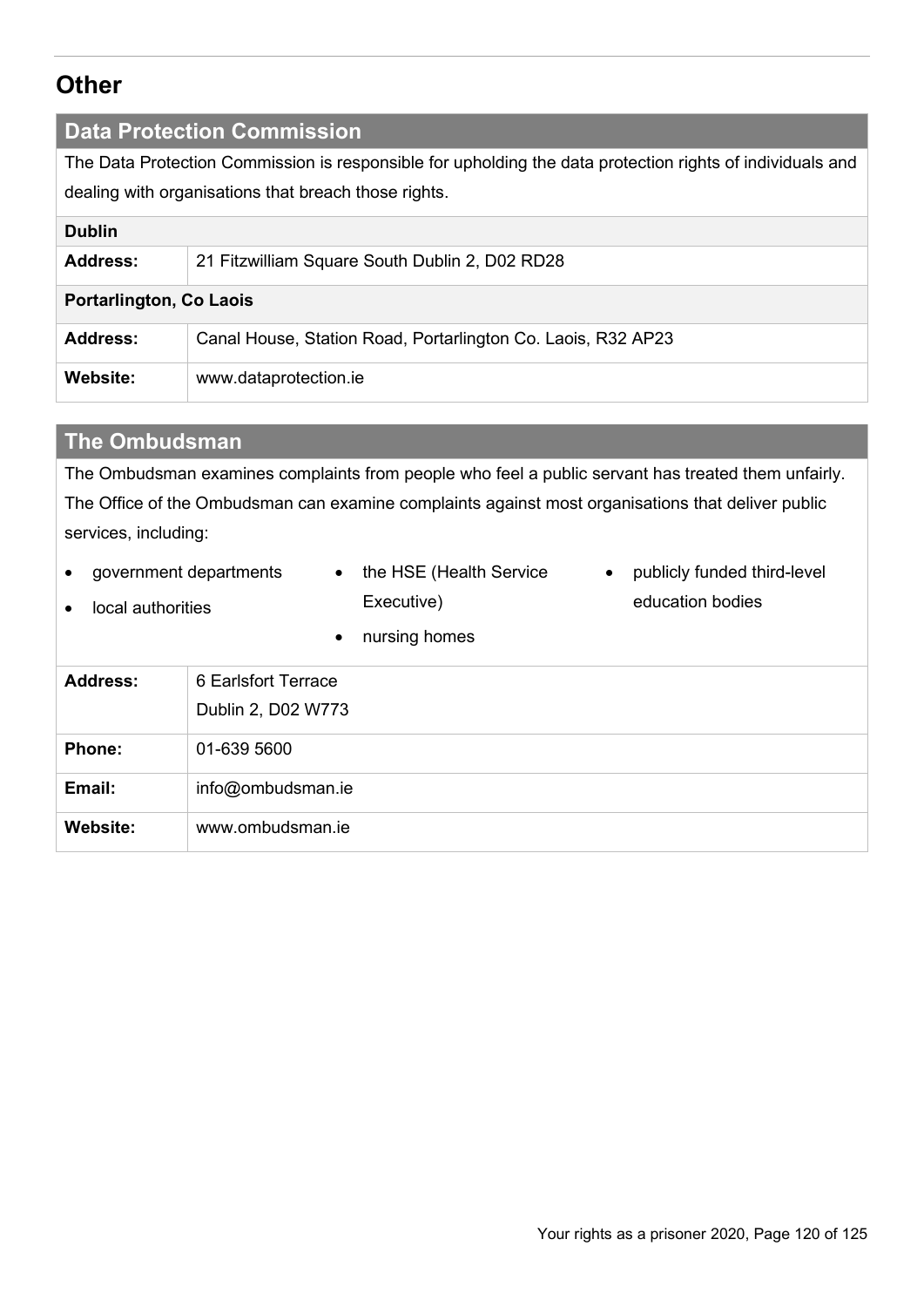# **Index to questions**

| Will I be given information about my rights and duties in prison?  24 |
|-----------------------------------------------------------------------|
|                                                                       |
| Can I be photographed and have my finger and palm prints taken?  25   |
|                                                                       |
|                                                                       |
|                                                                       |
|                                                                       |
|                                                                       |
|                                                                       |
|                                                                       |
|                                                                       |
|                                                                       |
|                                                                       |
| 32                                                                    |
|                                                                       |
|                                                                       |
|                                                                       |
|                                                                       |
|                                                                       |
|                                                                       |
|                                                                       |
|                                                                       |
|                                                                       |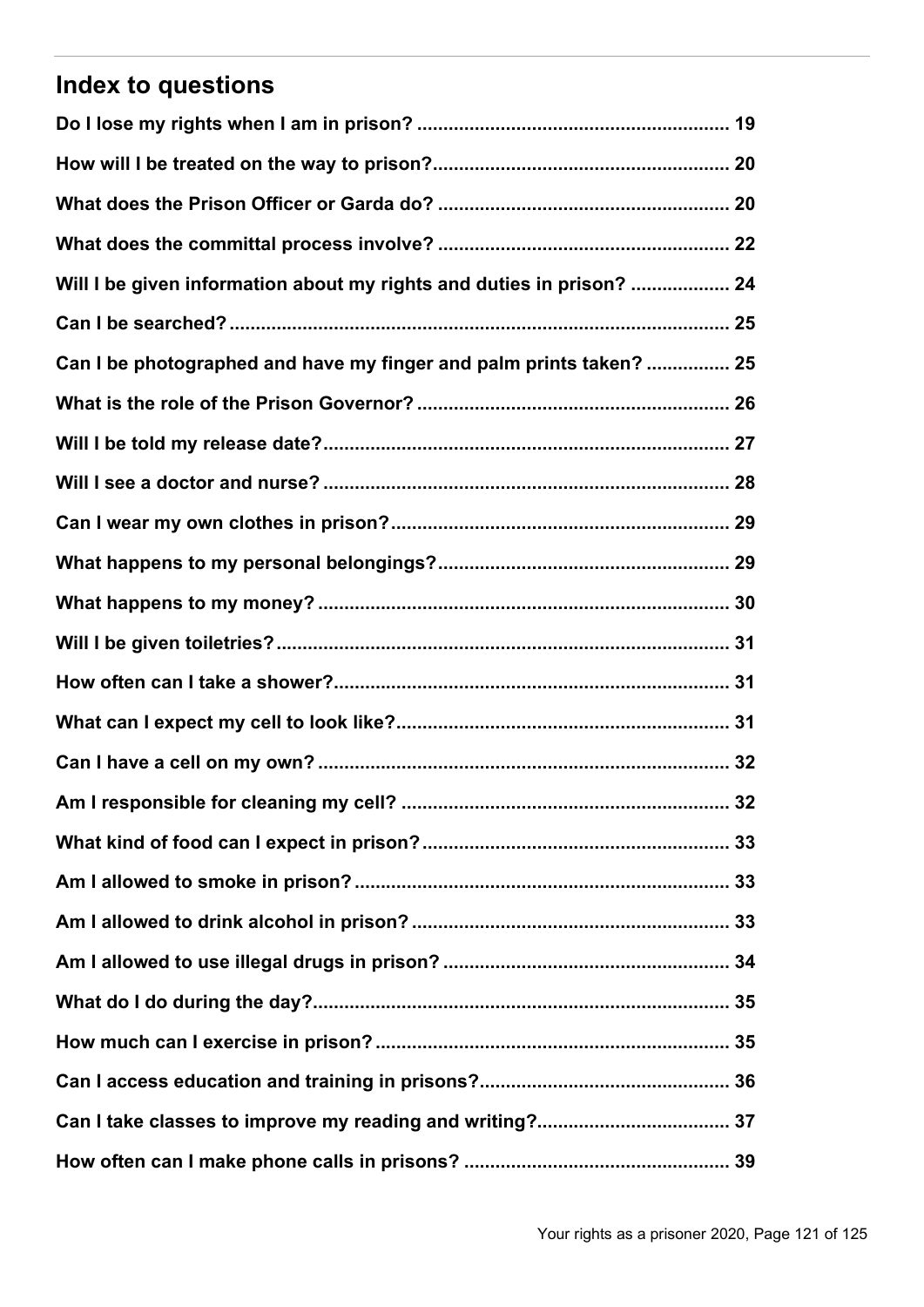| Can my letters be opened and read before they leave the prison? 40       |
|--------------------------------------------------------------------------|
|                                                                          |
| How many visits can I get from friends and family each week? 42          |
|                                                                          |
|                                                                          |
|                                                                          |
|                                                                          |
|                                                                          |
| Do I have a right to practise my religion or faith in prison? 46         |
|                                                                          |
|                                                                          |
|                                                                          |
| What standard of medical care should I receive in prison? 49             |
|                                                                          |
|                                                                          |
|                                                                          |
|                                                                          |
| If I have a mental health problem, can I access any special services? 51 |
| If I have a drug problem, can I access treatment services in prison? 52  |
| If I am worried about my sexual health, can I access screening and       |
| What happens if I have a contagious disease like Covid-19 or TB?  53     |
|                                                                          |
|                                                                          |
| Will I be protected by prison staff while I am in custody?  55           |
|                                                                          |
|                                                                          |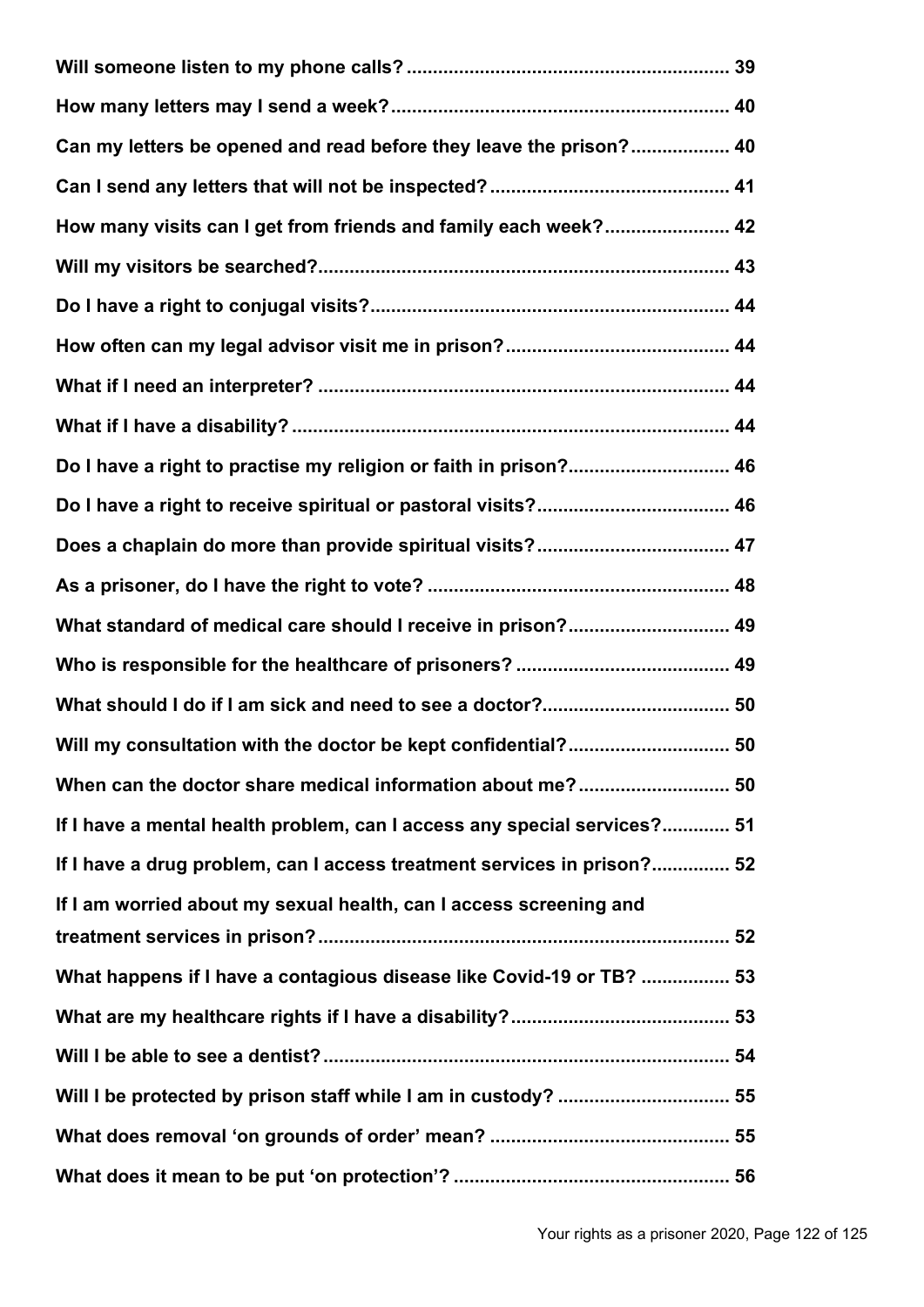| If I am on protection, can I still have access to education and work facilities? 57 |
|-------------------------------------------------------------------------------------|
|                                                                                     |
| What are my rights if I am held on solitary confinement? 57                         |
|                                                                                     |
| What are my rights if I am placed in a special observation cell?  59                |
|                                                                                     |
|                                                                                     |
| When happens when I am released, including temporary release? 62                    |
| If I get temporary release, must I agree to certain things? 64                      |
| What would happen if I did not follow all the conditions?  64                       |
| Other than temporary release, can I be released early from prison? 64               |
|                                                                                     |
|                                                                                     |
|                                                                                     |
| What influences the Parole Board's recommendation on my release? 69                 |
|                                                                                     |
|                                                                                     |
| If I am not granted parole, when will I be eligible for parole again? 71            |
|                                                                                     |
|                                                                                     |
|                                                                                     |
|                                                                                     |
|                                                                                     |
| What access to a legal advisor will I have as a remand prisoner? 75                 |
| Can I have access to private healthcare as a remand prisoner? 75                    |
|                                                                                     |
|                                                                                     |
| What should I do if I am detained and want to apply for asylum? 77                  |
|                                                                                     |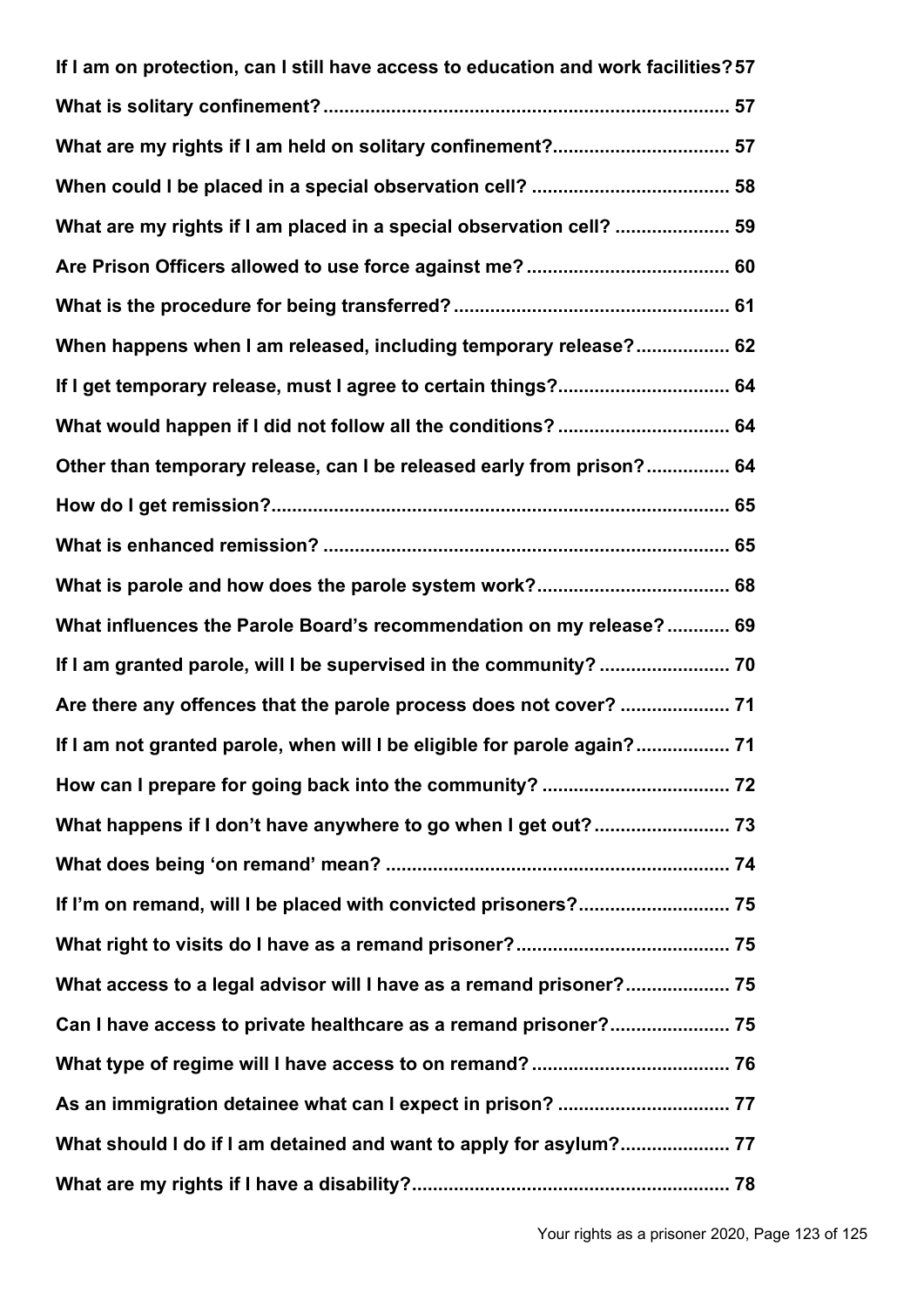| As a female prisoner, how can I expect to be treated in prison?  81             |  |
|---------------------------------------------------------------------------------|--|
| What happens if am pregnant, or have a baby when I am committed to prison? 81   |  |
|                                                                                 |  |
| If I am found guilty of a breach of discipline, how might I be punished?  84    |  |
| Are there any types of punishments that would violate my rights? 86             |  |
| Can I appeal the findings of the inquiry? Can I appeal the sanction             |  |
| What should I do if I think my human rights have been violated                  |  |
| If I make an allegation or serious complaint, what should I expect to happen?88 |  |
|                                                                                 |  |
|                                                                                 |  |
|                                                                                 |  |
| Are there external organisations I can tell if I think my rights                |  |
|                                                                                 |  |
| What type of cases have prisoners brought before the courts in the past?  93    |  |
| If there is a problem with my detention and I want to access the courts,        |  |
|                                                                                 |  |
|                                                                                 |  |
|                                                                                 |  |
|                                                                                 |  |
|                                                                                 |  |
|                                                                                 |  |
| Is it possible for me to change my mind and drop my appeal? 97                  |  |